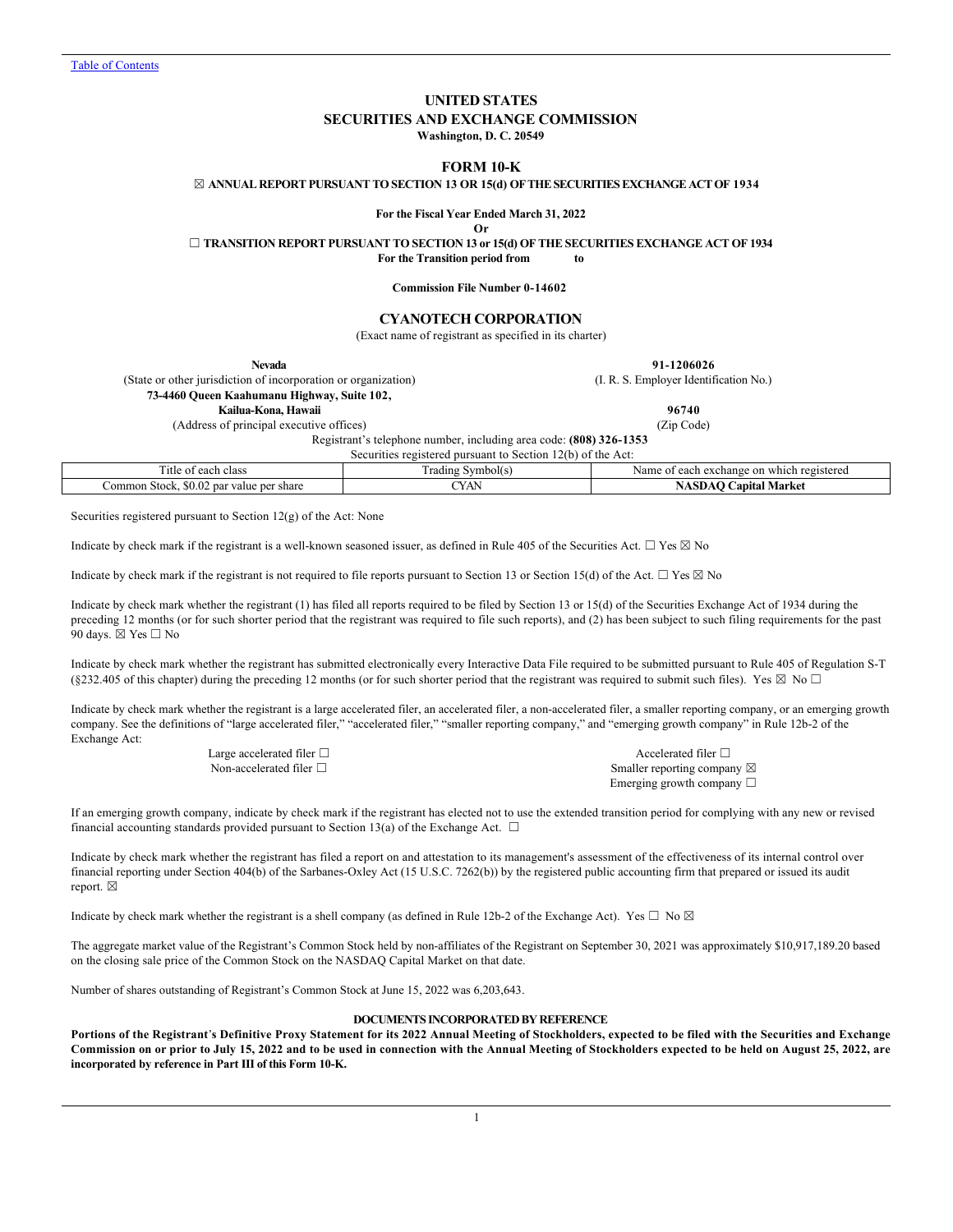#### **Item**

Cautionary Note Regarding [Forward-Looking Statements](#page-2-0) [3](#page-2-0)

# <span id="page-1-0"></span>**PART I**

- 1. [Business](#page-3-0)  $\frac{4}{3}$  $\frac{4}{3}$  $\frac{4}{3}$ 1. Business<br>
1A. <u>Risk Factors</u><br>
2. <u>Properties</u><br>
3. <u>[Legal Proceedings](#page-16-1)</u><br> [16](#page-16-1)
- 1A. [Risk Factors](#page-8-0) 2
- 2. [Properties](#page-16-0) and the contract of the contract of the contract of the contract of the contract of the contract of the contract of the contract of the contract of the contract of the contract of the contract of the contract
- 

# **PART II**

- 5. [Market for Registrant's Common Equity, Related Stockholder Matters and Issuer Purchases of Equity Securities](#page-16-2) [16](#page-16-2)<br>
16 Management's Discussion and Analysis of Financial Condition and Results of Operations<br>
17 The Financial
- [Management's Discussion and Analysis of Financial Condition and Results of Operations](#page-17-0)
- 8. [Financial Statements and Supplementary Data](#page-24-0)
- 9A [Controls and Procedures](#page-47-0) [46](#page-47-0)<br>9B Other Information 46
- [Other Information](#page-47-1)

# **PART III**

- 10. [Directors and Executive Officers of the Registrant and Corporate Governance](#page-48-0)<br>
11. Executive Compensation [47](#page-48-0)
- 11. [Executive Compensation](#page-48-1) **[47](#page-48-1)**
- 12. [Security Ownership of Certain Beneficial Owners and Management and Related Stockholder Matters](#page-48-2) [47](#page-48-2)
- 13. [Certain Relationships and Related Transactions, and Director Independence](#page-48-3) **[47](#page-48-3)** Certain Relationships and Related Transactions, and Director Independence
- 14. [Principal Accountant Fees and Services](#page-48-4) [47](#page-48-4)

# **PART IV**

- 15. [Exhibits and Financial Statement Schedules](#page-49-0) [48](#page-49-0)<br>16. Signatures 52
- 16. [Signatures](#page-53-0)  $\frac{52}{2}$  $\frac{52}{2}$  $\frac{52}{2}$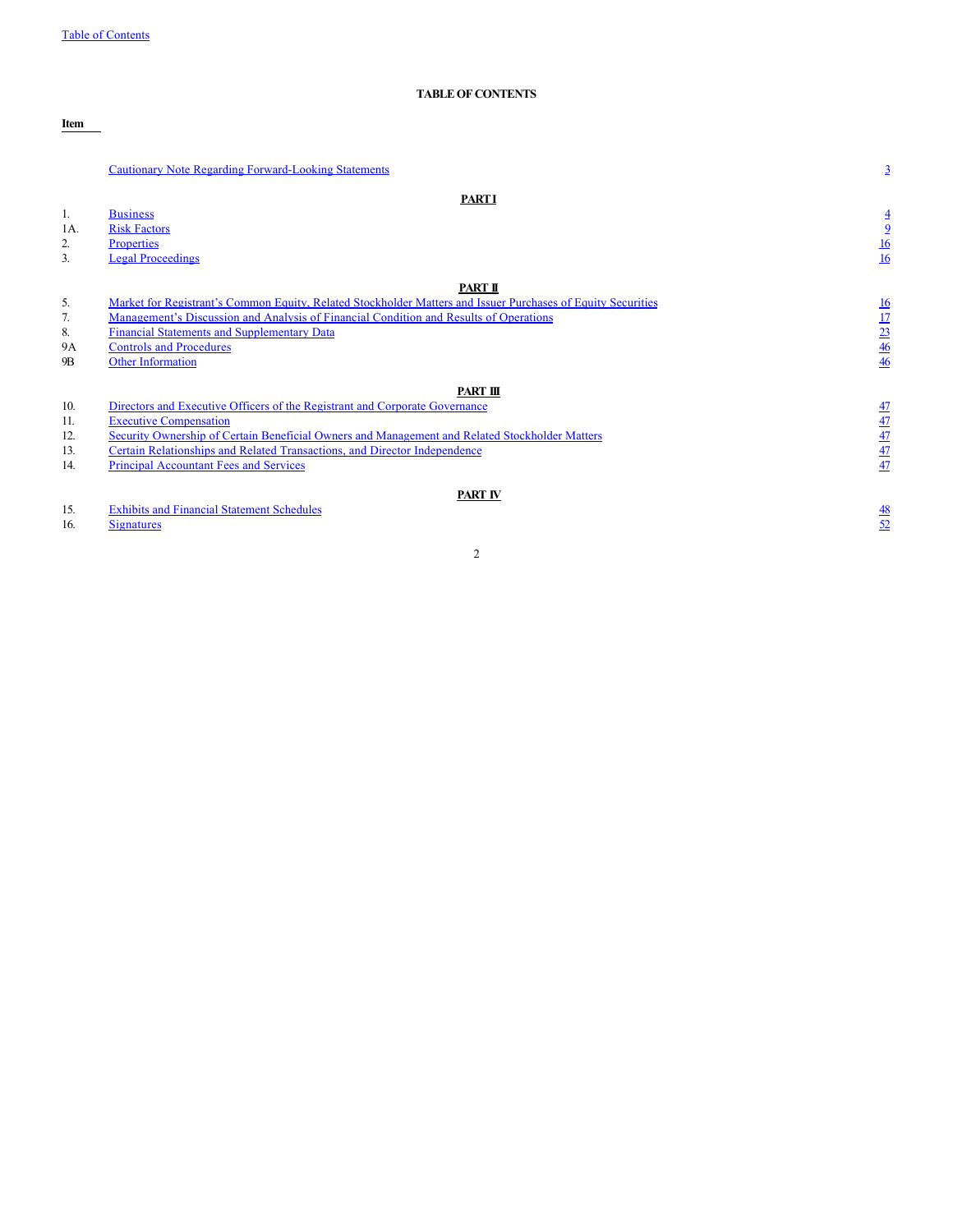#### <span id="page-2-0"></span>**CAUTIONARY NOTE REGARDING FORWARD-LOOKING STATEMENTS**

This Report and other presentations made by Cyanotech Corporation ("CYAN") and its subsidiary contain "forward-looking statements," which include statements that are predictive in nature, depend upon or refer to future events or conditions, and usually include words such as "expects," "anticipates," "intends," "plan," "believes," "predicts", "estimates" or similar expressions. In addition, any statement concerning future financial performance, ongoing business strategies or prospects and possible future actions are also forward-looking statements. Forward-looking statements are based upon current expectations and projections about future events and are subject to risks, uncertainties and the accuracy of assumptions concerning CYAN and its subsidiary (collectively, the "Company"), the performance of the industry in which CYAN does business, and economic and market factors, among other things. **These forward-looking statements are not guarantees of future performance. You should not place undue reliance on forward-looking statements.**

Forward-looking statements speak only as of the date of the Report, presentation or filing in which they are made. Except to the extent required by the Federal Securities Laws, we undertake no obligation to publicly update or revise any forward-looking statements, whether as a result of new information, future events or otherwise. Our forward-looking statements in this Report include, but are not limited to:

- Statements relating to our business strategy;
- Statements relating to our business objectives; and
- Expectations concerning future operations, profitability, liquidity and financial resources.

These forward-looking statements are subject to risk, uncertainties and assumptions about us and our operations that are subject to change based on various important factors, some of which are beyond our control. The following factors, among others, could cause our financial performance to differ significantly from the goals, plans, objectives, intentions and expectations expressed in our forward-looking statements:

- Environmental restrictions, soil and water conditions, levels of sunlight and seasonal weather patterns, particularly heavy rain, wind and other hazards;
- Consumer perception of our products due to adverse scientific research or findings, publicity regarding dietary supplements, litigation, regulatory investigations or other events, conditions and circumstances involving the Company which receive national media coverage;
- Effects of competition, including tactics and locations of competitors and operating and market competition;
- Demand for our products, the quantities and qualities thereof available for sale and levels of customer satisfaction, including significant unforeseen fluctuations in global demand for products similar to our products;
- Changes in purchasing practices among our customers, particularly our two largest customers;
- Our dependence on the experience, continuity and competence of our executive officers and other key employees;
- Labor shortages could restrict our ability to operate or grow our business or result in increased labor costs that could adversely affect our results of operations;

The added risks associated with or attributed to the current local, national and world economic conditions, including but not limited to, the volatility of crude oil prices, inflation and currency fluctuations;

- The effects of global outbreaks of pandemics or contagious diseases or fear of such outbreaks, such as the recent coronavirus ("COVID-19") pandemic, including on our supply chain, the demand for our products, our ability to expand and produce in new geographic markets or the timing of such expansion efforts, and on overall economic conditions and consumer confidence and spending levels;
- Changes in domestic and/or foreign laws, regulations or standards, affecting nutraceutical products or our methods of operation;
- Access to available and reasonable financing on a timely basis;
- The availability of financing on acceptable terms to provide operating capital in the event of an unexpected cash shortfall;
- The Company's inability to generate enough revenues to meet its obligations or repay maturing indebtedness;
- Failure of capital projects to operate as expected or meet expected results;
- Changes in laws, corporate governance requirements and tax rates, regulations, accounting standards and the application to us or the dietary supplement products industry of new decisions by courts, regulators or other government authorities;
- Legal costs associated with any legal proceedings, and the potential direct and indirect cost and other effects on our business or financial condition resulting from any legal proceedings
- Risk associated with the geographic concentration of our business;
- Acts of war, terrorist incidents or natural disasters; and
- Other risks or uncertainties described elsewhere in this Report and in other periodic reports previously and subsequently filed by us with the Securities and Exchange Commission.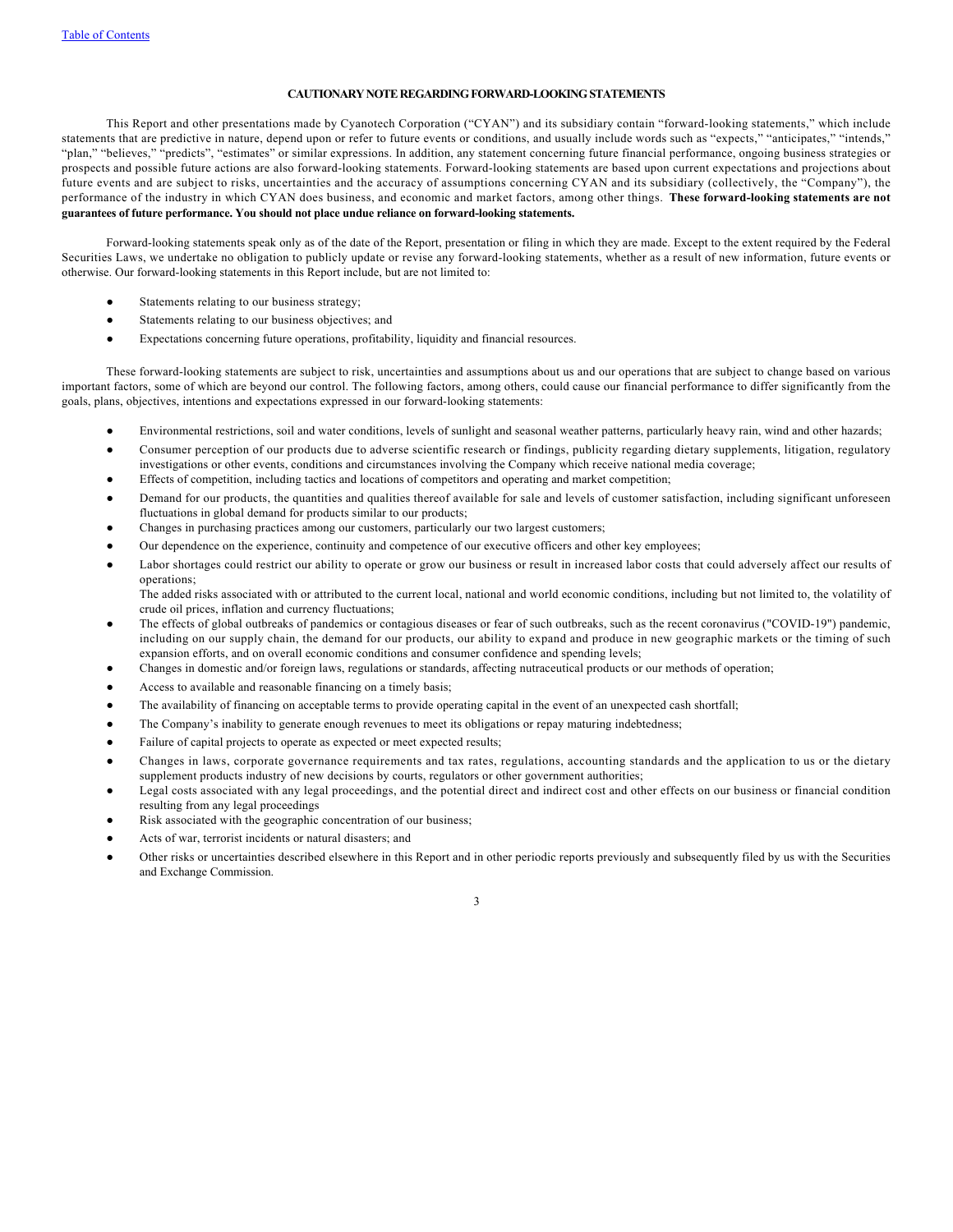#### <span id="page-3-0"></span>**Item 1. Business**

Unless otherwise indicated, all references in this report to the "Company", "we", "us", "our", and "Cyanotech" refer to Cyanotech Corporation and its wholly owned subsidiary, Nutrex Hawaii, Inc. ("Nutrex Hawaii" or "Nutrex"), a Hawaii corporation.

#### **General**

We are a world leader in the production of high value natural products derived from microalgae. Incorporated in 1983, we are guided by the principle of providing beneficial, quality microalgal products for health and human nutrition in a sustainable, reliable and environmentally sensitive operation. We are Good Manufacturing Practices ("GMP") certified by Merieux NutriSciences, reinforcing our commitment to quality in our products, quality in our relationships (with our customers, suppliers, employees and the communities we live in), and quality of the environment in which we work. Our products include:

- *BioAstin*® *Hawaiian Astaxanthin*® a powerful dietary antioxidant shown to support and maintain the body's natural inflammatory response, to enhance skin, and to support eye, joint and immune health. It has expanding applications as a human dietary supplement and dietary ingredient\*; and
- Hawaiian Spirulina Pacifica® a nutrient-rich dietary supplement used for extra energy, a strengthened immune system, cardiovascular benefits and as a source of antioxidant carotenoids\*

\*These statements have not been evaluated by the Food and Drug Administration. This product is not intended to diagnose, treat, cure or prevent any disease.

Microalgae are a diverse group of microscopic plants that have a wide range of physiological and biochemical characteristics and contain, among other things, high levels of natural protein, amino acids, vitamins, pigments and enzymes. Microalgae have the following properties that make commercial production attractive: (1) microalgae grow much faster than land grown plants, often up to 100 times faster; (2) microalgae have uniform cell structures with no bark, stems, branches or leaves, permitting easier extraction of products and higher utilization of the microalgae cells; and (3) the cellular uniformity of microalgae makes it practical to control the growing environment in order to optimize a particular cell characteristic. Efficient and effective cultivation of microalgae requires consistent light, warm temperatures, low rainfall and proper chemical balance in a very nutrient-rich environment, free of environmental contaminants and unwanted organisms. This is a challenge that has motivated us to design, develop and implement proprietary production and harvesting technologies, systems and processes in order to commercially produce human dietary supplement products derived from microalgae.

Our production of these products at the 96-acre facility on the Kona Coast of the island of Hawaii provides several benefits. We selected the Keahole Point location in order to take advantage of relatively consistent warm temperatures, sunshine and low levels of rainfall needed for optimal cultivation of microalgae. This location also offers us access to cold deep ocean water, drawn from an offshore depth of 2,000 feet, which we use in our *Ocean-Chill Drying* system to eliminate the oxidative damage caused by standard drying techniques and as a source of trace nutrients for microalgal cultures. The area is also designated a Biosecure Zone, with tight control of organisms allowed into the area and free of genetically modified organisms ("GMO"). In November 2018, we acquired the former Cellana Demonstration Facility adjacent to the northern border of our existing 90 acres. This six-acre pilot production and research facility has provided us with upgraded and expanded lab space that has facilitated our research and development efforts. We believe that our technology, systems, processes and favorable growing location generally permit year-round harvest of our microalgal products in a cost-effective manner.

#### **Our Business**

We operate entirely in one operating segment, the cultivation and production of microalgae into high-value, high-quality natural health and nutrition products. We cultivate, on a large-scale basis, two microalgal species from which our two major product lines, natural astaxanthin products and spirulina products, are derived. We record revenue and cost of sales information by product category, but do not record operating expenses by such product category.

The following table sets forth, for the three years ended March 31, 2022, the net sales contributed by each of our major product lines and extraction services (in thousands):

|                               | <b>Net Sales</b> |        |      |        |  |        |  |
|-------------------------------|------------------|--------|------|--------|--|--------|--|
|                               | 2022             |        | 2021 |        |  | 2020   |  |
| Natural astaxanthin products: |                  |        |      |        |  |        |  |
| BioAstin@                     |                  | 17,378 |      | 16,791 |  | 18,962 |  |
| Spirulina products:           |                  |        |      |        |  |        |  |
| Hawaiian Spirulina Pacifica®  |                  | 17,990 |      | 14,735 |  | 12,390 |  |
| Contract extraction services  |                  | 600    |      | 819    |  | 547    |  |
| Total                         |                  | 35,968 |      | 32.345 |  | 31,899 |  |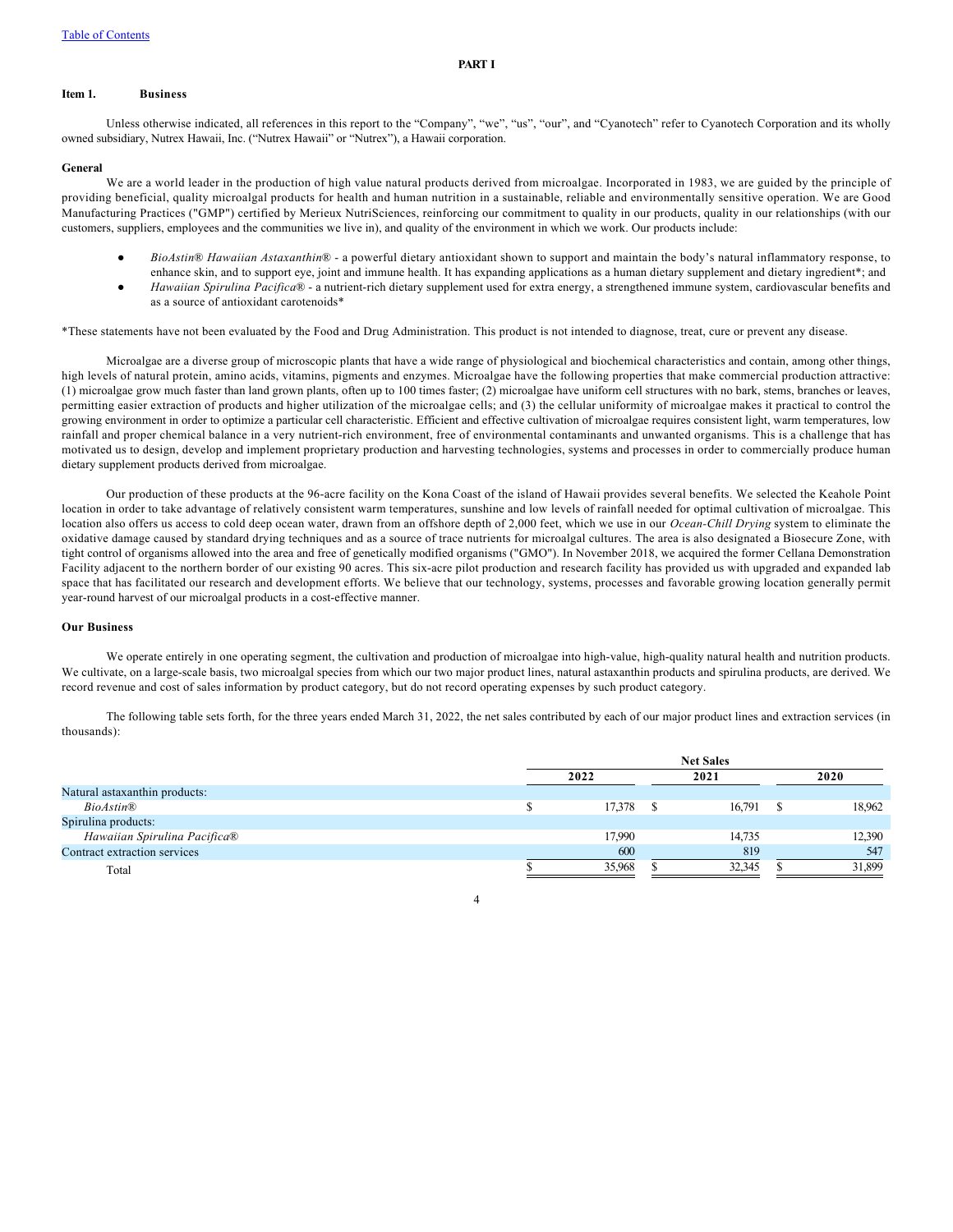Cost of sales for contract extraction services for the years ended March 31, 2022, 2021 and 2020 were \$439,000, \$337,000 and \$128,000, respectively.

#### *Natural Astaxanthin Products*

We commenced commercial production of natural astaxanthin in 1997 and in 1999 introduced *BioAstin*®, our natural astaxanthin product for the human health and nutrition market. *BioAstin®* represents approximately 48% of our net sales in the fiscal year ended March 31, 2022. Astaxanthin's antioxidant properties are believed to surpass many of the antioxidant properties of vitamin C, vitamin E, beta-carotene and other carotenoids. Independent scientific studies indicate that in certain models, natural astaxanthin has up to 100 times the antioxidant activity of vitamin E and 4 times the antioxidant activity of beta-carotene. In addition, a growing body of scientific literature suggests that natural astaxanthin has beneficial properties as an anti-inflammatory, with additional benefits for joint, skin, eye and immune health.

*BioAstin*® is generally recognized as safe ("GRAS") as determined by the United States Food and Drug Administration ("FDA"). Our all natural *BioAstin*® is cultivated without the use of herbicides or pesticides and is not genetically modified ("non-GMO"). In fiscal 2012, we applied for a new dietary ingredient ("NDI"), with the United States FDA, providing for a daily dosage of 12mg of astaxanthin which was reviewed without comment. *BioAstin*® holds several independent third-party quality certifications including: iGen Non-GMO, Gluten Intolerance Group's Gluten Free, Detox Project Glyphosate Free, Informed Choice, and is qualified in the United States Pharmacopeia's (USP) Dietary Supplement Verification Program, for products produced up to and including the fiscal year ended March 31, 2022.

We produce natural astaxanthin from *Haematococcus pluvialis* microalgae grown in fresh water supplemented with nutrients. As these algae are extremely susceptible to contamination by unwanted algae, protozoa and amoebae, we developed a proprietary system known as the *PhytoDome Closed Culture System* or *PhytoDome CCS* to overcome this problem. Using these large-scale photobioreactors, we have generally been able to grow consistently large volumes of contaminantfree *Haematococcus* culture, subject to quarterly seasonality.

For the final stage of cultivation, the *Haematococcus* algae is transferred to open ponds where an environmental stress is applied causing the algae to form spores which accumulate high levels of astaxanthin. The astaxanthin crop in each pond is circulated by paddlewheels to keep an even blend of nutrients in suspension and a uniform exposure of the algae to sunlight, which is a major component of cultivation. Once ready for harvest, the media containing these spores is transported through underground pipes to our astaxanthin processing building where the culture media and algal spores are separated. Astaxanthin is produced in a batch-mode and each cultivation pond must be completely drained and thoroughly cleaned between cycles.

The harvested algal spores are dried to flakes or a fine powder. During processing, the spores are cracked in a proprietary system to assure efficient extraction of astaxanthin. Natural astaxanthin is processed further utilizing a high-pressure supercritical carbon dioxide extraction process at our facility in Kona. The resulting product is a water insoluble lipid extract used in the production of gelcaps.

All natural astaxanthin products undergo a prescribed set of microbiological food product tests to ensure safety and quality. We use third party contract manufacturers for the encapsulation and packaging of gelcaps. All third-party contract manufacturers are audit inspected by our Quality Department and are required to comply with the FDA GMP regulations. These contract manufacturers hold independent third party GMP certifications.

*BioAstin*® is sold primarily as a packaged consumer product through Nutrex Hawaii to natural product distributors, retailers and online channels, or directly to consumers. It is also sold in liquid lipid form as a raw ingredient to dietary supplement manufacturers, health food formulators and cosmetic manufacturers. *BioAstin*® gelcaps are sold in bulk quantities to international distributors. In 2012, we began selling our 12 milligram *BioAstin*® consumer product and in fiscal 2016, we introduced vegetarian formulas of both 4 and 12 milligram consumer products. In fiscal 2021, we introduced *BioAstin*® water dispersible powder in 1% and 2% concentrations for worldwide bulk sales. This powder can be dissolved in hot or cold water, ready-to-drink beverages, such as teas, fruit juices or carbonated beverages, as well as incorporated into powder mixes, due to its neutral flavor profile.

*BioAstin*® competes directly with similar products marketed by other manufacturers including Fuji Chemical of Japan, AlgaTechnologies of Israel and BGG of China. In the general category of dietary supplements, *BioAstin*® also competes with a variety of vitamins, dietary supplements and other antioxidant products available to consumers. The dietary supplement products market is highly competitive and includes international, national, regional and local producers and distributors, many of whom have greater resources than we have, and many of whom offer a greater variety of products.

The potential benefits of astaxanthin to human health are continuing to emerge. As one of the most potent and bioactive biological antioxidants found in nature, the number of potential roles of natural astaxanthin for human health is growing. Much research has been published in recent years on the beneficial roles of antioxidants in our health, in the aging process and on specific health conditions. The full efficacy of *BioAstin*® as a human nutraceutical supplement requires further significant clinical study. Independent antioxidant research and prior clinical trials show promising human applications.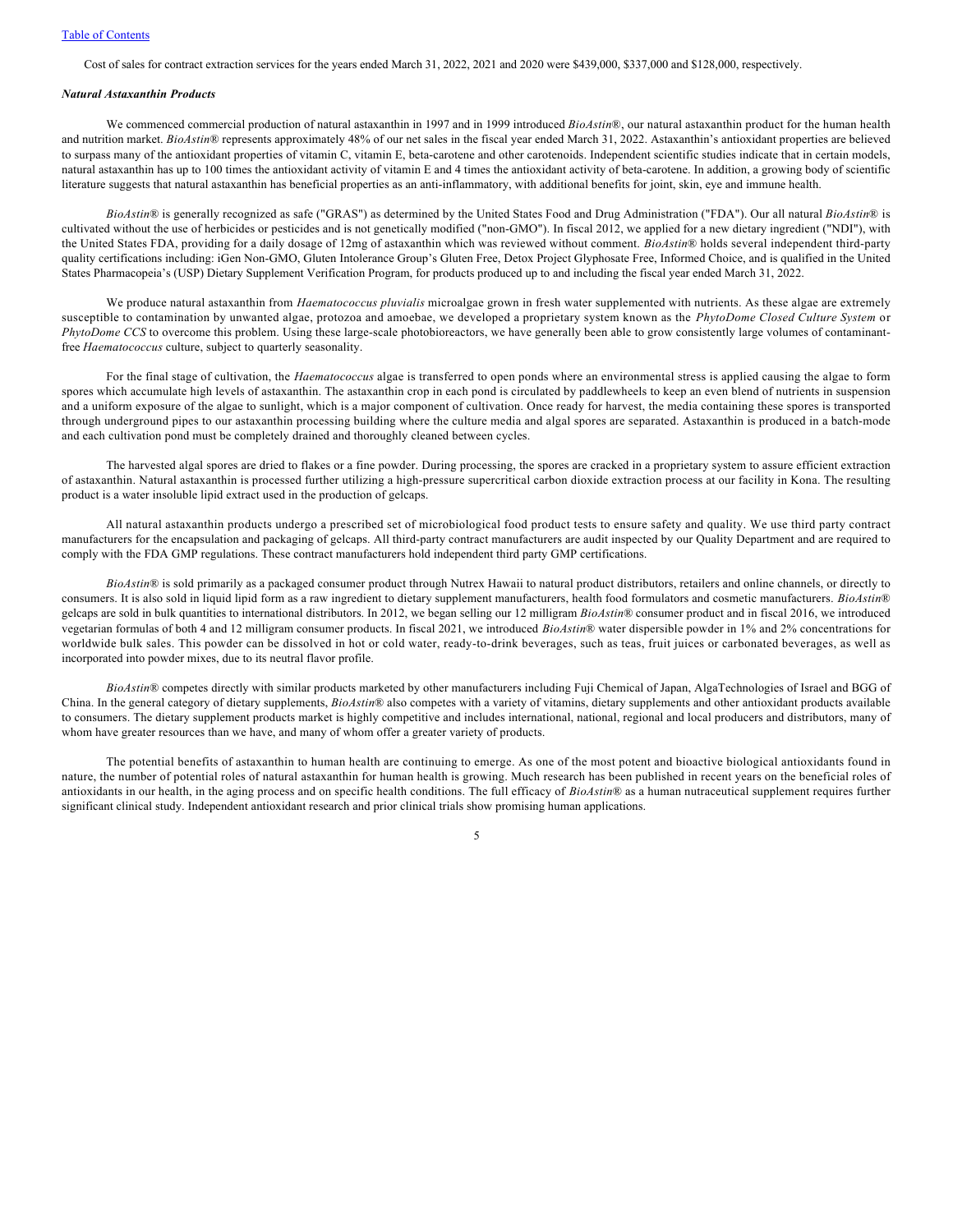#### *Spirulina Products*

We have been producing a strain of spirulina microalgae marketed as *Hawaiian Spirulina Pacifica*® since 1984*. Hawaiian Spirulina Pacifica*® represents approximately 50% of our net sales in the fiscal year ended March 31, 2022. *Hawaiian Spirulina Pacifica*® provides a plant-based, highly absorbable source of protein, natural beta-carotene, mixed carotenoids, B vitamins, gamma linolenic acid, essential amino acids and other phytonutrients.

*Hawaiian Spirulina Pacifica*® is produced in two forms: powder and tablets. Powder is used as an ingredient in dietary supplements and health beverages. Powder and tablets are consumed as a daily dietary supplement. Both forms are sold in bulk quantities and as packaged consumer products under the Nutrex Hawaii label and as private label consumer packaged products.

*Hawaiian Spirulina Pacifica*® is GRAS for addition to a variety of foods as determined by the United States Food and Drug Administration. Our all natural *Hawaiian Spirulina Pacifica*® is cultivated without the use of herbicides or pesticides, is Non-GMO Project verified, is certified Kosher by Organized Kashrus Laboratories of Brooklyn, New York and is certified Halal by the Islamic Food and Nutrition Council of America. *Hawaiian Spirulina Pacifica*® holds additional independent third-party quality certifications including: Gluten Intolerance Group's Gluten Free, Detox Project Glyphosate Free, and is certified Vegan through Vegan.org. It also holds the highest, Class A safety rating from the Dietary Supplement Information Expert Committee (DSI-EC) of the United States Pharmacopeia.

Our *Hawaiian Spirulina Pacifica*® is cultivated in a combination of fresh water and a metered amount of nutrient-rich deep ocean water (containing essential trace elements), drawn from a depth of 2,000 feet below sea level. This water mixture is supplemented with other major required nutrients. We recycle fresh water in our spirulina production process where possible and continue to explore further recycling opportunities.

The spirulina crop in each pond is circulated by paddlewheels to keep an even blend of nutrients in suspension and a uniform exposure of the algae to sunlight, which is a major component of cultivation. Our ponds are engineered to maintain the right media depth for sunlight to permeate each crop completely, facilitating rapid growth. The design of our cultivation ponds promotes efficient growing conditions, allowing the *Hawaiian Spirulina Pacifica*® algae to reproduce rapidly. Each pond can be harvested, on average, in nine days.

Once ready for harvest, a majority of the spirulina algae are pumped from a pond to our processing building where the crop is separated from the culture media. The culture remaining in the ponds serves as an inoculum for the next growth cycle. Harvested spirulina is washed with fresh water and filtered before moving to the drying stage. Culture media separated from spirulina algae during processing are conserved and recycled. Our *Integrated Culture Biology Management* ("ICBM") technology for microalgae cultivation has proven to be a reliable and stable operating environment, allowing us to grow and harvest spirulina without significant contamination by unwanted microorganisms and without associated loss of productivity.

*Hawaiian Spirulina Pacifica*® powder is dried via our low-oxygen *Ocean-Chill Drying* process, thereby preserving high levels of antioxidant carotenoids and other nutrients sensitive to heat and oxygen. The rapid drying process results in a dark green powder. Spirulina powder is generally difficult to form into tablets, and most tablet manufacturers either add high amounts (from 10% to 30%) of inert substances to "glue" the tablet together or use a heat granulation process that destroys nutrients. In contrast, our *Hawaiian Spirulina Pacifica*® tablets contain a maximum of 2% of such substances and are produced in cold press compression tabletmaking machines.

Each production lot of *Hawaiian Spirulina Pacifica*® is sampled and subjected to thorough quality control analyses including testing for moisture, carotenoids, minerals, color and taste, among others. Further, each lot of our *Hawaiian Spirulina Pacifica*® undergoes a prescribed set of microbiological tests to ensure the absence of contaminants, including total aerobic bacteria, coliform bacteria, Salmonella and E. coli. The *Hawaiian Spirulina Pacifica*® powder and tablets are packaged to extend shelf life and ensure product freshness. Our packaged consumer products are bottled and labeled by third party contractors in California. These contractors are subject to regular government inspections and hold Drug Manufacturing Licenses & Processed Food Registrations with the State of California Department of Health. These contract manufacturers hold independent third party GMP certifications.

The majority of our bulk spirulina is sold to international health food manufacturers and formulators, many of whom identify and promote our *Hawaiian Spirulina Pacifica*® in their products. Such customers purchase bulk powder or bulk tablets and package these products under their brand label for sale to the health and natural food markets in their countries. Some of the brands produced by these customers are marketed and sold in direct competition with the packaged consumer products sold through our Nutrex Hawaii subsidiary in international channels. In the domestic market, Nutrex Hawaii packaged consumer products are sold through natural product distributors, retailers and online channels, or directly to consumers. In selected international markets, we have exclusive sales distributors for both our bulk and packaged consumer products.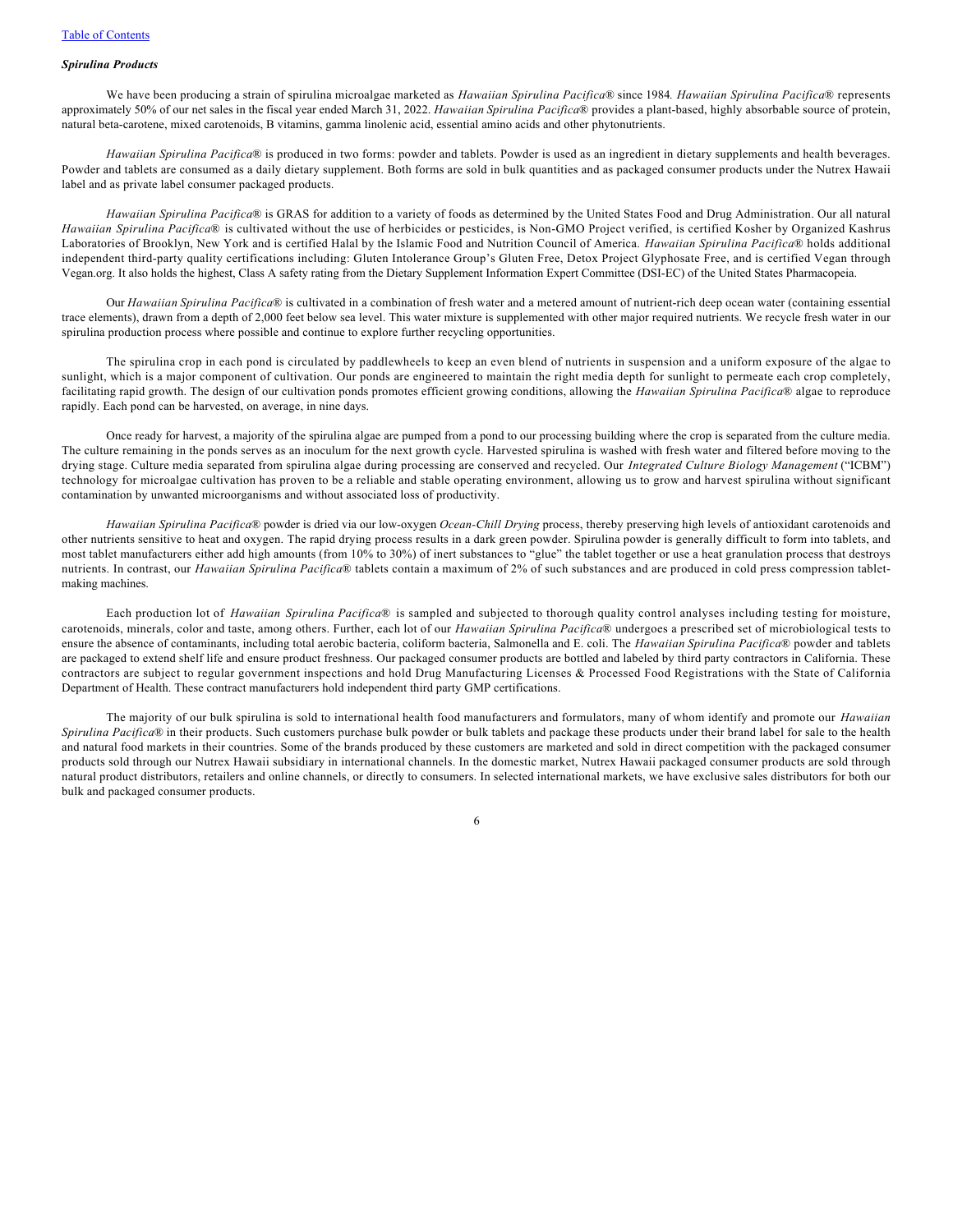Our *Hawaiian Spirulina Pacifica*® products compete with a variety of vitamins, dietary supplements, other algal products and similar nutritional products available to consumers. The dietary supplement products category is highly competitive and includes international, national, regional and local producers and distributors, many of whom have greater resources than Cyanotech and many of whom offer a greater variety of products.

Our direct competition in the spirulina market is currently from Dainippon Ink and Chemical Company's Earthrise facility in California, Parry Nutraceuticals, a division of Murugappa Group of India and several farms in China.

In addition, there are numerous other smaller farms throughout the world. As one of the largest producers of spirulina, and the only producer of spirulina in Hawaii, our challenge is to increase our market share among customers who seek the high-quality products we produce while concurrently adjusting our product mix to meet our revenue and profitability targets.

#### *Contract Extraction Services*

As a result of capacity improvements that we made to our best-in-class, 1,000 bar, supercritical carbon dioxide extraction system, we began offering contract extraction services to third-party producers of astaxanthin biomass in fiscal 2019.

#### **Major Customers**

Two customers individually accounted for 22% and 19% of our total net sales for the fiscal year ended March 31, 2022. Two customers individually accounted for 19% and 17% of our total net sales for the fiscal year ended March 31, 2021. Two customers individually accounted for 33% and 18% of our total net sales for the fiscal year ended March 31, 2020.

#### **Research and Development**

Our expertise for many years has been in the development of efficient, stable and cost-effective production systems for microalgal products. We have learned production levels from our systems may not be sustainable across periods of days, weeks, or even months. Accordingly, we typically investigate each specific microalgae identified in the scientific literature for potentially marketable products and for solutions to production stability and efficiency challenges, and then strive to develop the technology to grow such microalgae on a commercial scale or to incorporate procedures or technology to improve production stability and efficiency. Successful microalgal product developments and technical solutions are highly uncertain and dependent on numerous factors, many beyond our control. Products and solutions or improvements that appear promising in early phases of development may be found to be ineffective, may be uneconomical because of manufacturing costs or other factors, may be precluded from commercialization due to the proprietary rights of other companies, or may fail to receive necessary regulatory approvals. Our research and development expenses were \$0.7 million, \$0.6 million and \$0.6 million for the years ended March 31, 2022, 2021 and 2020, respectively.

#### **Patents, Trademarks and Licenses**

We previously held four United States patents: one on aspects of our production methods and three relating to usage of our *BioAstin*® products. Our production method patent, which was directed to microalgae production technology, expired in April 2016. Our other three patents, which were utility patents relating to the use of astaxanthin in our *BioAstin*® products, expired in December 2019, February 2020 and April 2020.

Although we view our proprietary rights as important, we currently believe that a loss of patent rights is not likely to have a material adverse effect on our present business as a whole. Instead, our commercial results mainly depend upon our trade secrets, know-how, other non-patent proprietary rights, customer relationships, our climate and our location. As a result, we feel that our competitors will not be able to implement competing technology covered by our former patents without our same combination of non-patented attributes.

We have registered trademarks in the U.S. and in some foreign markets, such as the European Union. Our operations are not dependent upon any single trademark, although some trademarks are identified with a number of our products and are important in the sale and marketing of such products.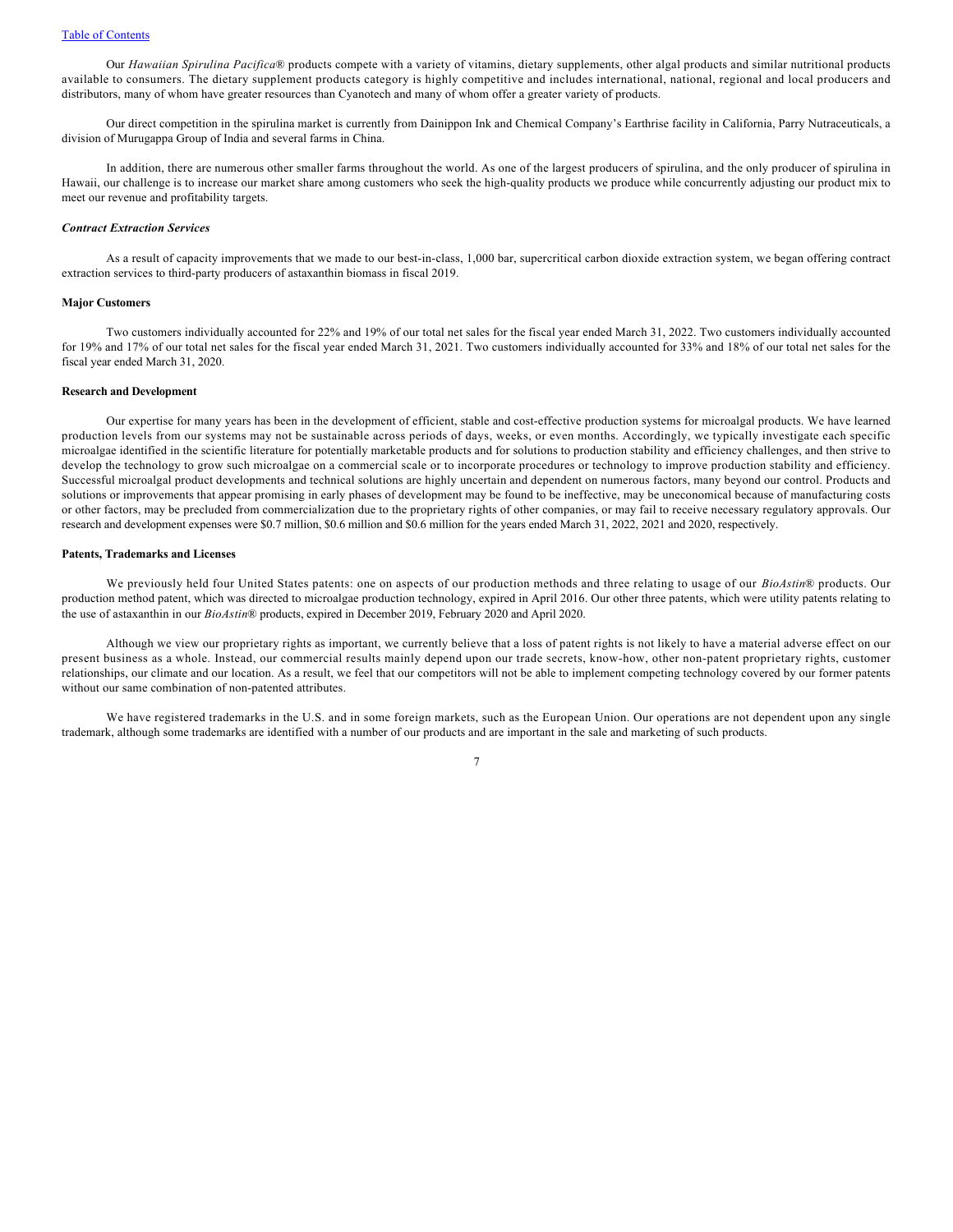#### **Regulations**

Several governmental agencies regulate various aspects of our business and our products in the United States, including the Food and Drug Administration, the Federal Trade Commission ("FTC"), the Consumer Product Safety Commission, the State of Hawaii Department of Health, the Department of Agriculture, the Environmental Protection Agency ("EPA"), the United States Postal Service, state attorney general offices and various agencies of the states and localities in which our products are sold. We believe we are in compliance with all material government regulations which apply to our products and operations. However, we are not able to predict the nature of any future laws, regulations, interpretations or applications, nor can we predict what effect future changes would have on our business.

Our international customers are subject to similar governmental agency regulations in their various geographic regions. Compliance by our customers with such local regulations is beyond our control and we cannot predict their ability to maintain such compliance. However, we strive to assist our customers in meeting local regulations pertaining to the use and sale of our products whenever possible.

#### **Environmental Matters**

In 2002, we were issued under the Endangered Species Act ("ESA") an Incidental Take Permit ("ITP") by the United States Department of Interior Fish and Wildlife Service ("FWS"). The ESA defines "incidental take" as "incidental to, and not for the purpose of, the carrying out of an otherwise lawful activity." This permit authorizes incidental take of the endangered Hawaiian stilt (*Himantopus mexicanus knudseni)* that is anticipated to occur as a result of ongoing operations and maintenance at our Kona facility. As a mandatory component for the issuance of such permit, we submitted and maintain a Habitat Conservation Plan ("HCP") to ensure that the effects of the permitted action on listed species are adequately minimized and mitigated.

The HCP called for the creation of a nesting and breeding ground for the Hawaiian stilt to offset any take activity. We have complied with these requirements since 2002. The breeding program was so successful that the increase in the Hawaiian stilt population in the area became a potential hazard for the adjacent State airport facility. We disassembled the stilt habitat and are mitigating "take" by using standard non-lethal hazing devices to discourage nesting and breeding.

A requirement of the ITP is to provide insurance coverage for funding the project for the term of the ITP. Our insurance broker was unable to locate an underwriter who would provide such a bond. As permitted by law, the FWS waived this requirement recognizing that this HCP did not involve a significant capital expenditure. However, under Hawaii state law, no waiver provision is available. A new ITP was issued by the US Department of the Interior effective June 1, 2019; the permit expires June 1, 2035.

#### **Employees**

As of March 31, 2022, we employed 95 people on a full-time basis. Of the total, 40 are involved in harvesting, production and quality, with the remainder in maintenance, shipping, sales, administration and support. None of our employees are subject to collective bargaining agreements. Management believes that its relations with employees are good.

#### **Company Website and SEC Filings**

Our corporate website is *www.cyanotech.com*. There we make available copies of Cyanotech documents, news releases and our filings with the Securities Exchange Commission, or the "SEC", including financial statements. Also included are copies of the Board of Directors Code of Conduct, the Company's Code of Conduct and Ethics, the Nominating and Corporate Governance Committee Charter, the Compensation Committee Charter and the Charter and Powers of the Audit Committee. We also maintain the website *www.nutrex-hawaii.com* dedicated to our wholly owned subsidiary, Nutrex Hawaii, Inc. On that website, *Hawaiian Spirulina Pacifica*® and *BioAstin*® are sold directly online. The information found on our websites, unless otherwise indicated, is not part of this or any other report we file or furnish to the Securities and Exchange Commission.

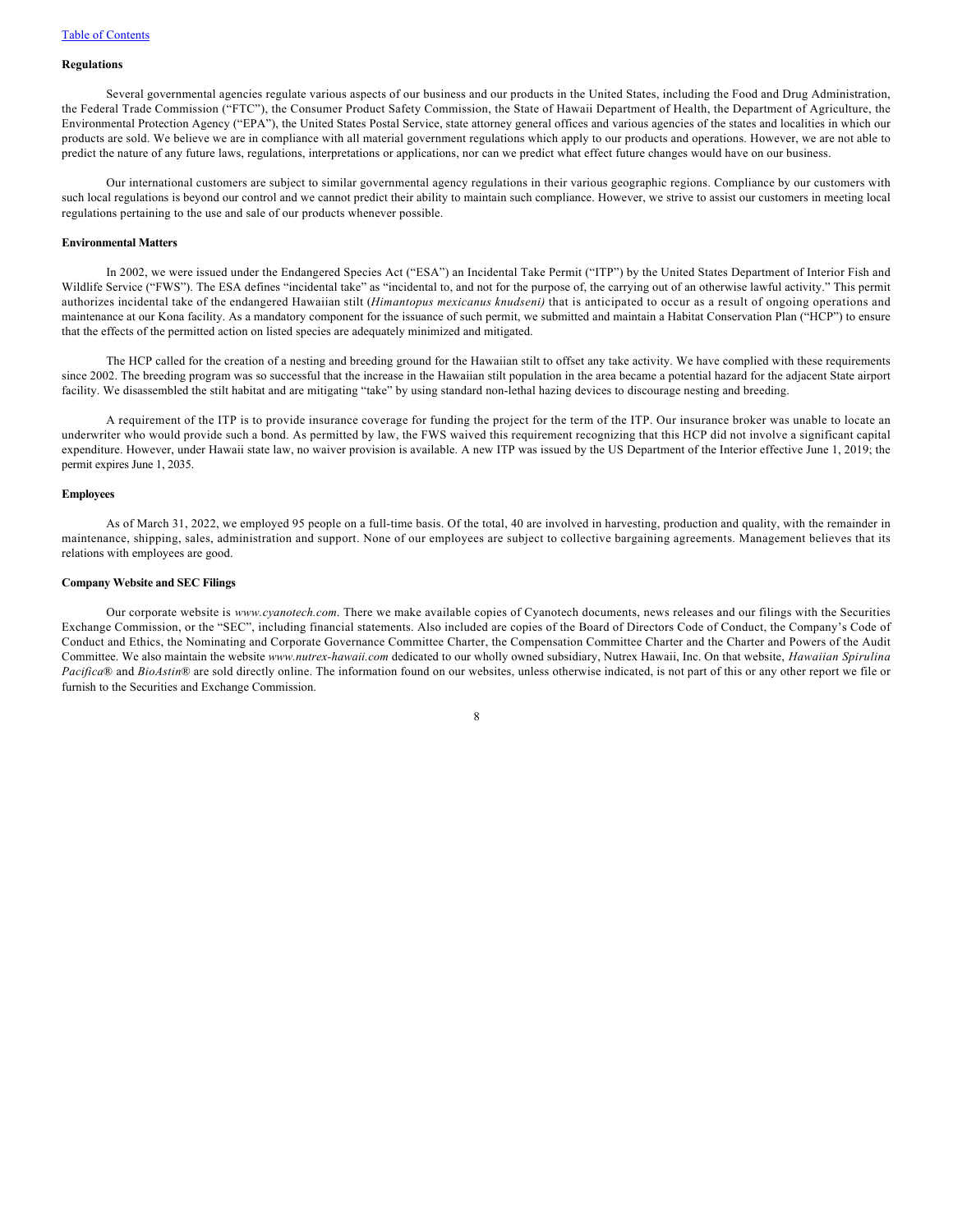#### <span id="page-8-0"></span>**Item 1A. Risk Factors**

You should carefully consider the risks described below which we believe are significant but not the only ones we face. Any of the following risks could have a material adverse effect on our business, financial condition and operating results. You should also refer to the other information contained in this report, including our financial statements and the related notes.

#### **The coronavirus pandemic ("COVID-19") or other public health epidemics may adversely affect our business, results of operations, financial condition, liquidity, and cash flow.**

Our operations expose us to risks associated with a pandemic, or outbreak of contagious diseases in the human population, including the COVID-19 pandemic. The COVID-19 pandemic has resulted in governments around the world implementing stringent measures to help control the spread of the virus. These measures currently and will continue to impact us, our customers, employees, consumers, contract manufacturers and others with whom we do business. The results have the potential to negatively affect our business including its financial condition, demand for our products and contribute to volatile supply and demand conditions affecting prices and volumes in the markets for our products and raw materials.

Our farming operations depend on the availability of labor, which must be physically present at the farm. If our farm workers are unable to travel to our facility, perform their job responsibilities (whether due to illness, travel restrictions, shelter-in-place orders or other causes), or we are unable to recruit employees, we will be unable to prepare our farms for future harvesting, drying and warehousing. If this occurs, it could substantially impact our inventories and have a material adverse effect on the Company's financial results and operations.

The Company continues to follow the guidelines established by governmental authorities and take preventative and protective measures to ensure the safety of our workforce and has a formal Infectious Disease Preparedness Plan. These include implementing remote working arrangements across our administrative offices, varying procedures and protocols at various facilities, social distancing, the use of protective screens and face masks and imposing visitor and travel restrictions. However, we cannot be certain that these measures will be successful in ensuring the health of our workforce.

Notwithstanding our level of continued operations and our designation as an essential business in Hawaii, the COVID-19 pandemic during the fiscal year has limited our ability to promote our products in brick and mortar locations and to meet with customers and vendors and it has created delays in our supply chain operations.

#### **Our production of algae involves an agricultural process, subject to such risks as weather, disease, contamination, water availability and climate change.**

The production of our algae products involves complex agricultural systems with inherent risks including weather, disease, and contamination. These risks are unpredictable and also include such elements as the control and balance of necessary nutrients and other factors. The efficient and effective cultivation of microalgae requires consistent light, warm temperatures, low rainfall and proper chemical balance in a very nutrient-rich environment.

If the chemical composition of a pond changes from its required balance, unusually high levels of contamination due to the growth of unwanted organisms or other biological problems may occur and would result in a loss of harvestable output. These often arise without warning and sometimes there are few or no clear indicators as to appropriate remediation or corrective measures. We believe that our technology, systems, processes and favorable growing location generally permit year-round harvest of our microalgal products in a cost-effective manner. However, environmental factors cannot be controlled in an open-air environment, therefore, we cannot, and do not attempt to, provide any form of assurance with regard to our systems, processes, location, or cost-effectiveness. In the event that we need to take steps to correct any chemical imbalance or contamination of our ponds, including by re-inoculating the ponds, such measures may not be effective and could interrupt production. To the extent that our production is negatively impacted by environmental factors, we may be unable to fill large orders for one or more months until such time that production improves. The efficient and effective cultivation and processing of microalgae requires a consistent supply of fresh water and cold ocean water. If the availability and or quality composition of water changes from its required levels, problems may occur that could result in a loss of harvestable output.

Hawaii from time to time has experienced shortages of water, electric power and fuels. Future shortages could disrupt our operations and could result in additional expense. Our *Hawaiian Spirulina Pacifica*® is cultivated in a combination of fresh water and deep ocean water. In the case of deep ocean water, although abundantly available at this location, the facility to pump and deliver the water to our location is owned by the State of Hawaii. The State of Hawaii sets the price for deep ocean water annually based on its cost to deliver the water. Any significant increase in the price could adversely affect our business. The availability and price of water could also be impacted by a significant population growth in the region as well as throughput constraints on the water delivery infrastructure. In June 2017, several fresh-water pumps owned by the County of Hawaii were disabled, and the county instituted restrictions on fresh water supply. We have adopted several water savings strategies to mitigate this challenge, but there is no guarantee that they will be effective or that they will not have unforeseen negative effects on the growth of spirulina. If we are unable to obtain enough fresh water at reasonable prices to cultivate our products, our business could be negatively impacted.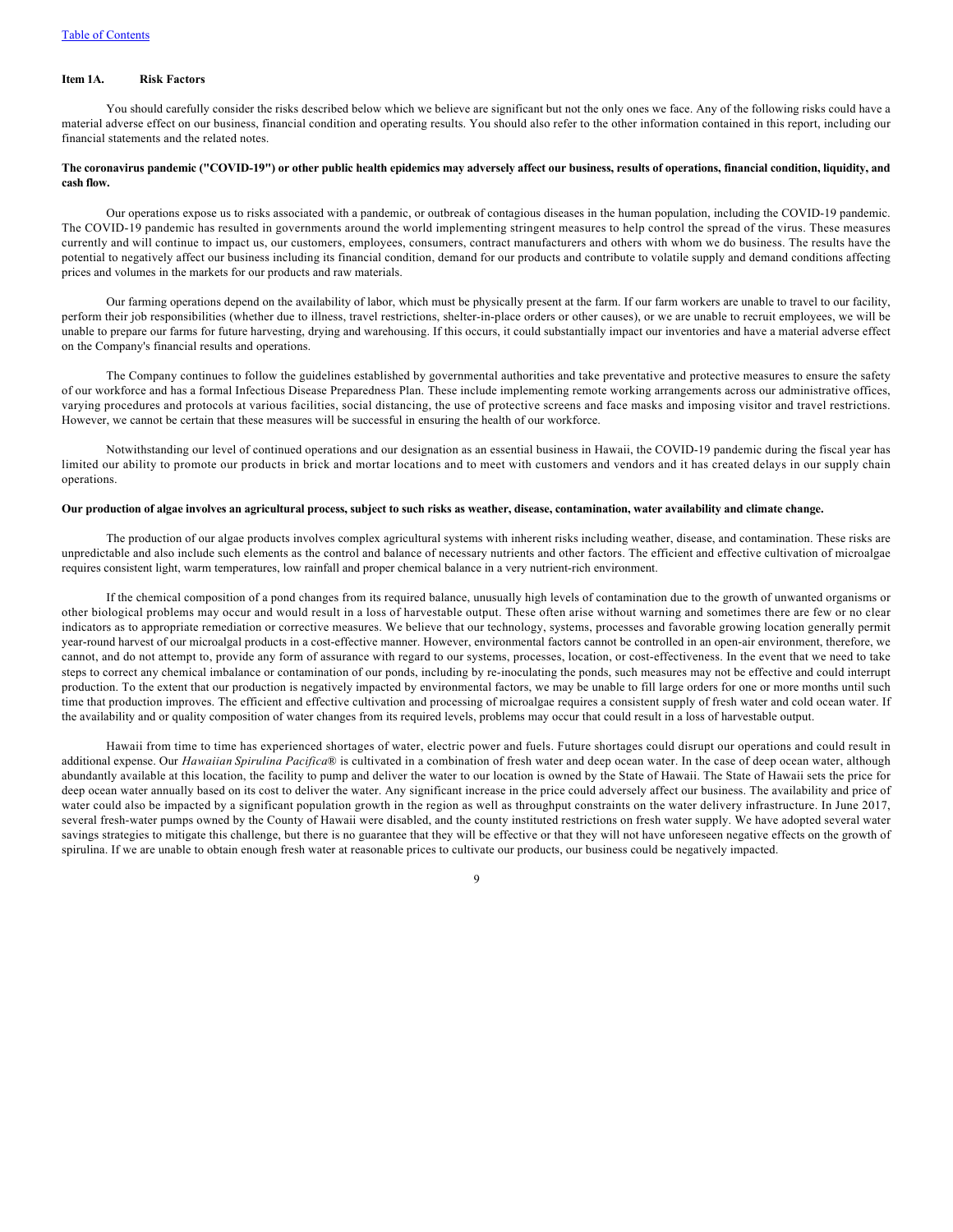Climate change has not impacted weather at our location on Hawaii Island. We have experienced both dry and wet periods of weather, but it has not affected production. However, there can be no guarantee that future climate change will not affect our production.

#### **There is risk in operating entirely in one business segment such as the cultivation and production of microalgae at a single production facility.**

Single location agricultural and production facilities do not provide the protections and assurances afforded by operations in two or more widely separated locations. Our single location in Hawaii is susceptible to unfavorable weather patterns and catastrophic natural disasters such as earthquakes, tsunamis, hurricanes and volcanic eruptions. In the event of a natural disaster or localized extended outages of critical utilities or transportation systems, we could experience a significant business interruption. Also, a single agricultural facility provides limited biologic diversity protection against invasive, mutant, or harmful organisms.

#### **Our facilities in Hawaii are located adjacent to a major airport, and an aircraft disaster could disrupt our operations.**

Our production facility and corporate headquarters in Hawaii are located adjacent to the Keahole International Airport. In the event of an aircraft disaster, we could experience a significant business interruption, including loss of water, electrical and communication services as well as inability to access our facilities.

#### **Unfavorable publicity or consumer perception of our products and any similar products distributed by other companies could have a material adverse effect on our business.**

The dietary supplements market is highly dependent upon consumer perception regarding the safety, efficacy and quality of dietary supplements. Consumer perception of our products can be significantly influenced by scientific research and findings, as well as by national media attention and other publicity regarding the consumption of dietary supplements. There can be no assurance that future research or publicity will be favorable to the dietary supplements market or any product in particular, or consistent with earlier publicity. Our dependence on consumer perception means that any adverse reports, findings or publicity, whether or not accurate or with merit, could have a material adverse effect on the demand for our products and on our results of operations, cash flow and financial condition.

#### **We may become subject to legal proceedings.**

We may become subject to claims and legal proceedings in the ordinary course of business. The costs of such proceedings could vary from quarter to quarter based on the status of the proceedings and could have a material impact on our results in any given quarter.

#### **The dietary supplement products industry is extremely competitive. Many of our significant competitors have greater financial and other resources than we do, and one or more of these competitors could use their greater resources to gain market share at our expense.**

The dietary supplement products market includes international, national, regional and local producers and distributors, many of whom have substantially greater production, financial, research and development, personnel and marketing resources than we do, and many of whom offer a greater variety of products.

As a result, each of these companies could compete more aggressively and sustain that competition over a longer period of time than we could. Our lack of resources relative to our significant competitors may cause us to fail to anticipate or respond adequately to development of new products and changing consumer demands and preferences or may cause us to experience significant delays in obtaining or introducing new or enhanced products. These failures or delays could reduce our competitiveness and cause a decline in our market share and sales. Increased competition in our industry could result in price reductions, reduced gross profit margin or loss of market share, any of which could have a material effect on our business, results of operations and financial condition.

#### **We depend heavily on the unique abilities and knowledge of our officers and key personnel. If we are unable to recruit and retain key personnel, we may be unable to achieve our goals.**

Our success depends, to a significant extent, upon the services of our officers and key personnel, including qualified management, professional, scientific, and technical operating staff. The loss of any such personnel or the delay in the replacement of such personnel could significantly delay the achievement of our business objectives and could adversely affect our ability to do business or provide needed management. Attracting permanent skilled executives in Hawaii can be difficult due to limited local qualified applicants. If we are unable to attract qualified candidates, or if the search process takes longer than expected, it could adversely impact our business.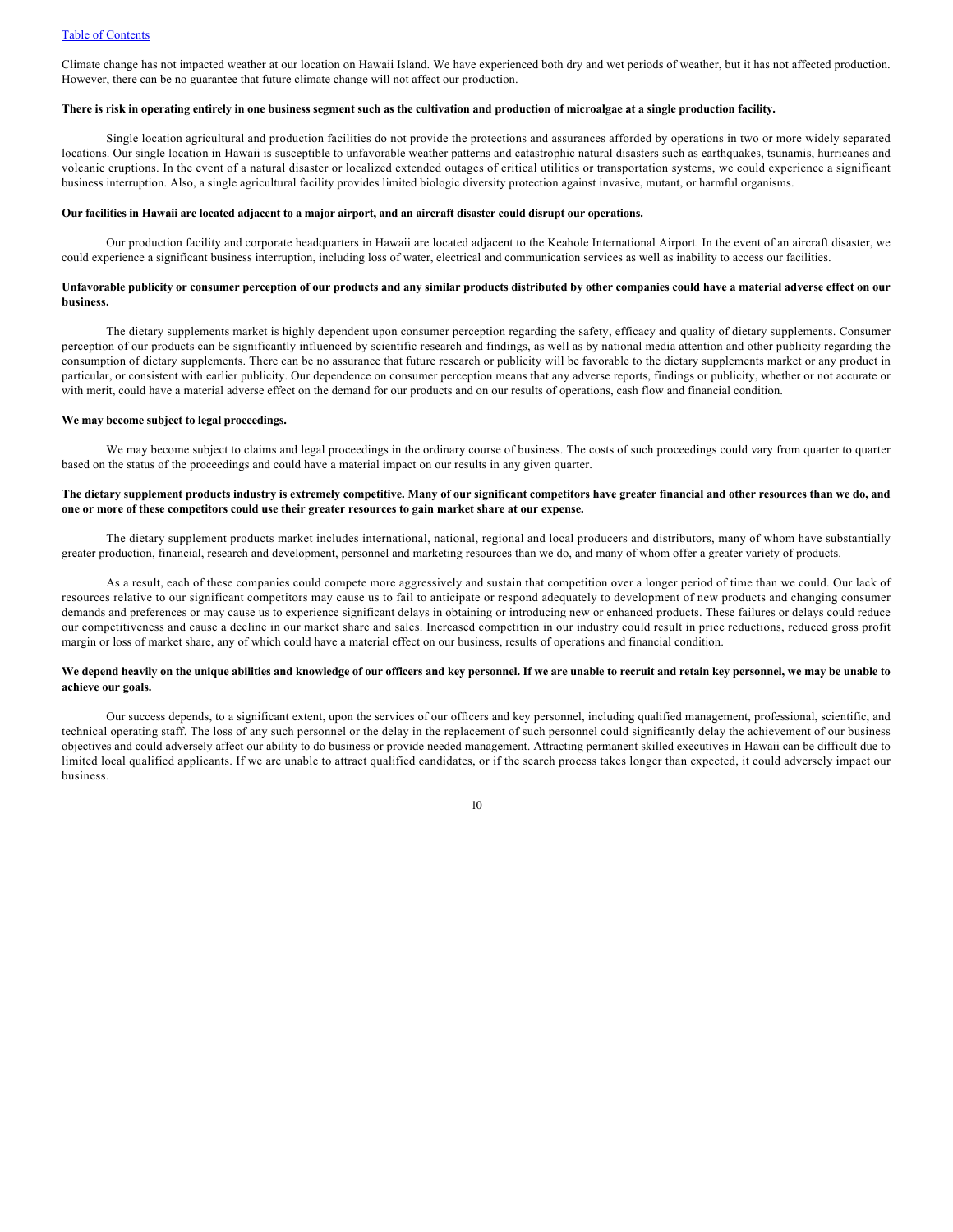#### **Labor shortages could restrict our ability to operate or grow our business or result in increased labor costs that could adversely affect our results of operations.**

Our success depends in large part on our ability to attract, retain, train, manage and engage employees. The COVID-19 pandemic has negatively affected the labor market for employers. Labor shortages have affected the ability to hire or re-hire employees during the ongoing recovery from the downturn caused by the pandemic. For a large percentage of our business, our activities need to be performed in person at Kona. Our labor pool on the island of Hawaii is limited. Because payroll costs are a major component of the operating expenses a shortage of labor could also require higher wages that would increase labor costs, which could adversely affect our results of operations.

#### **Our operations are vulnerable because we have limited personnel and redundancy and backup systems in our data management function.**

Our internal order, inventory and product data management system is an electronic system through which orders are placed for our products and through which we manage product pricing, shipment, returns and other matters. This system's continued and uninterrupted performance is critical to our day-to-day business operations. Despite our precautions, unanticipated interruptions in our computer and telecommunications systems have, in the past, caused problems or stoppages in this electronic system. These interruptions, and resulting problems, could occur again in the future. We also have limited personnel available to process purchase orders and to manage product pricing and other matters in any manner other than through this electronic system. Any significant interruption or delay in the operation of this electronic management system could cause a decline in our sales and profitability.

#### **The loss of a major customer, or a change in their procurement practices, could result in a material reduction in our revenues and profitability.**

Our top ten customers generated 63% of our net sales for both fiscal years 2022 and fiscal 2021. Two customers individually accounted for 22% and 19%, and 19% and 17% of our total net sales in the fiscal years ended March 31, 2022 and 2021, respectively. Accordingly, the loss of one or more of those customers or a substantial decrease in such customers' purchases from us could result in a material reduction in our revenues and profitability.

#### **We could be subject to breaches of our information technology systems, which could damage our reputation and customer relationships. Such breaches could subject us to significant reputational, financial, legal, and operational consequences.**

Our business relies on information systems to obtain, rapidly process, analyze and manage data to, among other things, facilitate the purchase and distribution of inventory items through numerous distributors; receive, process and ship orders on a timely basis; accurately bill and collect from customers; process payments to suppliers; and provide technical support to our customers.

A cyber-attack that bypasses our security, or employee error, malfeasance or other disruptions that cause a security breach could lead to a material disruption of our information systems and/or the loss of business information. Such an attack could result in, among other things, the theft, destruction, loss, misappropriation or release of confidential data and intellectual property; operational or business delays; liability for a breach of personal information belonging to our customers or our employees; and damage to our reputation any of which could have a material adverse effect on our business, financial condition, and results of operations. In the event of an attack, we would be exposed to a risk of loss or litigation and possible liability, including under laws that protect the privacy of personal information.

#### **Compliance with new and existing governmental regulations could increase our costs significantly and adversely affect our results of operations.**

The processing, formulation, manufacturing, packaging, labeling, advertising and distribution of our products are subject to federal laws and regulation by one or more federal agencies, including the FDA, the FTC, the United States Department of Agriculture ("USDA") and the EPA. These activities are also regulated by various state, local and international laws and agencies of the states and localities in which our products are sold. Regulations may prevent or delay the introduction, or require the reformulation, of our products, which could result in lost sales and increased costs to us. A regulatory agency may not accept the evidence of safety for any new ingredients that we may want to market, may determine that a particular product or product ingredient presents an unacceptable health risk, may determine that a particular statement of nutritional support on our products or that parties use on the products we manufacture for them, or that we want to use on our products or that third parties want to use on the products we manufacture for them, is an unacceptable drug claim or an unauthorized version of a food "health claim". A regulatory agency may determine that particular claims are not adequately supported by available scientific evidence. Any such regulatory determination would prevent us from marketing particular products or using certain statements on those products, which could adversely affect our sales of those products.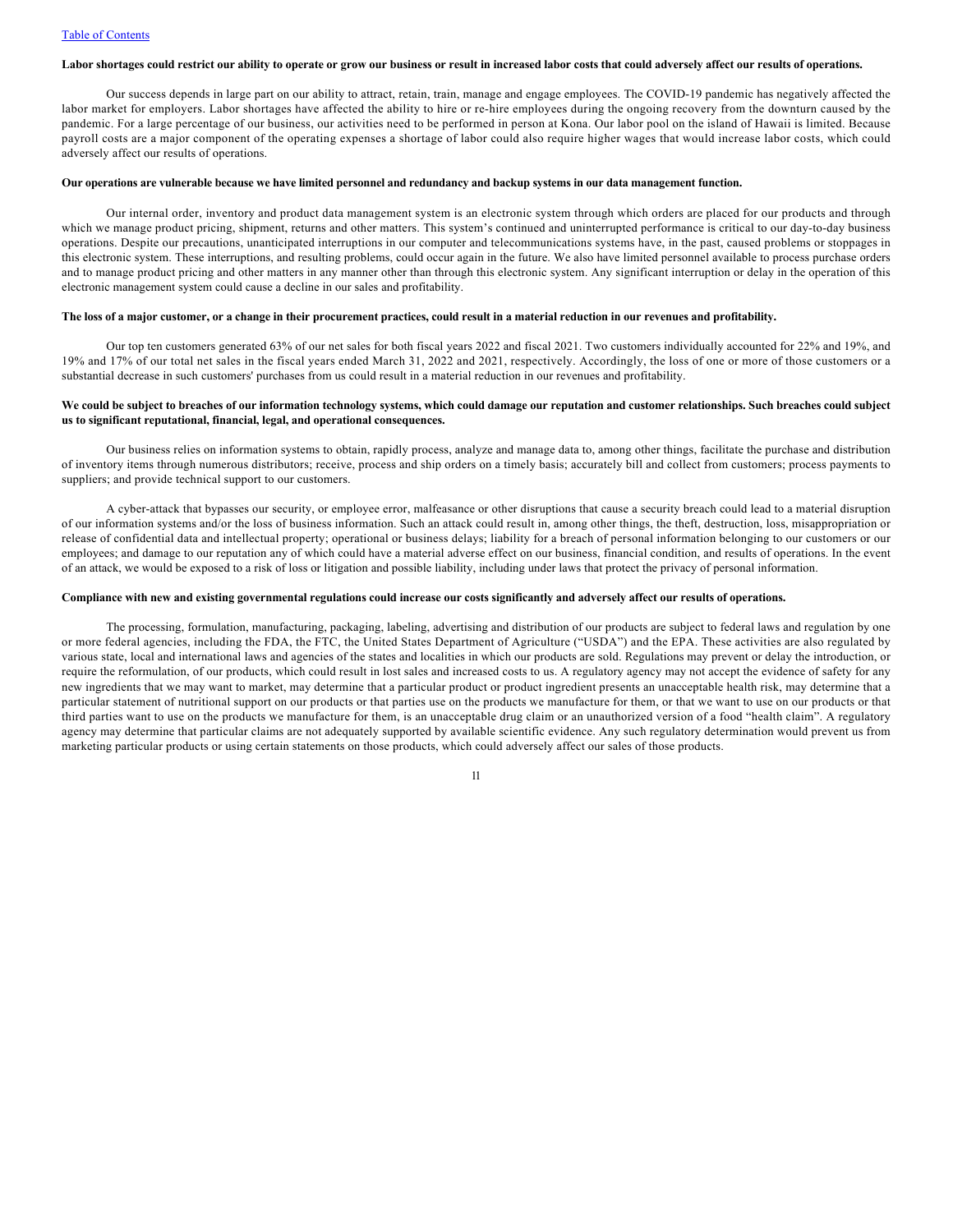Additional or more stringent laws and regulations of dietary supplements and other products have been considered from time to time. These developments could require reformulation of some products to meet new standards, recalls or discontinuance of some products not able to be reformulated, additional record-keeping requirements, increased documentation of the properties of some products, additional or different labeling, additional scientific substantiation, or other new requirements. Any of these developments could increase our costs significantly. In addition, regulators' evolving interpretation of existing laws could have similar effects.

#### **If we fail to comply with the reporting obligations of the Exchange Act and Section 404 of the Sarbanes Oxley Act or fail to maintain adequate internal control over financial reporting, our business, financial condition, and results of operations, and investors**' **confidence in us, could be materially and adversely affected.**

As a public company, we are required to comply with the periodic reporting obligations of the Securities Exchange Act of 1934, as amended (the "Exchange Act"), including preparing annual reports, quarterly reports, and current reports. Our failure to prepare and disclose this information in a timely manner and meet our reporting obligations in their entirety could subject us to penalties under federal securities laws and regulations of The Nasdaq Stock Market LLC ("NASDAQ"), expose us to lawsuits, and restrict our ability to access financing on favorable terms, or at all.

In addition, pursuant to Section 404 of the Sarbanes Oxley Act, we are required to evaluate and provide a management report of our systems of internal control over financial reporting. During the course of the evaluation of our internal control over financial reporting, we could identify areas requiring improvement and could be required to design enhanced processes and controls to address issues identified through this review. This could result in significant delays and costs to us and require us to divert substantial resources, including management time, from other activities. In addition, if we fail to maintain the adequacy of our internal control over financial reporting, we may not be able to ensure that we can conclude on an ongoing basis that we have effective internal control over financial reporting in accordance with the Sarbanes Oxley Act. Moreover, effective internal controls are necessary for us to produce reliable financial reports and are important to help prevent fraud. Any failure to maintain compliance with the requirements of Section 404 on a timely basis could result in the loss of investor confidence in the reliability of our financial statements, which in turn could, negatively impact the trading price of our stock, and adversely affect investors' confidence in the Company and our ability to access capital markets for financing.

#### **Our two largest shareholders own a substantial portion of our common stock and could exert substantial influence over our business, particularly if any of them choose to work together.**

Our two largest shareholders collectively own approximately 34.5% of our common stock. According to publicly filed beneficial ownership reports, as of the respective dates of such reports, Michael Davis, chairman of our board of directors, beneficially owned 1,222,353 of shares representing a 19.7% beneficial ownership and the Rudolf Steiner Foundation ("RSF"), beneficially owned 917,133 shares representing a 14.8% beneficial ownership, The shares held by RSF were originally donated by a foundation affiliated with Mr. Davis or acquired from the proceeds of donations made by that foundation. In addition, Mr. Davis and RSF filed a Schedule 13D with the SEC on March 17, 2017 announcing the formation of a "group" among the two of them and certain of Mr. Davis' affiliates under Section 13 of the Exchange Act. As part of the agreement between Mr. Davis and RSF, RSF has agreed not to sell, transfer or otherwise dispose of any of its shares in the Company unless RSF provides concurrent written notice to an affiliate of Mr. Davis and the Company at least three days prior to the consummation of any such sale, transfer or other disposition. In addition, on April 12, 2019, the Company borrowed \$1.5 million from an entity affiliated with Mr. Davis pursuant to an unsecured promissory note. In April 2021, the Company amended the loan, which extended the expiration to April 2024, converted \$500,000 into revolving loans, adjusted the interest rate to reflect a floor of 5%, and granted a security interest in substantially all of the Company's personal property assets, subject to limited exceptions. As of March 31, 2022, \$1.0 million remained due under this promissory note.

Our significant stockholders, particularly if they choose to work together, may have the ability to exert significant influence over our business policies and affairs on matters submitted to our stockholders for approval, such as the election or removal of directors, amendments to our certificate of incorporation, the approval of a business combination or certain corporate financing activities. The interests of our significant stockholders could differ from those of other stockholders in ways that could be adverse to the interests of other shareholders. For example, this concentration of ownership could have the effect of delaying or preventing a change of control of our company even if such a transaction is at a premium to the prevailing market price of our common stock and is supported by other shareholders. Concentration of ownership could also harm the market price of our common stock because investors may perceive disadvantages in owning stock in a company that a substantial portion of common stock is controlled by a small number of stockholders.

**Some provisions of our charter documents and Nevada law may discourage an acquisition of us by others, even if the acquisition may be in the best interest of our stockholders.**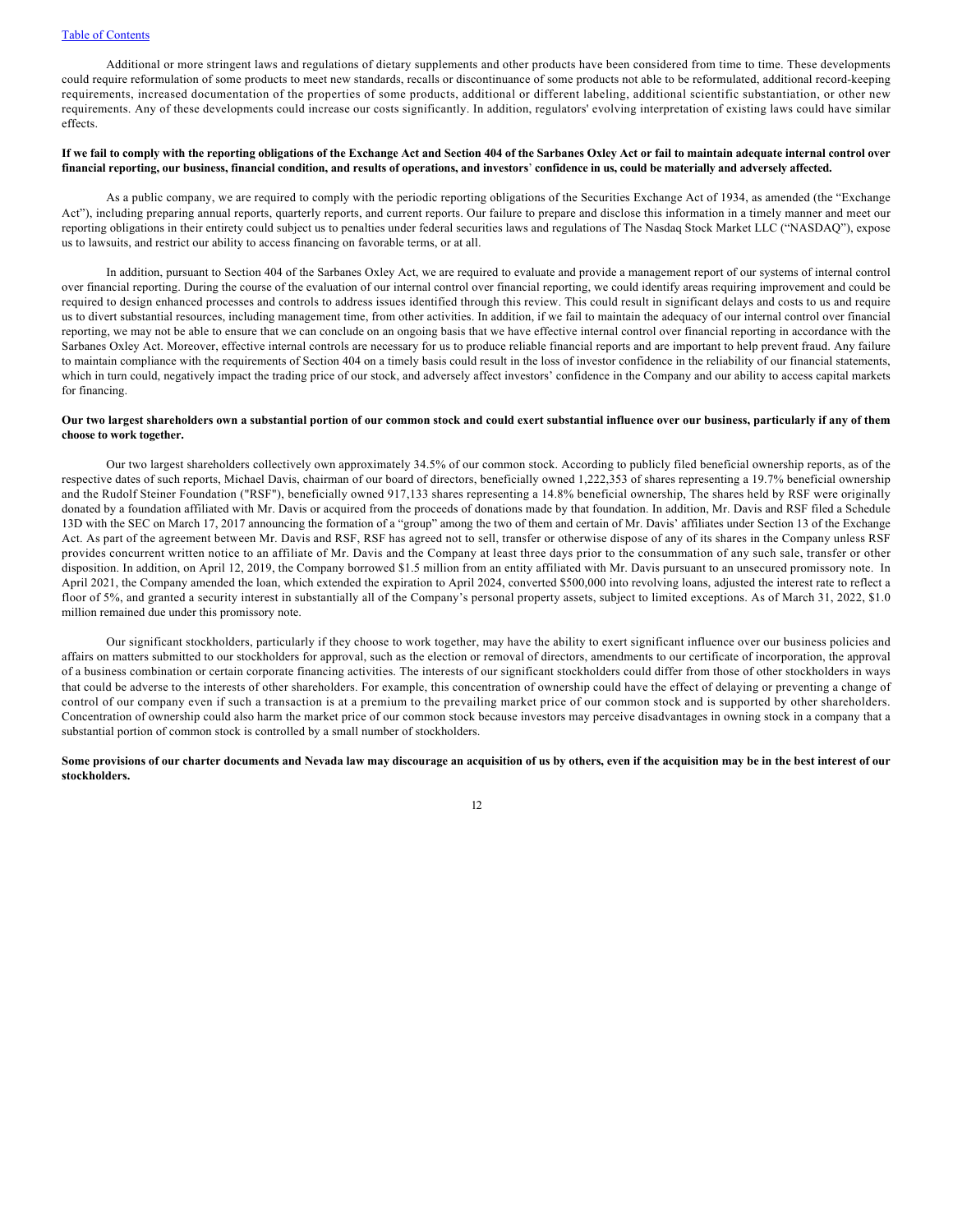Provisions in our Restated Articles of Incorporation and Amended and Restated Bylaws, as well as certain provisions of Nevada law, could make it more difficult for a third-party to acquire us, even if doing so may benefit our stockholders. These provisions include the authorization of "blank check" preferred stock, the rights, preferences and privileges of which may be established and shares of which may be issued by our board of directors at its discretion from time to time and without stockholder approval.

Because we are incorporated in Nevada, we may be governed by Nevada's statutes governing combinations with interested stockholders and control share acquisitions, which may discourage, delay or prevent someone from acquiring us or merging with us, whether or not it is desired by or beneficial to our stockholders. We have not opted out of the application of these laws but may elect to opt out in the future. Under Nevada's laws governing combinations with interested stockholders, a Nevada corporation may not, in general, engage in certain types of business combinations with any beneficial owner of 10% or more of the corporation's voting shares or an affiliate of the corporation who at any time within two years immediately prior to the date in question was the beneficial owner of 10% or more of the corporation's voting shares, unless the holder has held the stock for two years or the board of directors approved the beneficial owner's acquisition of its shares, the board of directors approved the transaction before the beneficial owner acquired its shares, or holders of at least a majority of the outstanding voting power approve the transaction after the beneficial owner acquired its shares. In addition, Nevada's control share acquisition laws prohibit a purchaser of the shares of an issuing corporation from voting those shares, under certain circumstances and subject to certain limitations, after crossing specified threshold ownership percentages, unless the purchaser obtains the approval of the issuing corporation's disinterested stockholders.

Any provision of our Restated Articles of Incorporation or Amended and Restated Bylaws or of Nevada law that is applicable to us that has the effect of delaying or deterring a change in control could limit the opportunity for our stockholders to receive a premium for their shares of our common stock in the event that a potentially beneficial acquisition is discouraged and could also affect the price that some investors are willing to pay for our common stock.

#### **A significant or prolonged economic downturn could have a material adverse effect on our results of operations.**

Our results of operations are affected by the business activity of our customers who in turn are affected by the level of economic activity in the industries and markets that they serve. A decline in the level of business activity of our clients or the economy as a whole could have a material adverse effect on our revenues and profit margin.

The global cost of oil derived energy impacts us in several ways, and it may hinder our efforts to achieve profitability. Oil prices primarily impact us through the costs of electricity, transportation, materials and supplies which are tied to the cost of oil either directly or indirectly. The return of a high cost of oil on a global basis may signal a prolonged economic downturn resulting in a material adverse effect on our business.

#### **Our quarterly operating results may vary from quarter to quarter, which may result in increased volatility of our share price.**

We have experienced, and may in the future continue to experience, fluctuations in our quarterly operating results. These fluctuations could reduce the market price of our common stock. Factors that may cause our quarterly operating results to vary include, but are not limited to:

- weather-related cultivation difficulties;
- availability and cost of fresh water and ocean water;
- any non-routine legal fees;
- fluctuations in customer demand;
- business decisions of our customers regarding orders for our products;
- changes in energy costs;
- changes in raw material costs;
- production problems which we cannot solve technically or economically;
- contamination of our cultivation and production facilities;
- effects of weather on our ability to meet customer demand;
- timing of promotional activities;
- the introduction of new products by us or our competitors;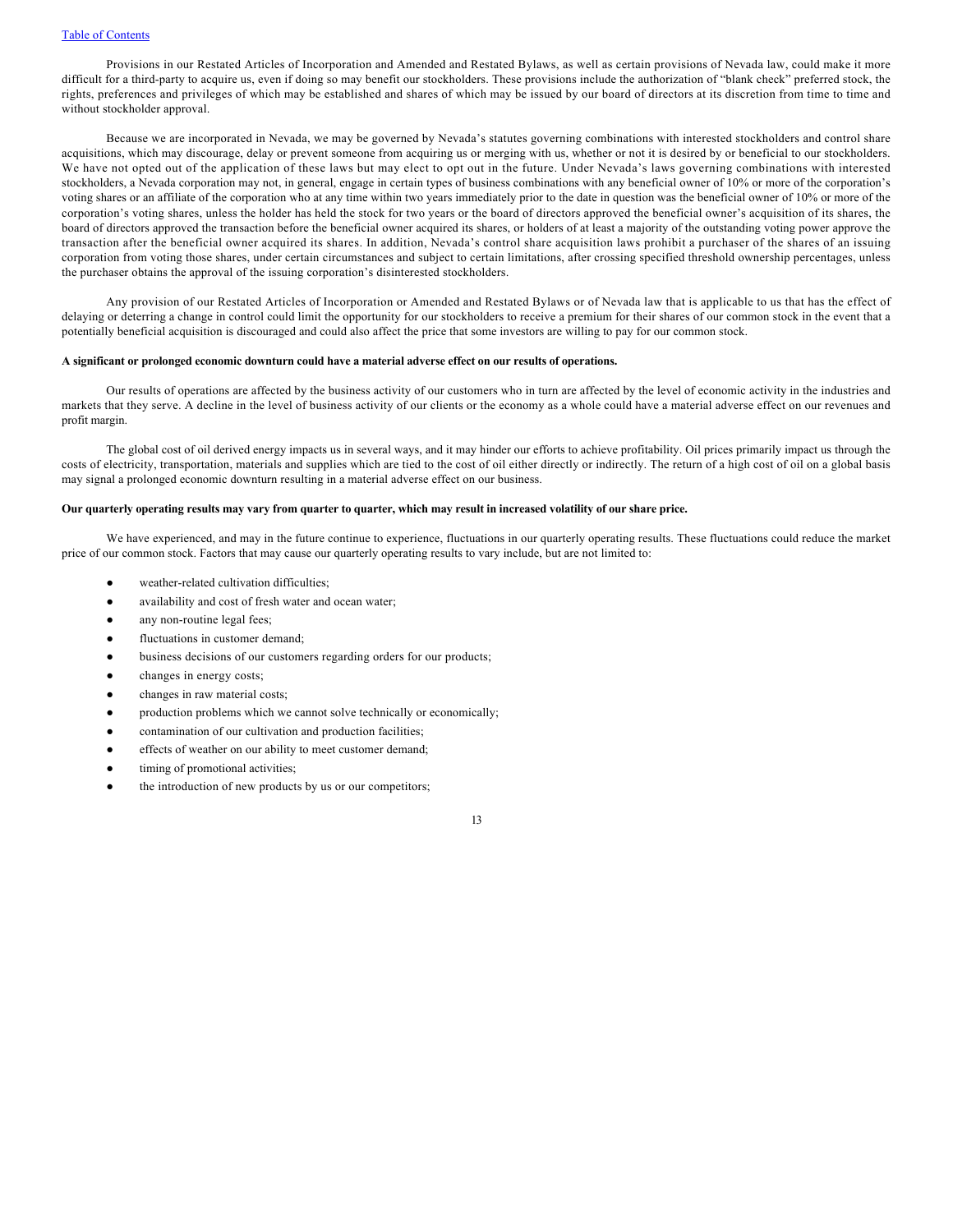- changes in our pricing policies or those of our competitors;
- changes in seasonal and other trends in our customers' buying patterns;
- changes in government regulation, both domestic and foreign;
- fluctuation in foreign currency exchange rates;
- global economic and political conditions and related risks, including the impacts of the global COVID-19 pandemic and acts of terrorism; and
- other factors beyond our control.

A significant portion of our expense levels are relatively fixed. If net sales are below expectations in any given period, the adverse impact on results of operations may be magnified by our inability to reduce expenses quickly enough to compensate for the sales shortfall.

#### **Our global operations expose us to complex management, foreign currency, legal, tax and economic risks, which we may not be able to address quickly and adequately.**

Our products are marketed in a number of countries around the world. For the year ended March 31, 2022, approximately 32% of our net sales were from sales to foreign customers. As a result, we are subject to a number of risks which include, but are not limited to:

- the burden of complying with a wide variety of national and local laws;
- potentially longer payment cycles for foreign sales;
- restrictions (government and otherwise) on the movement of cash;
- the absence in some jurisdictions of effective laws protecting our intellectual and proprietary property rights, or of enforcement of such laws where they do exist;
- changes in government regulations, both domestic and foreign, including changes in trade tariffs;
- global economic and political conditions and related risks, including acts of terrorism; and
- fluctuations in foreign currency exchange rates.

#### **Climate change initiatives could materially and adversely affect our business, financial condition, and results of operations.**

Our manufacturing processes require that we purchase significant quantities of energy from third parties, which results in the generation of greenhouse gases, either directly onsite or indirectly at electric utilities. Both domestic and international legislation to address climate change by reducing greenhouse gas emissions and establishing a price on carbon could create increases in energy costs and price volatility. Considerable international attention is now focused on development of an international policy framework to address climate change. Proposed and existing legislative efforts to control or limit greenhouse gas emissions could affect our energy source and supply choices as well as increase the cost of energy and raw materials derived from sources that generate greenhouse gas emissions. If our suppliers are unable to obtain energy at a reasonable cost in the future, the cost of our raw materials could be negatively impacted which could result in increased manufacturing costs.

#### **If we are unable to protect our intellectual property rights or if we infringe upon the intellectual property rights of others our business may be harmed.**

We regard our proprietary technology, trade secrets, trademarks and similar intellectual property as important and we rely on a combination of trade secret, contract, copyright and trademark law to establish and protect our rights in our products and technology. However, there can be no assurance that we will be able to protect our technology adequately or that competitors will not be able to develop similar technology independently, particularly following the recent expiration of our patents relating to the use of astaxanthin. In addition, the laws of certain foreign countries may not protect our intellectual property rights to the same extent as the laws of the United States. Litigation in the United States or abroad may be necessary to enforce intellectual property rights, to protect our trade secrets, to determine the validity and scope of the proprietary rights of others or to defend against claims of infringement. Such litigation, even if successful, could result in substantial costs and diversion of resources and could have a material adverse effect on our business, results of operations and financial condition. Additionally, if any such claims are asserted against us, we may seek to obtain a license under the third party's intellectual property rights. There can be no assurance, however, that a license would be available on terms acceptable or favorable to us, if at all.

#### **Our insurance liability coverage is limited and may not be adequate to cover potential losses.**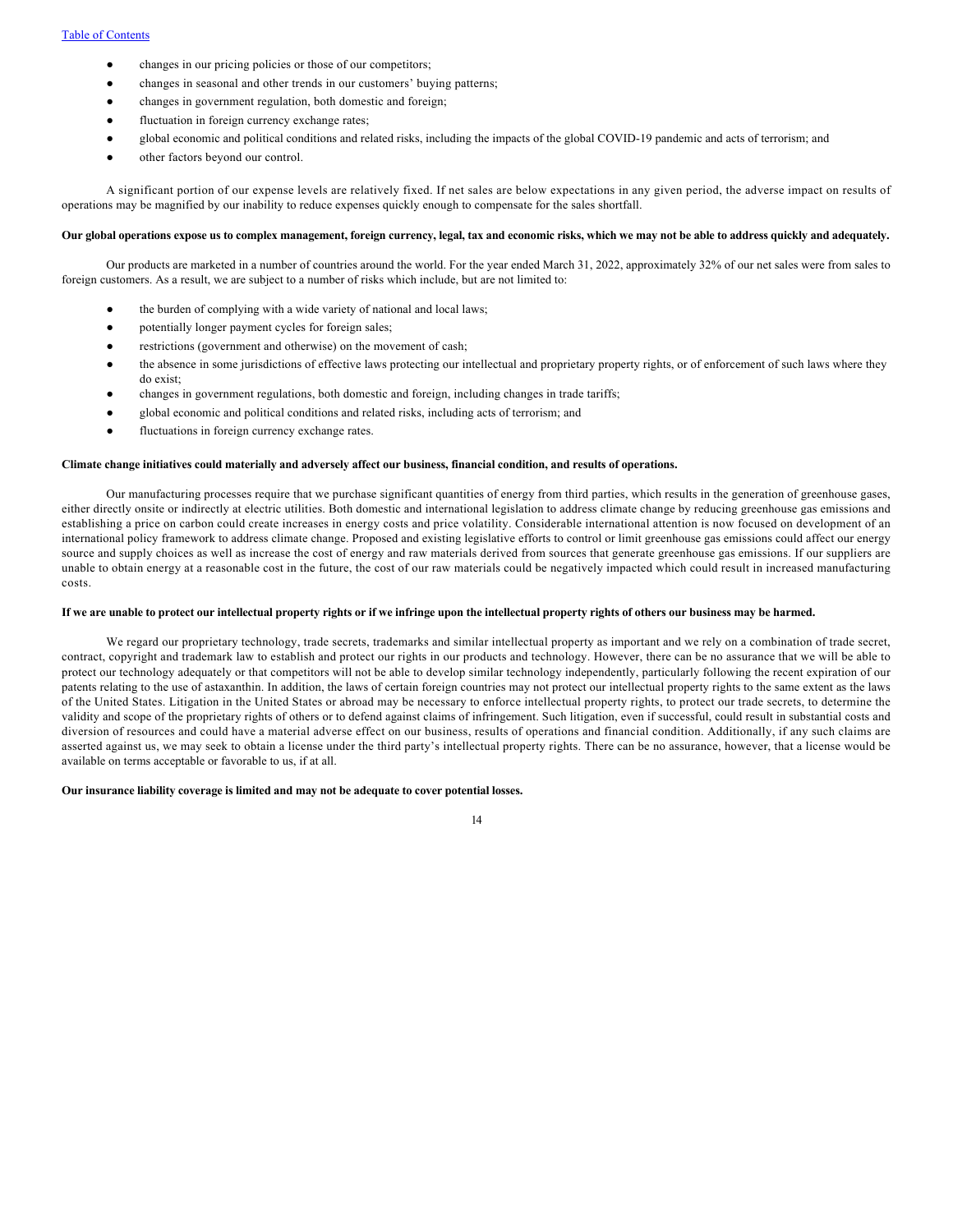In the ordinary course of business, we purchase insurance coverage (e.g., property and liability coverage) to protect us against loss of or damage to our properties and claims made by third parties and employees for property damage or personal injuries. However, the protection provided by such insurance is limited in significant respects and, in some instances, we have no coverage and certain of our insurance policies have substantial "deductibles" or limits on the maximum amounts that may be recovered. For example, if a volcanic eruption, tsunami, earthquake or other catastrophic natural disaster should occur, we may not be able to recover all facility restoration costs and revenues lost from business interruption. In addition, we maintain product liability insurance in limited amounts for all of our products involving human consumption; however, broader product liability coverage is prohibitively expensive. Insurers have also introduced new exclusions or limitations of coverage for claims related to certain perils including, but not limited to, mold and terrorism. If a series of losses occurred, such as from a series of lawsuits in the ordinary course of business each of which were subject to the deductible amount, or if the maximum limit of the available insurance were substantially exceeded, we could incur losses in amounts that would have a material adverse effect on our results of operations and financial condition.

#### **Our ability to develop and market new products or modify existing products and production methods may be adversely affected if we lose the services of or cannot replace certain employees knowledgeable in advanced scientific and other fields.**

Our products are derived from and depend on proprietary and non-proprietary processes and methods founded on advanced scientific knowledge, skills, and expertise. If the services of employees knowledgeable in these fields are lost and cannot be replaced in a reasonable time frame at reasonable costs, our ability to develop and market new products or modify existing products and production methods would be adversely impacted. At the same time, regulatory compliance surrounding our products and financial matters generally requires a basic knowledge and level of expertise related to production, quality assurance, and financial control. If we lose the services or cannot reasonably replace employees who have the necessary knowledge and expertise our ability to remain in regulatory compliance could be adversely affected.

#### **We may need to raise additional capital in the future which may not be available.**

We believe our cash to be provided from operations will be sufficient to meet our working capital and operating requirements for at least the next 12 months, but we may experience unexpected reductions in sales due to changes in customer demand, customer purchasing practices, or other factors described in these Risk Factors. If we have an unexpected decline in sales, or we have other unexpected capital needs, we may need to raise additional funds. There is no guarantee that we will be able to secure such funding on acceptable terms, if at all. If we raise additional funds through the issuance of equity or convertible debt securities, the percentage ownership of our then current stockholders may be reduced. If we raise additional funds through the issuance of convertible debt securities, or through additional debt or similar instruments, such securities, debt, or similar instruments could have rights senior to those of our common stockholders and such instruments could contain provisions restricting our operations. If adequate funds are not available to satisfy either short-term or long-term capital requirements, we may be required to limit operations with adverse results.

#### **We may not be able to refinance, extend or repay our senior indebtedness, which would have a material adverse effect on our financial condition and ability to continue as a going concern.**

As of March 31, 2022, we owed First Foundation Bank (the "Bank") approximately \$3.9 million, which consists of (i) \$3.7 million owing under a Term Loan Agreement dated August 14, 2012, which requires monthly payments of principal and interest until its maturity on August 14, 2032, and (ii) \$0.2 million owing under a Term Loan Agreement dated July 30, 2015, which requires monthly payments of principal and interest until its maturity on September 1, 2022. If we are unable to make payments when due under these agreements, or repay these obligations at maturity, and we are otherwise unable to extend the maturity dates or refinance these obligations, we would be in default. We cannot provide any assurances that we will be able to generate the necessary amount of capital to make payments as they become due, or to repay these obligations, or that we will be able to extend the maturity dates or otherwise refinance these obligations. In the event of default on any of these loans, the Bank would have the right to exercise its rights and remedies to collect, which would include foreclosing on our assets. Accordingly, a default would have a material adverse effect on our business and, if the Bank exercises its rights and remedies, we would likely be forced to seek bankruptcy protection.

In addition, the agreements governing our indebtedness include certain debt service and other financial covenants that we must satisfy. In previous years, we have defaulted on certain of these covenants and have received waivers of the defaults from the Bank. As of March 31, 2019, we were not in compliance with the required debt service coverage ratio or the current ratio, but the Bank provided a waiver of the default on June 17, 2019. As of March 31, 2022 and 2021, we were in compliance with all of the required annual financial and debt covenants. We cannot provide any assurance that the Bank would provide us with a waiver should we not be in compliance in the future. A failure to maintain compliance along with our lender not agreeing to a waiver for the non-compliance would cause the outstanding borrowings to be in default and payable on demand which would have a material adverse effect on us and our ability to continue as a going concern.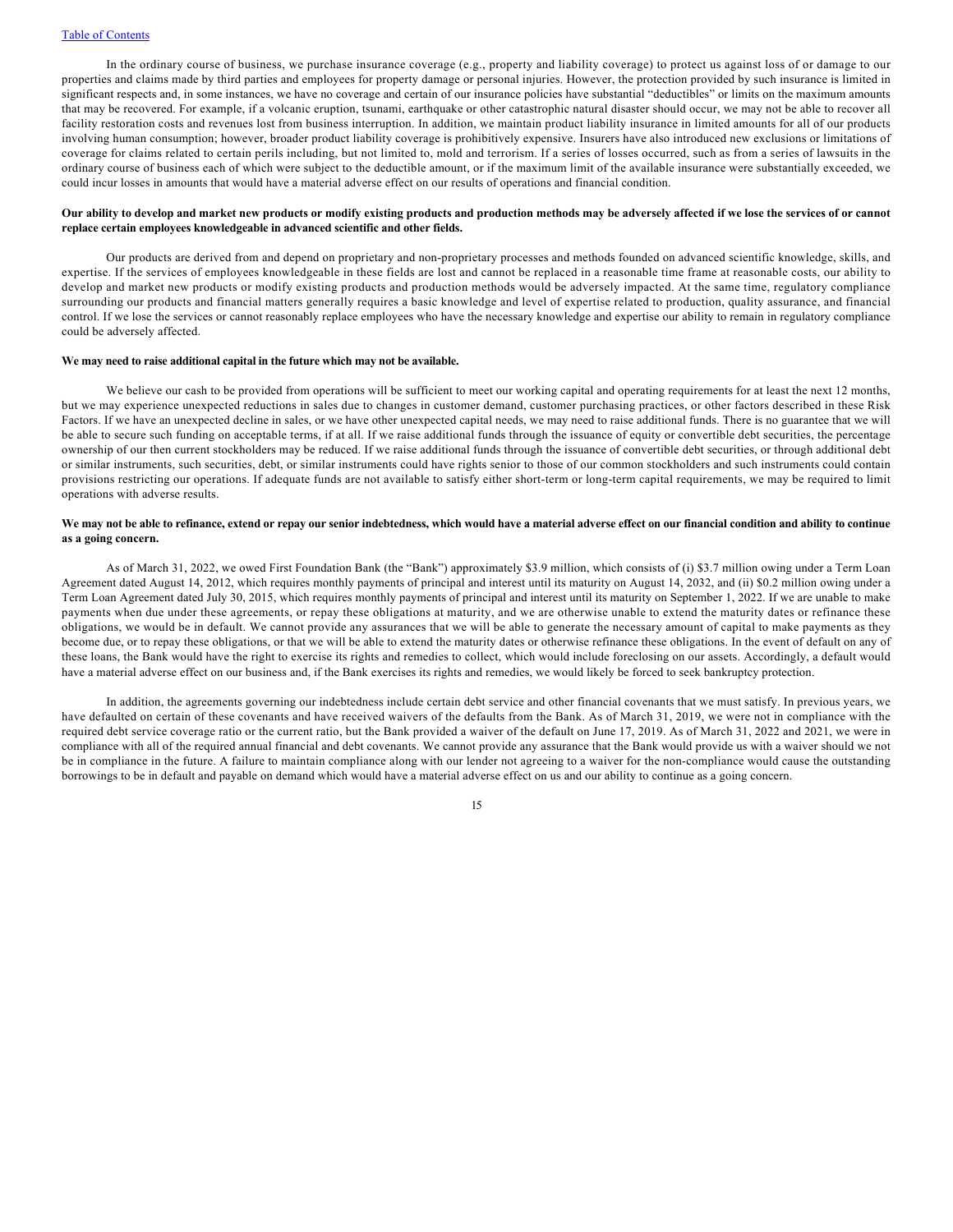#### **We have incurred significant losses in the past. If we incur significant losses in the future, we will experience negative cash flow which may hamper current operations and prevent us from sustaining or expanding our business.**

As of March 31, 2022, we had an accumulated deficit of approximately \$14.2 million, primarily as a result of prior year losses. Historically, we have relied upon cash from operations and financing activities to fund all of the cash requirements of our business. However, no assurance can be provided that we will return to profitability and, even if we do return to profitability, extended periods of profitability and net income do not assure positive cash flows. Future periods of net losses from operations could result in negative cash flow, may cause us to default on certain covenants in our existing debt instruments and may hamper ongoing operations and prevent us from sustaining or expanding our business. We cannot assure you that we will achieve, sustain or increase profitability on a quarterly or annual basis in the future. If we do not achieve, sustain or increase profitability, our business will be adversely affected and our stock price may decline.

#### **Our stock price is volatile, which could result in substantial losses for investors purchasing shares of our common stock.**

Stock markets have experienced extreme volatility that has often been unrelated to the operating performance of particular companies. These broad market fluctuations may adversely affect the trading price of our common stock. In addition, the average daily trading volume of the securities of small companies can be very low. Limited trading volume of our stock may contribute to its future volatility. Price declines in our common stock could result from general market and economic conditions and a variety of other factors, including any of the following:

- volatility resulting from minimal trading activity;
- changes in market valuations of similar companies;
- stock market price and volume fluctuations generally;
- economic conditions specific to the dietary supplement products industry;
- economic conditions tied to global resource markets, such as fuel costs;
- announcements by us or our competitors of new or enhanced products or of significant contracts, acquisitions, strategic relationships, joint ventures or capital commitments;
- fluctuations in our quarterly or annual operating results;
- changes in our pricing policies or the pricing policies of our competitors;
- changes in foreign currency exchange rates affecting our product costs, pricing or our customers markets;
- regulatory developments effecting our specific products or industry; and
- additions or departures of key personnel.

The price at which you purchase shares of our common stock may not be indicative of the price that will prevail later in the trading market. You may be unable to sell your shares of common stock at or above your purchase price, which may result in substantial losses to you. As of March 31, 2022, there were approximately 6.2 million shares of our common stock outstanding and stockholders holding at least 5% of our stock, individually or with affiliated persons or entities, collectively beneficially owned or controlled approximately 34.2% of such shares. Sales of large numbers of shares by any of our large stockholders could adversely affect our trading price, particularly given our relatively small historic trading volumes. If stockholders holding shares of our common stock sell, indicate an intention to sell, or if it is perceived that they will sell, substantial amounts of their common stock in the public market, the trading price of our common stock could decline. Moreover, if there is no active trading market or if the volume of trading is limited, holders of our common stock may have difficulty selling their shares.

#### **Recent European Union regulations include stringent requirements for health claims on food and supplement labels.**

The European Union has harmonized standards among Member States for health claims on food and supplement labels. The scientific assessment of health claims is performed by the European Food Safety Authority ("EFSA"), an advisory panel to the European Commission. The European Commission will consider the opinions of EFSA in determining whether to include a health claim on a Positive List of permissible claims. Once the list is published, only health claims for ingredients and products included on the list may be used in promotional materials for products marketed and sold in the European Union. This could severely decrease or limit the marketability for our products in this market area. We have implemented strategies that we believe will allow for continued and increasing sales of our products in the European Union. However, there can be no guarantee that such strategies will be successful.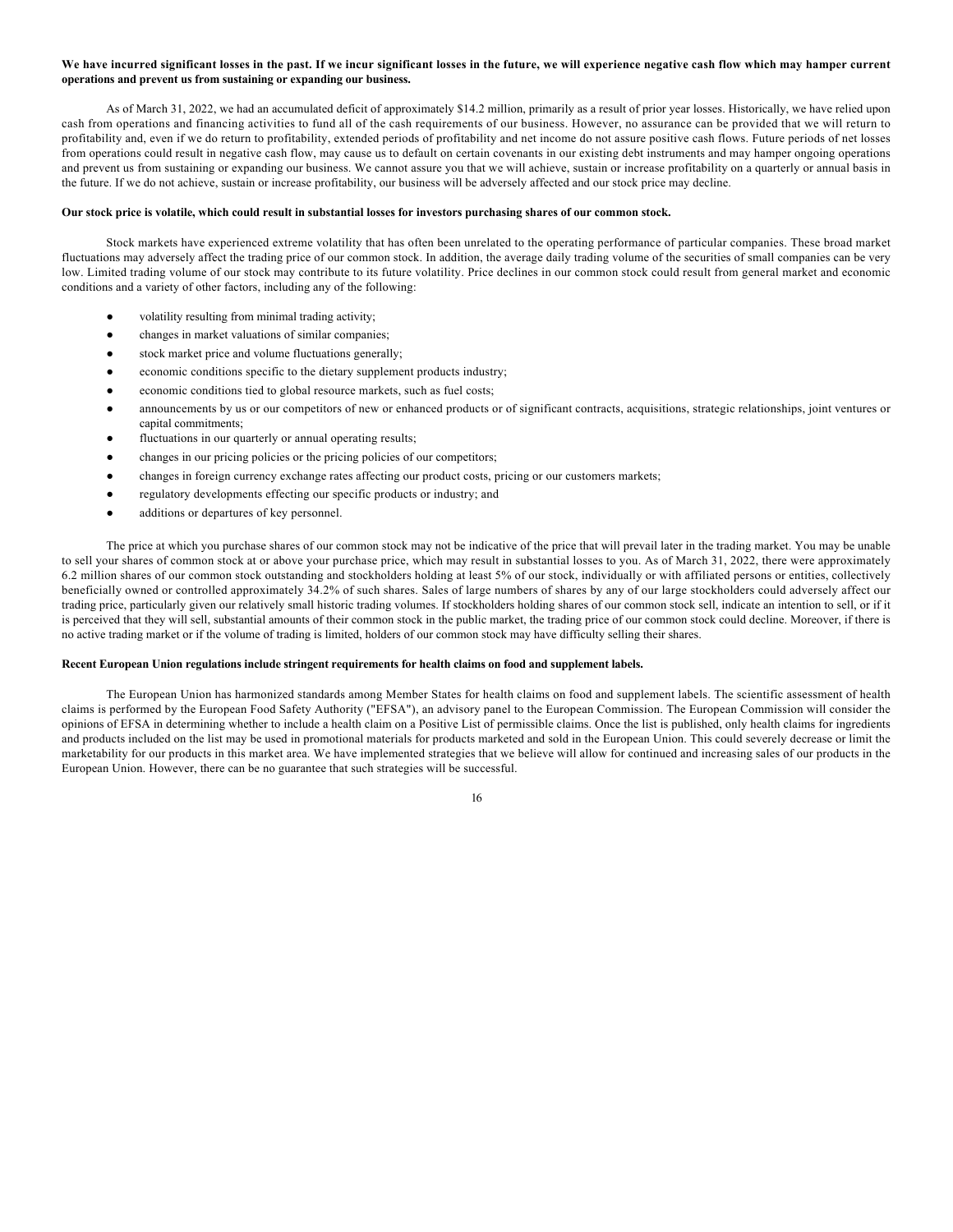#### <span id="page-16-0"></span>**Item 2. Properties**

Our principal facility and corporate headquarters are located at the Natural Energy Laboratory of Hawaii Authority ("NELHA") at Keahole Point in Kailua-Kona, Hawaii. It encompasses approximately 96 fully developed acres containing microalgal cultivation ponds, processing facilities, research and quality control laboratories, and sales and administrative offices. The property is leased from the State of Hawaii under a 40-year commercial lease expiring in 2035 and a 19-year commercial lease expiring in 2037. Our lessee interest in the NELHA leases is encumbered by a mortgage securing approximately \$3.9 million of debt (see Note 6 in the notes to our consolidated financial statements). If we were to require additional land for expansion, we believe that there is sufficient available land at NELHA, provided a revised or additional NELHA lease can be negotiated with acceptable terms. Under the terms of the existing NELHA leases, we could be required to remove improvements at the end of the lease terms. Based upon our analysis, we do not believe the projected cost for such removal to be reasonably estimable, and we also believe we are unlikely to incur such costs, given historical practices. However, conditions could change in the future and it is not possible to predict such changes or estimate any impact thereof. We also rent warehouse space in Rancho Cucamonga, California.

#### <span id="page-16-1"></span>**Item 3. Legal Proceedings**

From time to time, the Company may be involved in litigation and investigations relating to claims and matters arising out of its operations in the normal course of business. There were no significant legal matters outstanding at March 31, 2022.

#### **PART II**

#### <span id="page-16-2"></span>**Item 5. Market for Registrant**'**s Common Equity, Related Stockholder Matters and Issuer Purchases of Equity Securities**

Our common stock is listed and traded on the NASDAQ Capital Market under the symbol "CYAN". The closing price of our common stock was \$3.03 as of June 15, 2022. The approximate number of holders of record of our common stock was 390 as of June 15, 2022. The high and low selling prices as reported by NASDAQ were as follows:

| <b>Ouarter Ended:</b>         |                  | June 30 |     |      |               | September 30 |               | December 31 |  |  | March 31 |
|-------------------------------|------------------|---------|-----|------|---------------|--------------|---------------|-------------|--|--|----------|
| Fiscal 2022                   |                  |         |     |      |               |              |               |             |  |  |          |
| Common stock price per share: |                  |         |     |      |               |              |               |             |  |  |          |
| High                          | Эħ.              | 3.56    | - S | 3.29 | - S           | 3.95         | <sup>S</sup>  | 3.62        |  |  |          |
| Low                           |                  | 2.69    | S   | 2.78 | S             | 2.81         | S             | 2.56        |  |  |          |
|                               |                  |         |     |      |               |              |               |             |  |  |          |
| Fiscal 2021                   |                  |         |     |      |               |              |               |             |  |  |          |
| Common stock price per share: |                  |         |     |      |               |              |               |             |  |  |          |
| High                          |                  | 3.13    | -S  | 3.20 | <sup>\$</sup> | 3.45         | <sup>\$</sup> | 6.29        |  |  |          |
| Low                           | $\triangle$<br>ъ | 1.91    | S   | 2.14 |               | 2.37         |               | 3.01        |  |  |          |
|                               |                  |         |     |      |               |              |               |             |  |  |          |

We are prohibited from declaring any common stock dividends without the prior written consent of a lender per the conditions of an existing term loan agreement with such lender. We have never declared or paid cash dividends on our common stock. We currently do not anticipate paying any cash dividends on common stock.

The following table sets forth the Company's common shares authorized for issuance under equity compensation plans as of March 31, 2022:

|                                                         | Common         |                |                |               |
|---------------------------------------------------------|----------------|----------------|----------------|---------------|
|                                                         | shares         |                |                | Common        |
|                                                         | to be issued   |                | Weighted-      | shares        |
|                                                         | upon exercise  |                | average        | available for |
|                                                         | of options and | exercise price |                |               |
|                                                         | restricted     |                | of outstanding | under equity  |
|                                                         | stock units    |                | options and    | compensation  |
|                                                         | outstanding    |                | restricted     | plans         |
|                                                         | (in shares)    |                | stock units    | (in shares)   |
| Equity compensation, plans approved by security holders | 266,965        |                | 3.16           | 1,283,313     |

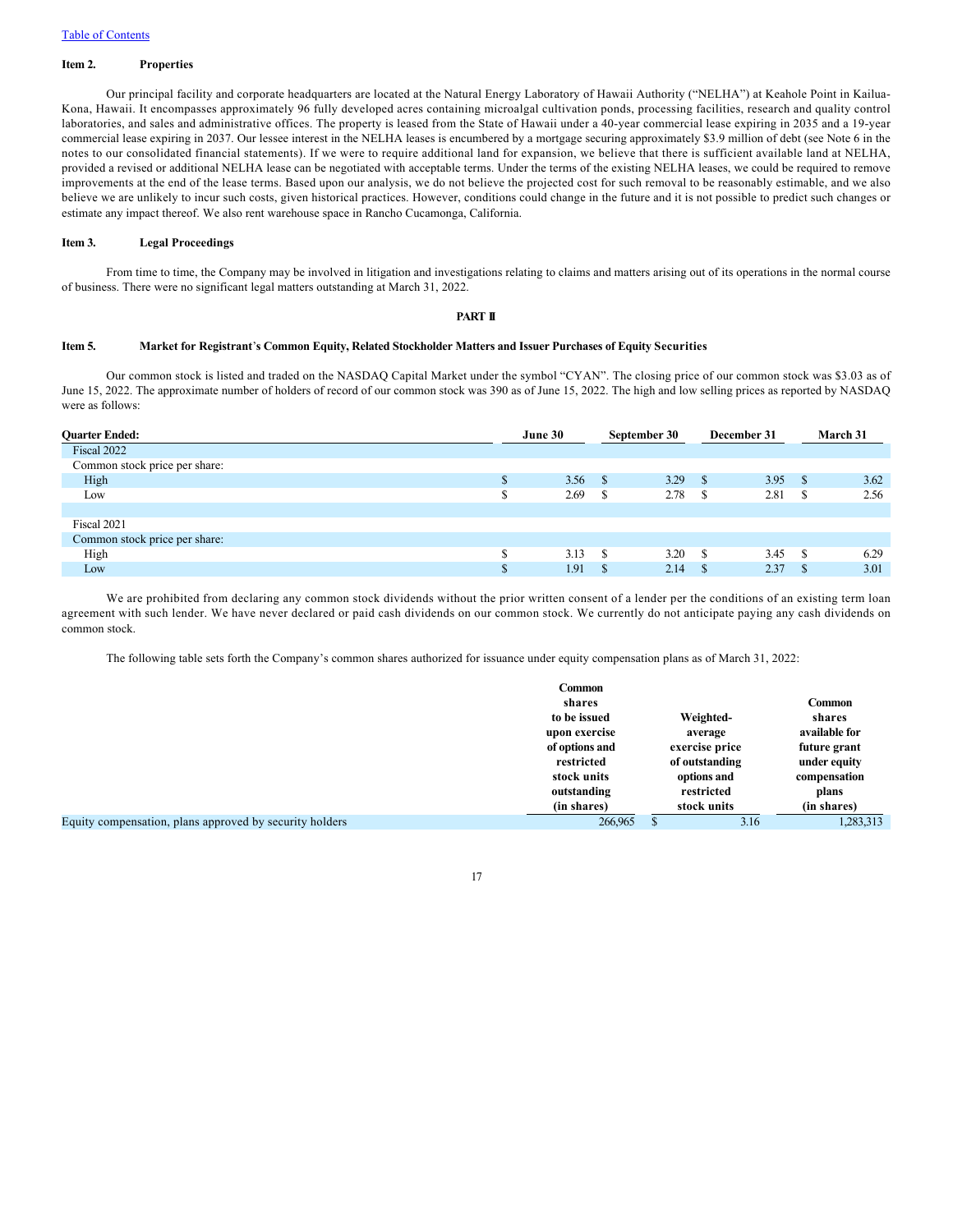#### [Table of Contents](#page-1-0)

#### <span id="page-17-0"></span>**Item 7. Management**'**s Discussion and Analysis of Financial Condition and Results of Operations**

Management's Discussion and Analysis of Financial Condition and Results of Operations ("MD&A") is intended to provide a reader of our financial statements with a narrative of our financial condition, results of operations, liquidity and certain other factors that may affect our future results from the perspective of management.

*Our MD&A should be read in conjunction with the consolidated financial statements and notes thereto appearing elsewhere in this Form 10-K. A more comprehensive description of our products and markets for such products is provided in Part I. Item 1. Business.*

#### **Overview**

We are an agricultural company and a world leader in the production of natural products derived from microalgae grown in complex and intricate agricultural systems on the Kona coast of Hawaii. We have a core competency in cultivating and processing microalgae into high-value, high-quality natural products for the human dietary supplement market. We are unique in that our microalgae are grown in open ponds which, similar to natural land and plant-based horticulture, require favorable weather conditions. In our case these conditions include consistent light, warm temperatures and low rainfall to achieve optimum production. Equally important is a nutrient-rich environment, which requires the proper control and balance of necessary nutrients to support growth and yields. Greater variability in these environmental factors more commonly occur in our winter growing season.

Our products are sold as consumer-packaged goods through natural products distributors, retailers and online channels, and direct to consumers, primarily in the U.S., as well as in bulk form to manufacturers, formulators and distributors worldwide in the health foods, nutraceuticals and dietary supplement markets.

We will continue to focus on growing the market for our high quality, higher margin consumer products by emphasizing the higher nutritional content of our *Hawaiian Spirulina Pacifica*® and the multiple health benefits of our *BioAstin*® *Hawaiian Astaxanthin*®. We generated 32%, 34% and 22% of our revenues outside of the United States during the years ended March 31, 2022, 2021 and 2020, respectively. Competing in a global marketplace, we are influenced by the general economic conditions of the countries in which our customers operate, including adherence to our customers' local governmental regulations and requirements. Since substantially all sales are made in U.S. currency, we have no material foreign exchange exposure.

Our production levels have a significant impact on our gross profit margin, as well as our ability to meet customer demand. Because our processes are agricultural and a large percentage of our production costs are fixed, it is important to maintain production volumes to support the minimal resource levels required to sustain a large-scale open culture agricultural facility. Our production costs include customary variables such as availability and costs of personnel, raw materials, energy, water and freight. These variables fluctuate based on changes in the local, national and world economies. More complex variables include cultivation methods, feeding formulations and harvesting processes, all of which include efforts to anticipate the extent of weather and environmental events and make timely and sufficient adjustments. Although the variability of such costs cannot be fully anticipated, we have focused increased effort in this area in order to produce both spirulina and astaxanthin at levels sufficient to fully absorb production costs into inventory.

Fresh water is critical for our natural astaxanthin and spirulina production, and while we have not experienced any long-term constraint on fresh water availability, future availability could be negatively impacted by significant growth in the local population as well as by throughput constraints on the water delivery infrastructure owned by the County of Hawaii. Given the criticality of fresh water to our operations and the community, we recycle fresh water where possible and have developed additional water recycling systems in our efforts to utilize fresh water efficiently. Both fresh and sea water require electricity for pumping; and the cost of our electricity depends on the cost of fuel which is, in turn, tied to the global price of crude oil.

Complex biological processes in the cultivation and processing of our microalgae are influenced by factors beyond our control—the weather, for example. As a result, we cannot assure that adequate production levels will be consistent period over period. To the extent that our production levels are not sufficient to absorb these costs on a period basis, we recognize abnormal and non-inventoriable production costs, including fixed cost variances from normal production capacity, as an expense in the period incurred. Abnormal amounts of freight, handling costs and wasted material (spoilage) are recognized as current-period charges and fixed production overhead costs are allocated to inventory based on the normal capacity of production facilities. Normal capacity is defined as the production expected to be achieved over a number of periods or seasons under normal circumstances, taking into account the loss of capacity resulting from planned maintenance. To offset increased production costs, we seek ways to increase production efficiencies in volume yield, potency, and quality consistent with our commitment to produce high-value, highquality products.

We utilize several third-party contractors for encapsulation of our gelcaps and for the packaging of our finished products. Although these services are available from a limited number of sources, we believe that we have the ability to use other parties if any of the current contractors become unavailable.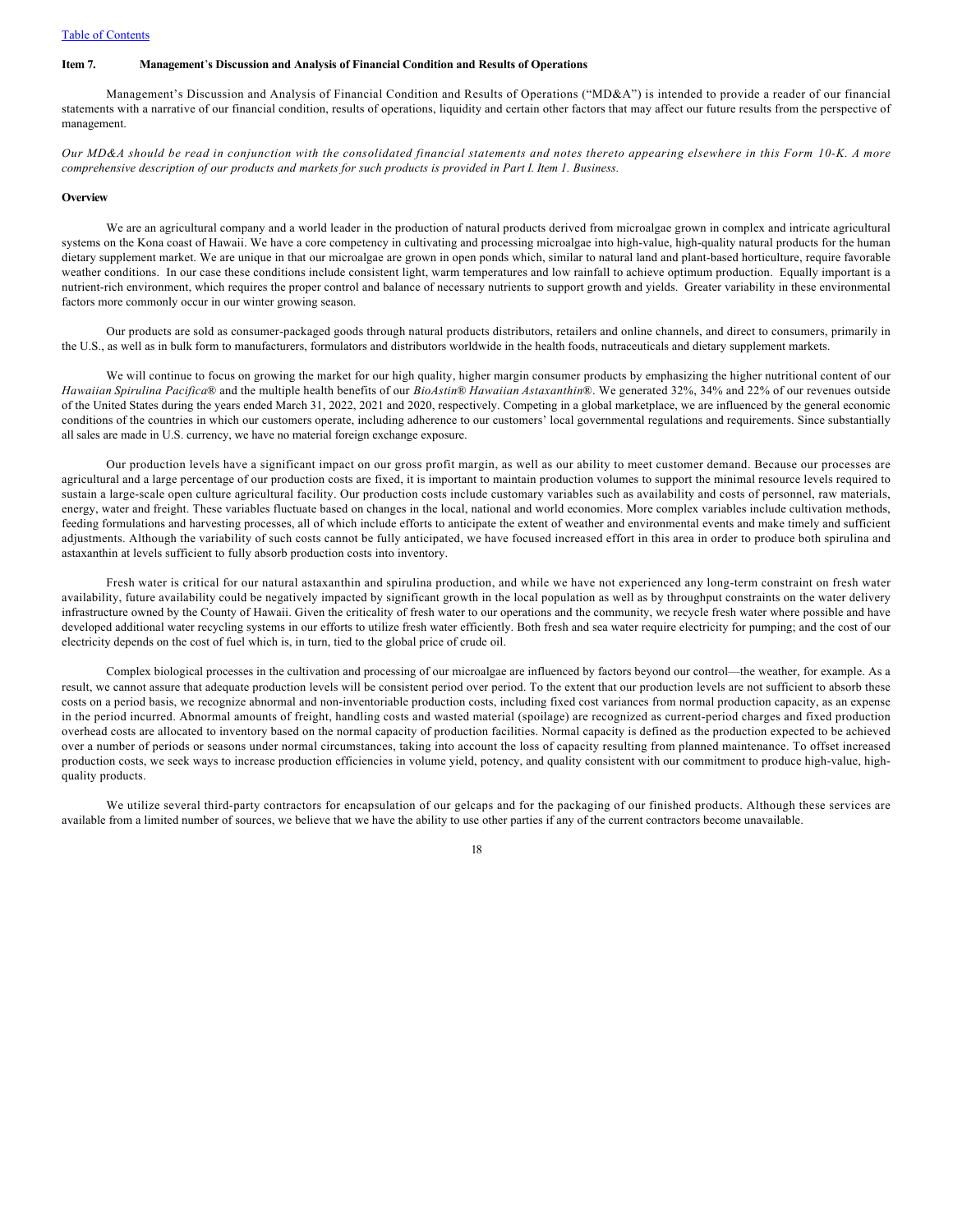The COVID-19 pandemic has caused volatility in global markets. The COVID-19 pandemic has resulted in the extended shutdown of certain businesses, which may in turn result in disruptions or delays to our supply chain and restrictions on the export or shipment of our products. Since our Company is an agricultural business, which is deemed an essential business in Hawaii, we have remained open for business with no material interruptions to our operations due to local pandemic-related regulations. We rely on third-party suppliers, global manufacturers and freight forwarders to export or ship our products, however, as of the date of this Annual Report, this reliance has not resulted in any material adverse impact on our operations.

#### **Fiscal 2022 Summary**:

- Net sales for the year were \$36.0 million, an increase of \$3.6 million, or 11.2% from the prior year, driven primarily by a \$3.3 million, or 22.1%, increase in spirulina sales and \$0.6 million, or 3.5%, increase in astaxanthin sales, offset by a decrease of \$0.2 million in contract extraction revenue.
- The pretax income for the year was \$2.2 million compared to pretax income of \$0.9 million in fiscal 2021.
- Cash at March 31, 2022 decreased by \$1.2 million compared to last year primarily due to payments on the line of credit, related party loan and term loans, as well as investment in capital expenditures, offset by net income for the year.

#### **Fiscal 2021 Summary**:

- Net sales for the year were \$32.3 million, an increase of \$0.4 million, or 1.4% from the prior year, driven primarily by a \$2.3 million, or 18.9%, increase in spirulina sales and an increase in extraction services of \$0.3 million, offset by a \$2.2 million, or 11.4%, decrease in astaxanthin sales.
- The pretax income for the year was \$0.9 million compared to pretax income of \$0.4 million in fiscal 2020. The increase in pretax income was primarily due to the forgiveness of the loan under the Paycheck Protection Program ("PPP") in the amount of \$1,389,000, including accrued interest of \$8,000.
- Cash at March 31, 2021 increased by \$1.4 million compared to last year primarily due to net income for the year, decreases in inventories and proceeds from the PPP loan, offset by payments on the line of credit and term loans, investment in capital expenditures and increases in accounts receivable due to higher sales in the current year.

#### **Results of Operations for the 2022, 2021, and 2020 Fiscal Years**

The following tables present selected consolidated financial data for each of the past three fiscal years (\$ in thousands):

| <b>Consolidated Performance Summary</b> | 2022   | 2021    |          | 2020    |
|-----------------------------------------|--------|---------|----------|---------|
| Net sales                               | 35,968 | 32,345  |          | 31,899  |
| Net sales increase                      | 11.2%  | 1.4%    |          | 5.6%    |
| Gross profit                            | 13,566 | 11.117  | <b>S</b> | 12,700  |
| Gross profit as % of net sales          | 37.7%  | 34.4%   |          | 39.8%   |
| Operating expenses                      | 10.992 | 11.033  |          | 11,647  |
| Operating expenses as % of net sales    | 30.6%  | 34.1%   |          | 36.5%   |
| Operating income                        | 2.574  | 84      | - \$     | 1,053   |
| Operating income as % of net sales      | 7.2%   | $0.3\%$ |          | $3.3\%$ |
| Gain on extinguishment of debt          |        | 1,389   | <b>S</b> |         |
| Income tax expense                      | (28)   | (3)     |          | (9)     |
| Net income                              | 2.154  | 920     |          | 387     |
|                                         |        |         |          |         |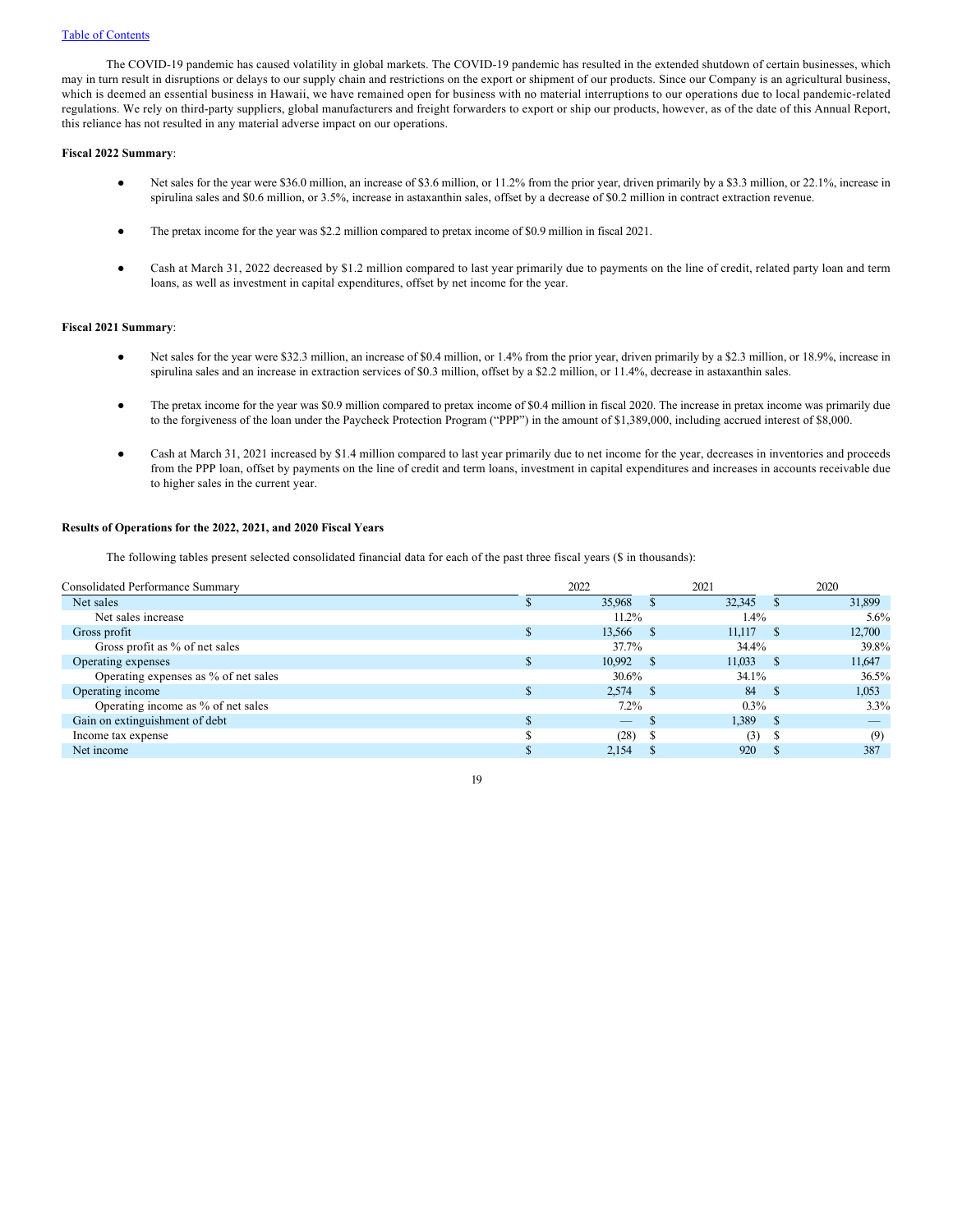#### [Table of Contents](#page-1-0)

| Net sales by product                           |        | 2022   |     | 2021       |               | 2020      |
|------------------------------------------------|--------|--------|-----|------------|---------------|-----------|
| Packaged sales                                 |        |        |     |            |               |           |
| Astaxanthin packaged                           | ъ      | 14,931 | S   | 14,512     | <sup>\$</sup> | 17,811    |
| Astaxanthin packaged sales (decrease) increase |        | 2.9%   |     | $(18.5)\%$ |               | $(5.2)\%$ |
| Spirulina packaged                             | ъ      | 7,604  | \$. | 7,616      | S.            | 7,986     |
| Spirulina packaged sales (decrease) increase   |        | (0.2)% |     | $(4.6)\%$  |               | 1.5%      |
| Total Packaged sales                           | ¢<br>ъ | 22,535 | S   | 22,128     | - \$          | 25,797    |
| Total Packaged sales (decrease) increase       |        | 1.8%   |     | $(14.2)\%$ |               | $(3.2)\%$ |
|                                                |        |        |     |            |               |           |
| Bulk sales                                     |        |        |     |            |               |           |
| Astaxanthin bulk                               | ъ      | 2,447  | S   | 2,279      | -S            | 1,151     |
| Astaxanthin bulk sales increase                |        | 7.3%   |     | 98.0%      |               | 19.2%     |
| Spirulina bulk                                 | ъ      | 10,386 | S   | 7,119      | <sup>\$</sup> | 4,404     |
| Spirulina bulk sales increase                  |        | 45.9%  |     | 61.6%      |               | 88.2%     |
| <b>Total Bulk sales</b>                        | ъ      | 12,833 | \$. | 9,398      | -8            | 5,555     |
| Total Bulk sales increase                      |        | 36.6%  |     | 69.2%      |               | 68.0%     |
|                                                |        |        |     |            |               |           |
| Contract extraction revenue                    | ъ      | 600    | S   | 819        | <sup>\$</sup> | 547       |

#### **Fiscal 2022 results compared with Fiscal 2021**

*Net Sales* Net sales increased \$3.6 million, or 11.2%, in fiscal year ended March 31, 2022 compared with fiscal year 2021. This increase was primarily driven by a \$3.3 million, or 45.9%, increase in spirulina bulk sales and \$0.4 million, or 2.9%, increase in astaxanthin packaged sales, offset by a decrease in contract extraction sales of \$0.2 million, when compared with fiscal year 2021. The bulk sales increasewas primarily due to strong demand from our existing customers combined with higher production levels of spirulina.

*Gross Profit* Gross profit as a percent of net sales increased by 3.3 percentage points compared to fiscal 2021, which was the result of lower cost of both spirulina and astaxanthin due to higher production volumes and production efficiencies, respectively.

*Operating Expenses* Operating expenses remained flat in fiscal year 2022 as compared to fiscal year 2021 but decreased as a percentage of net sales by 3.5 percentage points. General and administrative expenses increased primarily due to higher bonus and profit sharing based on higher income from operations compared to the prior year, while sales and marketing expenses were lower as a result of overall lower advertising spend.

*Income Taxes* We recorded an income tax expense of \$28,000 in fiscal 2022 for state taxes, compared to income tax expense of \$3,000 in fiscal 2021.

#### **Fiscal 2021 results compared with Fiscal 2020**

*Net Sales* Net sales increased \$0.4 million, or 1.4%, in fiscal year ended March 31, 2021 compared with fiscal year 2020. This increase was primarily driven by a \$2.7 million, or 61.6%, increase in spirulina bulk sales and an increase in contract extraction sales of \$0.3 million, offset by \$3.7 million, or 14.2%, decrease in total packaged sales when compared with fiscal year 2020. The bulk and contract extraction sales increases in the current year were primarily due to strong demand from our existing customers. The decrease in packaged sales was primarily due to lower demand for one of our major customers related to decreased promotional spending and reductions in certain of their retail locations, as well as lower consumer demand related to restrictions surrounding the COVID-19 pandemic in fiscal 2021, such as store restrictions, limitations of store demonstrations and loss of tourism in Hawaii.

*Gross Profit* Gross profit as a percent of net sales decreased by 5.4 percentage points compared to fiscal 2020, which was the result of sales product mix, with bulk sales at lower gross profit margin and current year higher spirulina costs per kilo driven by lower production volumes in the fiscal year.

*Operating Expenses* Operating expenses decreased \$0.6 million, or 5.2%, in fiscal year 2021 as compared to fiscal year 2020 and decreased as a percentage of net sales by 2.4 percentage points. The decreases were primarily due to lower general and administrative expenses of \$0.4 million, or 7.7%, and lower sales and marketing costs of \$0.2 million, or 4.2%, compared to the same expenses and costs in fiscal year 2020. The decrease in general and administrative expenses was primarily due to lower legal and audit expenses of \$0.2 million and the prior year's inclusion of expenses related to the severance of a former executive of \$0.5 million, offset by increases in corporate insurance of \$0.2 million and recruiting expenses of \$0.1 million. Sales and marketing expenses were lower as a result of COVID-19 restrictions on promotional activities.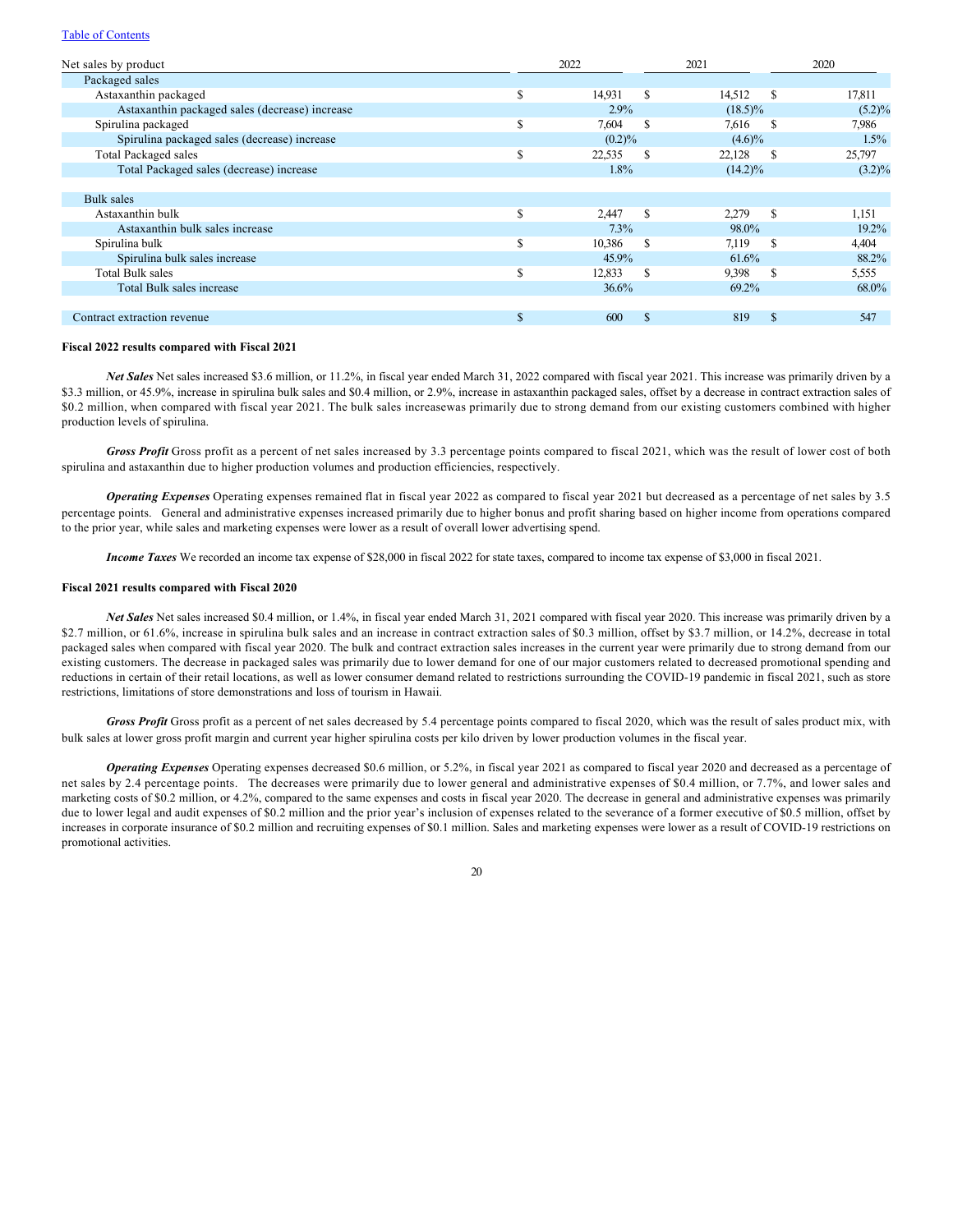*Gain on Extinguishment of Debt* The gain on extinguishment of debt represents the forgiveness of the PPP loan of \$1.4 million and the accrued interest of \$8,000, under the Coronavirus Aid, Relief, and Economics Security Act ("CARES Act").

*Income Taxes* We recorded an income tax expense of \$3,000 in fiscal 2021 primarily for minimum state taxes, compared to income tax expense of \$9,000 in fiscal 2020 due to an increase in the valuation allowance, offset by adjustments of federal and state effective tax rate.

#### **Liquidity and Capital Resources**

*Sources of Liquidity* As of March 31, 2022, we had cash of \$2.6 million and working capital of \$11.4 million compared to \$3.8 million and \$9.3 million, respectively, at March 31, 2021. We have a Revolving Credit Agreement ("the Credit Agreement") with First Foundation Bank ("the Bank") that allows us to borrow up to \$2.0 million on a revolving basis. At March 31, 2022 and 2021, we had outstanding borrowings of \$0 million and \$1.0 million respectively, on the line of credit. The line of credit is subject to renewal on August 30, 2022, and we intend to renew or replace it with another line of credit on or before the expiration date.

As of March 31, 2022, we had \$3.9 million in long-term debt ("Term Loans") payable to the Bank that require the payment of principal and interest monthly through August 2032. Pursuant to the Term Loans and the Credit Agreement, we are subject to annual financial covenants, customary affirmative and negative covenants and certain subjective acceleration clauses. As of March 31, 2022 and 2021, we met all required annual financial and debt covenants.

In response to the COVID-19 pandemic and the uncertainty surrounding the pandemic, in May 2020, we obtained a PPP loan in the amount of \$1.4 million under the CARES Act. The proceeds were used for certain payroll costs in accordance with the PPP and the PPP Flexibility Act of 2020. In December 2020, we received notice of forgiveness of the PPP loan in whole, including all accrued interest to date (see Note 6 in the notes to our consolidated financial statements). In April 2019, we obtained a loan in the amount of \$1.5 million from a related party. The proceeds were used to pay down accounts payable and for general operating capital purposes. On April 12, 2021, we amended this loan (see Note 6 and 16 in the notes to our consolidated financial statements). As of March 31, 2022, we had \$1.0 million outstanding on the loan.

Funds generated by operating activities and available cash are expected to continue to be our most significant sources of liquidity for working capital requirements, debt service and funding of maintenance levels of capital expenditures.

Based upon our operating plan and related cash flow and financial projections, cash flows expected to be generated by operating activities and available financing are expected to be sufficient to fund our operations through at least June 30, 2023, and our debt service coverage ratio and current ratio covenants are expected to be in compliance with the annual Term Loans and Credit Agreement covenant requirements as of March 31, 2023, the next measurement date. However, no assurances can be provided that we will achieve our operating plan and cash flow projections for the next fiscal years or our projected consolidated financial position as of March 31, 2023. Such estimates are subject to change based on future results and such change could cause future results to vary significantly from expected results.

As indicated above, we were in compliance with all of our covenants as of March 31, 2022, however, there is no assurance that we will remain in compliance at any future measurement date, and there is no assurance that the Bank will waive such violations, if any, in the future. If the Bank does not waive a future violation, it could pursue remedies under the relevant agreements, including charging a higher interest rate on outstanding borrowings and calling repayment of outstanding borrowings. If this occurs, we would need to raise additional funds to repay the loans; however, we may not be able to secure such funding on acceptable terms, or at all.

As further described in the Risk Factors located in Item 1A of this Annual Report on Form 10-K, our results of operations and financial condition can be affected by numerous factors, many of which are beyond our control and could cause future results of operations to fluctuate materially as it has in the past.

Future operating results may fluctuate as a result of changes in sales volumes to our largest customers, weather patterns, increased competition, increased materials, nutrient and energy costs, government regulations and other factors beyond our control.

A significant portion of our expense levels are relatively fixed, so the timing of increases in expenses is based in large part on forecasts of future sales. If net sales are below expectations in any given period, the adverse impact on results of operations may be magnified by our inability to adjust spending quickly enough to compensate for the sales shortfall. We may also choose to reduce prices or increase spending in response to market conditions, which may have a material adverse effect on financial condition and results of operations.

#### **Off-Balance Sheet Arrangements**

As of March 31, 2022, we had no off-balance sheet arrangements or obligations.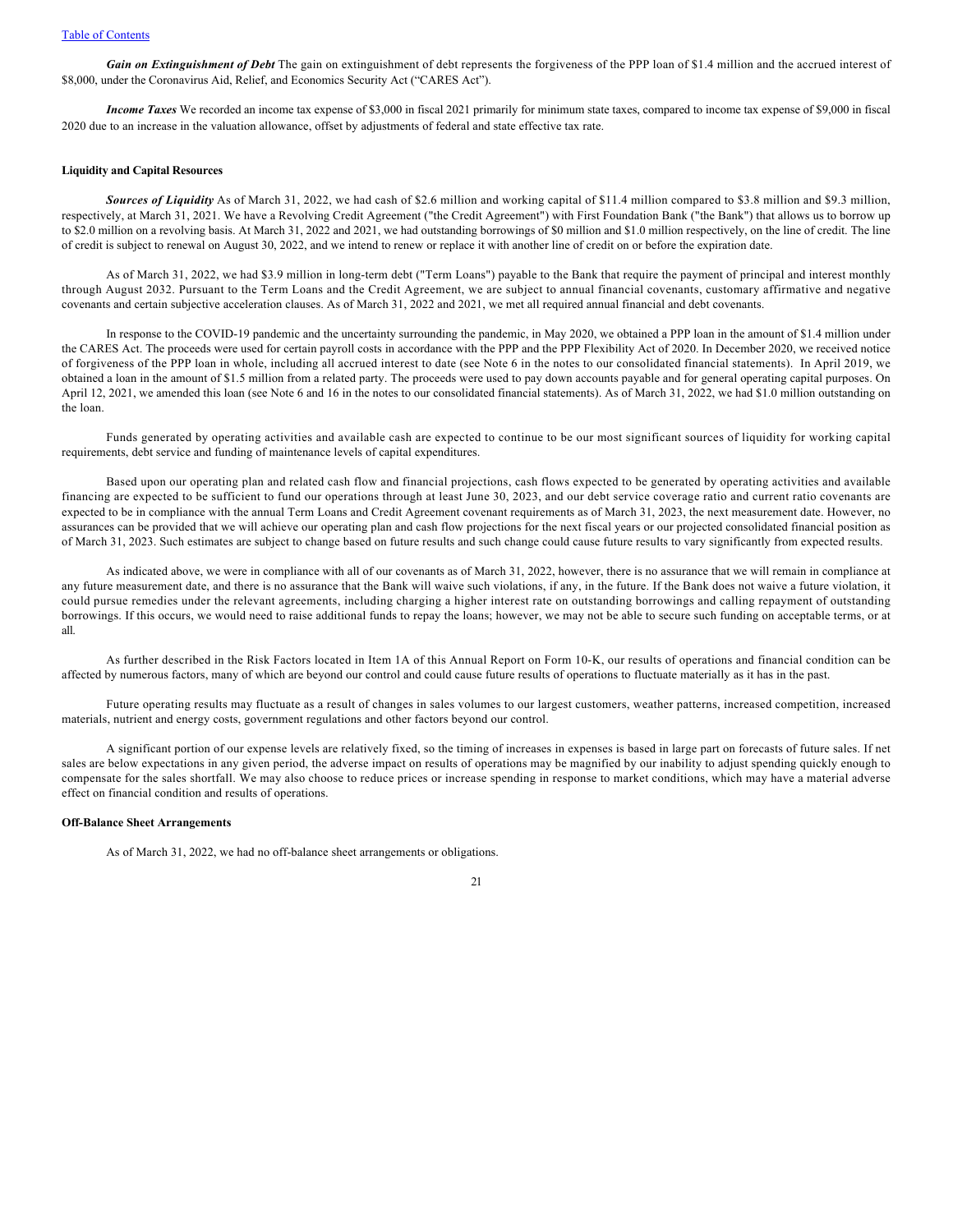#### **Impact of Inflation**

Inflationary factors such as increases in the costs of materials and labor directly affect our operations. Most of our leases provide for cost-of-living adjustments and require us to pay for insurance and maintenance expenses, all of which are subject to inflation. Additionally, our future lease costs for new facilities may include potentially escalating costs of real estate and construction. There is no assurance that we will be able to pass on increased costs to our customers.

Depreciation expense is based on our historical cost of fixed assets and is therefore potentially less than it would be if it were based on current replacement cost. While property and equipment acquired in prior years will ultimately have to be replaced at higher prices, it is expected that replacement will be a gradual process over many years.

*Cash Flows* The following table summarizes our cash flows from operating, investing and financing activities for each of the past three fiscal years (\$ in thousands):

|                                      | 2022    | 2021  | 2020  |
|--------------------------------------|---------|-------|-------|
| Total cash is provided by (used in): |         |       |       |
| Operating activities                 | 2,379   | 2,400 | 1,243 |
| Investing activities                 | (1,270) | (760) | (224) |
| Financing activities                 | (2,287) | (290) | 558   |
|                                      |         |       |       |
| Increase (decrease) in cash          | (1,178) | 1,350 | 1,577 |

Cash provided by operating activities in fiscal 2022 was the result of \$2.2 million net income and non-cash charges of \$2.4 million, offset by working capital of \$2.2 million. The changes in working capital were primarily due to a \$1.3 million increase in accounts receivable and \$0.7 million increase in inventories.

Cash provided by operating activities in fiscal 2021 was the result of \$0.9 million net income and non-cash charges of \$1.1 million, offset by working capital of \$0.4 million. The changes in working capital were primarily due to a \$0.5 million decrease from other liabilities, offset by a decrease of \$1.2 million in inventories.

Cash used in investing activities in fiscal years 2022 and 2021 includes costs for acquiring equipment and leasehold improvements at our Kona facility, and for fiscal 2022, also included costs associated software implementation.

Cash used in financing activities in fiscal 2022 consists of \$0.7 million in principal payments on debt and payments on short-term contract obligations, \$1.0 million payments on the line of credit and \$0.5 million paydown of the related party loan.

Cash used in financing activities in fiscal 2021 consists of a \$0.7 in principal payments on debt and payments on short-term contract obligations and \$1.0 million payments on the line of credit, offset by \$1.4 million increase for the PPP loan obtained in fiscal 2021.

#### **Recent Accounting Pronouncements**

Except as discussed in Note 2, *Significant Accounting Policies*, in the notes to our consolidated financial statements included in this Annual Report on Form 10-K, we have considered all new accounting pronouncements and have concluded that there are no new pronouncements that may have a material impact on our results of operations, financial condition, or cash flows, based on current information.

#### **Application of Critical Accounting Policies and Estimates**

Our discussion and analysis of our financial condition and results of operations are based upon our consolidated financial statements, which have been prepared in accordance with accounting principles generally accepted in the United States ("GAAP"). The preparation of financial statements in conformity with those accounting principles requires management to make judgments and estimates that affect the amounts reported in the consolidated financial statements and accompanying notes. Actual results could differ from those estimates. Management regularly re-evaluates its judgments and estimates which are based upon historical experience and on various other assumptions that are believed to be reasonable under the circumstances. Management believes that of its significant accounting policies, policies that may involve a higher degree of judgment and complexity are inventory valuations, valuation of equipment and leasehold improvements and longlived assets, and income taxes.

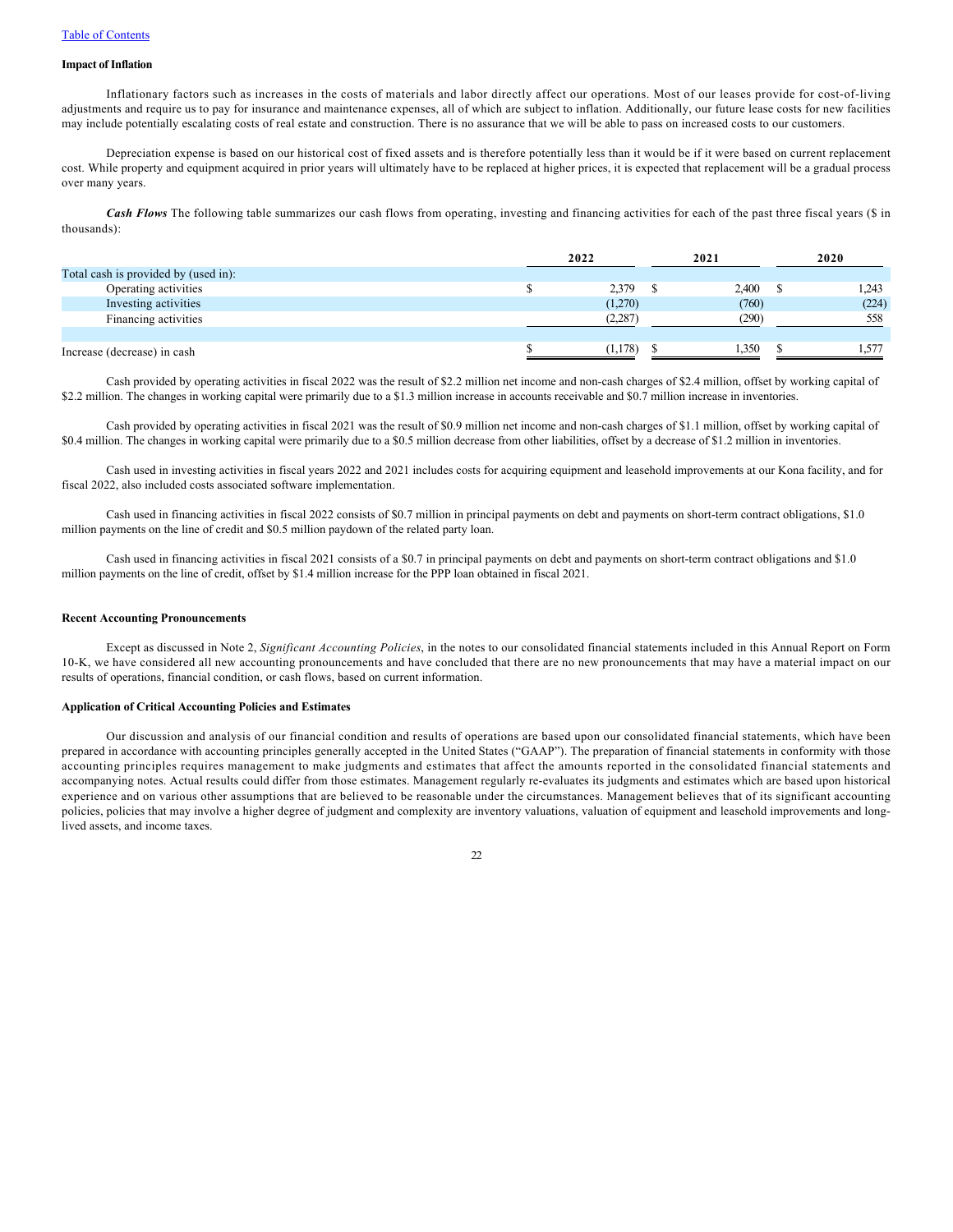*Revenue* - We record revenue based on the five-step model which includes: (1) identifying the contract with the customer; (2) identifying the performance obligations in the contract; (3) determining the transaction price; (4) allocating the transaction price to the performance obligations; and (5) recognizing revenue when the performance obligations are satisfied. Substantially all of our revenue is generated by fulfilling orders for the purchase of our microalgal dietary supplements to retailers, wholesalers, or direct to consumers via online channels, with each order considered to be a distinct performance obligation. These orders may be formal purchase orders, verbal phone orders, e-mail orders or orders received online. Shipping and handling activities for which we are responsible under the terms and conditions of the order are not accounted for as performance obligations but as fulfillment costs. These activities are required to fulfill our promise to transfer the goods and are expensed when revenue is recognized.

Revenue is measured as the net amount of consideration expected to be received in exchange for fulfilling a performance obligation. We have elected to exclude sales, use and similar taxes from the measurement of the transaction price. The amount of consideration expected to be received and revenue recognized includes estimates of variable consideration, which includes costs for trade promotion programs, coupons, returns and early payment discounts. Such estimates are calculated using historical averages adjusted for any expected changes due to current business conditions and experience. We review and update these estimates at the end of each reporting period and the impact of any adjustments are recognized in the period the adjustments are identified. In assessing whether collection of consideration from a customer is probable, we consider the customer's ability and intent to pay that amount of consideration when it is due. Payment of invoices is due as specified in the underlying customer agreement, typically 30 days from the invoice date, which occurs on the date of transfer of control of the products to the customer. Revenue is recognized at the point in time that control of the ordered products is transferred to the customer. Generally, this occurs when the product is delivered, or in some cases, picked up from one of our distribution centers by the customer. Revenue from extraction services is recognized when control is transferred upon completion of the extraction process.

Customer contract liabilities consist of customer deposits received in advance of fulfilling an order and are shown separately on the consolidated balance sheets. During the years ended March 31, 2022 and 2021, we recognized \$55,000 and \$251,000, respectively, of revenue from deposits that were included in contract liabilities as of March 31, 2021 and 2020, respectively. Our contracts have a duration of one year or less and therefore, we have elected the practical expedient of not disclosing revenues allocated to partially unsatisfied performance obligations.

*Inventories* - We record inventories at the lower of cost or net realizable value. Cost is defined as the sum of the applicable expenditures and charges directly or indirectly incurred in bringing inventories to their existing condition and location. Our inventories are stated using the first-in, first-out method. Inventory values are subject to many critical estimates, including production levels and capacity, changes in the prices paid for raw materials, supplies, and labor, changes in yield, potency, and quality of biomass, changes in processing or production methods, and changes in the carrying value of our inventories resulting from the prices our customers are willing to pay for our products. Such estimates are revised quarterly. Changes in management's estimates could result in increases or decreases in the recorded amounts of inventory and cost of sales.

To the extent that our production levels are not sufficient to absorb all production costs on a period basis, we recognize abnormal production costs, including fixed cost variances from normal production capacity, fixed production overhead costs, idle facilities, freight handling costs and spoilage, as an expense in the period incurred, without adjusting overhead absorption rates. Normal capacity is defined as the production expected to be achieved over a number of periods or seasons under normal circumstances, taking into account the loss of capacity resulting from planned maintenance. Changes in management's estimates could result in increases or decreases in the recorded amounts of inventory and cost of sales.

In fiscal 2022, cultivation of astaxanthin was completed in the first six months of the fiscal year during the most productive months of the year due to the best growing conditions, similar to the prior fiscal year. Total production costs are calculated for the year based on normal capacity of production expected to be achieved in a year under normal circumstances. These costs are then allocated into inventory based on the period of production, not including abnormal production costs. Allocating fixed and overhead costs requires management's judgement to determine when production is outside of the normal range of expected variation in production.

Management reviews inventory levels, inventory turnover, product age and product marketability quarterly to evaluate recoverability and determine if a reserve for inventory is deemed necessary.

*Equipment and leasehold improvements* - Equipment and leasehold improvements are reported at cost less accumulated depreciation and amortization. Selfconstructed leasehold improvements include design, construction and supervision costs. These costs are recorded in construction in progress and are transferred to equipment and leasehold improvements when construction is completed, and the facilities are placed in service. Long-lived assets, such as property and equipment and purchased intangibles subject to amortization are reviewed for impairment whenever events or changes in circumstances indicate that the carrying amount of an asset may not be recoverable. Recoverability of assets to be held and used is measured by a comparison of the carrying amount of an asset to the estimated undiscounted future cash flows expected to be generated by the asset. If the carrying amount of an asset exceeds its estimated future cash flows, an impairment charge is recognized to the extent that the carrying amount exceeds the asset's fair value. We recognized \$21,000 and \$64,000 impairment of long-lived assets as of March 31, 2022 and 2021, respectively, which are included in other income (expense) on the consolidated statements of operations.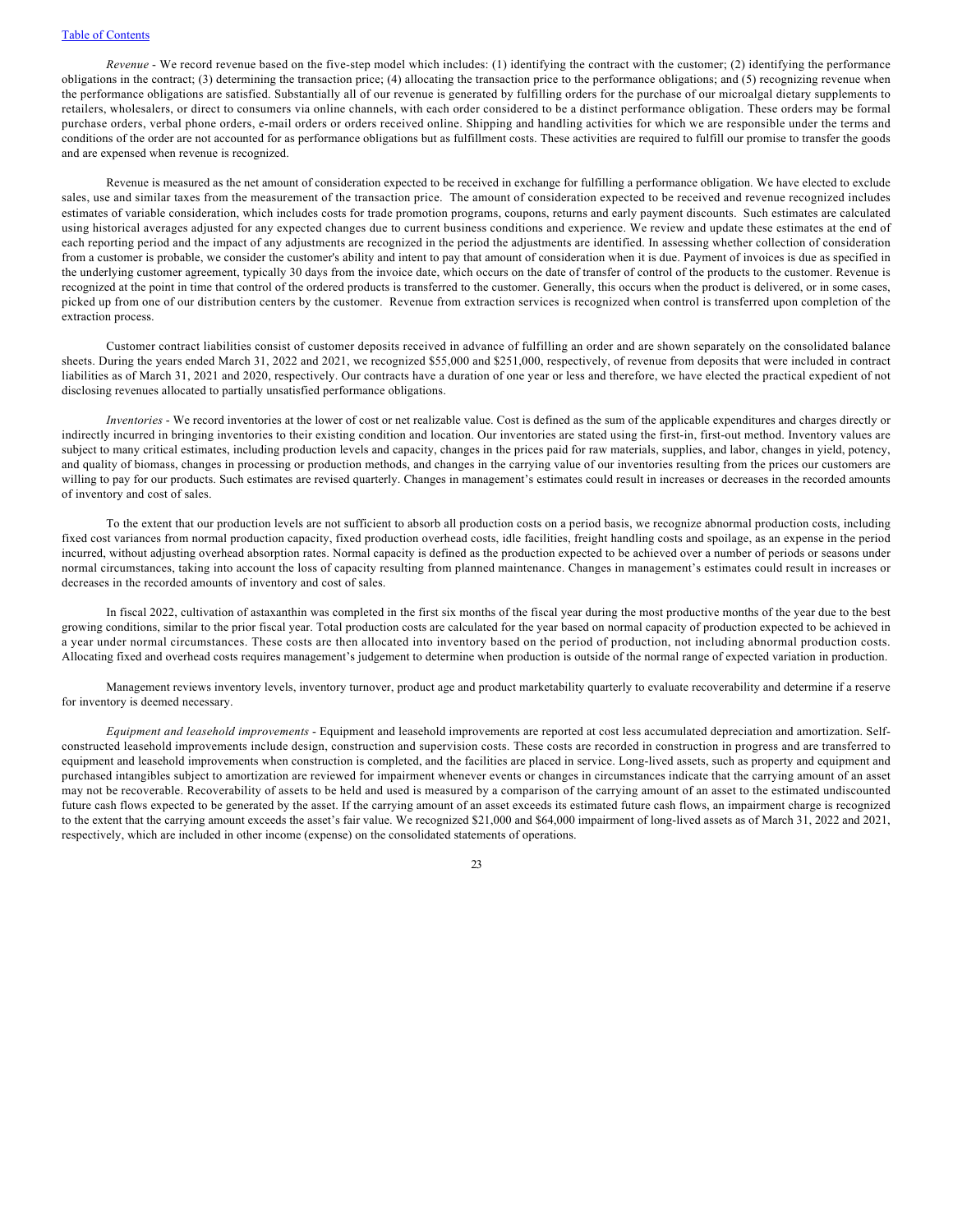*Stock-Based Compensation* - We provide compensation benefits in the form of stock options, restricted stock units and restricted stock grants to employees and non-employee directors. Our stock-based compensation expense is based on the fair value of awards, adjusted for estimated forfeitures, and amortized on a straightline basis over the requisite service period for stock options and restricted stock units ("RSUs"). The fair value of stock options is estimated as of the date of grant using the Black-Scholes option-pricing model. This model requires input assumptions for our expected dividend yield, expected stock price volatility, risk-free interest rate and the expected option term. Restricted stock and RSUs are valued at the fair value of our common stock as of the date of the grant. See Note 10 in the notes to our consolidated financial statements.

*Income taxes* - Income taxes are accounted for under the asset and liability method. The asset and liability method require the recognition of deferred tax assets and liabilities for the expected future tax consequences attributable to differences between the financial statement carrying amounts of existing assets and liabilities and their tax bases and operating loss and tax credit carry forwards. Deferred tax assets and liabilities are measured using income tax rates applicable to the period in which the tax difference is expected to reverse.

Our judgment is required in determining any valuation allowance recorded against deferred tax assets, specifically net operating loss carryforwards, tax credit carryforwards and deductible temporary differences that may reduce taxable income in future periods. In assessing the need for a valuation allowance, we consider all available evidence including past operating results, estimates of future taxable income and tax planning opportunities. In the event we change our determination as to the amount of deferred tax assets that can be realized, we will adjust our valuation allowance with a corresponding impact to income tax expense in the period in which such determination is made.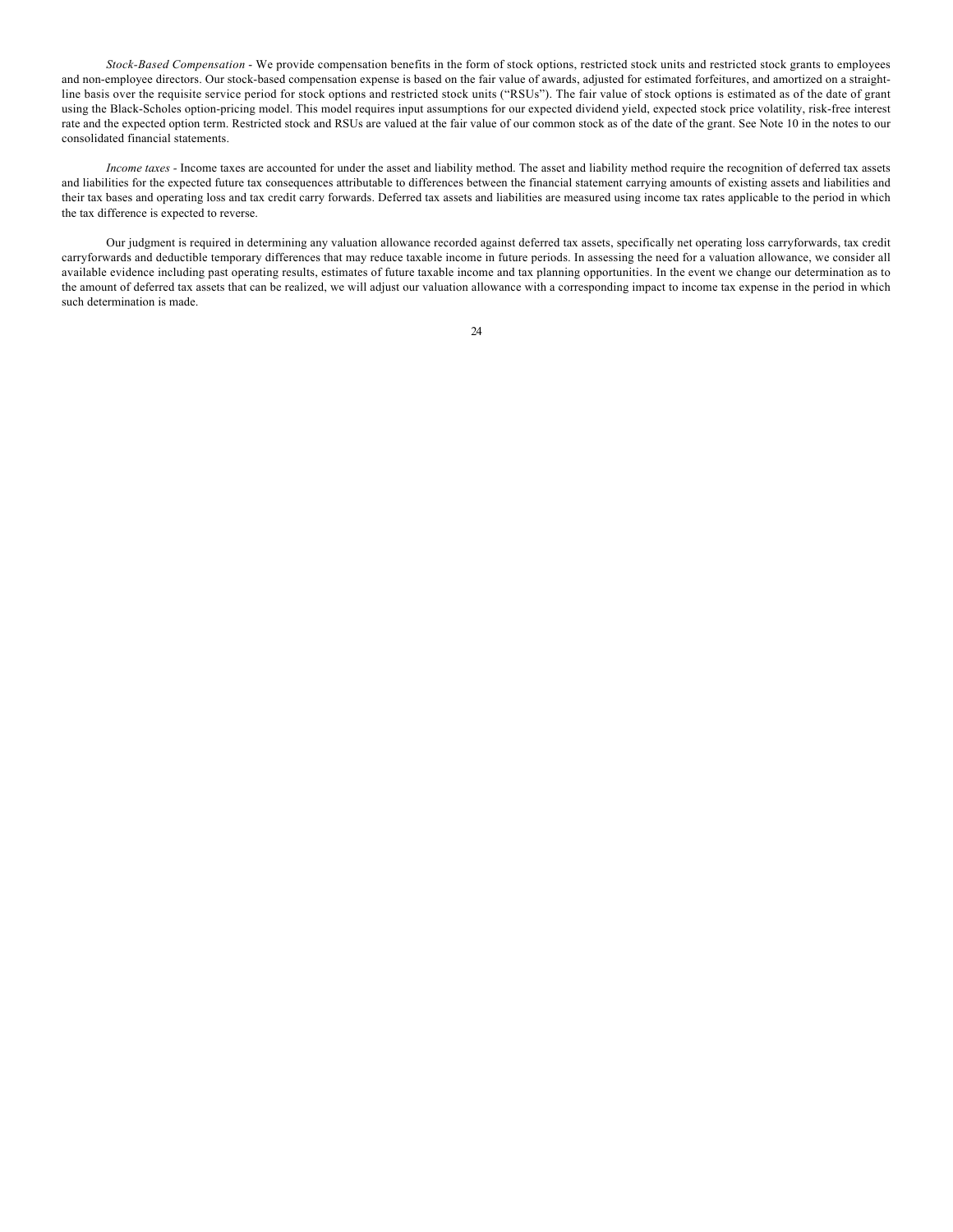#### <span id="page-24-0"></span>**Item 8. Financial Statements and Supplementary Data**

#### <span id="page-24-1"></span>**REPORT OF INDEPENDENT REGISTERED PUBLIC ACCOUNTING FIRM**

Board of Directors and Stockholders Cyanotech Corporation

#### **Opinion on the financial statements**

We have audited the accompanying consolidated balance sheets of Cyanotech Corporation (a Nevada corporation) and subsidiary (the "Company") as of March 31, 2022 and 2021, the related consolidated statements of operations, stockholders' equity, and cash flows for each of the three years in the period ended March 31, 2022, and the related notes and financial statement schedule included under Item 15(a) (collectively referred to as the "financial statements"). In our opinion, the financial statements present fairly, in all material respects, the financial position of the Company as of March 31, 2022 and 2021, and the results of its operations and its cash flows for each of the three years in the period ended March 31, 2022, in conformity with accounting principles generally accepted in the United States of America.

#### **Basis for opinion**

These financial statements are the responsibility of the Company's management. Our responsibility is to express an opinion on the Company's financial statements based on our audits. We are a public accounting firm registered with the Public Company Accounting Oversight Board (United States) ("PCAOB") and are required to be independent with respect to the Company in accordance with the U.S. federal securities laws and the applicable rules and regulations of the Securities and Exchange Commission and the PCAOB.

We conducted our audits in accordance with the standards of the PCAOB. Those standards require that we plan and perform the audit to obtain reasonable assurance about whether the financial statements are free of material misstatement, whether due to error or fraud. The Company is not required to have, nor were we engaged to perform, an audit of its internal control over financial reporting. As part of our audits, we are required to obtain an understanding of internal control over financial reporting but not for the purpose of expressing an opinion on the effectiveness of the Company's internal control over financial reporting. Accordingly, we express no such opinion.

Our audits included performing procedures to assess the risks of material misstatement of the financial statements, whether due to error or fraud, and performing procedures that respond to those risks. Such procedures included examining, on a test basis, evidence supporting the amounts and disclosures in the financial statements. Our audits also included evaluating the accounting principles used and significant estimates made by management, as well as evaluating the overall presentation of the financial statements. We believe that our audits provide a reasonable basis for our opinion.

#### **Critical audit matters**

Critical audit matters are matters arising from the current period audit of the financial statements that were communicated or required to be communicated to the audit committee and that: (1) relate to accounts or disclosures that are material to the financial statements and (2) involved our especially challenging, subjective, or complex judgements. We determined that there are no critical audit matters.

#### /s/ GRANT THORNTON LLP

We have served as the Company's auditor since 2008.

Newport Beach, California June 22, 2022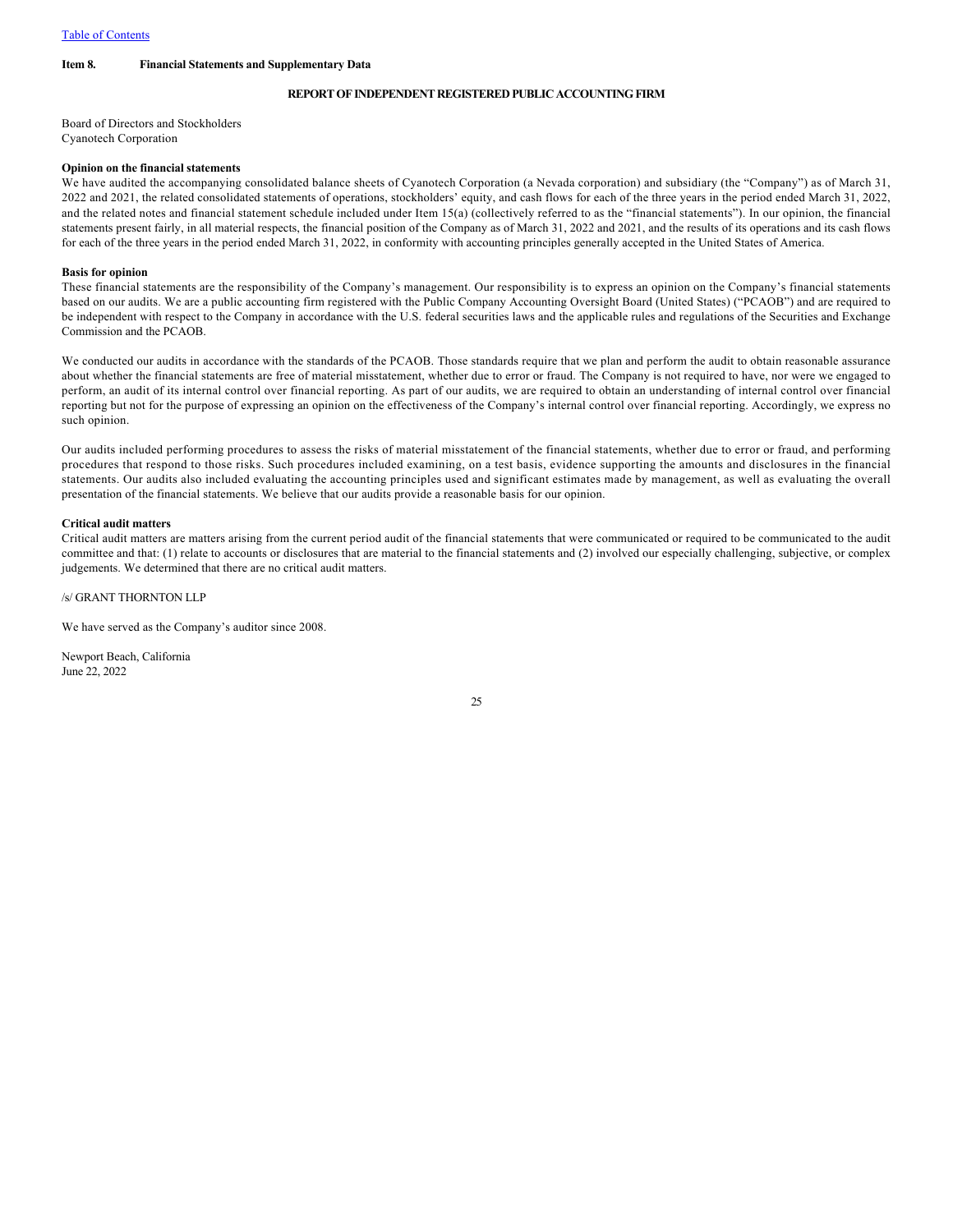# <span id="page-25-0"></span>**CONSOLIDATED BALANCE SHEETS**

# **March 31,**

| (in thousands, except<br>share data)<br><b>ASSETS</b><br>Current assets:<br><sup>\$</sup><br>Cash<br>2,589<br>$\mathbb{S}$<br>3,767<br>Accounts receivable, net of allowance for doubtful accounts of \$67 in 2022 and \$32 in 2021<br>3,664<br>2,436<br>9,466<br>Inventories<br>8,415<br>488<br>545<br>Prepaid expenses and other current assets<br>15,106<br>Total current assets<br>16,264<br>Equipment and leasehold improvements, net<br>11,885<br>12,136<br>Operating lease right-of-use assets, net<br>3,787<br>3,517<br>109<br>120<br>Other assets<br>$\mathbb{S}$<br>32,045<br>$\mathbf{s}$<br>30.879<br>Total assets<br>LIABILITIES AND STOCKHOLDERS' EQUITY<br>Current liabilities:<br><sup>\$</sup><br>Accounts payable<br>2.362<br>$\mathbb{S}$<br>2,287<br>Accrued expenses<br>1.412<br>844<br>Customer deposits<br>164<br>124<br>Operating lease obligations, current portion<br>393<br>343<br>Line of credit<br>1,000<br>Current maturities of long-term debt<br>490<br>1,210<br>Total current liabilities<br>4.821<br>5,808<br>Long-term debt, less current maturities<br>4.336<br>4,823<br>Long-term operating lease obligations<br>3,386<br>3,175<br>15<br>32<br>Other long-term liabilities<br>12,558<br>13,838<br><b>Total liabilities</b><br>Commitments and contingencies<br>Stockholders' equity:<br>Preferred stock of \$0.01 par value, authorized 10,000,000 shares; no shares issued and outstanding<br>Common stock of \$0.02 par value, authorized 50,000,000 shares; issued and outstanding 6,202,223 shares at<br>March 31, 2022 and 6,116,073 shares at March 31, 2021<br>124<br>122<br>Additional paid-in capital<br>33,557<br>33,267<br>Accumulated deficit<br>(14, 194)<br>(16,348)<br>19,487<br>17,041<br>Total stockholders' equity<br>\$<br>32,045<br>30,879<br>Total liabilities and stockholders' equity | 2022 |  |  | 2021 |
|---------------------------------------------------------------------------------------------------------------------------------------------------------------------------------------------------------------------------------------------------------------------------------------------------------------------------------------------------------------------------------------------------------------------------------------------------------------------------------------------------------------------------------------------------------------------------------------------------------------------------------------------------------------------------------------------------------------------------------------------------------------------------------------------------------------------------------------------------------------------------------------------------------------------------------------------------------------------------------------------------------------------------------------------------------------------------------------------------------------------------------------------------------------------------------------------------------------------------------------------------------------------------------------------------------------------------------------------------------------------------------------------------------------------------------------------------------------------------------------------------------------------------------------------------------------------------------------------------------------------------------------------------------------------------------------------------------------------------------------------------------------------------------------------------------------------------------------------------|------|--|--|------|
|                                                                                                                                                                                                                                                                                                                                                                                                                                                                                                                                                                                                                                                                                                                                                                                                                                                                                                                                                                                                                                                                                                                                                                                                                                                                                                                                                                                                                                                                                                                                                                                                                                                                                                                                                                                                                                                   |      |  |  |      |
|                                                                                                                                                                                                                                                                                                                                                                                                                                                                                                                                                                                                                                                                                                                                                                                                                                                                                                                                                                                                                                                                                                                                                                                                                                                                                                                                                                                                                                                                                                                                                                                                                                                                                                                                                                                                                                                   |      |  |  |      |
|                                                                                                                                                                                                                                                                                                                                                                                                                                                                                                                                                                                                                                                                                                                                                                                                                                                                                                                                                                                                                                                                                                                                                                                                                                                                                                                                                                                                                                                                                                                                                                                                                                                                                                                                                                                                                                                   |      |  |  |      |
|                                                                                                                                                                                                                                                                                                                                                                                                                                                                                                                                                                                                                                                                                                                                                                                                                                                                                                                                                                                                                                                                                                                                                                                                                                                                                                                                                                                                                                                                                                                                                                                                                                                                                                                                                                                                                                                   |      |  |  |      |
|                                                                                                                                                                                                                                                                                                                                                                                                                                                                                                                                                                                                                                                                                                                                                                                                                                                                                                                                                                                                                                                                                                                                                                                                                                                                                                                                                                                                                                                                                                                                                                                                                                                                                                                                                                                                                                                   |      |  |  |      |
|                                                                                                                                                                                                                                                                                                                                                                                                                                                                                                                                                                                                                                                                                                                                                                                                                                                                                                                                                                                                                                                                                                                                                                                                                                                                                                                                                                                                                                                                                                                                                                                                                                                                                                                                                                                                                                                   |      |  |  |      |
|                                                                                                                                                                                                                                                                                                                                                                                                                                                                                                                                                                                                                                                                                                                                                                                                                                                                                                                                                                                                                                                                                                                                                                                                                                                                                                                                                                                                                                                                                                                                                                                                                                                                                                                                                                                                                                                   |      |  |  |      |
|                                                                                                                                                                                                                                                                                                                                                                                                                                                                                                                                                                                                                                                                                                                                                                                                                                                                                                                                                                                                                                                                                                                                                                                                                                                                                                                                                                                                                                                                                                                                                                                                                                                                                                                                                                                                                                                   |      |  |  |      |
|                                                                                                                                                                                                                                                                                                                                                                                                                                                                                                                                                                                                                                                                                                                                                                                                                                                                                                                                                                                                                                                                                                                                                                                                                                                                                                                                                                                                                                                                                                                                                                                                                                                                                                                                                                                                                                                   |      |  |  |      |
|                                                                                                                                                                                                                                                                                                                                                                                                                                                                                                                                                                                                                                                                                                                                                                                                                                                                                                                                                                                                                                                                                                                                                                                                                                                                                                                                                                                                                                                                                                                                                                                                                                                                                                                                                                                                                                                   |      |  |  |      |
|                                                                                                                                                                                                                                                                                                                                                                                                                                                                                                                                                                                                                                                                                                                                                                                                                                                                                                                                                                                                                                                                                                                                                                                                                                                                                                                                                                                                                                                                                                                                                                                                                                                                                                                                                                                                                                                   |      |  |  |      |
|                                                                                                                                                                                                                                                                                                                                                                                                                                                                                                                                                                                                                                                                                                                                                                                                                                                                                                                                                                                                                                                                                                                                                                                                                                                                                                                                                                                                                                                                                                                                                                                                                                                                                                                                                                                                                                                   |      |  |  |      |
|                                                                                                                                                                                                                                                                                                                                                                                                                                                                                                                                                                                                                                                                                                                                                                                                                                                                                                                                                                                                                                                                                                                                                                                                                                                                                                                                                                                                                                                                                                                                                                                                                                                                                                                                                                                                                                                   |      |  |  |      |
|                                                                                                                                                                                                                                                                                                                                                                                                                                                                                                                                                                                                                                                                                                                                                                                                                                                                                                                                                                                                                                                                                                                                                                                                                                                                                                                                                                                                                                                                                                                                                                                                                                                                                                                                                                                                                                                   |      |  |  |      |
|                                                                                                                                                                                                                                                                                                                                                                                                                                                                                                                                                                                                                                                                                                                                                                                                                                                                                                                                                                                                                                                                                                                                                                                                                                                                                                                                                                                                                                                                                                                                                                                                                                                                                                                                                                                                                                                   |      |  |  |      |
|                                                                                                                                                                                                                                                                                                                                                                                                                                                                                                                                                                                                                                                                                                                                                                                                                                                                                                                                                                                                                                                                                                                                                                                                                                                                                                                                                                                                                                                                                                                                                                                                                                                                                                                                                                                                                                                   |      |  |  |      |
|                                                                                                                                                                                                                                                                                                                                                                                                                                                                                                                                                                                                                                                                                                                                                                                                                                                                                                                                                                                                                                                                                                                                                                                                                                                                                                                                                                                                                                                                                                                                                                                                                                                                                                                                                                                                                                                   |      |  |  |      |
|                                                                                                                                                                                                                                                                                                                                                                                                                                                                                                                                                                                                                                                                                                                                                                                                                                                                                                                                                                                                                                                                                                                                                                                                                                                                                                                                                                                                                                                                                                                                                                                                                                                                                                                                                                                                                                                   |      |  |  |      |
|                                                                                                                                                                                                                                                                                                                                                                                                                                                                                                                                                                                                                                                                                                                                                                                                                                                                                                                                                                                                                                                                                                                                                                                                                                                                                                                                                                                                                                                                                                                                                                                                                                                                                                                                                                                                                                                   |      |  |  |      |
|                                                                                                                                                                                                                                                                                                                                                                                                                                                                                                                                                                                                                                                                                                                                                                                                                                                                                                                                                                                                                                                                                                                                                                                                                                                                                                                                                                                                                                                                                                                                                                                                                                                                                                                                                                                                                                                   |      |  |  |      |
|                                                                                                                                                                                                                                                                                                                                                                                                                                                                                                                                                                                                                                                                                                                                                                                                                                                                                                                                                                                                                                                                                                                                                                                                                                                                                                                                                                                                                                                                                                                                                                                                                                                                                                                                                                                                                                                   |      |  |  |      |
|                                                                                                                                                                                                                                                                                                                                                                                                                                                                                                                                                                                                                                                                                                                                                                                                                                                                                                                                                                                                                                                                                                                                                                                                                                                                                                                                                                                                                                                                                                                                                                                                                                                                                                                                                                                                                                                   |      |  |  |      |
|                                                                                                                                                                                                                                                                                                                                                                                                                                                                                                                                                                                                                                                                                                                                                                                                                                                                                                                                                                                                                                                                                                                                                                                                                                                                                                                                                                                                                                                                                                                                                                                                                                                                                                                                                                                                                                                   |      |  |  |      |
|                                                                                                                                                                                                                                                                                                                                                                                                                                                                                                                                                                                                                                                                                                                                                                                                                                                                                                                                                                                                                                                                                                                                                                                                                                                                                                                                                                                                                                                                                                                                                                                                                                                                                                                                                                                                                                                   |      |  |  |      |
|                                                                                                                                                                                                                                                                                                                                                                                                                                                                                                                                                                                                                                                                                                                                                                                                                                                                                                                                                                                                                                                                                                                                                                                                                                                                                                                                                                                                                                                                                                                                                                                                                                                                                                                                                                                                                                                   |      |  |  |      |
|                                                                                                                                                                                                                                                                                                                                                                                                                                                                                                                                                                                                                                                                                                                                                                                                                                                                                                                                                                                                                                                                                                                                                                                                                                                                                                                                                                                                                                                                                                                                                                                                                                                                                                                                                                                                                                                   |      |  |  |      |
|                                                                                                                                                                                                                                                                                                                                                                                                                                                                                                                                                                                                                                                                                                                                                                                                                                                                                                                                                                                                                                                                                                                                                                                                                                                                                                                                                                                                                                                                                                                                                                                                                                                                                                                                                                                                                                                   |      |  |  |      |
|                                                                                                                                                                                                                                                                                                                                                                                                                                                                                                                                                                                                                                                                                                                                                                                                                                                                                                                                                                                                                                                                                                                                                                                                                                                                                                                                                                                                                                                                                                                                                                                                                                                                                                                                                                                                                                                   |      |  |  |      |
|                                                                                                                                                                                                                                                                                                                                                                                                                                                                                                                                                                                                                                                                                                                                                                                                                                                                                                                                                                                                                                                                                                                                                                                                                                                                                                                                                                                                                                                                                                                                                                                                                                                                                                                                                                                                                                                   |      |  |  |      |
|                                                                                                                                                                                                                                                                                                                                                                                                                                                                                                                                                                                                                                                                                                                                                                                                                                                                                                                                                                                                                                                                                                                                                                                                                                                                                                                                                                                                                                                                                                                                                                                                                                                                                                                                                                                                                                                   |      |  |  |      |
|                                                                                                                                                                                                                                                                                                                                                                                                                                                                                                                                                                                                                                                                                                                                                                                                                                                                                                                                                                                                                                                                                                                                                                                                                                                                                                                                                                                                                                                                                                                                                                                                                                                                                                                                                                                                                                                   |      |  |  |      |
|                                                                                                                                                                                                                                                                                                                                                                                                                                                                                                                                                                                                                                                                                                                                                                                                                                                                                                                                                                                                                                                                                                                                                                                                                                                                                                                                                                                                                                                                                                                                                                                                                                                                                                                                                                                                                                                   |      |  |  |      |
|                                                                                                                                                                                                                                                                                                                                                                                                                                                                                                                                                                                                                                                                                                                                                                                                                                                                                                                                                                                                                                                                                                                                                                                                                                                                                                                                                                                                                                                                                                                                                                                                                                                                                                                                                                                                                                                   |      |  |  |      |
|                                                                                                                                                                                                                                                                                                                                                                                                                                                                                                                                                                                                                                                                                                                                                                                                                                                                                                                                                                                                                                                                                                                                                                                                                                                                                                                                                                                                                                                                                                                                                                                                                                                                                                                                                                                                                                                   |      |  |  |      |

See accompanying notes to consolidated financial statements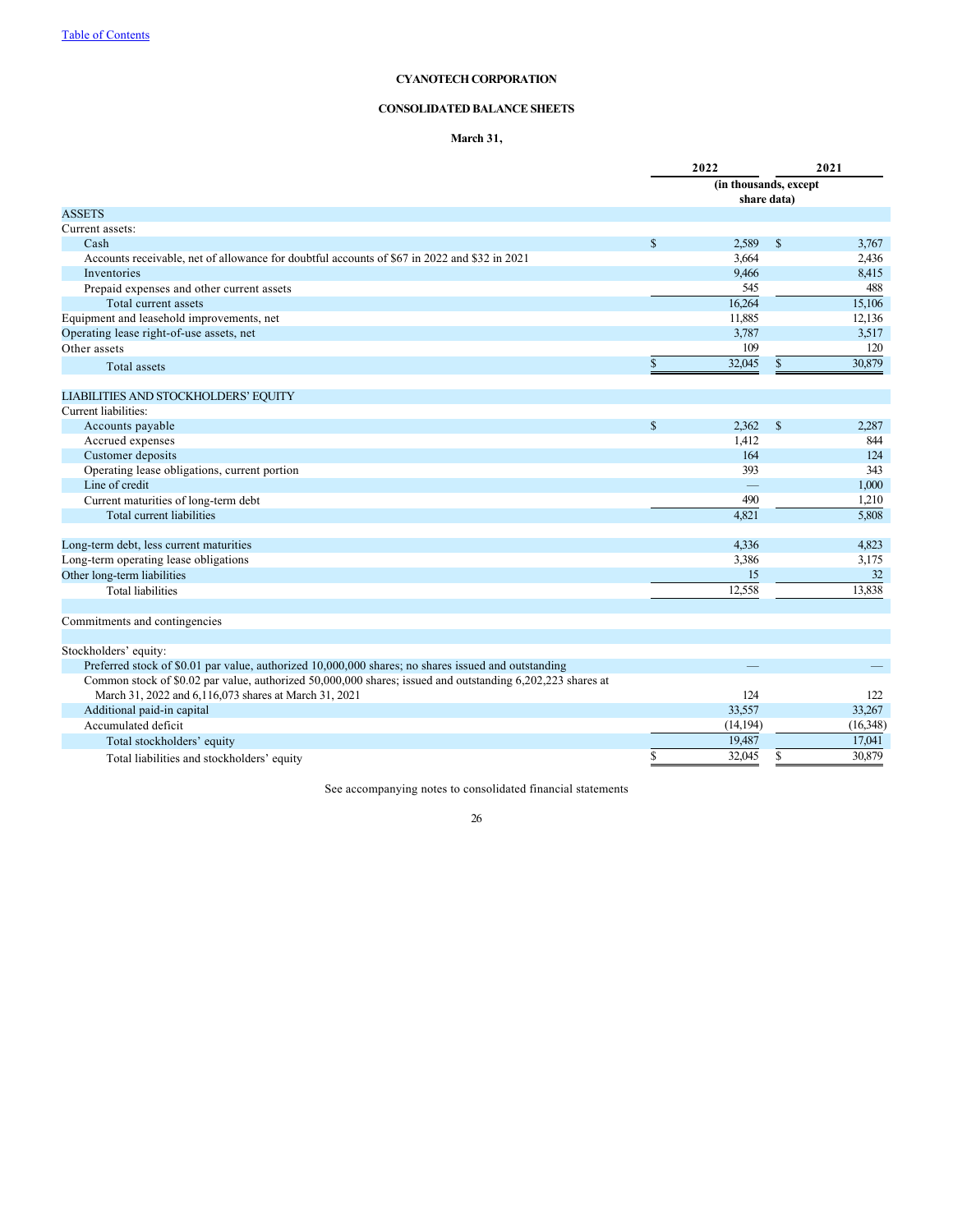# <span id="page-26-0"></span>**CONSOLIDATED STATEMENTS OF OPERATIONS**

# **Years ended March 31,**

|                                                     | 2022 |        | 2021         |                                       | 2020         |        |
|-----------------------------------------------------|------|--------|--------------|---------------------------------------|--------------|--------|
|                                                     |      |        |              | (in thousands, except per share data) |              |        |
| Net sales                                           | \$   | 35,968 | $\mathbb{S}$ | 32,345                                | $\mathbb{S}$ | 31,899 |
| Cost of sales                                       |      | 22,402 |              | 21,228                                |              | 19,199 |
| Gross profit                                        |      | 13,566 |              | 11,117                                |              | 12,700 |
| Operating expenses:                                 |      |        |              |                                       |              |        |
| General and administrative                          |      | 5,367  |              | 4,876                                 |              | 5,281  |
| Sales and marketing                                 |      | 4,913  |              | 5,518                                 |              | 5,758  |
| Research and development                            |      | 712    |              | 639                                   |              | 608    |
| Total operating expense                             |      | 10,992 |              | 11,033                                |              | 11,647 |
| Income from operations                              |      | 2,574  |              | 84                                    |              | 1,053  |
| Other income (expense):                             |      |        |              |                                       |              |        |
| Interest expense, net                               |      | (392)  |              | (550)                                 |              | (657)  |
| Gain on extinguishment of debt                      |      |        |              | 1,389                                 |              |        |
| Total other income (expense), net                   |      | (392)  |              | 839                                   |              | (657)  |
| Income before income taxes                          |      | 2,182  |              | 923                                   |              | 396    |
| Income tax expense                                  |      | (28)   |              | (3)                                   |              | (9)    |
| Net income                                          | \$   | 2,154  | \$           | 920                                   |              | 387    |
| Net income per share:                               |      |        |              |                                       |              |        |
| Basic                                               | S    | 0.35   | \$           | 0.15                                  |              | 0.06   |
| <b>Diluted</b>                                      |      | 0.35   |              | 0.15                                  |              | 0.06   |
| Shares used in calculation of net income per share: |      |        |              |                                       |              |        |
| Basic                                               |      | 6,157  |              | 6,070                                 |              | 5,956  |
| Diluted                                             |      | 6,168  |              | 6,079                                 |              | 5,959  |

See accompanying notes to consolidated financial statements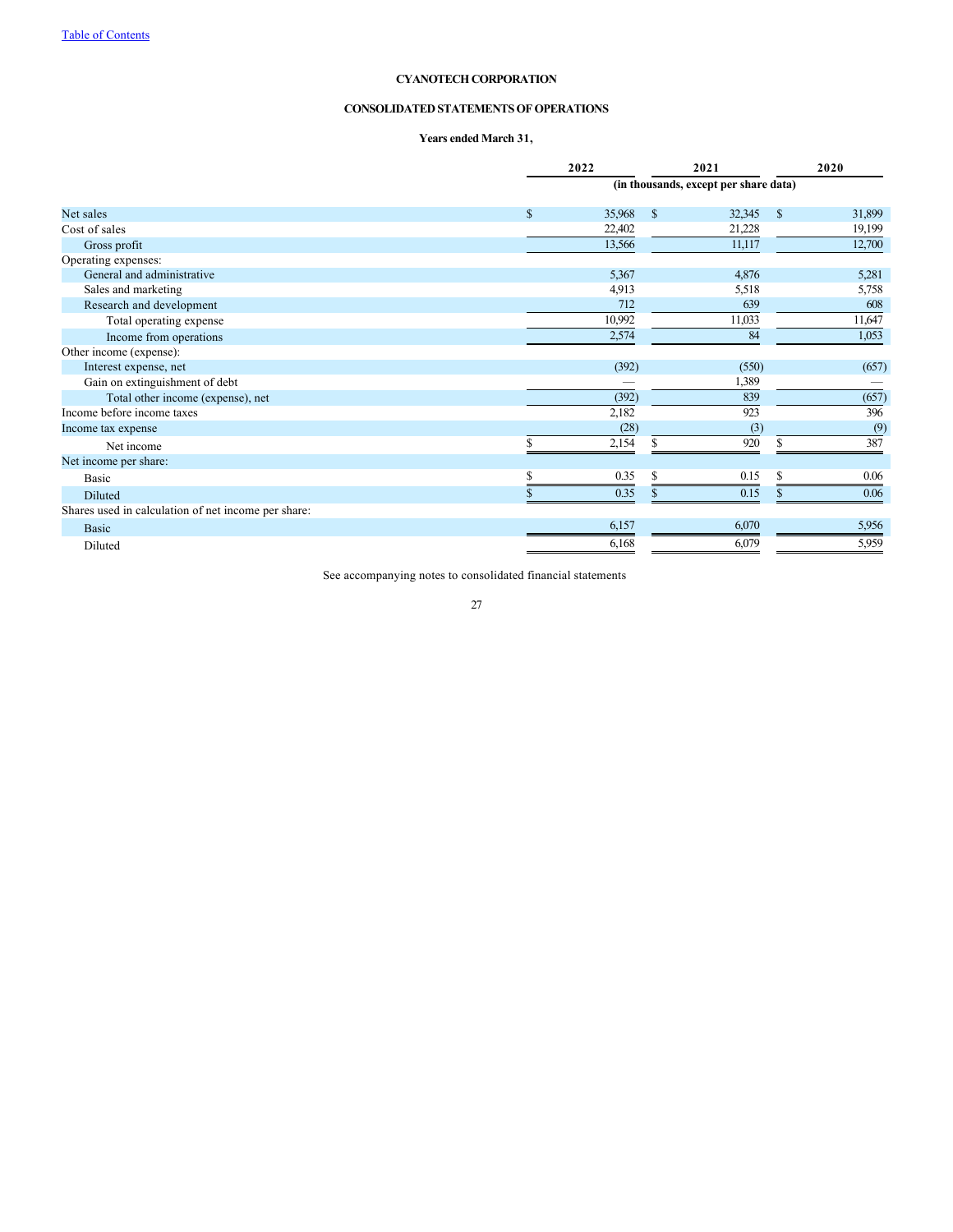# <span id="page-27-0"></span>**CONSOLIDATED STATEMENTS OF STOCKHOLDERS**' **EQUITY**

# **Years ended March 31, 2022, 2021 and 2020**

|                                                                 | Common<br><b>Stock</b><br><b>Shares</b> | Common<br><b>Stock</b><br><b>Amount</b> | <b>Additional</b><br>Paid-in<br>Capital<br>(in thousands, except per share data) | <b>Accumulated</b><br><b>Deficit</b> | <b>Total</b><br>Stockholders'<br><b>Equity</b> |
|-----------------------------------------------------------------|-----------------------------------------|-----------------------------------------|----------------------------------------------------------------------------------|--------------------------------------|------------------------------------------------|
|                                                                 |                                         |                                         |                                                                                  |                                      |                                                |
| Balances at March 31, 2019                                      | 5,879,710                               | $\mathbb{S}$<br>117                     | <sup>\$</sup><br>32,447                                                          | \$<br>(17,655)                       | <sup>\$</sup><br>14,909                        |
| Issuances of common stock for Director Stock Grants             | 74,882                                  |                                         | 157                                                                              |                                      | 158                                            |
| Issuance of common stock for exercise of stock options for cash | 2,112                                   |                                         | $\overline{4}$                                                                   |                                      | $\overline{4}$                                 |
| Issuance of common stock in connection with severance of        |                                         |                                         |                                                                                  |                                      |                                                |
| former executive                                                | 58,993                                  |                                         | 319                                                                              |                                      | 320                                            |
| Shares withheld from former executive for tax payments          | (18,629)                                |                                         |                                                                                  |                                      |                                                |
| Issuance of vested shares of restricted stock                   | 22,489                                  |                                         | (32)                                                                             |                                      | (31)                                           |
| Shares withheld for tax payments                                | (7,672)                                 |                                         |                                                                                  |                                      |                                                |
| Share-based compensation expense                                |                                         |                                         | 99                                                                               |                                      | 99                                             |
| Net income                                                      |                                         |                                         |                                                                                  | 387                                  | 387                                            |
| Balances at March 31, 2020                                      | 6,011,885                               | 120                                     | 32,994                                                                           | (17,268)                             | 15,846                                         |
| Issuances of common stock for Director Stock Grants             | 66,385                                  |                                         | 157                                                                              |                                      | 158                                            |
| Issuance of common stock for exercise of stock options for cash | 19,000                                  |                                         | 68                                                                               |                                      | 68                                             |
| Issuance of common stock in connection with severance of        |                                         |                                         |                                                                                  |                                      |                                                |
| former executive                                                | 11,400                                  |                                         |                                                                                  |                                      |                                                |
| Shares withheld from former executive for tax payments          | (3,635)                                 |                                         |                                                                                  |                                      |                                                |
| Issuance of vested shares of restricted stock                   | 17,469                                  |                                         | (8)                                                                              |                                      | (7)                                            |
| Shares withheld for tax payments                                | (6, 431)                                |                                         |                                                                                  |                                      |                                                |
| Share-based compensation expense                                |                                         |                                         | 56                                                                               |                                      | 56                                             |
| Net income                                                      |                                         |                                         |                                                                                  | 920                                  | 920                                            |
| Balances at March 31, 2021                                      | 6,116,073                               | 122                                     | 33,267                                                                           | (16,348)                             | 17,041                                         |
| Issuances of common stock for Director Stock Grants             | 55,438                                  |                                         | 157                                                                              |                                      | 158                                            |
| Issuance of vested shares of restricted stock                   | 46,963                                  |                                         | (53)                                                                             |                                      | (52)                                           |
| Shares withheld for tax payments                                | (16,251)                                |                                         |                                                                                  |                                      |                                                |
| Share-based compensation expense                                |                                         |                                         | 186                                                                              |                                      | 186                                            |
| Net income                                                      |                                         |                                         |                                                                                  | 2,154                                | 2,154                                          |
| Balances at March 31, 2022                                      | 6,202,223                               | 124<br>\$                               | 33,557<br>\$                                                                     | \$<br>(14, 194)                      | \$<br>19,487                                   |

See accompanying notes to consolidated financial statements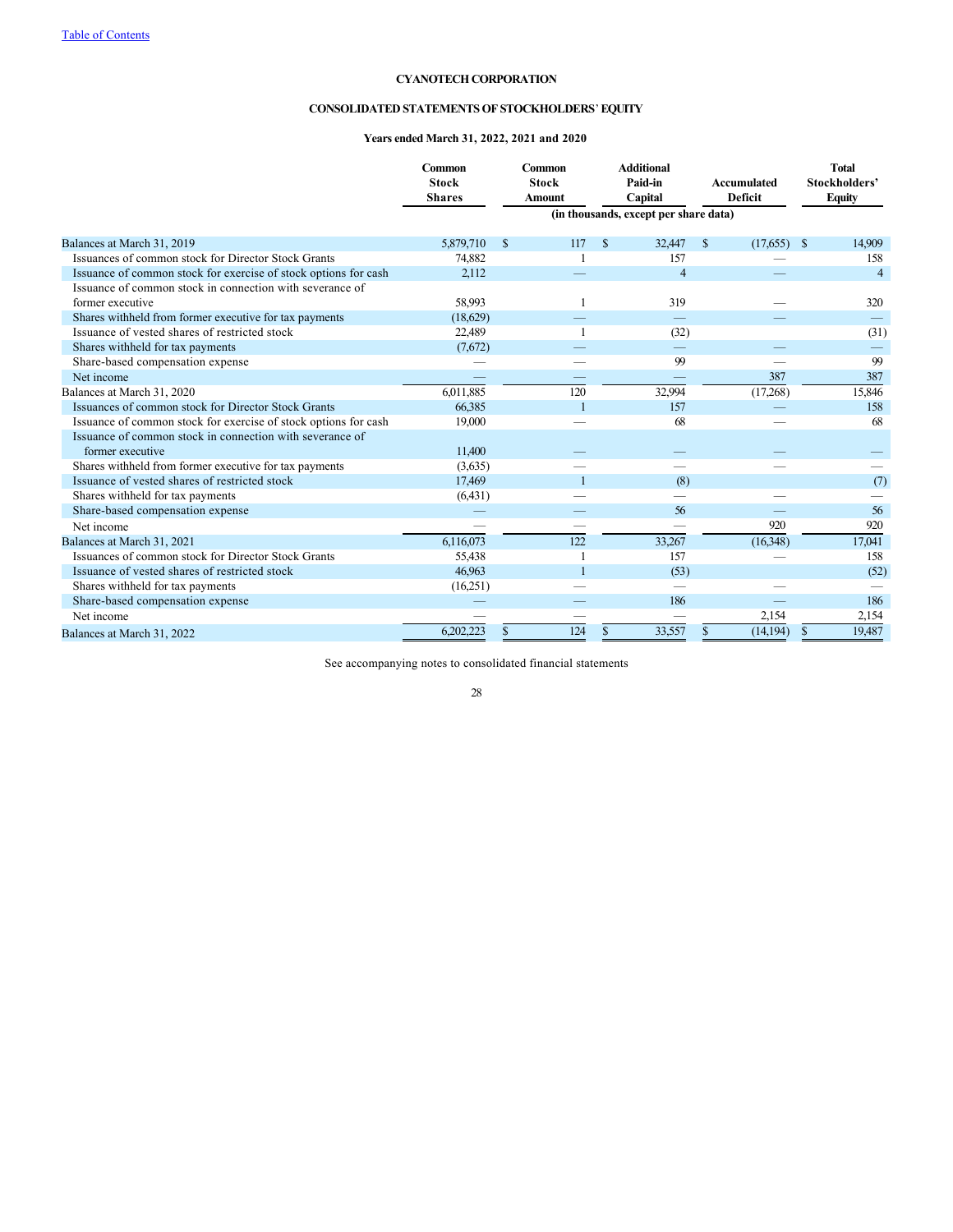# <span id="page-28-0"></span>**CONSOLIDATED STATEMENTS OF CASH FLOWS**

# **Years ended March 31,**

|                                                                                         | 2022                   |                                 | 2021           |                         | 2020           |
|-----------------------------------------------------------------------------------------|------------------------|---------------------------------|----------------|-------------------------|----------------|
|                                                                                         |                        |                                 | (in thousands) |                         |                |
| <b>CASH FLOWS FROM OPERATING ACTIVITIES:</b>                                            |                        |                                 |                |                         |                |
| Net income                                                                              | 2,154<br><sup>\$</sup> | \$                              | 920            | \$                      | 387            |
| Adjustments to reconcile net income to cash provided by (used in) operating activities: |                        |                                 |                |                         |                |
| Depreciation and amortization                                                           | 1,599                  |                                 | 1.748          |                         | 1,934          |
| Gain from extinguishment of debt - PPP loan                                             |                        |                                 | (1,389)        |                         |                |
| Loss on impairment of assets                                                            |                        | 21                              | 64             |                         |                |
| Amortization of debt issue costs and other assets                                       |                        | 57                              | 90             |                         | 80             |
| Amortization of operating leases right-of-use assets                                    |                        | 322                             | 317            |                         | 294            |
| Share-based compensation expense                                                        |                        | 344                             | 214            |                         | 577            |
| Provision for doubtful accounts                                                         |                        | 35                              | 46             |                         |                |
| Net (increase) decrease in assets:                                                      |                        |                                 |                |                         |                |
| Accounts receivable                                                                     | (1,263)                |                                 | (328)          |                         | (172)          |
| Inventories                                                                             |                        | (717)                           | 1,238          |                         | 1,621          |
| Prepaid expenses and other assets                                                       |                        | (74)                            | 18             |                         | 41             |
| Net increase (decrease) in liabilities:                                                 |                        |                                 |                |                         |                |
| Accounts payable                                                                        |                        | (358)                           | $\overline{4}$ |                         | (2,785)        |
| Accrued expenses                                                                        |                        | 568                             | 3              |                         | (143)          |
| Customer deposits                                                                       |                        | 40                              | (203)          |                         | (299)          |
| Operating lease obligations                                                             |                        | (331)                           | (320)          |                         | (289)          |
| Deferred rent and other liabilities                                                     |                        | (18)                            | (22)           |                         | (3)            |
| Net cash provided by operating activities                                               | 2.379                  |                                 | 2.400          |                         | 1.243          |
| <b>CASH FLOWS FROM INVESTING ACTIVITIES:</b>                                            |                        |                                 |                |                         |                |
| Investment in equipment and leasehold improvements                                      | (1,270)                |                                 | (760)          |                         | (224)          |
| Net cash used in investing activities                                                   | (1,270)                |                                 | (760)          |                         | (224)          |
| <b>CASH FLOWS FROM FINANCING ACTIVITIES:</b>                                            |                        |                                 |                |                         |                |
| Payments on short-term contract obligation                                              |                        |                                 | (38)           |                         | (247)          |
| Net (payments) draws on line of credit                                                  | (1,000)                |                                 | (1,000)        |                         |                |
| Net (payments) draws on long-term debt - related party                                  |                        | (500)                           |                |                         | 1,500          |
| Proceeds from long-term debt - PPP loan                                                 |                        |                                 | 1.381          |                         |                |
| Principal payments on long-term debt                                                    |                        | (735)                           | (670)          |                         | (611)          |
| Payments on finance leases                                                              |                        |                                 | (24)           |                         | (57)           |
| Taxes paid related to net share settlement of restricted stock units                    |                        | (52)                            | (7)            |                         | (31)           |
| Proceeds from issuance of common stock and exercise of stock options                    |                        |                                 | 68             |                         | $\overline{4}$ |
| Net cash (used in) provided by financing activities                                     | (2, 287)               |                                 | (290)          |                         | 558            |
| Net (decrease) increase in cash                                                         | (1,178)                |                                 | 1,350          |                         | 1,577          |
| Cash at beginning of year                                                               | 3,767                  |                                 | 2,417          |                         | 840            |
| Cash at end of year                                                                     | \$<br>2.589            | $\mathbf S$                     | 3.767          | $\mathbf S$             | 2.417          |
|                                                                                         |                        |                                 |                |                         |                |
| SUPPLEMENTAL DISCLOSURE OF CASH FLOW INFORMATION:                                       |                        |                                 |                |                         |                |
| Cash paid during the year for:                                                          |                        |                                 |                |                         |                |
| Interest                                                                                | \$                     | 342<br>\$                       | 446            | \$                      | 618            |
|                                                                                         | <sup>\$</sup>          | $\frac{1}{s}$<br>$\overline{2}$ | 14             | $\overline{\mathbf{s}}$ |                |
| Income taxes                                                                            |                        |                                 |                |                         |                |

See accompanying notes to consolidated financial statements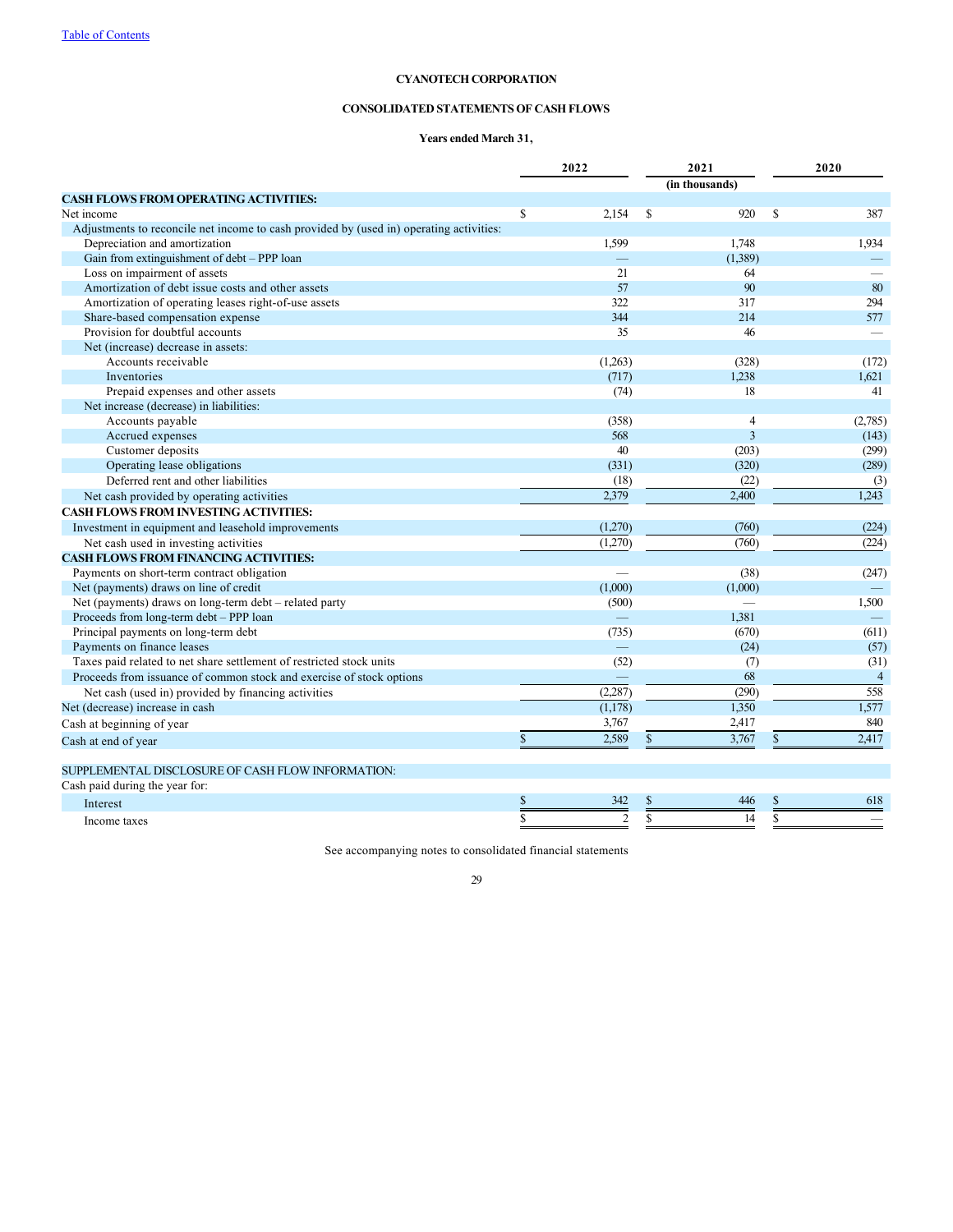#### <span id="page-29-0"></span>**NOTES TO CONSOLIDATED FINANCIAL STATEMENTS**

#### **1. ORGANIZATION AND BASIS OF PRESENTATION**

Cyanotech Corporation (the "Company"), located in Kailua-Kona, Hawaii, was incorporated in the state of Nevada on March 3, 1983 and is listed on the NASDAQ Global Select Market under the symbol "CYAN". The Company is engaged in the production of natural products derived from microalgae for the dietary supplements market.

The Company is an agricultural company that produces high value natural products derived from microalgae grown in complex and intricate open-pond agricultural systems on the Kona coast of Hawaii. The Company's products include *Hawaiian Spirulina Pacifica*®, a superfood with numerous benefits, including boosting the immune system and overall cellular health; and *BioAstin*® *Hawaiian Astaxanthin*®, a powerful antioxidant shown to support and maintain the body's natural inflammatory response.

The accompanying consolidated financial statements have been prepared in accordance with accounting principles generally accepted in the United States of America. The accompanying consolidated financial statements include the accounts of Cyanotech Corporation and its wholly owned subsidiary, Nutrex Hawaii, Inc. ("Nutrex Hawaii" or "Nutrex"). Intercompany balances and transactions have been eliminated in consolidation.

#### **Liquidity and Capital Resources**

As of March 31, 2022, the Company had cash of \$2,589,000 and working capital of \$11,443,000 compared to \$3,767,000 and \$9,298,000, respectively, at March 31, 2021. The Company has a Revolving Credit Agreement (the "Credit Agreement") with First Foundation Bank ("the Bank") that allows the Company to borrow up to \$2,000,000 on a revolving basis. At March 31, 2022 and 2021, the Company had outstanding borrowings of \$0 and \$1,000,000, respectively, on the line of credit. The line of credit is subject to renewal on August 30, 2022, and the Company intends to renew or replace it with another line of credit on or before the expiration date.

As of March 31, 2022, the Company had \$3,938,000 in long-term debt ("Term Loans") payable to the Bank that require the payment of principal and interest monthly through August 2032. Pursuant to the Term Loans and the Credit Agreement, the Company is subject to annual financial covenants, customary affirmative and negative covenants and certain subjective acceleration clauses. As of March 31, 2022 and 2021, the Company met all required annual financial and debt covenants.

In response to the coronavirus ("COVID-19") pandemic and the uncertainty surrounding the pandemic, in May 2020, the Company obtained a Paycheck Protection Program ("PPP") loan in the amount of \$1,381,000, under the Coronavirus Aid, Relief, and Economics Security Act ("CARES Act"). The proceeds were used for certain payroll costs in accordance with the PPP and the PPP Flexibility Act of 2020. In December 2020, the Company received notice of forgiveness of the PPP loan in whole, including all accrued interest to date (see Note 6). In April 2019, the Company obtained an unsecured subordinated loan in the amount of \$1,500,000 from a related party. The proceeds were used to pay down accounts payable and for general operating capital purposes. On April 12, 2021, the Company amended this loan (see Notes 6 and 16). As of March 31, 2022, the Company had \$1,000,000 outstanding on the related party note.

Funds generated by operating activities and available cash are expected to continue to be the Company's most significant sources of liquidity for working capital requirements, debt service and funding of maintenance levels of capital expenditures. In fiscal year 2020, the Company began a strategic cost savings initiative that included the elimination of positions through attrition and the elimination of open positions to create a leaner organization, and the Company continued the cost savings initiative throughout fiscal 2021.

Based upon the Company's operating plan and related cash flow and financial projections, cash flows expected to be generated by operating activities and available financing are expected to be sufficient to fund the Company's operations through at least June 30, 2023, and the Company's debt service coverage ratio and current ratio covenants are expected to be in compliance with the annual Term Loans and Credit Agreement covenant requirements as of March 31, 2023, the next measurement date. However, no assurances can be provided that the Company will achieve its operating plan and cash flow projections for the next fiscal years or its projected consolidated financial position as of March 31, 2023. Such estimates are subject to change based on future results and such change could cause future results to vary significantly from expected results.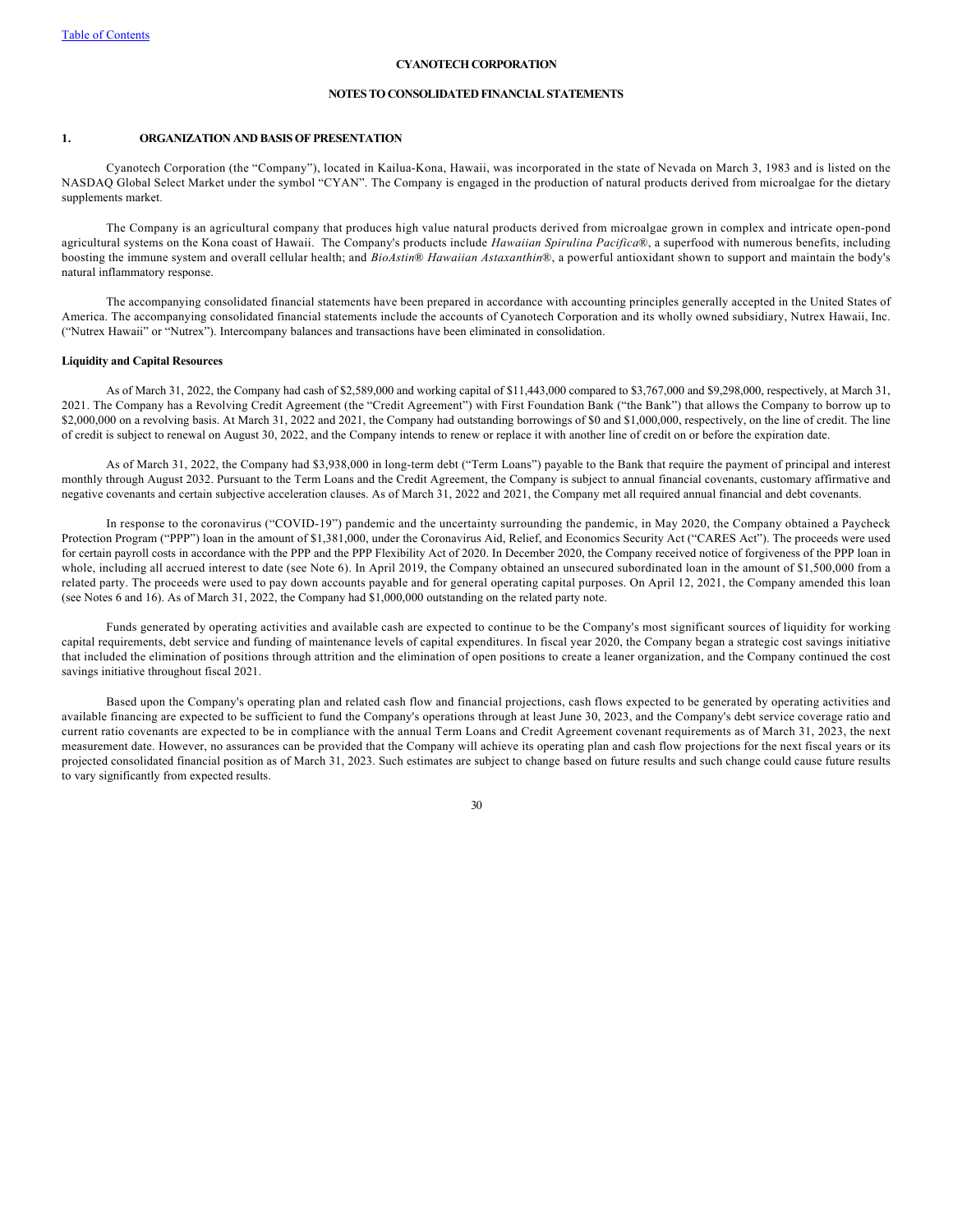#### **2. SIGNIFICANT ACCOUNTING POLICIES**

#### **Use of Estimates**

The preparation of financial statements in conformity with accounting principles generally accepted in the United States ("GAAP") requires management to make estimates and assumptions that affect the reported amounts of assets and liabilities and the disclosures of any contingent assets and liabilities as of the date of the financial statements and the reported amounts of revenues and expenses during the periods reported. Management reviews these estimates and assumptions periodically and reflects the effect of revisions in the period that they are determined to be necessary. Actual results could differ from those estimates and assumptions.

#### **Financial Instruments and Fair Value**

The Company applies a framework for measuring fair value. That framework provides a fair value hierarchy that prioritizes the inputs to valuation techniques used to measure fair value. The hierarchy gives the highest priority to unadjusted quoted prices in active markets for identical assets or liabilities (level 1 measurements) and the lowest priority to unobservable inputs (level 3 measurements). The three levels of the fair value hierarchy are described below:

- Level 1 Inputs to the valuation methodology are unadjusted quoted prices for identical assets or liabilities in active markets that the Company has the ability to access.
- Level  $2$  Inputs to the valuation methodology include:
- Quoted prices for similar assets or liabilities in active markets;
- Quoted prices for identical or similar assets or liabilities in inactive markets;
- Inputs other than quoted prices that are observable for the asset or liability; and
- Inputs that are derived principally from or corroborated by observable market data by correlation or other means.

If the asset or liability has a specified contractual term, the Level 2 input must be observable for substantially the full term of the asset or liability.

Level 3 — Inputs to the valuation methodology are unobservable and significant to the fair value.

*Cash, Accounts Receivable, Accounts Payable, Accrued Expenses and Customer Deposits* - Due to the short-term nature of these instruments, management believes that the carrying amounts approximate fair value.

*Line of Credit, Short-Term Contract Obligations and Long-Term Debt* - The carrying amount of our line of credit and long-term debt approximates fair value as interest rates applied to the underlying debt are adjusted quarterly to market interest rates, which approximate current interest rates for similar debt instruments of comparable maturities. The carrying amount of our short-term contract obligation approximates fair value due to its short maturity.

#### **Cash**

Cash primarily consists of cash on hand and cash in bank deposits.

#### **Concentration Risk**

The Company maintains its cash accounts in banks located in Hawaii, which are insured by the Federal Deposit Insurance Corporation ("FDIC") up to \$250,000 per bank. The Company had cash balances at March 31, 2022 and 2021 that exceeded the balance insured by the FDIC by \$2,089,000 and \$3,267,000, respectively. A significant portion of revenues and accounts receivables are derived from a few major customers. For the year ended March 31, 2022, two customers individually accounted for 22% and 19% of the Company's total net sales and for the year ended March 31, 2021, two customers individually accounted for 19% and 17% of the Company's total net sales. Two and three customers accounted for 63% and 57%, respectively, of the Company's accounts receivable balance as of March 31, 2022 and 2021, respectively.

#### **Accounts Receivable**

Accounts receivable are recorded at the invoiced amount and do not accrue interest. Credit is extended based on evaluation of the customer's financial condition. Collateral is not required. The allowance for doubtful accounts reflects management's best estimate of probable credit losses inherent in the accounts receivable balance. Management determines the allowance based on historical experience, specifically identified nonpaying accounts and other currently available evidence. Management reviews its allowance for doubtful accounts monthly with a focus on significant individual past due balances over 90 days. All other balances are reviewed on a pooled basis. Account balances are charged off against the allowance after all means of collection have been exhausted and the potential for recovery is considered remote. The Company does not have any off-balance sheet credit exposure related to its customers or otherwise.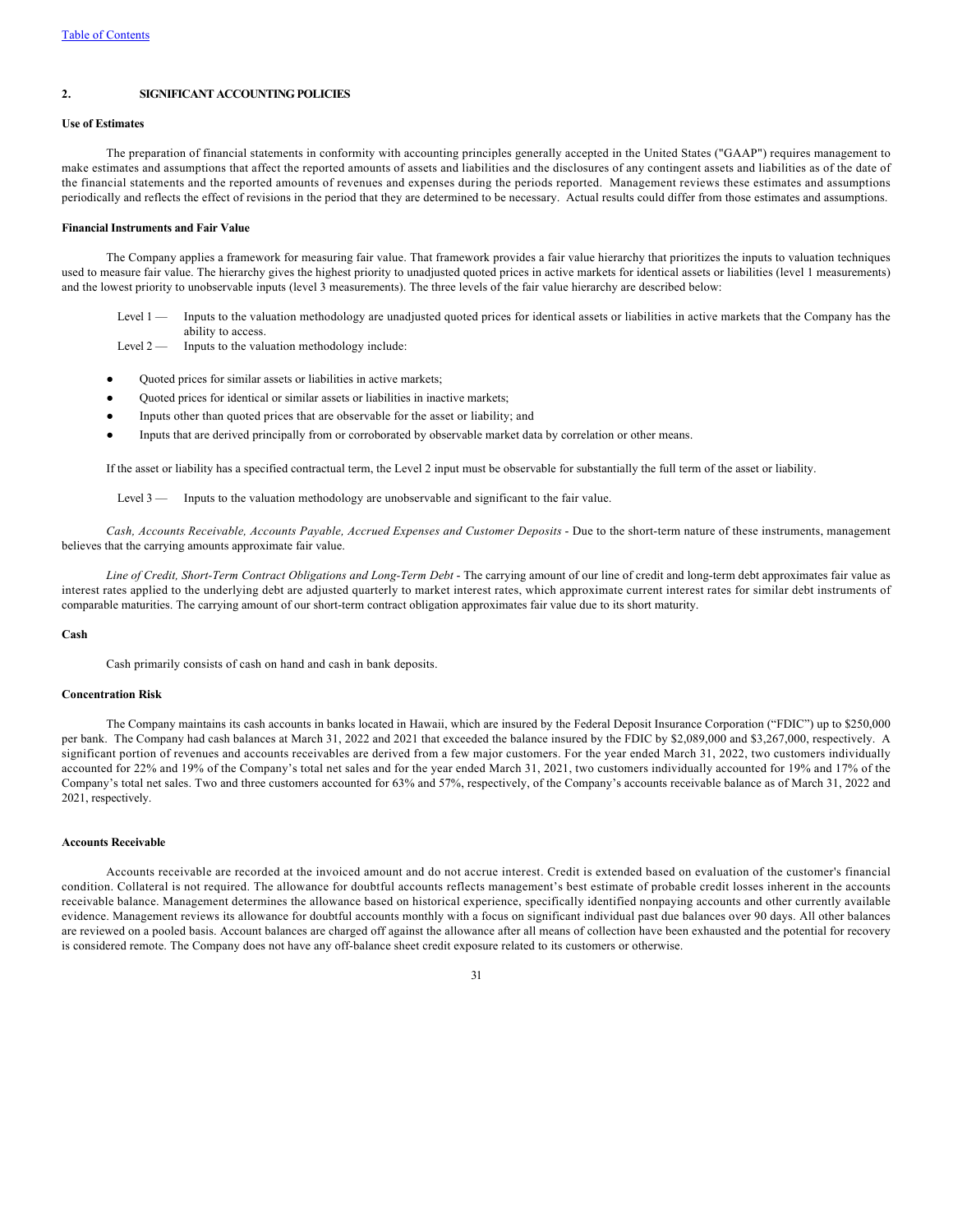#### **Inventories**

Inventories are stated at the lower of cost or net realizable value. Cost is determined using the first-in, first-out ("FIFO") method. Net realizable value is defined as estimated sales price less cost to dispose. Inventory costs include materials, labor, overhead and third-party costs. Management reviews and writes down inventory for known or expected inventory obsolescence based on product age and quality which may affect salability.

The Company recognizes abnormal production costs, including fixed cost variances from normal production capacity, fixed production overhead costs, idle facilities, freight handling costs and spoilage, as an expense in the period incurred, without adjusting overhead absorption rates. Normal production capacity is defined as the production expected to be achieved over a number of periods or seasons under normal circumstances, taking into account the loss of capacity resulting from planned maintenance.

#### **Equipment and Leasehold Improvements**

Equipment and leasehold improvements are stated at cost. Depreciation and amortization are provided using the straight-line method over the estimated useful lives for equipment and furniture and fixtures, and the shorter of the land lease term (see Notes 4 and 8) or estimated useful lives for leasehold improvements as follows (in years):

| Equipment              |    | $3$ to  |  |
|------------------------|----|---------|--|
| Furniture and fixtures |    | 3 to 7  |  |
| Leasehold improvements | 10 | to $25$ |  |

Capital project costs are accumulated in construction-in-progress until completed, at which time the costs are transferred to the relevant asset and commence depreciation. Repairs and Maintenance costs are expensed in the period incurred. Repairs and maintenance that significantly increase the useful life or value of the asset are capitalized and depreciated over the remaining life of the asset. The Company capitalizes interest cost incurred on funds used to construct property and equipment. The capitalized interest is recorded as part of the asset to which it relates and is amortized over the asset's estimated useful life.

#### **Impairment of Long-Lived Assets**

Management reviews long-lived assets, such as equipment, leasehold improvements and purchased intangibles subject to amortization for impairment whenever events or changes in circumstances indicate that the carrying amount of an asset may not be recoverable. Recoverability of assets to be held and used is measured by a comparison of the carrying amount of an asset to the estimated undiscounted future cash flows expected to be generated by the asset. If the carrying amount of an asset exceeds its estimated future cash flows, an impairment charge is recognized to the extent that the carrying amount exceeds the asset's fair value. Assets to be disposed of and related liabilities would be separately presented in the consolidated balance sheet. Assets to be disposed of would be reported at the lower of the carrying value or fair value less costs to sell and would not be depreciated.

#### **Accounting for Asset Retirement Obligations**

Management evaluates quarterly the potential liability for asset retirement obligations under the Company's lease for its principal facility and corporate headquarters. No liability has been recognized as of March 31, 2022 and 2021 (see Note 8).

#### **Revenue Recognition**

The Company records revenue based on the five-step model which includes: (1) identifying the contract with the customer; (2) identifying the performance obligations in the contract; (3) determining the transaction price; (4) allocating the transaction price to the performance obligations; and (5) recognizing revenue when the performance obligations are satisfied. Substantially all of the Company's revenue is generated by fulfilling orders for the purchase of its microalgal dietary supplements to retailers, wholesalers, or direct to consumers via online channels, with each order considered to be a distinct performance obligation. These orders may be formal purchase orders, verbal phone orders, e-mail orders or orders received online. Shipping and handling activities for which the Company is responsible under the terms and conditions of the order are not accounted for as performance obligations but as fulfillment costs. These activities are required to fulfill the Company's promise to transfer the goods and are expensed when revenue is recognized.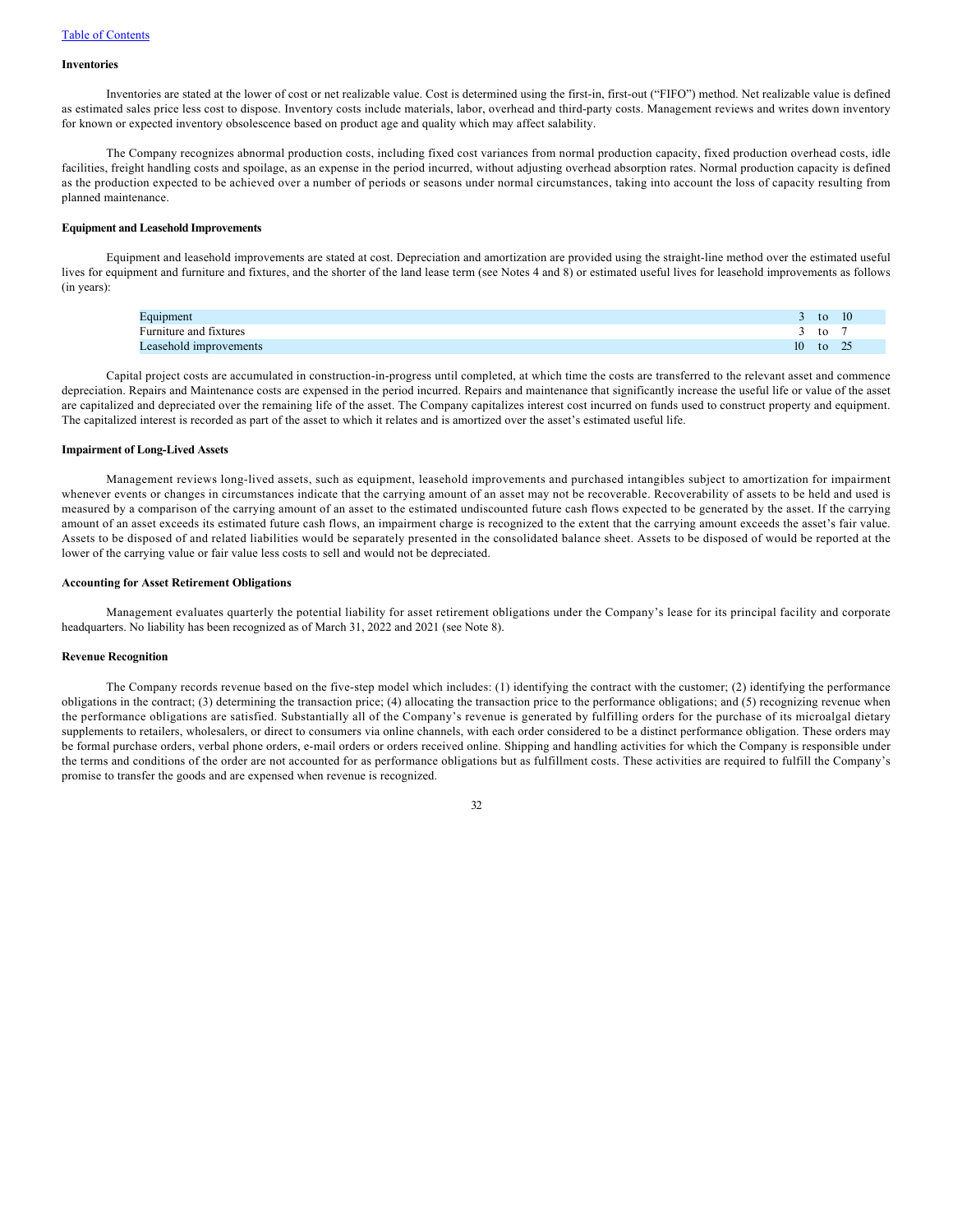Revenue is measured as the net amount of consideration expected to be received in exchange for fulfilling a performance obligation. The Company has elected to exclude sales, use and similar taxes from the measurement of the transaction price. The amount of consideration expected to be received and revenue recognized includes estimates of variable consideration, which includes costs for trade promotion programs, coupons, returns and early payment discounts. Such estimates are calculated using historical averages adjusted for any expected changes due to current business conditions and experience. The Company reviews and updates these estimates at the end of each reporting period and the impact of any adjustments are recognized in the period the adjustments are identified. In assessing whether collection of consideration from a customer is probable, the Company considers the customer's ability and intent to pay that amount of consideration when it is due. Payment of invoices is due as specified in the underlying customer agreement, typically 30 days from the invoice date, which occurs on the date of transfer of control of the products to the customer. Revenue is recognized at the point in time that control of the ordered products is transferred to the customer. Generally, this occurs when the product is delivered, or in some cases, picked up from one of the Company's distribution centers by the customer. Revenue from extraction services is recognized when control is transferred upon completion of the extraction process.

Customer contract liabilities consist of customer deposits received in advance of fulfilling an order and are shown separately on the consolidated balance sheets. During the years ended March 31, 2022 and 2021, the Company recognized \$55,000 and \$251,000, respectively, of revenue from deposits that were included in contract liabilities as of March 31, 2021 and 2020, respectively. The Company's contracts have a duration of one year or less and therefore, the Company has elected the practical expedient of not disclosing revenues allocated to partially unsatisfied performance obligations.

#### **Research and Development**

Research and development costs are expensed as incurred and consist primarily of labor, benefits and outside research.

#### **Advertising**

Advertising costs are expensed as incurred. Total advertising expense for the years ended March 31, 2022, 2021 and 2020 was \$1,458,000, \$2,116,000, and \$1,992,000, respectively.

#### **Income Taxes**

Income taxes are accounted for under the asset and liability method. The asset and liability method require the recognition of deferred tax assets and liabilities for the expected future tax consequences attributable to differences between the financial statement carrying amounts of existing assets and liabilities and their tax bases and operating loss and tax credit carry forwards. Deferred tax assets and liabilities are measured using income tax rates applicable to the period in which the tax difference is expected to reverse.

Judgment is required in determining any valuation allowance recorded against deferred tax assets, specifically net operating loss carryforwards, tax credit carryforwards and deductible temporary differences that may reduce taxable income in future periods. In assessing the need for a valuation allowance, the Company considers all available evidence including past operating results, estimates of future taxable income and tax planning opportunities. In the event the Company changes its determination as to the amount of deferred tax assets that can be realized, it will adjust its valuation allowance with a corresponding impact to income tax expense in the period in which such determination is made.

In evaluating a tax position for recognition, management evaluates whether it is more-likely-than-not that a position will be sustained upon examination, including resolution of related appeals or litigation processes, based on the technical merits of the position. If the tax position meets the more-likely-than-not recognition threshold, the tax position is measured and recognized in the Company's financial statements as the largest amount of tax benefit that, in management's judgment, is greater than 50% likely of being realized upon settlement. At March 31, 2022 and 2021, there were no liabilities for income tax associated with unrecognized tax benefits.

The Company recognizes accrued interest related to unrecognized tax benefits as well as any related penalties in interest expense in its consolidated statements of operations. During the years ended March 31, 2022 and 2021, there was no accrual for the payment of interest and penalties related to uncertain tax positions.

#### **Share-Based Compensation**

The Company accounts for share-based payment arrangements using fair value. The Company currently has no liability-classified awards. Equity-classified awards, including grants of restricted stock, restricted stock units and employee stock options, are measured at the grant-date fair value of the award and are not subsequently remeasured unless an award is modified. The cost of equity-classified awards is recognized in the statement of operations over the period during which an employee is required to provide the service in exchange for the award, or the vesting period. All of the Company's restricted stock, restricted stock units and stock options are service-based awards, and considered equity-classified awards; as such, they are reflected in Equity and Stock Compensation Expense accounts. All stockbased compensation has been classified as general and administrative expense in the consolidated statement of operations.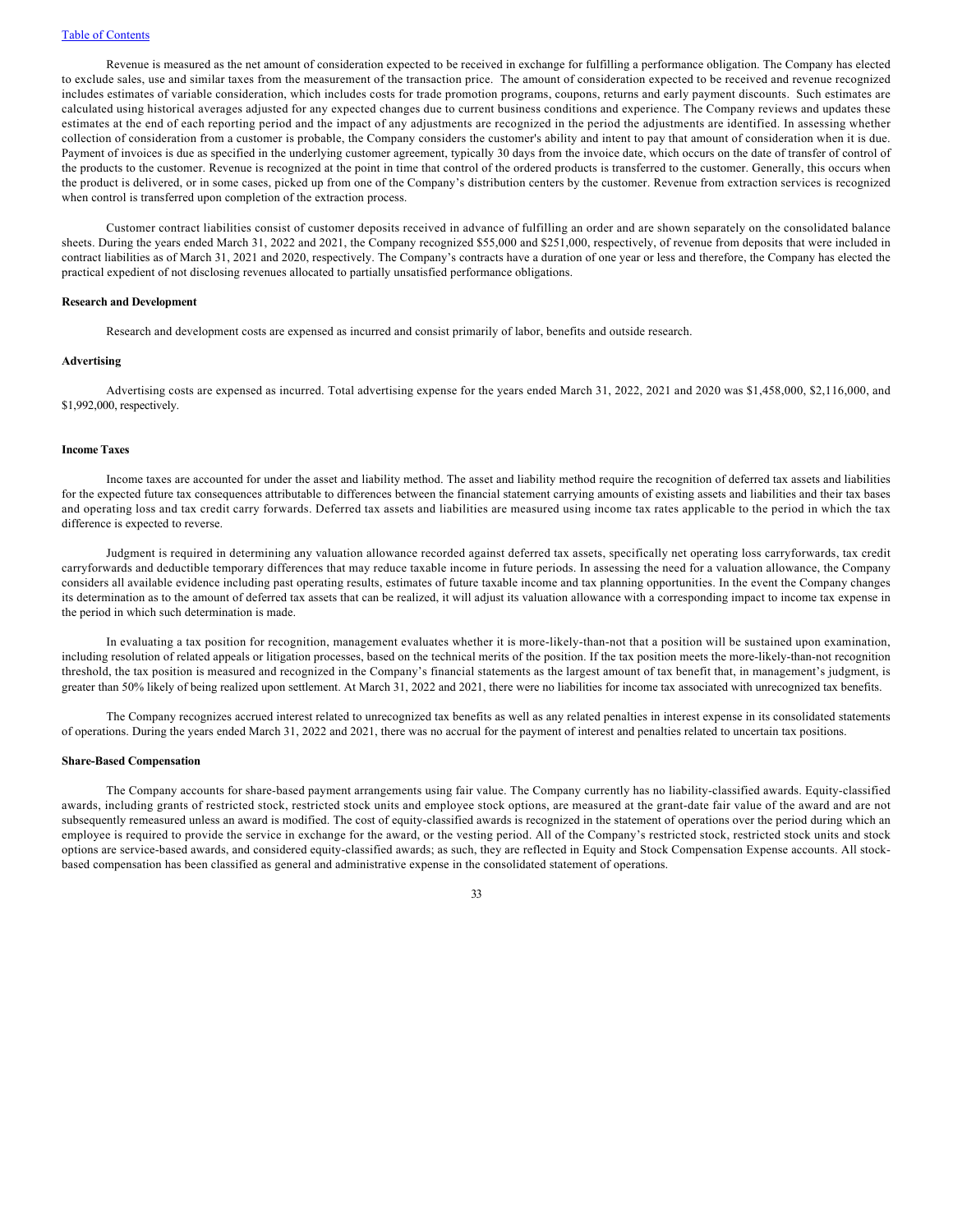The Company utilizes the Black-Scholes option pricing model to determine the fair value of each option award. Expected volatilities are based on the historical volatility of the Company's common stock over a period consistent with that of the expected term of the options. The expected term of the options is estimated based on factors such as vesting periods, contractual expiration dates and historical exercise behavior. The risk-free rates for periods within the contractual life of the options are based on the yields of U.S. Treasury instruments with terms comparable to the estimated option terms. The forfeiture rate of the options is based on historical forfeitures of similar grants.

#### **Per Share Amounts**

Basic earnings (loss) per common share is calculated by dividing net income (loss) for the year by the weighted average number of common shares outstanding during the year. Diluted earnings per common share is calculated by dividing net income for the year by the sum of the weighted average number of common shares outstanding during the year plus the number of potentially dilutive common shares ("dilutive securities") that were outstanding during the year. Dilutive securities include restricted stock units and stock options granted pursuant to the Company's stock option plans. Dilutive securities related to the Company's stock option plans are included in the calculation of diluted earnings per common share using the treasury stock method. Potentially dilutive securities are excluded from the computation of earnings per share in periods in which a net loss is reported, as their effect would be antidilutive. A reconciliation of the numerators and denominators of the basic and diluted income (loss) per common share calculations for the years ended March 31, 2022, 2021 and 2020 is presented in Note 12.

#### **Recently Adopted Accounting Pronouncements**

In December 2019, the FASB issued ASU 2019-12, "*Simplifying the Accounting for Income Taxes*" ("ASU 2019-12"), which, as part of its Simplification Initiative to reduce the cost and complexity in accounting for income taxes, removes certain exceptions related to the approach for intra-period tax allocation, the methodology for calculating income taxes in an interim period and the recognition of deferred tax liabilities for outside basis differences. ASU 2019-12 also amends other aspects of the guidance to help simplify and promote consistent application of GAAP. The guidance is effective for fiscal years, and interim periods within those fiscal years, beginning after December 15, 2020, with early adoption permitted. The Company adopted this standard as of April 1, 2021with no impact on its consolidated financial statements and related disclosures.

In November 2018, the FASB issued ASU 2018-18 – *Collaborative Arrangements*  ("ASU 2018-18"), which clarifies that certain transactions between collaborative arrangement participants should be accounted for as revenue when the collaborative arrangement participant is a customer in the context of a unit of account and precludes recognizing as revenue consideration received from a collaborative arrangement participant if the participant is not a customer. This ASU requires retrospective adoption to the date the Company adopted ASC 606, April 1, 2018, by recognizing a cumulative-effect adjustment to the opening balance of retained earnings of the earliest annual period presented. The Company adopted ASU 2018-18 as of April 1, 2020 with no impact on its financial statements.

In August 2018, the FASB issued ASU 2018-15, "*Customer*'*s Accounting for Implementation Costs Incurred in a Cloud Computing Arrangement That Is a Service Contract*" ("ASU No. 2018-15"), which aligns the capitalization requirements for implementation costs incurred in a hosting arrangement that is a service contract with the existing capitalization requirements for implementation costs incurred to develop or obtain internal-use software *(Subtopic* 350*-*40*)*. The Company adopted ASU No. 2018-15 as of April 1, 2020 with no impact on its financial statements.

In August 2018, the FASB issued ASU 2018-13, "*Fair Value Measurement - Disclosure Framework (Topic*  820*)*" ("ASU No. 2018-13"). The updated guidance improves the disclosure requirements on fair value measurements. The Company adopted this standard as of April 1, 2020, with no impact to its disclosures.

#### **3. INVENTORIES**

Inventories consist of the following as of March 31, 2022 and 2021:

|                 | 2022           |  | 2021  |
|-----------------|----------------|--|-------|
|                 | (in thousands) |  |       |
| Raw materials   | 1,490          |  | 547   |
| Work in process | 2,868          |  | 3,206 |
| Finished goods  | 4,595          |  | 4,423 |
| Supplies        | 513            |  | 239   |
| Inventories     | 9,466          |  | 8,415 |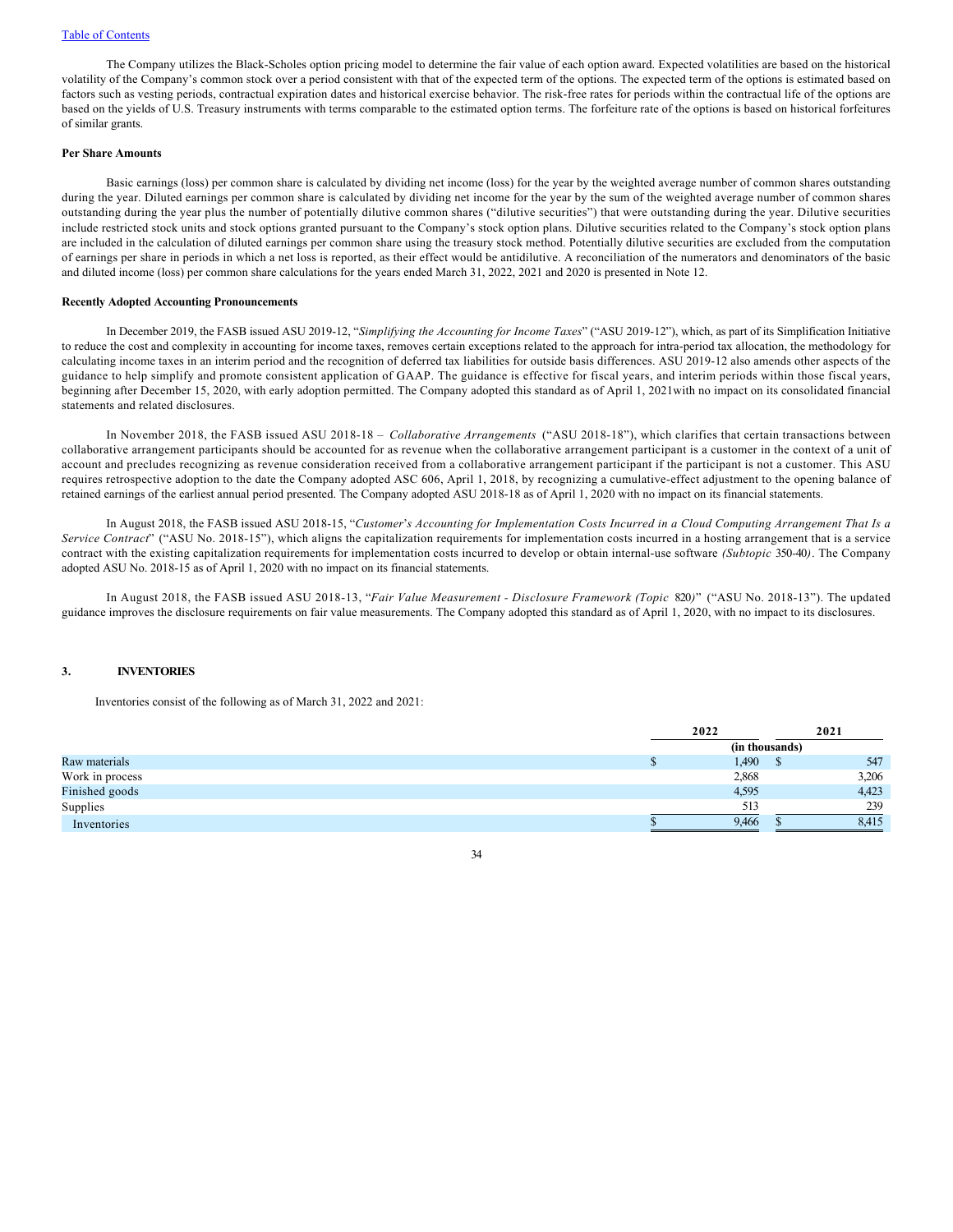The Company recognizes abnormal production costs, including fixed cost variances from normal production capacity, fixed production overhead costs, idle facilities, freight handling costs and spoilage, as an expense in the period incurred, without adjusting overhead absorption rates. Normal production capacity is defined as the production expected to be achieved over a number of periods or seasons under normal circumstances, taking into account the loss of capacity resulting from planned maintenance. The Company expensed abnormal production costs of \$0, \$110,000 and \$0 to cost of sales for the fiscal years ended March 31, 2022, 2021 and 2020, respectively.

Beginning in fiscal 2021, cultivation of astaxanthin was completed in the first six months of the fiscal year during the most productive months of the year due to the best growing conditions, compared to year-round cultivation in the prior fiscal years. The same approach was being followed in fiscal year 2022. The Company calculates total production costs for the year based on normal capacity of production expected to be achieved in a year under normal circumstances. These costs are then allocated into inventory based on the period of production, not including abnormal production costs. Allocating fixed and overhead costs requires management's judgement to determine when production is outside of the normal range of expected variation in production.

Other non-inventoriable fixed costs of \$136,000, \$179,000 and \$343,000 were expensed to cost of sales for the fiscal years ended March 31, 2022, 2021 and 2020, respectively.

#### **4. EQUIPMENT AND LEASEHOLD IMPROVEMENTS**

Equipment and leasehold improvements consist of the following as of March 31, 2022 and 2021:

|                                                | 2022 |           |                | 2021     |
|------------------------------------------------|------|-----------|----------------|----------|
|                                                |      |           | (in thousands) |          |
| Equipment                                      |      | 20,231    |                | 19,056   |
| Leasehold improvements                         |      | 14,751    |                | 14,703   |
| Furniture and fixtures                         |      | 394       |                | 372      |
|                                                |      | 35,376    |                | 34,131   |
| Less accumulated depreciation and amortization |      | (24, 339) |                | (22,740) |
| Construction in-progress                       |      | 848       |                | 745      |
| Equipment and leasehold improvements, net      |      | 11,885    |                | 12,136   |

Management has determined that \$21,000 and \$64,000 of asset impairment existed as of March 31, 2022 and 2021, and the impairment losses were included in other income (expense) on the consolidated statements of operations. No asset impairment existed as of March 31, 2020.

Depreciation and amortization expense were approximately \$1,599,000, \$1,748,000 and \$1,934,000 for the years ended March 31, 2022, 2021 and 2020, respectively.

#### **5. SHORT-TERM CONTRACT OBLIGATION**

On November 30, 2018, the Company completed the purchase of a six-acre production and research facility from Cellana LLC ("Cellana") under a purchase agreement that was signed August 31, 2018. In accordance with the terms of the third amendment to the asset purchase agreement, the Company acquired the assets for \$495,000 with a cash down payment of \$100,000 leaving a short-term obligation of \$395,000 on the asset purchase.

The short-term obligation was comprised of two separate loans in the principal amount of \$180,000 and \$215,000. The first loan of \$180,000 bore an interest rate of 6.25% and was payable in four monthly installments of principal and interest. The loan commenced on December 1, 2018 and matured on July 15, 2019. There were no principal amounts outstanding at March 31, 2021 or March 31, 2020.

The second loan had a principal amount of \$215,000 and was a non-interest bearing loan that was payable in twelve monthly installments. The loan commenced on December 1, 2018 and matured on October 15, 2019. This contract contained a hold back of \$38,000 pending resolution of certain closing items by the seller, which has been resolved as of March 31, 2021. There were no principal amounts outstanding at March 31, 2022 and March 31, 2021.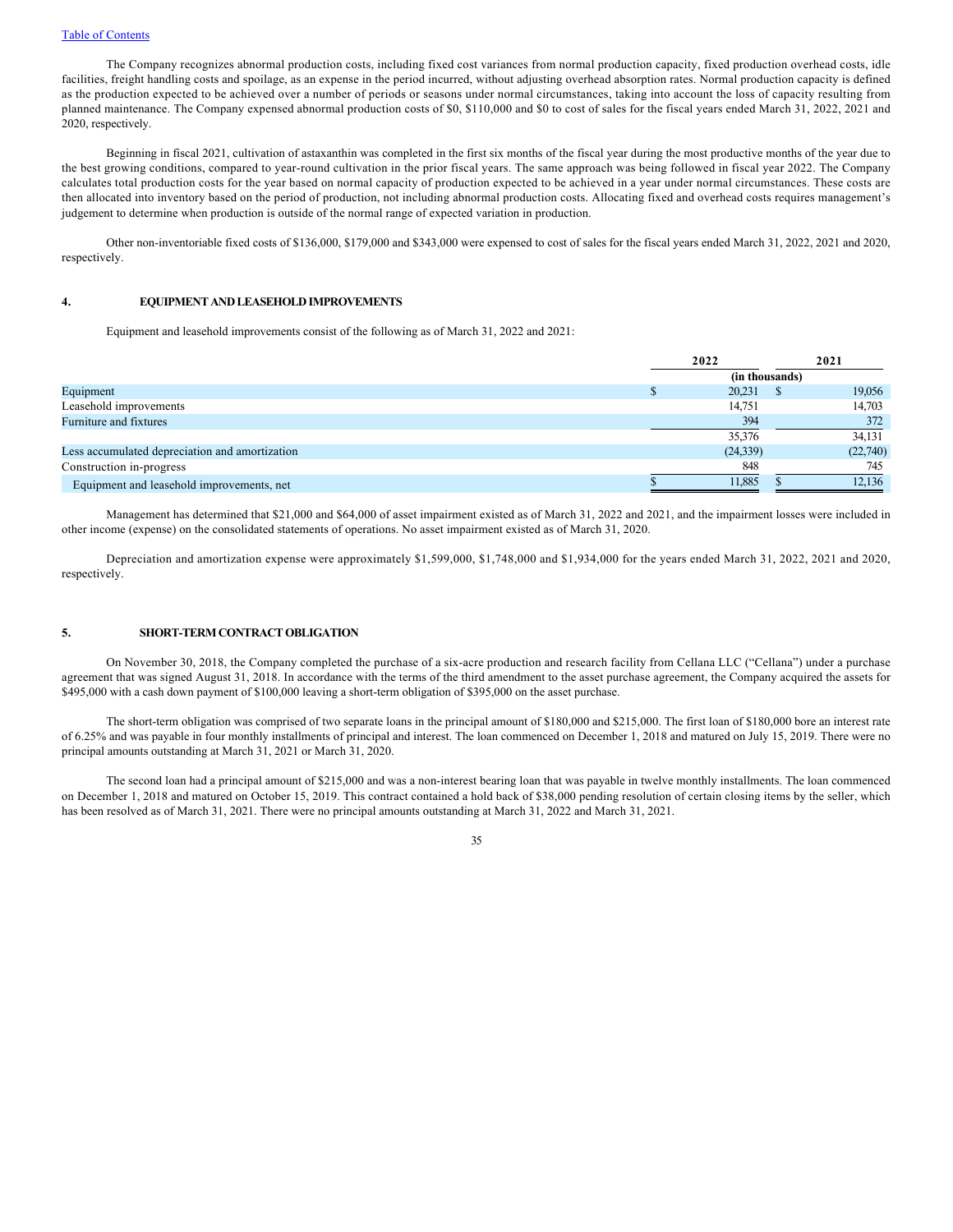#### **6. LINE OF CREDIT AND LONG-TERM DEBT**

Total debt consists of the following at March 31, 2022 and 2021 as follows:

|                                                                                     | 2022           | 2021    |
|-------------------------------------------------------------------------------------|----------------|---------|
|                                                                                     | (in thousands) |         |
| Line of credit                                                                      |                | 1,000   |
| Long-term debt                                                                      | 3.938          | 4,673   |
| Long-term $debt$ – related party                                                    | 1,000          | 1,500   |
| Less current maturities                                                             | (490)          | (2,210) |
| Long-term debt, excluding current maturities                                        | 4,448          | 4,963   |
| Less unamortized debt issuance costs                                                | (112)          | (140)   |
| Total long-term debt, net of current maturities and unamortized debt issuance costs | 4.336          | 4,823   |

#### *Line of Credit and Term Loans*

On August 30, 2016, the Credit Agreement, which the Company entered into with the Bank on June 3, 2016, became effective after the Company and the Bank received the necessary approvals from the State of Hawaii to secure the lien on the Company's leasehold property in Kona, Hawaii. The Credit Agreement allows the Company to borrow up to \$2,000,000 on a revolving basis. Borrowings under the Credit Agreement bear interest at the Wall Street Journal prime rate (3.25% at March 31, 2022 and March 31, 2021) plus 2%, floating, provided that at no time shall the annual interest rate be less than 5.25%.

At March 31, 2022 and 2021, the outstanding balances under the Credit Agreement was \$0 and \$1,000,000, respectively, and were included in current liabilities on the Consolidated Balance Sheets. The line of credit, which is subject to annual renewal, was renewed on August 30, 2021 and will be subject to renewal upon expiration on August 30, 2022. Pursuant to the August 30, 2018 renewal, the current ratio covenant was 1.50:1 and is applicable to both the line of credit and term loans with the Bank.

The Credit Agreement grants the Bank the following security interests in the Company's property: (a) a lien on the Company's leasehold interest in its Kona facility; (b) an assignment of the Company's interest in leases and rents on its Kona facility; and (c) a security interest in all fixtures, furnishings and equipment related to or used by the Company at the Kona facility. Each security interest is further subject to the terms of the Credit Agreement.

In 2015, the Company executed a loan agreement with a lender providing for \$2,500,000 in aggregate credit facilities (the "2015 Loan") secured by substantially all the Company's assets, pursuant to a Term Loan Agreement dated July 30, 2015 (the "2015 Loan Agreement"). The 2015 Loan is evidenced by a promissory note in the amount of \$2,500,000, the repayment of which is partially guaranteed under the provisions of a United States Department of Agriculture ("USDA") Rural Development Guarantee program. The proceeds of the 2015 Loan were used to pay off a \$500,000 short term note payable that matured on September 18, 2015, and to acquire new processing equipment and leasehold improvements at the Company's Kona, Hawaii facility.

The provisions of the 2015 Loan require the payment of principal and interest until its maturity on September 1, 2022, the obligation fully amortizes over seven (7) years. Interest on the 2015 Loan accrues on the outstanding principal balance at an annual variable rate equal to the published Wall Street Journal prime rate (3.25% at March 31, 2022 and 2021) plus 2.0% and is adjustable on the first day of each calendar quarter and fixed for that quarter, provided that at no time shall the annual interest rate be less than 6.0%. The 2015 Loan has a prepayment penalty of 5.0% for any prepayment made prior to the first anniversary of the date of the 2015 Loan Agreement, which penalty is reduced by 1.0% each year thereafter until the fifth anniversary of such date, after which there is no prepayment penalty. The balance under the 2015 Loan was \$218,000 and \$635,000 at March 31, 2022 and 2021, respectively, and was included in the long-term debt in the debt table above.

In 2012, the Company executed a loan agreement with a lender providing for \$5,500,000 in aggregate credit facilities (the "2012 Loan") secured by substantially all the Company's assets, including a mortgage on the Company's interest in its lease at the National Energy Laboratory of Hawaii Authority, pursuant to a Term Loan Agreement dated August 14, 2012 (the "2012 Loan Agreement"). The 2012 Loan is evidenced by promissory notes in the amounts of \$2,250,000 and \$3,250,000, the repayment of which is partially guaranteed under the provisions of a USDA Rural Development Guarantee. The proceeds of the 2012 Loan were used to acquire processing equipment and leasehold improvements at its Kona, Hawaii facility.

The provisions of the 2012 Loan required the payment of interest only for the first 12 months of the term; thereafter, and until its maturity on August 14, 2032, the obligation fully amortizes over nineteen (19) years. Interest on the 2012 Loan accrues on the outstanding principal balance at an annual variable rate equal to the published Wall Street Journal prime rate (3.25% at March 31, 2022 and March 31, 2021) plus 1.0% and is adjustable on the first day of each calendar quarter and fixed for that quarter, provided that at no time shall the annual interest rate be less than 5.5%. The balance under the 2012 Loan was \$3,720,000 and \$3,978,000 at March 31, 2022 and 2021, respectively, and was included in long-term debt in the debt table above.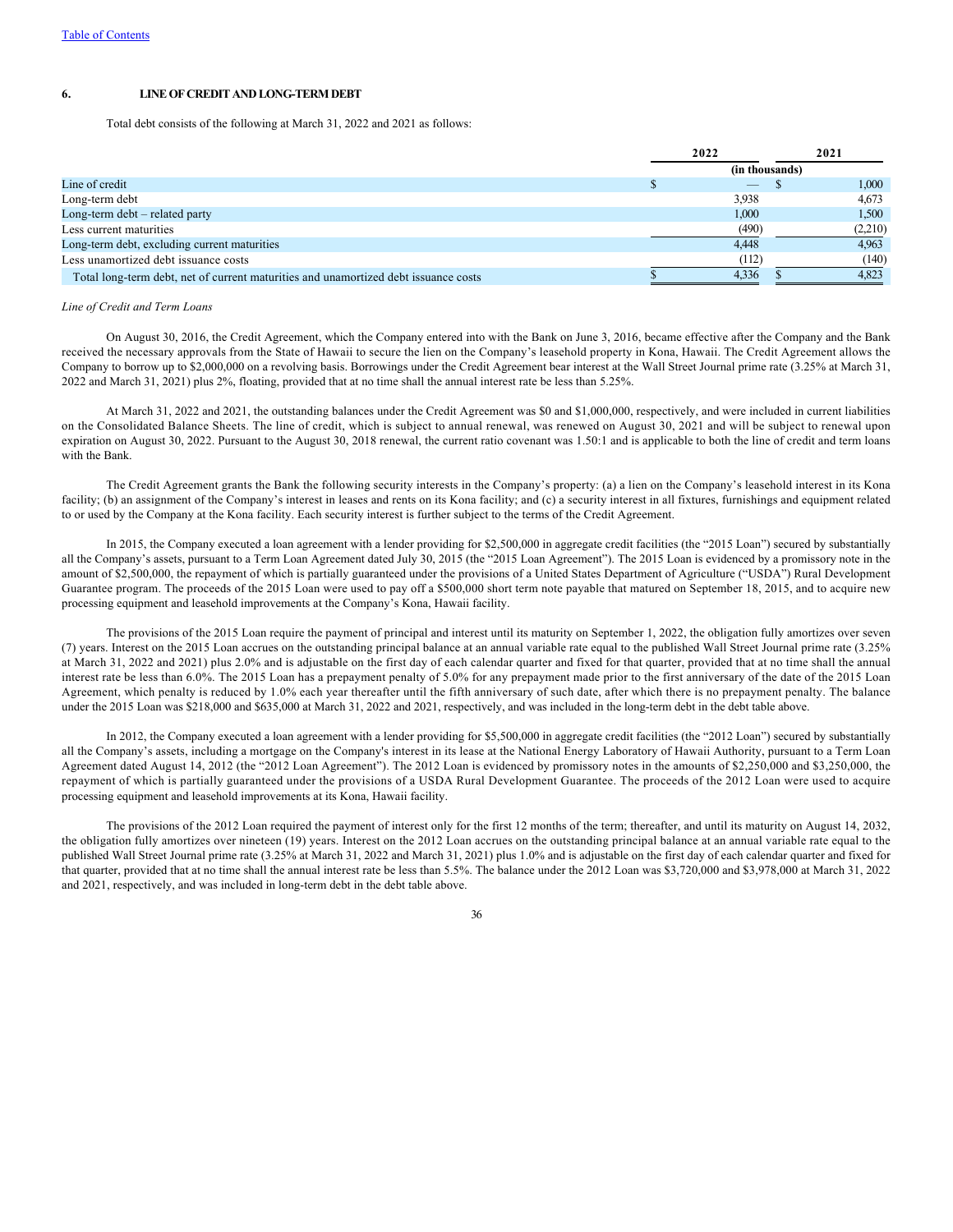The 2015 Loan includes a one-time origination and guaranty fee totaling \$113,900 and an annual renewal fee payable in the amount of 0.5% of the USDA guaranteed portion of the outstanding principal balance as of December 31 of each year, beginning December 31, 2015. The USDA has guaranteed 80% of all amounts owing under the 2015 Loan. The 2012 Loan included a one-time origination and guaranty fees totaling \$214,500 and an annual renewal fee payable in the amount of 0.25% of the USDA guaranteed portion of the outstanding principal balance as of December 31 of each year, beginning December 31, 2012. The USDA has guaranteed 80% of all amounts owing under the 2012 Loan. The balance in unamortized debt issuance costs was \$112,000 and \$140,000 at March 31, 2022 and 2021, respectively.

#### *Loan Covenants*

The Company's Credit Agreement, 2015 Loan and 2012 Loan are subject to annual debt service and other financial covenants, including covenants which require the Company to meet key financial ratios and customary affirmative and negative covenants. As of March 31, 2022 and 2021, the Company was in compliance with all required covenants.

#### *Long-term Debt* – *PPP*

In May 2020, the Company obtained a PPP loan in the amount of \$1,381,000 with an original maturity date of May 2022. In December 2020, the Company received notice of forgiveness of the PPP loan in whole, including all accrued unpaid interest. In fiscal year 2021, the Company recorded the forgiveness of \$1,381,000 of principal and \$8,000 of accrued interest for a total of \$1,389,000, which was included in gain on extinguishment of debt on the Consolidated Statements of Operations. The Company has used the proceeds of the PPP loan for certain payroll costs in accordance with the PPP.

#### *Long-term Debt* – *Related Party*

In April 2019, the Company obtained a loan in the amount of \$1,500,000 and the interest is payable quarterly. The loan was originally due in April 2021. In April 2021, the Company amended the loan, which extended the expiration to April 2024, converted \$500,000 into revolving loans, adjusted the interest rate to reflect a floor of 5%, and granted a security interest in substantially all of the Company's personal property assets, subject to limited exceptions. Concurrently, with the amendment and conversion of the original loan, the Company repaid in cash the principal amount of \$500,000 plus accrued interest to date of \$1,900 (see Note 16). At March 31, 2022, the balance under this loan was \$1,000,000 and was included in long-term debt, and at March 31, 2021, the balance under this loan was \$1,500,000, of which \$500,000 was included in current maturities of long-term debt and \$1,000,000 was included in long-term debt, in the debt table above.

#### *Equipment Finance Agreement*

In October 2017, the Company entered into an Equipment Finance Agreement (the "Equipment Agreement") with a lender, which provides up to \$175,000 of financing for equipment. The interest rate on this loan is 4.75%. The provisions of the Equipment Agreement require the payment of principal and interest until its maturity on October 31, 2022. The balance under this loan was \$0 and \$60,000 at March 31, 2022 and 2021, respectively, and was included in long-term debt in the debt table above.

Future principal payments under the loans and equipment finance agreement at March 31, 2022 are as follows:

| <b>Fiscal year ending March 31</b> | (in thousands) |
|------------------------------------|----------------|
| 2023                               | 490            |
| 2024                               | 287            |
| 2025                               | 1,304          |
| 2026                               | 321            |
| 2027                               | 339            |
| Thereafter                         | 2,197          |
| Total principal payments           | 4,938          |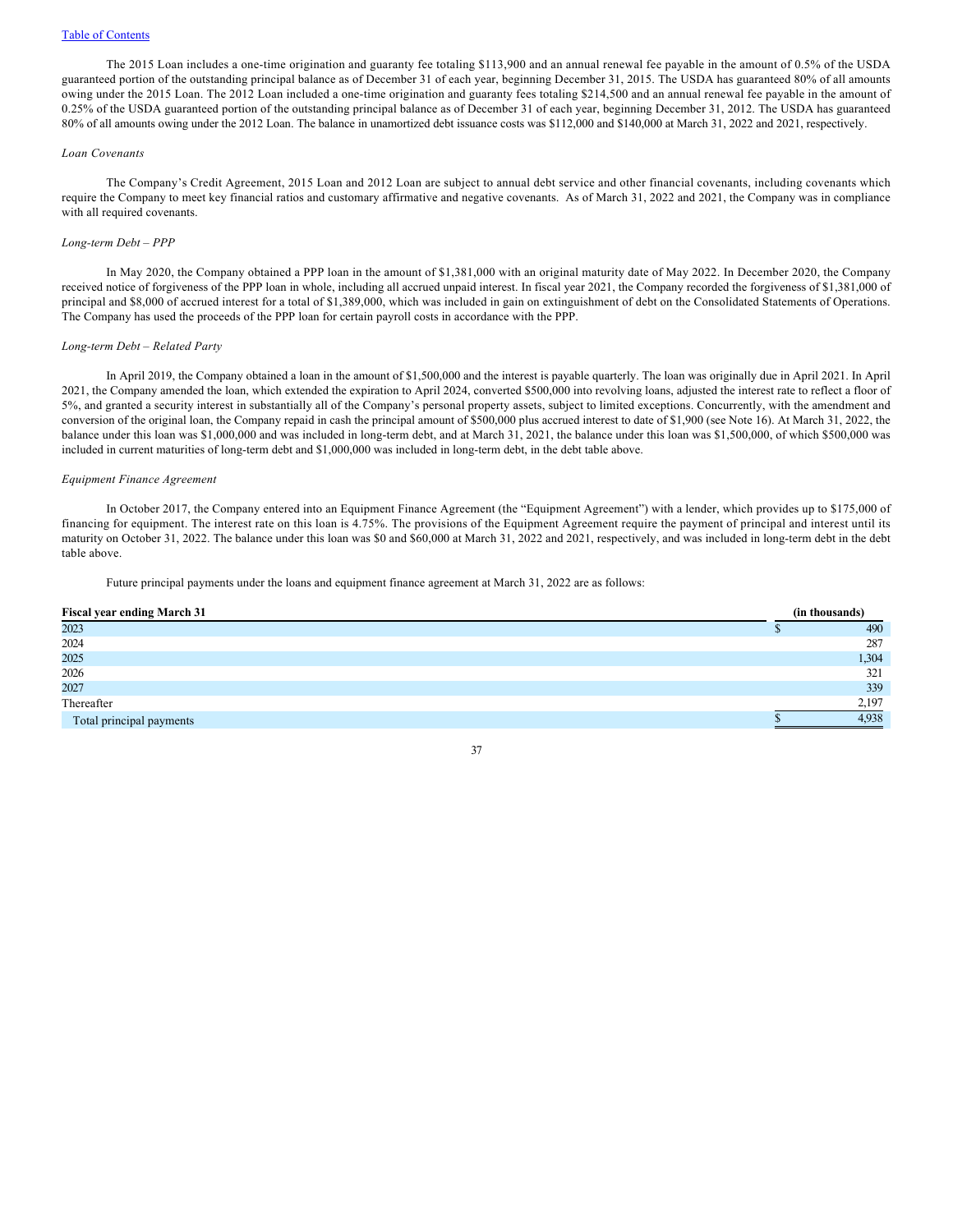#### **7. ACCRUED EXPENSES**

Accrued expenses as of March 31, 2022 and 2021 consist of the following:

|                          | 2022           |  | 2021 |
|--------------------------|----------------|--|------|
|                          | (in thousands) |  |      |
| Bonus and profit sharing | 488            |  | 195  |
| Wages                    | 211            |  | 16   |
| Vacation                 | 392            |  | 408  |
| Rent, interest and legal | 108            |  | 86   |
| Other accrued expenses   | 213            |  | 139  |
| Total accrued expenses   | 1.412          |  | 844  |

# **8. OPERATING LEASES**

The Company's principal facility and its corporate headquarters are located at the Natural Energy Laboratory of Hawaii Authority ("NELHA") at Keahole Point in Kailua-Kona, Hawaii. The Company leases two properties from the State of Hawaii under a 40-year commercial lease expiring in 2035 and a 19-year commercial lease expiring in 2037. Under the terms of the existing NELHA leases, the Company could be required to remove improvements at the end of the lease terms. Under generally accepted accounting principles in the United States, an entity should recognize the fair value of a liability for an asset retirement obligation in the period in which the retirement obligation is incurred, if a reasonable estimate of fair value can be made. If such an estimate cannot be made in the period the asset retirement obligation is incurred, the liability should be recognized when the fair value can be reasonably estimated. Based on communications with NELHA, management does not believe the projected cost for such removal to be material to the consolidated financial statements, or likely, given historical practices. However, conditions could change in the future. It is not possible to predict such changes or estimate any impact thereof.

The Company leases facilities, equipment and land under non-cancelable operating leases expiring through 2037. One of its facility leases contains price escalations and a renewal option for five years. The land lease provides for contingent rentals in excess of minimum rental commitments based on a percentage of the Company's sales. Contingent rental payments for the years ended March 31, 2022, 2021 and 2020 were \$73,000, \$50,000 and \$49,000, respectively.

Right-of-use assets represent the right to use an underlying asset for the lease term and lease liabilities represent the obligation to make lease payments arising from the lease. Right-of-use assets and liabilities were recognized at April 1, 2019 based on the present value of lease payments over the lease terms, using the Bank's incremental borrowing rate based on the information available at recognition, and the Company has elected to exclude non-lease components. At March 31, 2022, the Company commenced two 84-month solar leases for two of its buildings and a 48-month lease for equipment and using the weighted average discount rate of 5.5%, the leases were added to the right-of-use assets and liabilities. At March 31, 2022, the weighted average remaining lease terms of all operating leases was 12.2 years, the weighted average discount rate was 7.2% and the operating lease costs were \$603,000. At March 31, 2021, the weighted average remaining lease term is 13.5 years and the operating lease costs were \$591,000. There were no new leases in fiscal year 2021.

Supplemental balance sheet information related to leases consist of the following as of:

| <b>Balance Sheet Classification</b>   |   |       | March 31,<br>2021 |                |  |
|---------------------------------------|---|-------|-------------------|----------------|--|
|                                       |   |       |                   |                |  |
| Operating lease right-of-use assets   | æ | 4.720 |                   | 4,128          |  |
| Operating lease right-of-use assets   |   | (933) |                   | (611)          |  |
|                                       |   |       |                   |                |  |
|                                       |   | 3.787 |                   | 3,517          |  |
|                                       |   |       |                   |                |  |
| Operating lease obligations           | Φ | 393   |                   | 343            |  |
| Long-term operating lease obligations |   | 3,386 |                   | 3,175          |  |
|                                       |   |       |                   |                |  |
|                                       |   | 3.779 |                   | 3.518          |  |
|                                       |   |       | March 31,<br>2022 | (in thousands) |  |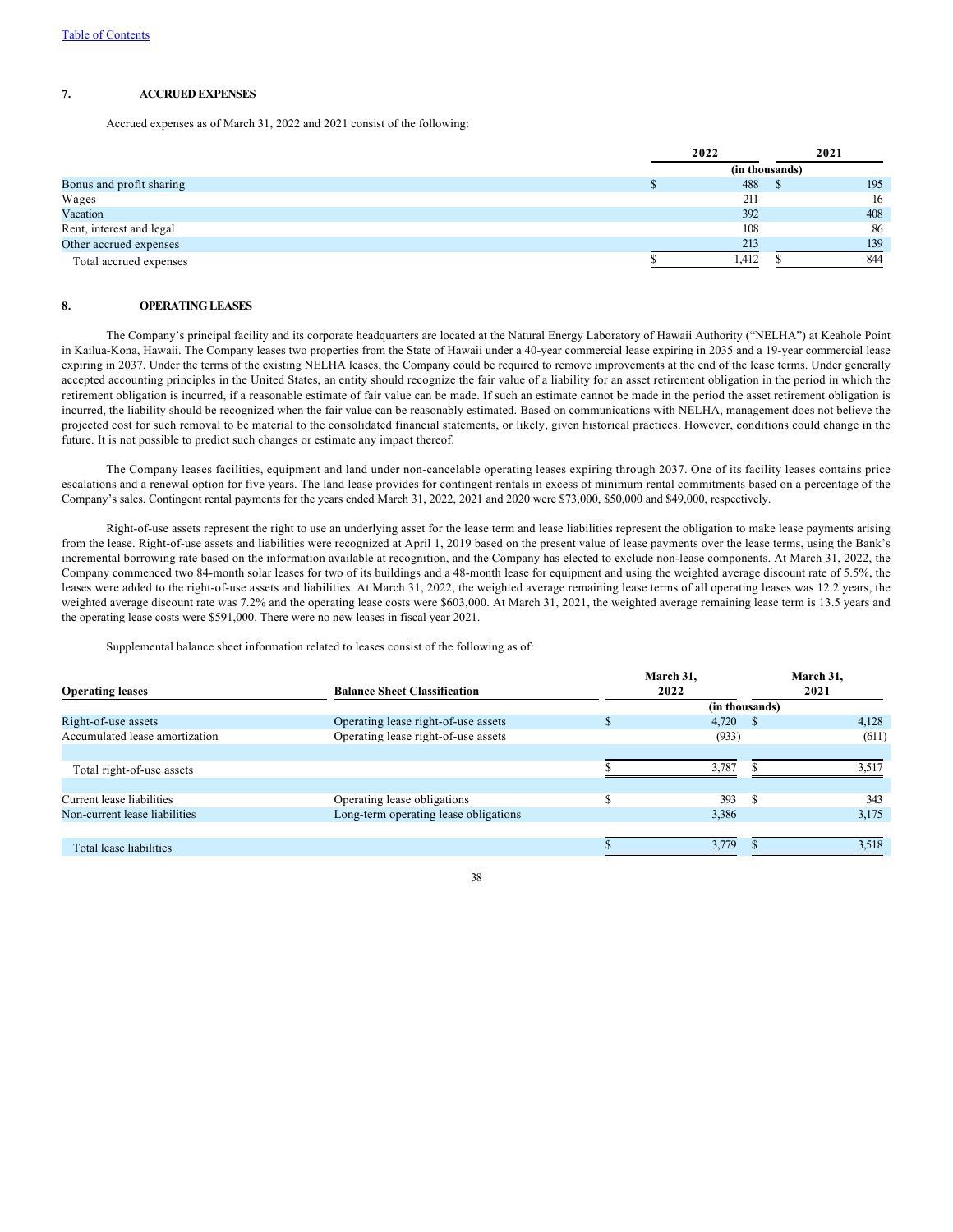#### [Table of Contents](#page-1-0)

Maturities of lease liabilities at March 31, 2022 are as follows:

| <b>Year ending March 31</b>       | (in thousands) |
|-----------------------------------|----------------|
| 2023                              | 646            |
| 2024                              | 480            |
| 2025                              | 480            |
| 2026                              | 446            |
| 2027                              | 437            |
| Thereafter                        | 3,197          |
| Total undiscounted lease payments | 5,686          |
| Less: present value discount      | (1,907)        |
| Total lease liabilities balance   | 3.779          |

Rent expense, including contingent rent, under operating leases were \$713,000, \$616,000 and \$623,000 for the years ended March 31, 2022, 2021 and 2020, respectively. Property taxes paid to the states of Hawaii and California were \$30,000, \$28,000 and \$28,000 for the years ended March 31, 2022, 2021 and 2020, respectively.

#### **9. OTHER COMMITMENTS AND CONTINGENCIES**

From time to time, the Company may be involved in litigation and investigations relating to claims and matters arising out of its operations in the normal course of business. There were no significant legal matters outstanding at March 31, 2022.

As of March 31, 2022, 2021 and 2020, the Company had purchase obligations of \$1,105,000, \$1,005,000 and \$825,000, respectively, including agreements to purchase goods or services that are enforceable, are legally binding and specify all significant terms, including fixed or minimum quantities to be purchased; fixed, minimum or variable price provisions; and the approximate timing of the transaction. The term of the minimum purchase agreement is for ten years, expiring in April 2026 and purchase obligations do not include agreements that are cancelable without penalty.

#### **10. SHARE-BASED COMPENSATION**

As of March 31, 2022, the Company had two equity-based compensation plans: the 2016 Equity Incentive Plan (the "2016 Plan") and the 2014 Independent Director Stock Option and Restricted Stock Grant Plan (the "2014 Directors Plan"). The Company has also issued stock options, which remain outstanding as of March 31, 2022, under two equity-based compensation plans which have expired according to their terms: the 2005 Stock Option Plan (the "2005 Plan") and the 2004 Independent Director Stock Option and Stock Grant Plan (the "2004 Directors Plan"). These plans allowed the Company to award stock options and shares of restricted common stock to eligible employees, certain outside consultants and independent directors. No additional awards will be issued under the 2005 Plan or the 2004 Directors Plan.

On August 25, 2016, the Company's shareholders approved the 2016 Plan as a successor to the 2005 Plan, authorizing the Board of Directors to provide incentive to the Company's officers, employees and certain independent consultants through equity based compensation in the form of stock options, restricted stock, restricted stock units, stock appreciation rights and other stock based awards (together, "Stock Awards") and performance shares and performance units (together, "Performance Awards"). Awards under the 2016 Plan are limited to the authorized amount of 1,300,000 shares, up to 600,000 of which are available for issuance in connection with Performance Awards and Stock Awards. As of March 31, 2022, there were 995,618 shares available for grant under the 2016 Plan.

On August 28, 2014, the Company's shareholders approved the 2014 Directors Plan authorizing the Board of Directors to provide incentive to the Company's independent directors through equity-based compensation in the form of stock options and restricted stock. Awards under the 2014 Directors Plan are limited to the authorized amount of 350,000 shares. At the 2021 Annual Meeting of Shareholders, the stockholders of the Company approved an amendment to the 2014 Directors Plan to increase the number of shares of common stock available for issuance under the plan by 300,000 shares. As of March 31, 2022, there were 287,695 shares available for grant under the 2014 Directors Plan.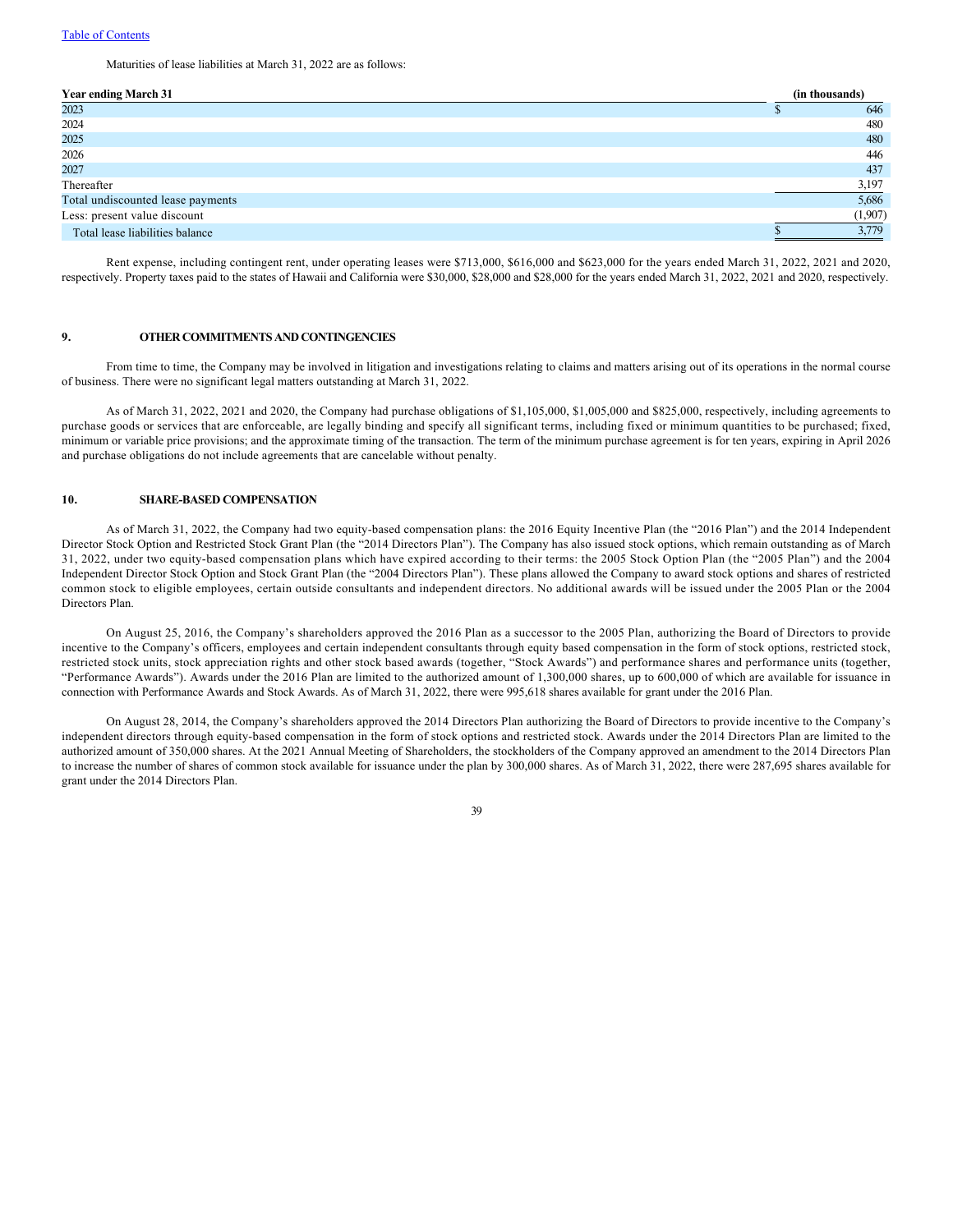The following table presents shares authorized, available for future grant and outstanding under each of the Company's plans:

|                     | As of March 31, 2022 |           |             |  |
|---------------------|----------------------|-----------|-------------|--|
|                     | <b>Authorized</b>    | Available | Outstanding |  |
| 2016 Plan           | 1,300,000            | 995,618   | 199,465     |  |
| 2014 Directors Plan | 650,000              | 287,695   | 12,000      |  |
| 2005 Plan           | __                   |           | 49,500      |  |
| 2004 Directors Plan |                      |           | 6,000       |  |
| Total               | 1,950,000            | 1,283,313 | 266,965     |  |
|                     |                      |           |             |  |

#### *Stock Options*

All stock option grants made under the equity-based compensation plans were issued at exercise prices no less than the Company's closing stock price on the date of grant. Options under the 2016 Plan, 2005 Plan and 2014 Directors Plan were determined by the Board of Directors or the Compensation Committee of the Board of Directors in accordance with the provisions of the respective plans. The terms of each option grant include vesting, exercise, and other conditions are set forth in a Stock Option Agreement evidencing each grant. No option can have a life in excess of ten (10) years. The Company records compensation expense for employee stock options based on the estimated fair value of the options on the date of grant using the Black-Scholes option-pricing model. The model requires various assumptions, including a risk-free interest rate, the expected term of the options, the expected stock price volatility over the expected term of the options, and the expected dividend yield. Compensation expense for employee stock options is recognized ratably over the vesting term. Compensation expense recognized for options issued under all Plans was \$63,000, \$29,000 and \$133,000 for the years ended March 31, 2022, 2021 and 2020, respectively. In fiscal 2020, compensation expense included \$109,000 related to a settlement agreement with a former executive.

A summary of option activity under the Company's stock plans for the years ended March 31, 2022, 2021 and 2020 is presented below:

| <b>Option Activity</b>        | <b>Shares</b> |              | Weighted<br>Average<br><b>Exercise</b><br>Price | Weighted<br>Average<br>Remaining<br>Contractual<br>Term<br>(in years) |    | Aggregate<br><b>Intrinsic</b><br>Value |
|-------------------------------|---------------|--------------|-------------------------------------------------|-----------------------------------------------------------------------|----|----------------------------------------|
| Outstanding at March 31, 2019 | 539,800       | $\mathbb{S}$ | 4.06                                            | 4.9                                                                   |    | 675,300                                |
| Granted                       | 5,000         |              | 2.11                                            |                                                                       |    |                                        |
| Exercised                     | (2,112)       |              | 2.08                                            |                                                                       |    |                                        |
| Forfeited                     | (104,388)     |              | 4.58                                            |                                                                       |    |                                        |
| Expired                       | (120,000)     |              | 3.53                                            |                                                                       |    |                                        |
| Outstanding at March 31, 2020 | 318,300       | S            | 4.08                                            | 3.0                                                                   | \$ |                                        |
| Granted                       | 130,000       |              | 2.35                                            |                                                                       |    |                                        |
| Exercised                     | (19,000)      |              | 3.59                                            |                                                                       |    |                                        |
| Forfeited                     | (55,000)      |              | 3.13                                            |                                                                       |    |                                        |
| Outstanding at March 31, 2021 | 374,300       | S            | 3.64                                            | 3.9                                                                   | S  | 129,700                                |
| Granted                       | 50,000        |              | 2.96                                            |                                                                       |    |                                        |
| Forfeited                     | (5,000)       |              | 5.21                                            |                                                                       |    |                                        |
| Expired                       | (166, 800)    |              | 3.84                                            |                                                                       |    |                                        |
| Outstanding at March 31, 2022 | 252,500       |              | 3.34                                            | 6.5                                                                   |    | 159,650                                |
| Exercisable at March 31, 2022 | 110,833       |              | 4.35                                            | 3.9                                                                   |    | 44,816                                 |

The aggregate intrinsic value in the table above is before applicable income taxes and represents the excess amount over the exercise price optionees would have received if all options had been exercised on the last business day of the period indicated, based on the Company's closing stock price of \$3.37, \$3.30 and \$2.06 at March 31, 2022, 2021 and 2020, respectively. The total intrinsic value of stock options exercised during fiscal years 2021 and 2020 were \$6,000 and \$1,000, respectively. No stock options were exercised during fiscal year 2022.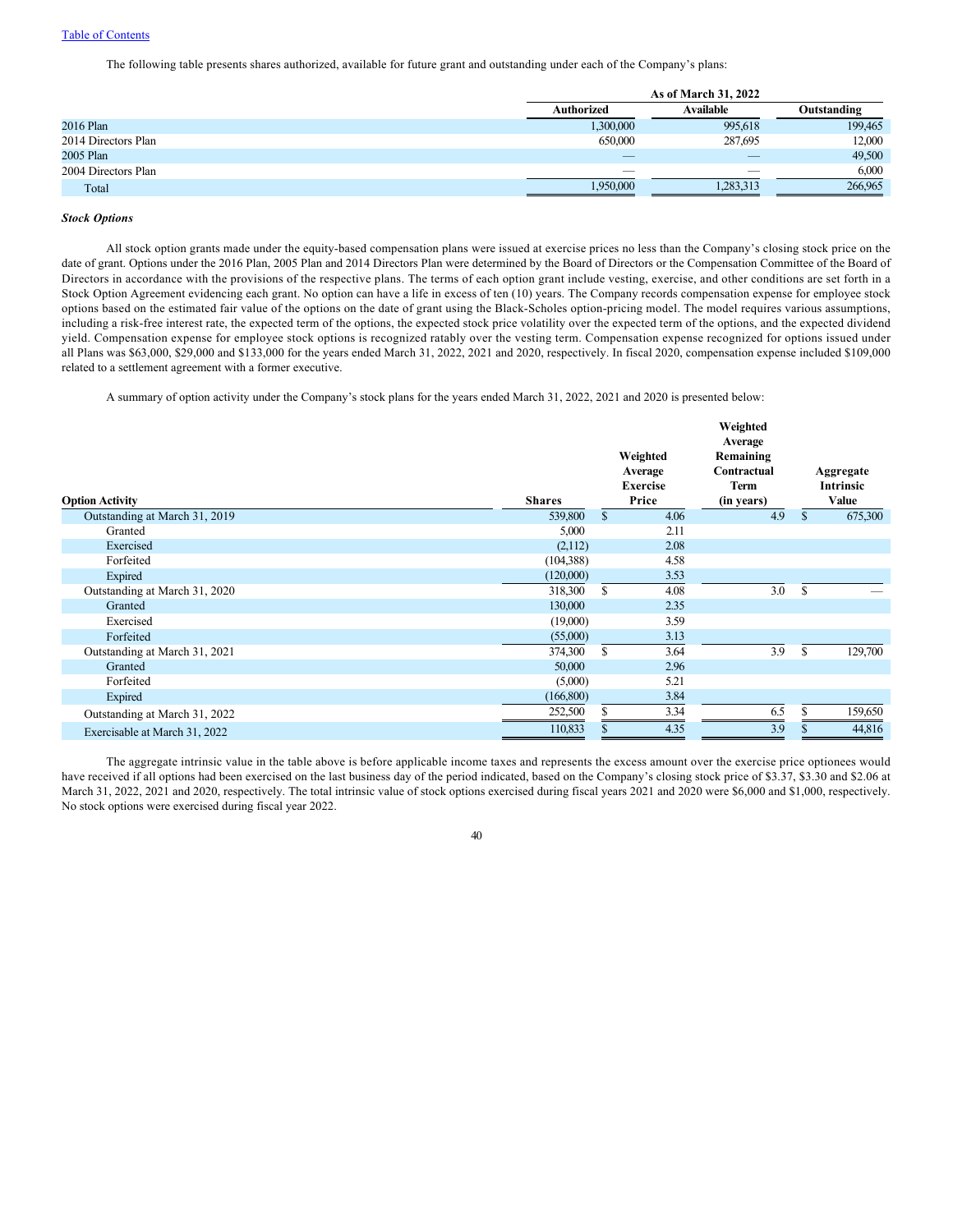A summary of the Company's non-vested options for the year ended March 31, 2022 is presented below:

|                             |               | Weighted<br>Average<br><b>Grant-Date</b> |
|-----------------------------|---------------|------------------------------------------|
| <b>Nonvested Options</b>    | <b>Shares</b> | <b>Fair Value</b>                        |
| Nonvested at March 31, 2021 | 125,000       | 1.19                                     |
| Granted                     | 50,000        | 1.60                                     |
| Forfeited                   | (33,333)      | 1.20                                     |
| Nonvested at March 31, 2022 | 141,667       | 1.33                                     |

The weighted average grant-date fair value of stock options granted during fiscal years 2022, 2021 and 2020 was \$80,000, \$155,000 and \$5,000, respectively. The total grant-date fair value of stock options that vested during fiscal years 2022, 2021 and 2020 were \$40,000, \$6,000 and \$169,000, respectively.

The following table summarizes the weighted average characteristics of outstanding stock options as of March 31, 2022:

|                            |               | <b>Outstanding Options</b> | <b>Exercisable Options</b> |                                        |               |   |                                        |
|----------------------------|---------------|----------------------------|----------------------------|----------------------------------------|---------------|---|----------------------------------------|
| <b>Range of Exercise</b>   | <b>Number</b> | Remaining                  |                            | Weighted<br>Average<br><b>Exercise</b> | Number of     |   | Weighted<br>Average<br><b>Exercise</b> |
| Prices (\$)                | of Shares     | Life (Years)               |                            | Price                                  | <b>Shares</b> |   | Price                                  |
| \$2.11<br>\$2.34<br>۰      | 105,000       | 8.2                        |                            | 2.28                                   | 30,000        |   | 2.26                                   |
| \$2.35<br>\$2.76<br>۰      | 30,000        | 8.5                        |                            | 2.54                                   | 13,333        | S | 2.51                                   |
| \$2.77<br>\$4.82<br>۰      | 56,000        | 8.6                        | - \$                       | 3.08                                   | 6,000         | S | 4.08                                   |
| \$4.83<br>\$5.91<br>$\sim$ | 61,500        | 0.7                        |                            | 5.79                                   | 61,500        |   | 5.79                                   |
| Total stock                |               |                            |                            |                                        |               |   |                                        |
| options                    | 252,500       | 6.5                        |                            | 3.34                                   | 110,833       |   | 4.35                                   |

The range of fair value assumptions related to options granted during the years ended March 31, 2022, 2021 and 2020 were as follows:

|                           | 2022   | 2021     | 2020   |
|---------------------------|--------|----------|--------|
| <b>Exercise Price</b>     | 1.60   | 1.20     | 1.10   |
| Volatility                | 58.23% | 54.44%   | 50.61% |
| <b>Risk Free Rate</b>     | 1.06%  | $0.40\%$ | 1.47%  |
| Vesting Period (in years) | 3.0    | 3.0      |        |
| Forfeiture Rate           | $0\%$  | $0\%$    | $0\%$  |
| Expected Life (in years)  | 6.0    | 6.2      | 6.9    |
| Dividend Rate             | $0\%$  | 0%       | 0%     |

Total unrecognized stock-based compensation expense related to all unvested stock options was \$139,000 and \$122,000, at March 31, 2022 and 2021, respectively, which is expected to be expensed over a weighted average period of 2.1 and 3.1 years, respectively.

# *Restricted Stock*

Grants of fully vested restricted stock issued to Non-Employee Directors during fiscal years 2022, 2021 and 2020 was 55,438, 66,385 and 78,882 shares, respectively. Compensation expense recognized for fully vested restricted stock grants issued under the 2014 Directors Plan was \$158,000, \$158,000 and \$158,000 for the fiscal years ended March 31, 2022, 2021 and 2020, respectively.

#### *Restricted Stock Units (*"*RSUs*"*)*

RSUs are service-based awards granted to eligible employees under our 2016 Plan. Compensation expense recognized for RSUs issued under the 2016 Plan was \$123,000, \$28,000 and \$81,000 for the years ended March 31, 2022, 2021 and 2020, respectively. In fiscal 2020, compensation expense included \$6,000 related to a settlement agreement with a former executive.

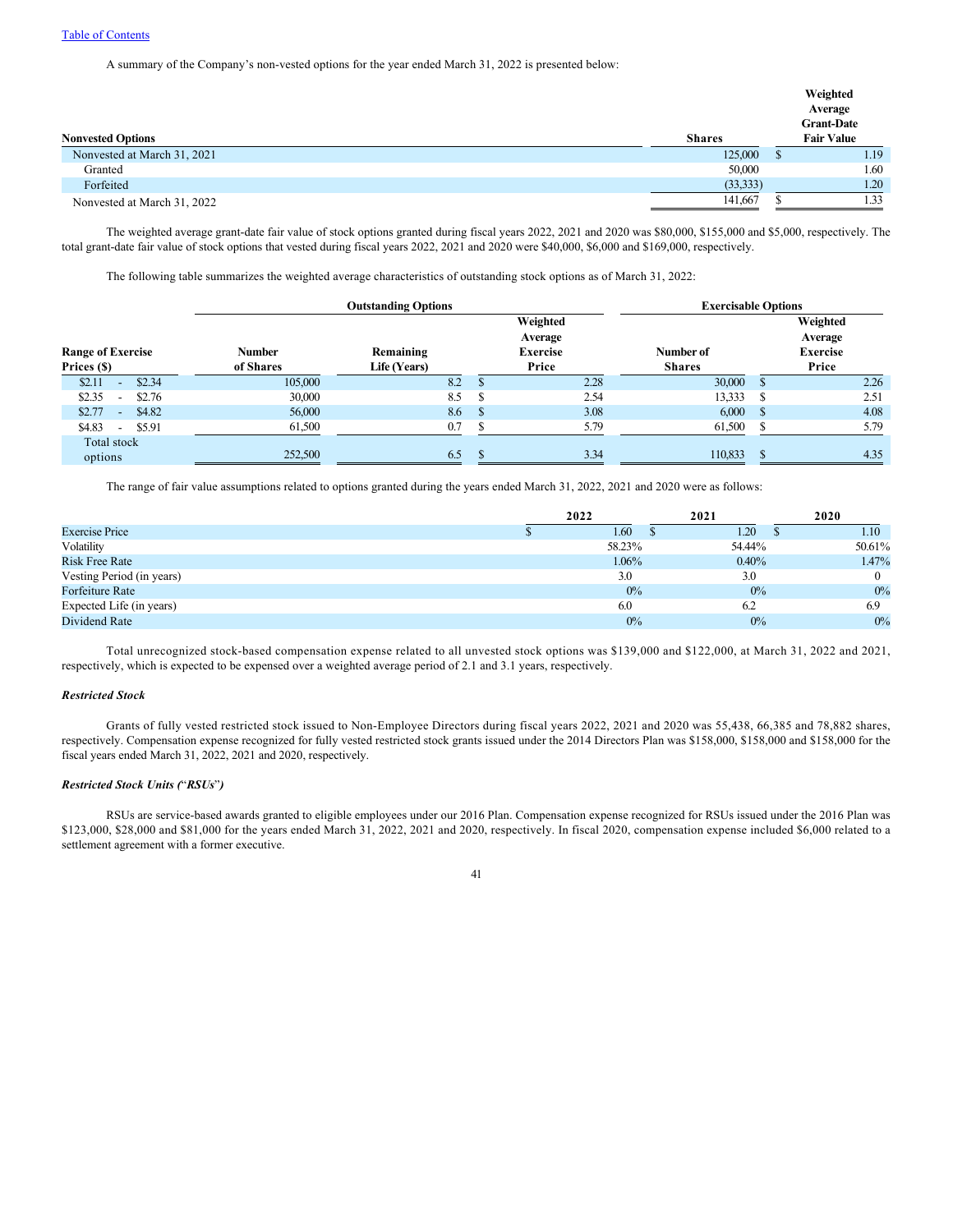The following table summarizes information related to awarded RSUs:

|                                                    |               |      | Weighted<br>Average |
|----------------------------------------------------|---------------|------|---------------------|
| <b>Nonvested Restricted Stock Units</b>            | <b>Shares</b> |      | <b>Grant Price</b>  |
| Nonvested restricted stock units at March 31, 2019 | 38,814        |      | 3.98                |
| Granted                                            | 4,051         | -S   | 2.67                |
| Vested                                             | $(24,483)$ \$ |      | 3.76                |
| Forfeited                                          | (5,616)       | -S   | 4.01                |
| Nonvested restricted stock units at March 31, 2020 | 12,766        |      | 3.98                |
| Granted                                            | 28,647        | -S   | 2.15                |
| Vested                                             | (9,135)       | - \$ | 3.97                |
| Forfeited                                          | (4,090)       |      | 2.21                |
| Nonvested restricted stock units at March 31, 2021 | 28,188        |      | 2.38                |
| Granted                                            | 38,672        | \$.  | 2.91                |
| Vested                                             | (46,963)      | - \$ | 2.85                |
| Forfeited                                          | (5,432)       | -S   | 2.51                |
| Nonvested restricted stock units at March 31, 2022 | 14,465        |      | 2.22                |

Total unrecognized stock-based compensation expense related to unvested restricted stock units was \$19,000 and \$42,000 at March 31, 2022 and 2021, respectively, which is expected to be expensed over a weighted average period of 1.2 years and 2.1 years, respectively.

On April 6, 2022, 850 RSUs were awarded to new employees of the Company. This award is valued at \$3.03 per share, the closing market price of Cyanotech common stock on the grant date, and vests over a period of one year.

#### *Common Stock*

In fiscal 2020, the Company recorded \$205,000 in compensation expense related to a settlement agreement with a former executive.

### **11. COMMON AND PREFERRED STOCK**

The Company has authorized a total of sixty million shares of which fifty million shares are authorized common stock and ten million shares are authorized preferred stock. None of the preferred stock was issued or outstanding at March 31, 2021 and 2020. Under the terms of the Company's Amended and Restated Articles of Incorporation, the Board of Directors is authorized to determine or alter the rights, preferences, privileges and restrictions of the Company's authorized but unissued shares of preferred stock.

#### **12. EARNINGS PER SHARE**

Basic earnings per share is computed on the basis of the weighted average number of common shares outstanding. Diluted earnings per share is computed on the basis of the weighted average number of common shares outstanding plus the potentially dilutive effect of outstanding stock options and unvested restricted stock units using the treasury stock method.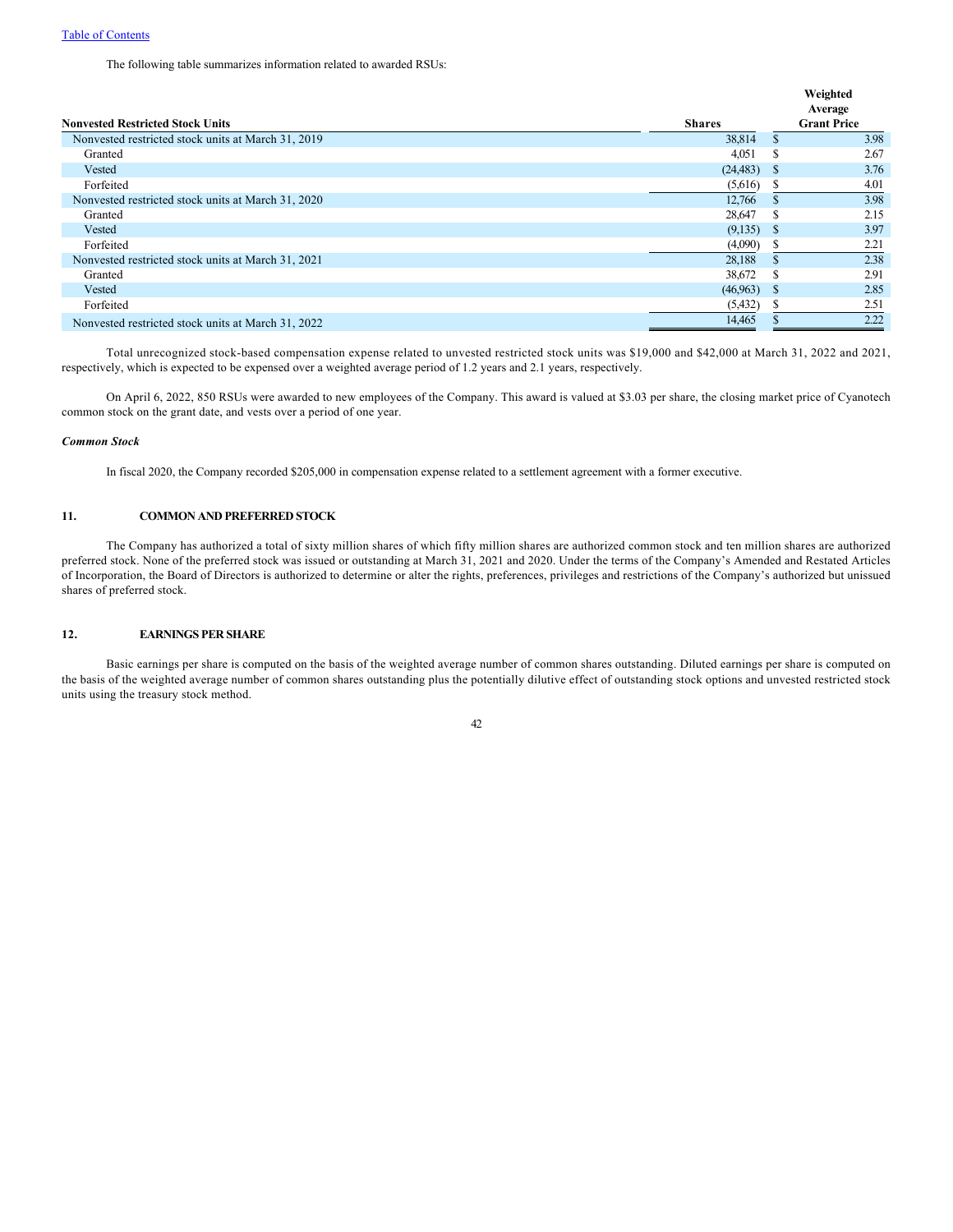#### [Table of Contents](#page-1-0)

Reconciliations between the numerator and the denominator of the basic and diluted income per share computations for the years ended March 31, 2022, 2021 and 2020 are as follows:

|                                                                               |  | <b>Net Income</b><br><b>Shares</b><br>(Denominator)<br>(Numerator) |                                          | Per Share<br>Amount |      |
|-------------------------------------------------------------------------------|--|--------------------------------------------------------------------|------------------------------------------|---------------------|------|
|                                                                               |  |                                                                    | (in thousands, except per share amounts) |                     |      |
| Year ended March 31, 2022:                                                    |  |                                                                    |                                          |                     |      |
| Basic income per share                                                        |  | 2,154                                                              | 6,157                                    |                     | 0.35 |
| Effective dilutive securities—Common stock options and restricted stock units |  |                                                                    |                                          |                     |      |
| Diluted income per share                                                      |  | 2,154                                                              | 6,168                                    |                     | 0.35 |
| Year ended March 31, 2021:                                                    |  |                                                                    |                                          |                     |      |
| Basic income per share                                                        |  | 920                                                                | 6,070                                    |                     | 0.15 |
| Effective dilutive securities—Common stock options and restricted stock units |  |                                                                    |                                          |                     |      |
| Diluted income per share                                                      |  | 920                                                                | 6,079                                    |                     | 0.15 |
| Year ended March 31, 2020:                                                    |  |                                                                    |                                          |                     |      |
| Basic income per share                                                        |  | 387                                                                | 5,956                                    |                     | 0.06 |
| Effective dilutive securities-Common stock options and restricted stock units |  |                                                                    |                                          |                     |      |
| Diluted income per share                                                      |  | 387                                                                | 5,959                                    |                     | 0.06 |

Restricted stock units become dilutive within the period granted and remain dilutive until the units vest and are then included in the calculation of basic earnings per share. The denominator for effective dilutive shares for the prior years have been restated to conform to current year presentation, to include unvested restricted stock units that have a dilutive effect, however, there were no changes to diluted earnings per share for fiscal year ended 2021 or 2020.

#### **13. PROFIT SHARING AND 401K PLAN**

The Company sponsors a profit sharing plan for all employees not covered under a separate management incentive plan. Under the profit sharing plan, a percentage determined by the Board of Directors of pre-tax profits on a quarterly basis may be allocated to non-management employees at management's discretion. The profit sharing bonus may be distributed all in cash on an after-tax basis or distributed half in cash (on an after-tax basis) and the remainder deposited in an employee's 401(k) account on a pre-tax basis. Employees may also make voluntary pre-tax contributions to their 401(k) accounts. Compensation expense under this plan was approximately \$121,000, \$25,000 and \$34,000 for the fiscal years ended March 31, 2022, 2021 and 2020, respectively. Additionally, the Company makes a retirement contribution to all employees individual 401(k) accounts equal to two percent of each employee's base pay for each bi-weekly pay period on a pre-tax basis. Retirement expense under this plan was approximately \$109,000, \$112,000 and \$96,000 for fiscal years ended March 31, 2022, 2021 and 2020, respectively.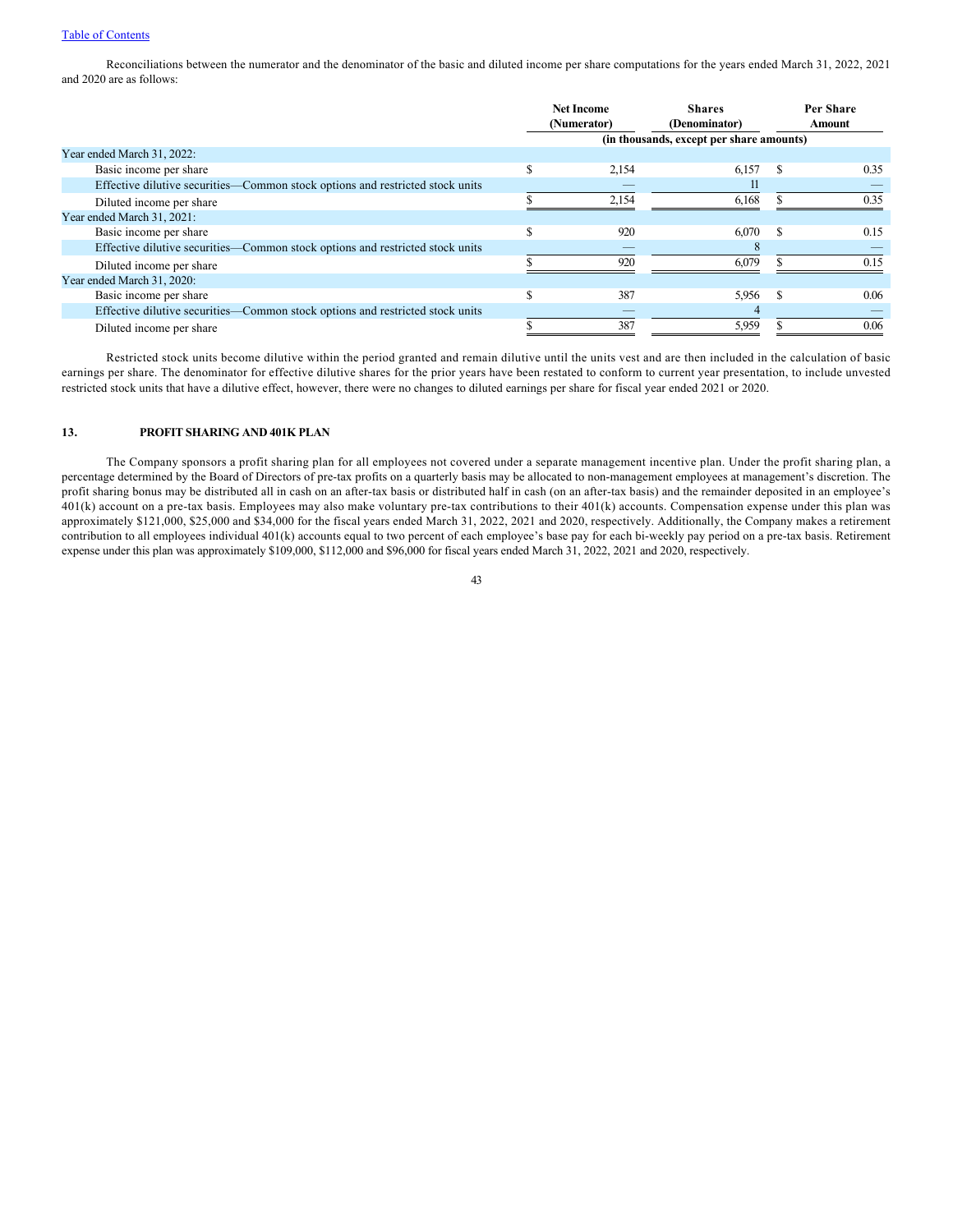### **14. PRODUCT LINE AND GEOGRAPHIC INFORMATION**

#### *Disaggregation of Revenue*

The following table represents revenue disaggregated by major product line and extraction services for the years ended March 31, 2022, 2021 and 2020 (in thousands):

|                             |   | 2022   | 2021         |   | 2020   |
|-----------------------------|---|--------|--------------|---|--------|
| Packaged sales              |   |        |              |   |        |
| Astaxanthin packaged        | S | 14,931 | -S<br>14,512 | S | 17,811 |
| Spirulina packaged          |   | 7,604  | 7,616        |   | 7,986  |
| Total packaged sales        |   | 22,535 | 22,128       |   | 25,797 |
|                             |   |        |              |   |        |
| Bulk sales                  |   |        |              |   |        |
| Astaxanthin bulk            |   | 2,447  | 2,279        |   | 1,151  |
| Spirulina bulk              |   | 10,386 | 7,119        |   | 4,404  |
| Total bulk sales            |   | 12,833 | 9,398        |   | 5,555  |
|                             |   |        |              |   |        |
| Contract extraction revenue |   | 600    | 819          |   | 547    |
| Total net sales             |   | 35,968 | 32,345       |   | 31,899 |

Cost of sales for contract extraction services for the years ended March 31, 2022, 2021 and 2020 were \$439,000, \$337,000 and \$128,000, respectively.

Net sales by geographic region for the years ended March 31, 2022, 2021 and 2020 are as follows:

|                      | 2022   |           |                        | 2021       |        | 2020   |
|----------------------|--------|-----------|------------------------|------------|--------|--------|
|                      |        |           | (dollars in thousands) |            |        |        |
| Net sales $(1)$ :    |        |           |                        |            |        |        |
| <b>United States</b> | 24,468 | $68\%$ \$ | 21,474                 | $66\%$ \$  | 24,855 | 78%    |
| Asia / Pacific       | 7,102  | 20%       | 5,827                  | 18%        | 1,848  | 6%     |
| Europe               | 3,183  | 9%        | 3,416                  | $11\%$     | 3,659  | $11\%$ |
| Other                | 1,215  | 3%        | 1,628                  | 5%         | 1,537  | 5%     |
|                      | 35,968 | 100%      | 32,345                 | $100\%$ \$ | 31,899 | 100%   |

(1) Net sales are attributed to countries based on location of customer.

### **15. INCOME TAXES**

Income tax (expense) benefit for the years ended March 31, 2022, 2021 and 2020 consisted of:

|                                 | 2022 |                          | 2021<br>(in thousands)         | 2020 |      |
|---------------------------------|------|--------------------------|--------------------------------|------|------|
|                                 |      |                          |                                |      |      |
| Current:                        |      |                          |                                |      |      |
| Federal                         |      |                          | $\overline{\phantom{a}}$       |      |      |
| State                           |      | (28)                     | (3)                            |      | (12) |
| Total current (expense) benefit |      | (28)                     |                                |      | (9)  |
| Deferred:                       |      |                          |                                |      |      |
| Federal                         |      | $\overline{\phantom{a}}$ | $\overline{\phantom{a}}$       |      | __   |
| State                           |      | ___                      | $\overbrace{\hspace{25mm}}^{}$ |      | __   |
| Total deferred expense          |      | $\overline{\phantom{a}}$ | $\overbrace{\hspace{25mm}}^{}$ |      |      |
| Income tax expense              |      | (28)                     | (3)                            |      | (9)  |

On December 22, 2017, H.R. 1, originally known as the Tax Cuts and Jobs Act, ("the Tax Act") was enacted. Among the significant changes to the U.S. Internal Revenue Code, the Tax Act lowered the U.S. federal corporate income tax rate ("Federal Tax Rate") from 34% to 21% effective January 1, 2018. The 21% Federal Tax Rate applies to fiscal years ending March 31, 2019 and each year thereafter. The following table reconciles the amount of income taxes computed at the Federal Tax Rates of 21% for each of the years ended March 31, 2022, 2021 and 2020, to the amount reflected in the Company's consolidated statements of operations for the years ended March 31, 2022, 2021 and 2020: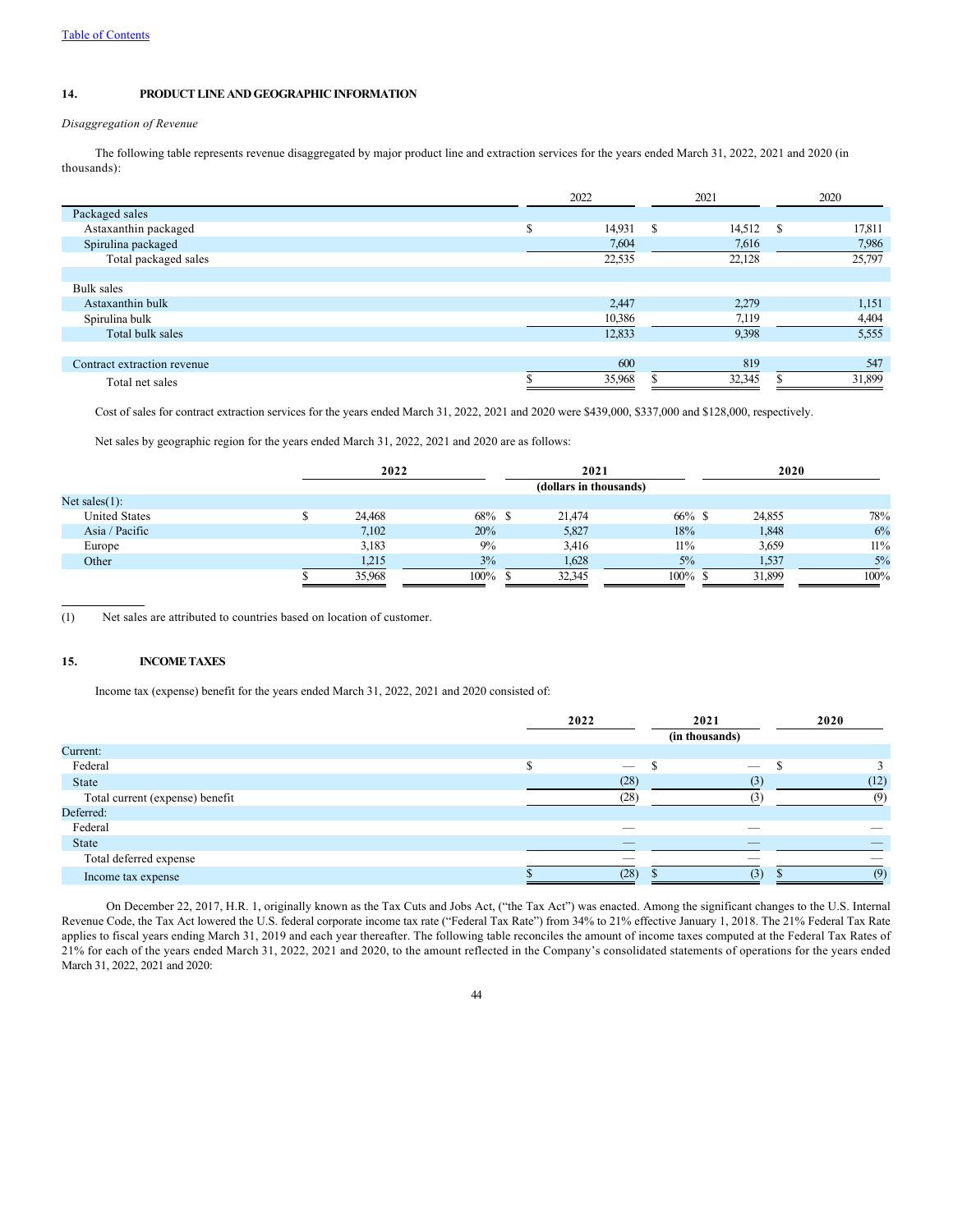#### [Table of Contents](#page-1-0)

|                                                          | 2022 |       | 2021                     |  | 2020  |
|----------------------------------------------------------|------|-------|--------------------------|--|-------|
|                                                          |      |       | (in thousands)           |  |       |
| Tax provision at federal statutory income tax rate       |      | (591) | $(263)$ \$               |  | (114) |
| Stock-based compensation                                 |      | (16)  | (11)                     |  | (13)  |
| Decrease (increase) in valuation allowance               |      | 557   | (17)                     |  | 159   |
| State and local income taxes, net of federal tax benefit |      | (2)   |                          |  | (2)   |
| State rate adjustment                                    |      | __    | $\overline{\phantom{a}}$ |  | (32)  |
| AMT Credit                                               |      |       | __                       |  |       |
| Deferred Tax True-up                                     |      | 34    | 27                       |  |       |
| CARES Act, PPP Loan Forgiveness                          |      |       | 298                      |  |       |
| Other, net                                               |      | (10)  | (38)                     |  | (10)  |
| Income tax expense                                       |      | (28)  | 13                       |  | (9)   |

The tax effects of temporary differences related to various assets, liabilities and carry forwards that give rise to deferred tax assets and deferred tax liabilities as of March 31, 2022, 2021 and 2020 are as follows:

|                                       | 2022 |         | 2021           | 2020        |
|---------------------------------------|------|---------|----------------|-------------|
|                                       |      |         | (in thousands) |             |
| Deferred tax assets:                  |      |         |                |             |
| Net operating loss carry forwards     | \$   | 3,140   | -S<br>4,009    | -S<br>3,703 |
| Inventory                             |      | 175     | 136            | 492         |
| Compensation accrual                  |      | 251     | 136            | 136         |
| Tax credit carry forwards             |      | 28      | 28             | 28          |
| Interest limitation                   |      |         |                | 3           |
| Operating lease right-of-use assets   |      | 1,025   | 1,002          | 1,108       |
| Other                                 |      | 27      | 34             | 25          |
| Gross deferred tax assets             |      | 4,646   | 5,345          | 5,495       |
| Less valuation allowance              |      | (2,473) | (3,030)        | (3,013)     |
| Net deferred tax assets               |      | 2,173   | 2,315          | 2,482       |
|                                       |      |         |                |             |
| Deferred tax liabilities:             |      |         |                |             |
| Operating lease obligations           |      | (1,027) | (1,002)        | (1,106)     |
| Depreciation and amortization         |      | (1,146) | (1,313)        | (1,376)     |
| Net deferred tax liabilities          |      | (2,173) | (2,315)        | (2,482)     |
| Net deferred tax assets (liabilities) |      |         |                |             |

In assessing the valuation allowance for deferred tax assets, management considers whether it is more likely than not that some portion or all of the deferred tax assets will not be realized. Ultimately, the realization of deferred tax assets will depend on the existence future taxable income during the periods. In making this assessment, management considers past operating results, the scheduled reversal of deferred tax liabilities, estimates of future taxable income and tax planning strategies.

As of March 31, 2022, 2021 and 2020, the Company has concluded that a valuation allowance was appropriate in light of the significant negative evidence, which was objective and verifiable, primarily the cumulative losses in recent years.

While the Company's long-term financial outlook remains positive, the Company concluded that its ability to rely on its long-term outlook as to future taxable income was limited due to the relative weight of the negative evidence from its recent cumulative losses. The Company's conclusion regarding the need for a valuation allowance against its deferred tax assets could change in the future based on improvements in operating performance, which may result in the full or partial reversal of the valuation allowance.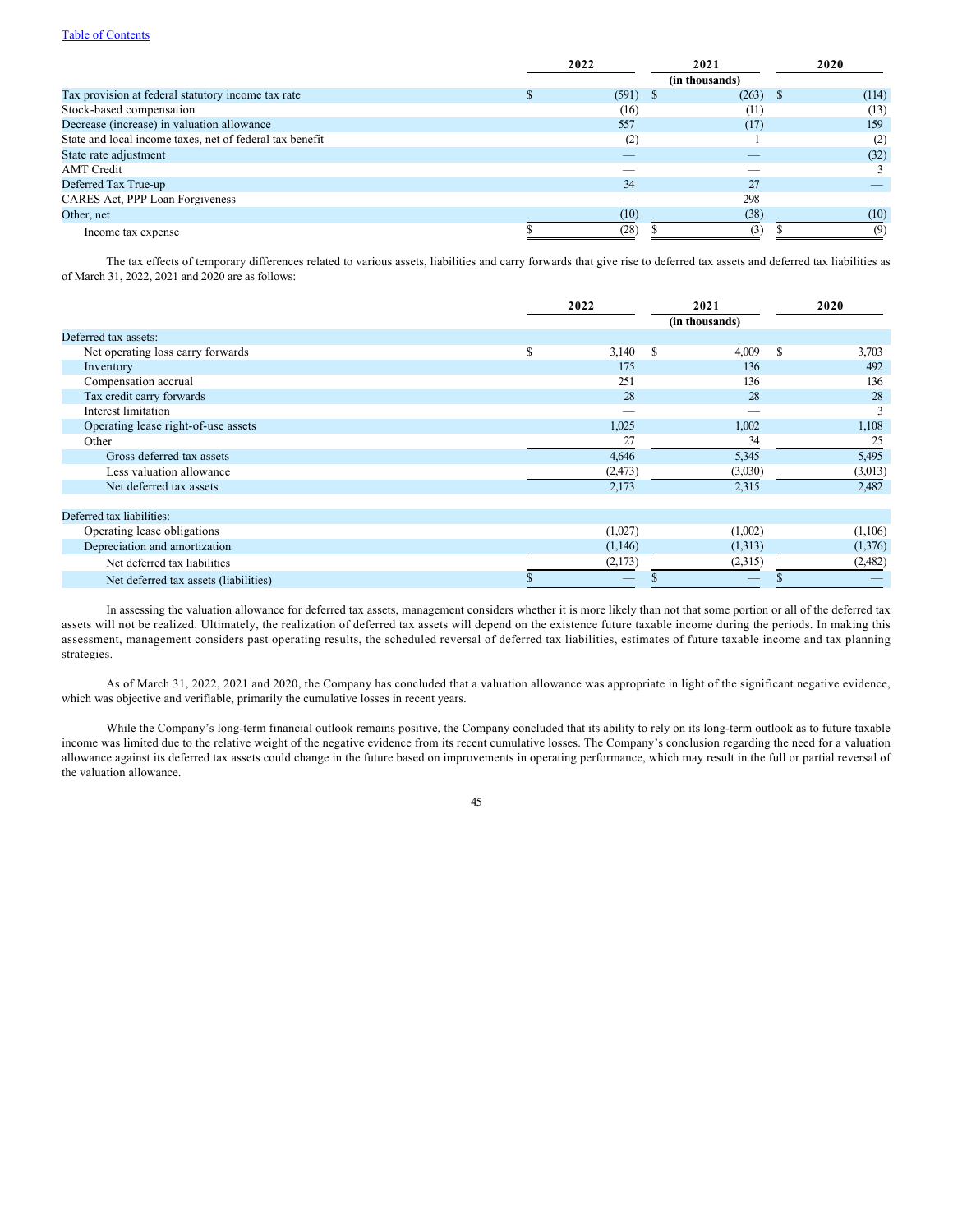#### [Table of Contents](#page-1-0)

At March 31, 2022, the Company has net operating loss carry forwards and tax credit carry forwards available to offset future federal income tax as follows (in thousands):

| <b>Expires March 31,</b> |    | <b>Net Operating</b><br>Loss | <b>State Net</b><br>Operating<br>Losses | <b>Research and</b><br><b>Experimentation</b><br><b>Tax Credit</b> |  |
|--------------------------|----|------------------------------|-----------------------------------------|--------------------------------------------------------------------|--|
|                          |    |                              | (in thousands)                          |                                                                    |  |
| 2023                     | D. | 1,478                        | -S<br>$\overbrace{\hspace{25mm}}^{}$    | D                                                                  |  |
| 2025                     |    | __                           | $\overbrace{\hspace{25mm}}^{}$          | 8                                                                  |  |
| 2026                     |    | 159                          | $\overbrace{\hspace{25mm}}^{}$          |                                                                    |  |
| 2027                     |    | 2,665                        | $\overbrace{\hspace{25mm}}^{}$          |                                                                    |  |
| Thereafter               |    | 4,379                        | 7,155                                   | 18                                                                 |  |
| Indefinite               |    | 4,418                        | $\overbrace{\hspace{25mm}}^{}$          | __                                                                 |  |
|                          |    | 13,099                       | 7,155                                   | 28                                                                 |  |

Under the Tax Act, the corporate Alternative Minimum Tax ("AMT") was repealed. Taxpayers with AMT credit carryovers can use the credits to offset regular tax liability for any taxable year. In addition, the AMT credit is refundable in any taxable year beginning after December 31, 2017 and before December 31, 2022 in an amount equal to 50% (100% in the case of taxable years beginning in 2021) of the excess of the minimum tax credit for the taxable year over the amount of the credit allowable for the year against regular tax liability. Thus, a taxpayers' entire AMT credit carryforward amounts are fully refundable by 2022. The Company had an AMT credit carryforward of \$60,000 remaining as of March 31, 2019, which was fully refunded upon filing of the March 31, 2020 tax returns. No credit carryforward remains for the March 31, 2021 or 2022.

In response to the COVID-19 pandemic, the CARES Act was signed into law in March 2020. The CARES Act lifts certain deduction limitations originally imposed by the Tax Act. Corporate taxpayers may carryback net operating losses originating during 2018 through 2020 for up to five years, which was not previously allowed under the Tax Act. The CARES Act also eliminates the 80% of taxable income limitations by allowing corporate entities to fully utilize net operating loss carryforwards to offset taxable income in 2018, 2019 and 2020. The CARES Act allows taxpayers with alternative minimum tax credits to claim a refund in 2020 for the entire amount of the credits instead of recovering the credits through refunds over a period of years, as originally enacted by the Tax Act. Under the CARES Act, for tax years beginning in 2018 or 2019, a corporation's annual limit on the minimum tax credit is increased by the AMT refundable credit amount. For tax years beginning in 2019, the AMT refundable credit amount is 100% of the excess of a corporation's minimum tax credit over the amount otherwise allowed as an AMT credit for that year. The entire AMT credit carryforward has been refunded as of March 31, 2021.

At March 31, 2022, the Company has federal net operating loss carry forwards of \$13,099,000, of which \$8,681,000 of the losses carried forward were generated prior to the 2018 tax year and have a 20 year carry forward and are available to offset 100% of taxable income. The remaining \$4,418,000 of the losses were generated in tax years 2018 or later, which have an unlimited carry forward and are limited to 80% of taxable income. At March 31, 2022, the Company has state tax net operating loss carry forwards available to offset future California state taxable income of \$1,425,000. These carry forwards expire March 31, 2039 through 2040. At March 31, 2022, the Company has state tax net operating loss carry forwards available to offset future Hawaii state taxable income of \$5,730,000. These carry forwards expire March 31, 2030 through 2040.

In addition, the CARES Act loosens the limitation applied to the deductibility of business interest from 30% to 50%, raises the corporate charitable deduction limit to 25% of taxable income, and makes qualified improvement property generally eligible for 15-year cost recovery and 100% bonus depreciation. The enactment of the CARES Act did not result in any material adjustments to the Company's income tax provision for the fiscal years ended March 31, 2022, 2021 or 2020.

On December 27, 2020, the Consolidated Appropriations Act, 2021 ("CAA") was enacted. The CAA included the COVID-related Tax Relief Act of 2020 ("COVID TRA"). Section 276 of the COVID TRA includes provisions that overturn IRS Notice 2020-32 and Rev. Rul. 2020-27, allowing full deductibility of expenses incurred to receive forgiveness of the PPP loan. The Company received full forgiveness of its PPP loan during the fiscal year 2021. For income tax purposes, the forgiveness was excluded from income and the applicable expenses incurred were deducted during fiscal year 2021.

The following, in general, represents the open tax years and jurisdictions that the Company used in its evaluation of tax positions. The Company has unused net operating losses carried forward, which cause the statute to remain open up to the amount of unused loss with the statute not begin until the year in which they are used.

|      | Open tax years ending March 31, | Jurisdiction        |
|------|---------------------------------|---------------------|
| 2019 | 2022                            | U.S. Federal        |
| 2019 | 2022                            | State of Hawaii     |
| 2018 | 2022                            | State of California |

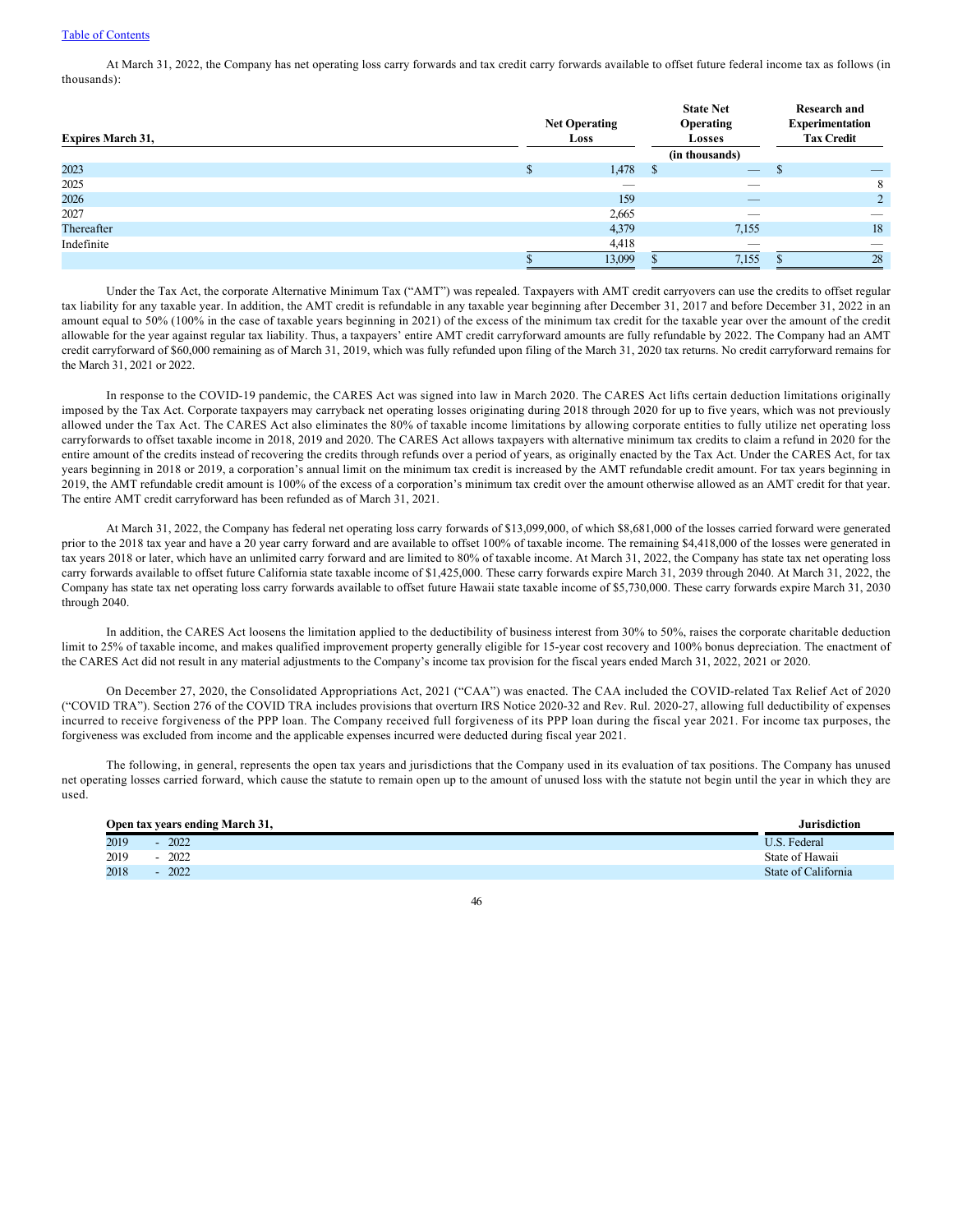#### **16. RELATED-PARTY TRANSACTIONS AND BALANCES**

In April 2019, Company obtained an unsecured subordinated loan from Skywords Family Foundation, Inc. ("Skywords") in the principal amount of \$1,500,000 pursuant to a Promissory Note (the "Skywords Note") executed by the Company in favor of Skywords. Skywords is controlled by the Company's Chairman of the Board of Directors and largest stockholder. The Skywords Note bore interest at a rate of 1% plus the prime rate (as published by the Wall Street Journal), which was recalculated and payable on a quarterly basis. The principal amount and any accrued and unpaid interest will be due and payable on April 12, 2021. The proceeds of the Skywords Note were used to pay down accounts payable and for general operating capital purposes.

On April 12, 2021, the Company entered into an Amended and Restated Promissory Note (the "Skywords Amended Note") with Skywords. The Company and Skywords agreed to amend, restate, replace and otherwise modify without novation, the Skywords Note in order to convert \$500,000 of the outstanding principal amount into revolving loans that may be prepaid and reborrowed from time to time in principal amounts not to exceed \$500,000, extend the maturity date by three years, adjust the interest rate to reflect a floor of 5% and secure Skywords' interest by granting a security interest in substantially all of the Company's personal property assets, subject to limited exceptions (the "Collateral"). On April 12, 2021, concurrently with the conversion, the Company repaid in cash to Skywords the principal amount of \$500,000 plus accrued interest to date of \$1,900. The Skywords Amended Note bears interest at a rate of 1% plus the prime rate (as published by the Wall Street Journal), which will be recalculated and payable on a quarterly basis, provided that at no time shall the annual interest rate be less than 5%. The principal amount and any accrued and unpaid interest will be due and payable on April 12, 2024, unless accelerated in an event of default. The Company may prepay the Skywords Amended Note at any time without penalty.

On April 12, 2021, in connection with the grant of a security interest in the Collateral, the Company also entered into an Intercreditor and Subordination Agreement with the Bank and Skywords. The Company is indebted to the Bank pursuant to two Term Loans and a Credit Agreement, each of which granted the Bank a security interest in substantially all of the Company's personal property assets. The Bank's security interest in the Company's personal property assets ranks senior to Skywords' security interest in the Collateral, and the Intercreditor and Subordination Agreement generally governs the relationship between the Bank and Skywords as secured lenders to the Company and includes customary terms.

At March 31, 2022 and 2021, the Skywords Note principal balance was \$1,000,000 and \$1,500,000, respectively. The loan balance at March 31, 2022 was included in long-term debt and at March 31, 2021, \$500,000 was included in current maturities of long-term debt and \$1,000,000 was included in long-term debt on the Consolidated Balance Sheets.

# **17. SUBSEQUENT EVENTS**

The Company had no additional subsequent events, other than those mentioned in note 10 for RSUs issued.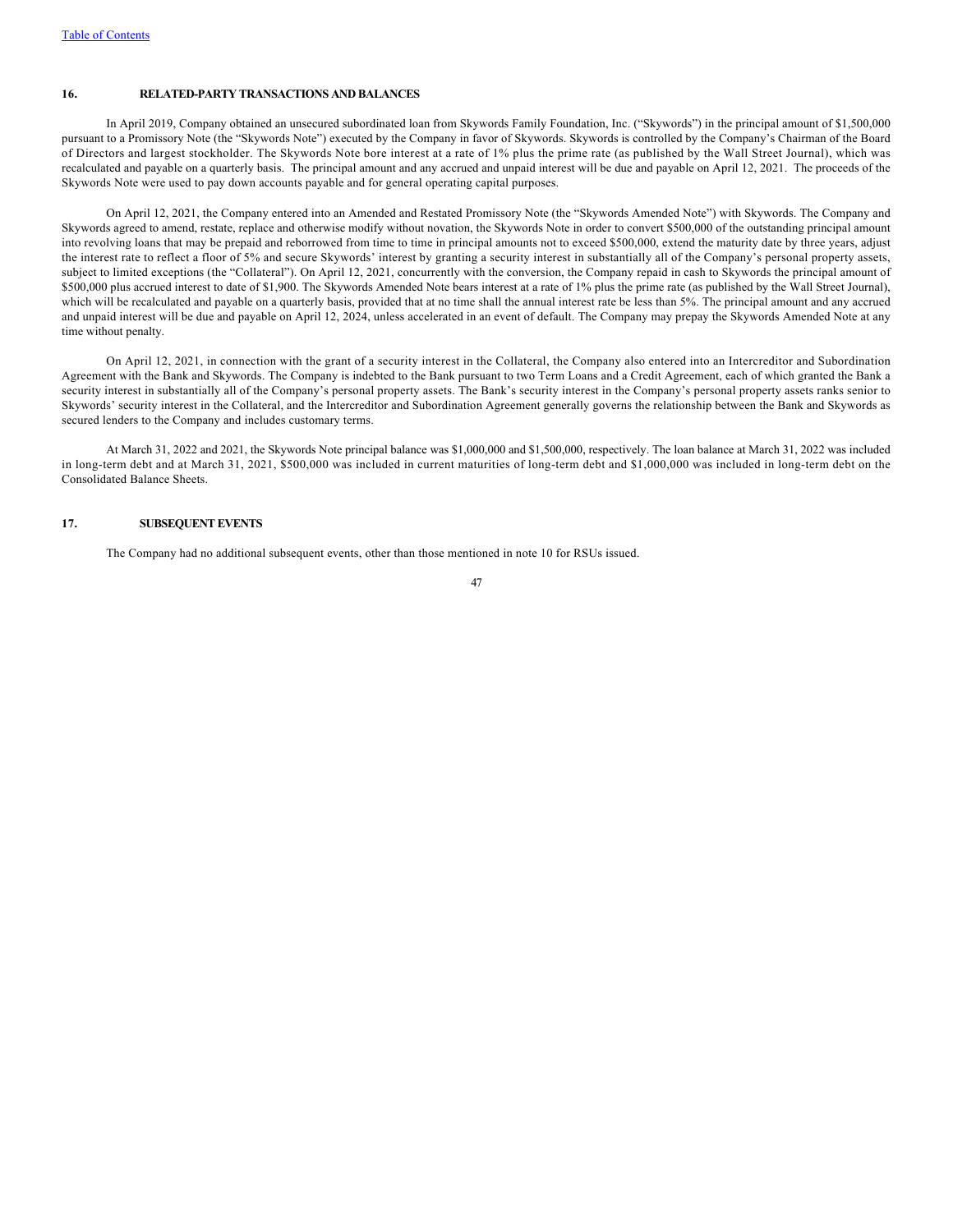#### <span id="page-47-0"></span>**Item 9A. Controls and Procedures**

#### *Disclosure Controls and Procedures*

Under the supervision and with the participation of our management, including our chief executive officer ("CEO") and chief financial officer ("CFO"), we have evaluated the effectiveness of our disclosure controls and procedures, as defined in Rules 13a-15(e) and 15(d)-15(e) of the Exchange Act as of the end of the period covered by this Report. Based on that evaluation, our CEO and CFO have concluded that our disclosure controls and procedures are effective to provide reasonable assurance that information we are required to disclose in reports we file or submit under the Exchange Act is (1) recorded, processed, summarized and reported within the time periods specified in the SEC's rules and forms and (2) accumulated and communicated to our management, including our CEO and CFO, as appropriate to allow timely decisions regarding required disclosures.

#### *Management*'*s Report on Internal Control over Financial Reporting.*

The Company's management is responsible for establishing and maintaining adequate internal control over financial reporting (as defined in Rules 13a-15(f) and 15d-15(f) under the Exchange Act). The Company's internal control over financial reporting is a process designed to provide reasonable assurance regarding the reliability of financial reporting and the preparation of financial statements for external purposes in accordance with generally accepted accounting principles. Our management evaluated the effectiveness of our internal control over financial reporting as of March 31, 2022. In making this assessment, our management used the criteria set forth by the Committee of Sponsoring Organizations of the Treadway Commission in "Internal Control - Integrated Framework" (2013 Framework). Based on our assessment, using those criteria, management concluded that our internal control over financial reporting was effective as of March 31, 2022.

#### *Changes in Internal Control over Financial Reporting.*

There were no changes in our internal control over financial reporting (as defined in Rules 13a-15(f) and 15d-15(f) under the Exchange Act) that occurred during the fiscal year ended March 31, 2022 that has materially affected, or was reasonably likely to materially affect, our internal control over financial reporting.

#### *Limitations on the Effectiveness of Controls.*

Our management, including our CEO and CFO, do not expect that our disclosure controls and procedures or our internal controls over financial reporting will prevent all errors and all fraud. A control system no matter how well designed and implemented, can provide only reasonable, not absolute, assurance that the control system's objectives will be met. Further, the design of a control system must reflect the fact that there are resource constraints, and the benefits of controls must be considered relative to their costs.

The inherent limitations include the realities that judgments in decision-making can be faulty, and that breakdowns can occur because of simple errors or mistakes. Controls can also be circumvented by the individual acts of some persons, or by collusion of two or more people. Because of the inherent limitations in a costeffective control system, misstatements due to error or fraud may occur and not be detected.

#### <span id="page-47-1"></span>**Item 9B. Other Information**

Not applicable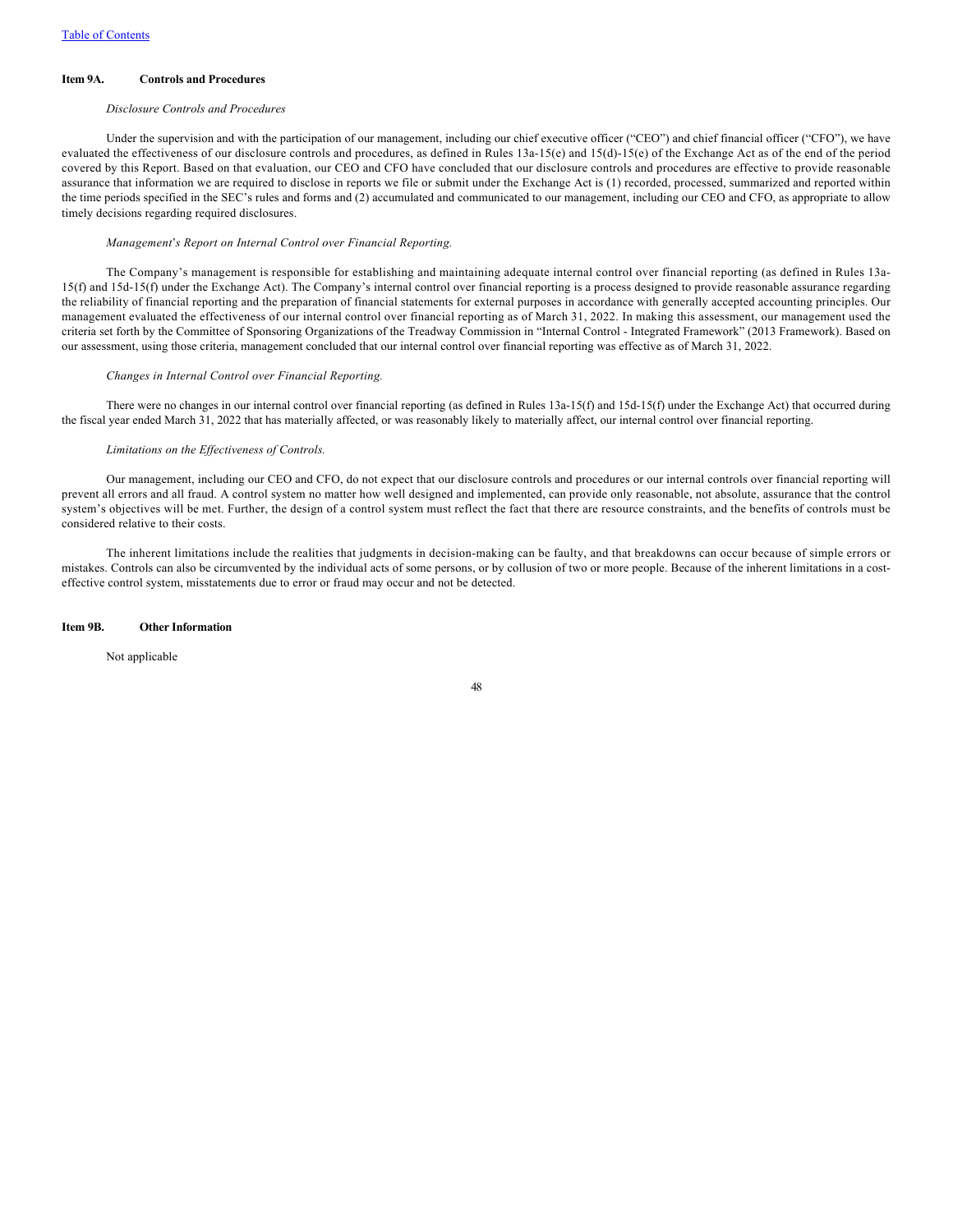#### **PART III**

#### <span id="page-48-0"></span>**Item 10. Directors, Executive Officers of the Registrant and Corporate Governance**

Information with respect to Directors may be found under captions "Proposal One: Election of Directors," "Board Meetings and Committees," "Director Compensation," "Security Ownership of Certain Beneficial Owners and Management: and "Compliance with Section 16(a) of the Exchange Act" contained in Cyanotech's definitive 2022 Proxy Statement. Information on Executive Officers may be found under the caption "Executive Officers" contained in Cyanotech's definitive 2022 Proxy Statement.

We have adopted the Cyanotech Code of Ethics for our officers and employees. We have also adopted the Board of Directors Code of Conduct. Both Codes are publicly available on our website at www.cyanotech.com. If we make any substantive amendments to or grant any waiver from such Codes relating to our Chief Executive Officer, Chief Financial Officer or Officers, we will disclose the nature of such amendment in a report on Form 8-K and amend the website disclosure.

#### <span id="page-48-1"></span>**Item 11. Executive Compensation**

The information required by this Item is incorporated herein by reference from the sections captioned "Executive Compensation and Other Information," "Equity Compensation Plan Information" and "Option Grants in Fiscal Year 2022," contained in Cyanotech's definitive 2022 Proxy Statement.

#### <span id="page-48-2"></span>**Item 12. Security Ownership of Certain Beneficial Owners and Management and Related Stockholder Matters**

The security ownership information required by this Item is incorporated herein by reference from the sections captioned "Equity Compensation Plan Information" and "Security Ownership of Certain Beneficial Owners and Management" contained in Cyanotech's definitive 2022 Proxy Statement.

# <span id="page-48-3"></span>**Item 13. Certain Relationships and Related Transactions, and Director Independence**

The information required by this Item, if any, is incorporated herein by reference from the sections captioned "Related Party Transactions" contained in Cyanotech's definitive 2022 Proxy Statement.

#### <span id="page-48-4"></span>**Item 14. Principal Accountant Fees and Services**

Information concerning principal accountant fees and services appears under the heading "Independent Registered Public Accounting Firm's Fees" in Cyanotech's definitive 2022 Proxy Statement.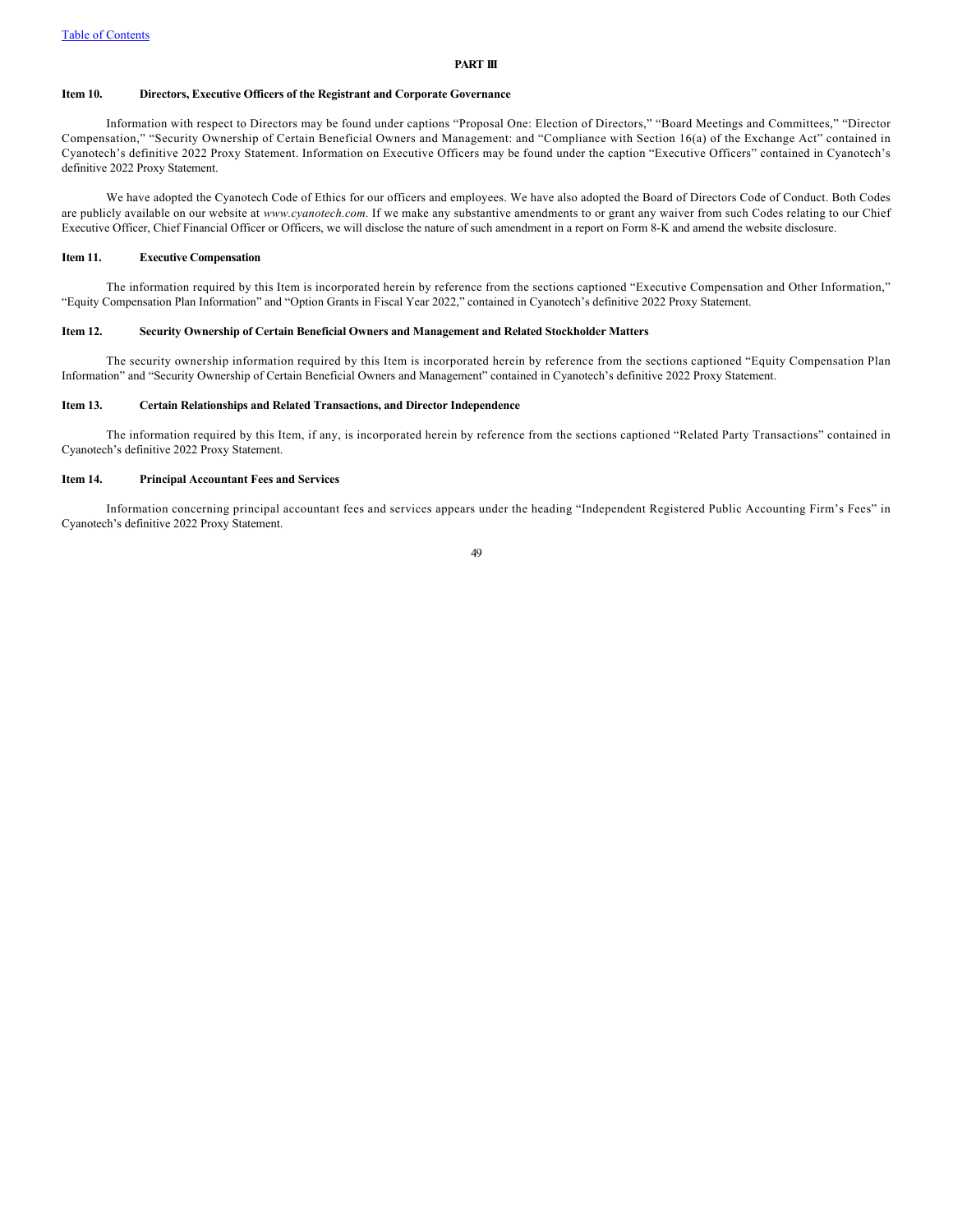# <span id="page-49-0"></span>**Item 15. Exhibits and Financial Statements Schedules**

# (a) Financial Statements and Schedule

(1) The following Financial Statements of Cyanotech Corporation and the Report of Independent Registered Public Accounting Firm are included in Item 8 of this report:

| Report of Independent Registered Public Accounting Firm (PCAOB ID Number 248)                           | 23        |
|---------------------------------------------------------------------------------------------------------|-----------|
| Consolidated Balance Sheets as of March 31, 2022 and 2021                                               | 24        |
| Consolidated Statements of Operations for the years ended March 31, 2022, 2021 and 2020                 | 25        |
| Consolidated Statements of Stockholders' Equity for the years ended March 31, 2022, 2021 and 2020       | <u>26</u> |
| Consolidated Statements of Cash Flows for the years ended March 31, 2022, 2021 and 2020                 | 27        |
| Notes to Consolidated Financial Statements                                                              | 28        |
|                                                                                                         |           |
| (2) The following financial statement schedule is included in this report on the pages indicated below: |           |
| Schedule II—Valuation and Qualifying Accounts                                                           |           |

Financial statement schedules not listed above have been omitted since they are either not required, not applicable or the information is included in the consolidated financial statements or notes thereto.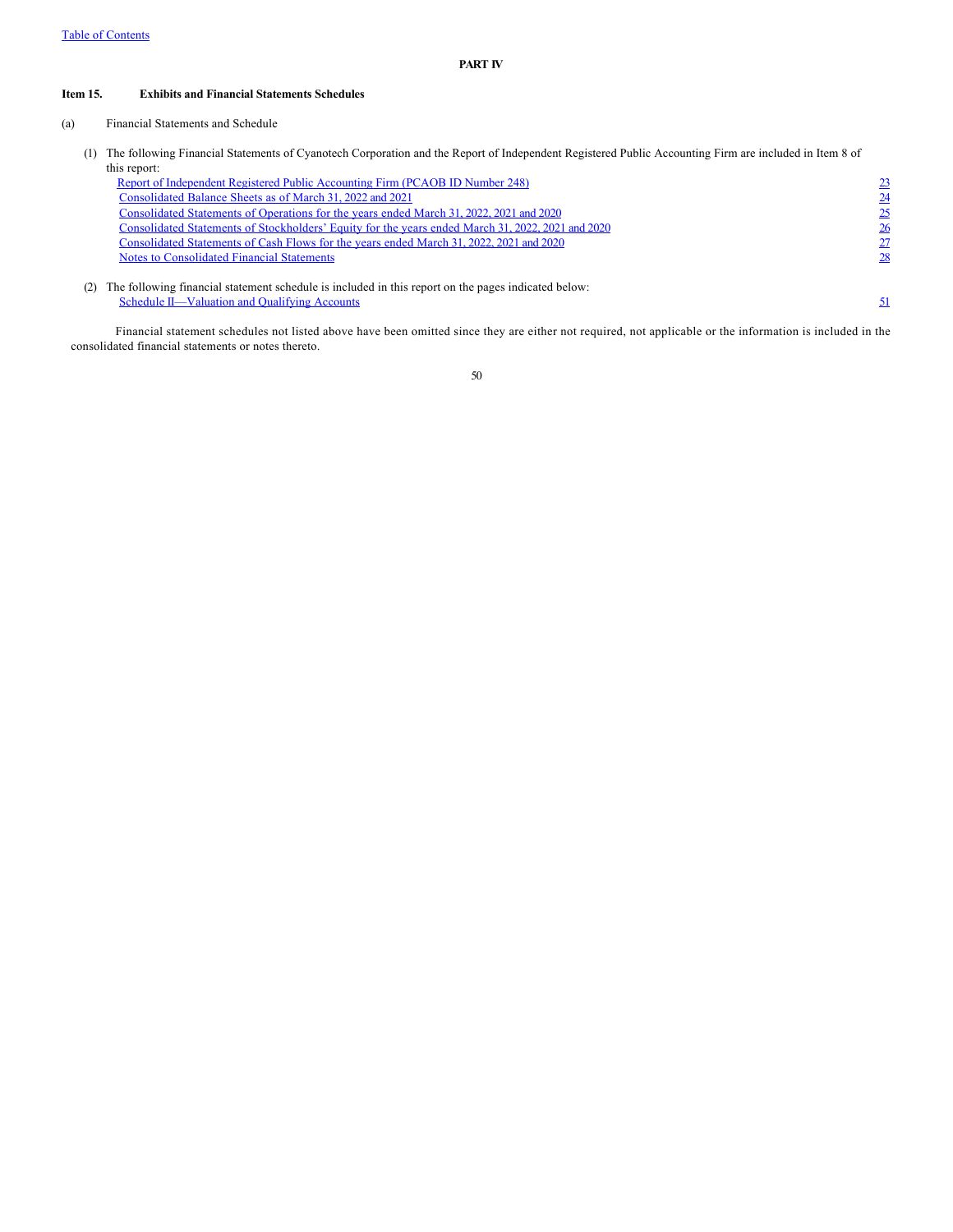#### (b) Exhibit Listing

**Exhibit**

- **Number Document Description** 3.1 [Restated Arti](http://www.sec.gov/Archives/edgar/data/768408/000110465912076635/a12-20415_1ex3d1.htm)cles of Incorporation (Incorporated by reference to Exhibit 3.1 to the Company's Quarterly Report on Form 10-Q, filed November 9, 2012, File No. 0-14602).
	- 3.2 [Amended and Restated Bylaws \(Incorporated by reference to Exhibit](http://www.sec.gov/Archives/edgar/data/768408/000110465910001531/a10-1782_1ex3d2.htm) 3.2 to the Company's Report on Form 8-K filed January 13, 2010, File No. 0-14602)
	- 4.1 [Specimen Co](http://www.sec.gov/Archives/edgar/data/768408/000110465907063150/a07-17460_1ex4d1.htm)mmon Stock (Incorporated by reference to Exhibit 4.1 to the Company's Annual Report on Form 10-K for the year ended March 31, 2007, File No. 0-14602)
	- 10.1 [Sub-Lease Agreement between the Company and Natural Energy Laboratory of Hawaii Authority dated](http://www.sec.gov/Archives/edgar/data/768408/0000912057-96-002541.txt) December 29, 1995 (Incorporated by reference to Exhibit 10.1 to the Company's Quarterly Report on Form 10-QSB for the quarter ended December 31, 1995)
	- 10.2 Supplemental Agreement effective February 1, 2012 to amend the Sub-Lease Agreement described in Exhibit 10.1 herein, (Incorporated by reference to Exhibit [10.1 to the Company's Current Report on Form](http://www.sec.gov/Archives/edgar/data/768408/000110465912018262/a12-7027_1ex10d1.htm) 8-K dated March 9, 2012).
	- 10.3 [2004 Independent Director Stock Option and Restricted Stock Grant Plan, amended and restated November](http://www.sec.gov/Archives/edgar/data/768408/000110465911063540/a11-25985_1ex10d1.htm) 8, 2011 (Incorporated by reference to Exhibit 10.1 to the Company's Quarterly Report on Form 10-Q dated November 14, 2011 for the quarter ended September 30, 2011).
	- 10.4 [2005 Stock Option Plan, amended](http://www.sec.gov/Archives/edgar/data/768408/000110465911063540/a11-25985_1ex10d2.htm) August 29, 2011 (Incorporated by reference to Exhibit 10.2 to the Company's Quarterly Report on Form 10-Q for the quarter ended September 30, 2011).
	- 10.5 Term Loan Agreement between Pacific Rim Bank ("Pacific Rim") and both the Company and Nutrex Hawaii, Inc. ("Nutrex"); Promissory Notes in favor of Pacific Rim in the amounts of \$2,250,000 and \$3,250,000, issued by the Company and Nutrex, dated September 7, 2012; Mortgage, Security Agreement and [Financing Statement between the Company and Pacific Rim; Assignment of Lessor's Interest in Leases and Rents between the Compa](http://www.sec.gov/Archives/edgar/data/768408/000110465912076635/a12-20415_1ex4d1.htm)ny and Pacific Rim; Security Agreement and UCC Financing Statement between the Company and Pacific Rim; United States Department of Agriculture Rural Development ("USDA") Conditional Commitments; Hazardous Substances Certificate and Indemnity Agreement; Assignment of Construction Contract between the Company and No'Eau Construction LLC; Sublessor's Consent to Mortgage of Sublease K-4; Estoppel Certificate and Subordination Agreement, given by the Natural Energy Laboratory of Hawaii Authority, State of Hawaii, as Sublessor; Security Agreement and UCC Financing Statement between Nutrex and Pacific Rim. (Incorporated by reference as Exhibit 4.1 to the Company's Report on Form 10-Q filed on November 9, 2012)
	- 10.6 Term Loan Agreement between First Foundation Bank ("First Foundation") and both the Company and Nutrex; Promissory Note in favor of First Foundation in the amount of \$2,500,000, issued by the Company and Nutrex, dated July 30, 2015; Mortgage, Security Agreement and Financing Statement between the Company and First Foundation; Assignment of Lessor's Interest in Leases and Rents between the Company and First Foundation; Security Agreement and UCC Financing Statement between the Company and First Foundation; Security Agreement and UCC Financing Statement between Nutrex and First Foundation; USDA Conditional Commitments; Hazardous Substances Certificate and Indemnity Agreement; Sublessor's Consent to Mortgage of Sublease K-4; Estoppel Certificate and Subordination Agreement. (Incorporated by reference as Exhibits  $4.1$ ,  $4.2$ ,  $4.3$ ,  $4.4$ ,  $4.5$ ,  $4.6$ ,  $4.7$ ,  $4.8$ ,  $4.9$  to the Company's Report on Form 10-Q filed on November 12, 2015)
	- 10.7 [2014 Independent Director Stock Option and Restricted Stock Grant Plan \(Incorporated by reference to the Company's Definitive Proxy Statement filed July](http://www.sec.gov/Archives/edgar/data/768408/000143774914013007/cyan20140710_def14a.htm) 18, 2014)
	- 10.8 [2016 Equity Incentive Plan \(Incorporated by reference to the Company's](http://www.sec.gov/Archives/edgar/data/768408/000143774916035255/cyan20160712_def14a.htm) Definitive Proxy Statement filed July 15, 2016.
	- 10.9 [Revolving Credit Agreement, by and between First Foundation B](http://www.sec.gov/Archives/edgar/data/768408/000143774916038285/ex10-1.htm)ank and the Company, dated June 3, 2016. (Incorporated by reference as Exhibit 10.1 to the Company's Current Report on Form 8-K filed September 1, 2016).
	- 10.10 [Supplemental Agreement No. 1 to Modify Sublease No. K-26, by and among LLC, the Natural Energy Laboratory of Hawaii Authority, and t](http://www.sec.gov/Archives/edgar/data/768408/000143774918021753/ex_131319.htm)he Company, effective as of October 1, 2018 (Incorporated by reference as Exhibit 10.1 to the Company's Current Report on Form 8-K filed December 7, 2018)
	- 10.11 [Sublease No. K-26, by and between the Natural Energy Laboratory of Hawaii Authority and Cellana LLC \(assigned to th](http://www.sec.gov/Archives/edgar/data/768408/000143774918021753/ex_131320.htm)e Company), effective as of October 1, 2018 (Incorporated by reference as Exhibit 10.2 to the Company's Current Report on Form 8-K filed December 7, 2018)
	- 10.12 [Executive Employment Agreement, by and between Brian Orlopp](http://www.sec.gov/Archives/edgar/data/768408/000143774919000574/ex_132605.htm) and the Company, dated November 28, 2018 (Incorporated by reference as Exhibit 10.2 to the Company's Current Report on Form 8-K filed January 9, 2019)
	- 10.13 [Promissory Note by and between Skywords Family Foundation, Inc. and Cyanotech Corporation, dated April 12, 2019 \(Incorporated by reference as Exhibit](http://www.sec.gov/Archives/edgar/data/768408/000143774919007116/cyan20190411_8k.htm) 10.1 to the Company's Current Report on Form 8-K filed April 12, 2019)
	- 10.14 [Separation Agreement by and between Mawae Morton and Cyanotech Corporation, dated June 3, 2019 \(Incorporated by reference as Exhibit 10.1 to the](http://www.sec.gov/Archives/edgar/data/768408/000143774919011624/cyan20190606g_8k.htm) Company's Current Report on Form 8-K filed June 7, 2019)
	- 10.15 [Promissory note by and between First Hawaiian Bank and Cyanotech Corporation, dated April 30, 2020 \(Incorporated by reference as Exhibit 10.1 to the](http://www.sec.gov/Archives/edgar/data/768408/000143774920010307/cyan20200508_8k.htm) Company's Current Report on Form 8-K filed May 11, 2020)
	- 10.16 [Separation Agreement, dated as of September 25, 2020, by and between Brian Orlopp and Cyanotech Corporation \(Incorporated by reference to Exhibit 10.1](http://www.sec.gov/Archives/edgar/data/0000768408/000143774920020587/cyan20200930_8k.htm)) to the Company's Current Report on Form 8-K filed on October 1, 2020).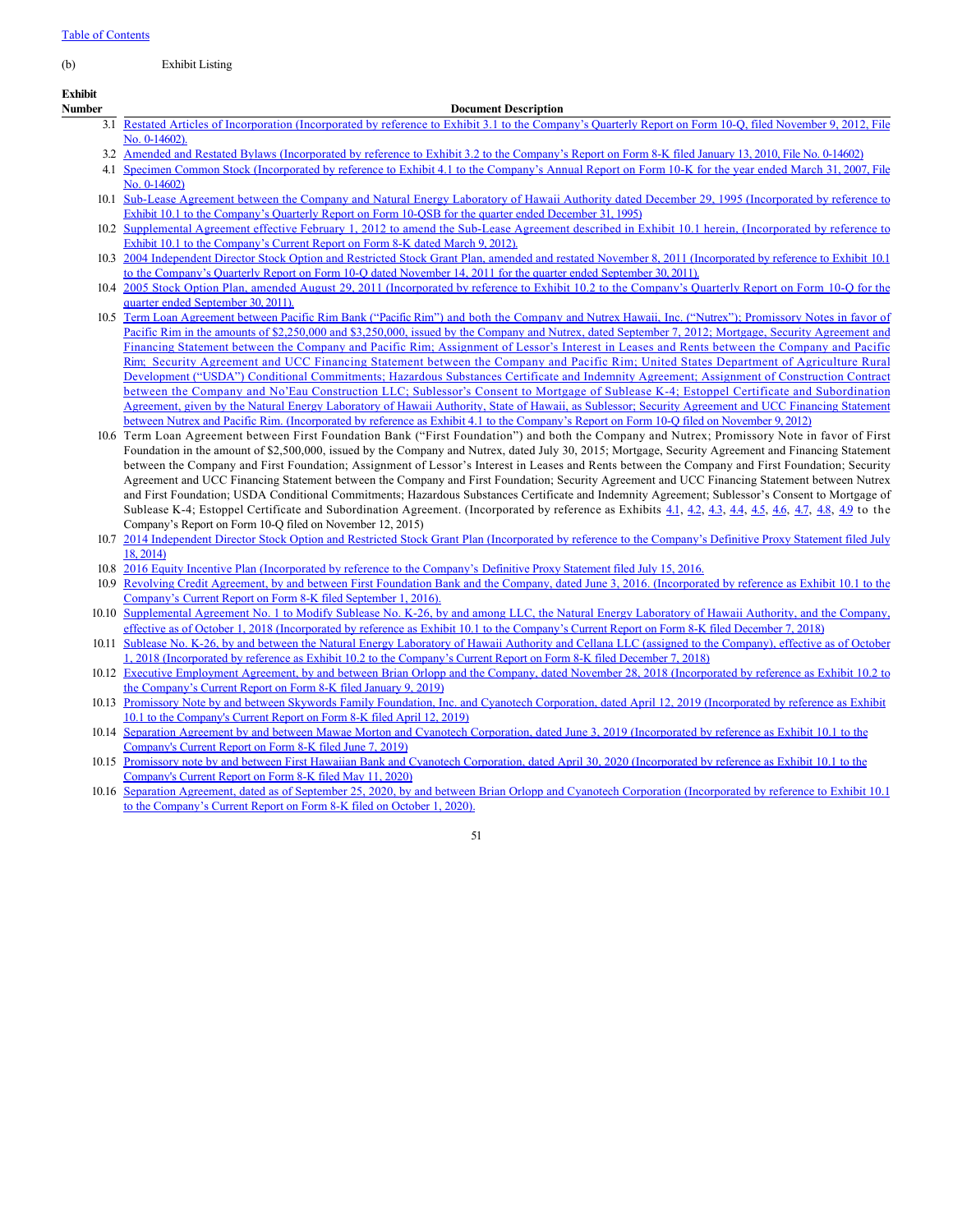#### [Table of Contents](#page-1-0)

- 10.17 [Executive Employment Agreement, dated as of September 28, 2020, by and between Felicia Ladin and Cyanotech Corporation \(Incorporated by reference to](http://www.sec.gov/Archives/edgar/data/0000768408/000143774920020587/cyan20200930_8k.htm) Exhibit 10.2 to the Company's Current Report on Form 8-K filed on October 1, 2020).
- 10.18 [Amended and Restated Promissory Note, dated April 12, 2021, by and between Skywords Family Foundation, Inc. and Cyanotech Corporation](http://www.sec.gov/Archives/edgar/data/0000768408/000143774921009066/cyan20210413_8k.htm) (Incorporated by reference as Exhibit 10.1 to the Company's Current Report on Form 8-K filed April 16, 2021).
- 10.19 [Intercreditor and Subordination Agreement, dated April 12, 2021, by and between First Foundation Bank, Skywords Family Foundation, Inc. and Cyanotech](http://www.sec.gov/Archives/edgar/data/0000768408/000143774921009066/cyan20210413_8k.htm) Corporation (Incorporated by reference as Exhibit 10.2 to the Company's Current Report on Form 8-K file April 16, 2021).
- 21.1 [Subsidiaries of the Company \(Incorporated by reference to Exhibit 21.1 to the Company's Annual Report on Form 10-K for the year ended March 31, 2012,](http://www.sec.gov/Archives/edgar/data/768408/000110465912045009/a12-7275_1ex21d1.htm) File No. 0-14602)
- 23.1\* [Consent of Independent Registered Public Accounting Firm signed June 22, 2022](ex_385967.htm)
- 31.1\* [Certifications of Chief Executive Officer Pursuant to Section 302 of the Sarbanes-Oxley Act of 2002 signed as of June 22, 2022.](ex_385968.htm)
- 31.2\* [Certifications of Chief Financial Officer Pursuant to Section 302 of the Sarbanes-Oxley Act of 2002 signed as of June 22, 2022.](ex_385969.htm)
- 32.1\* [Certifications of Chief Executive Officer and Chief Financial Officer Pursuant to Section 906 of the Sarbanes-Oxley Act of 2002 signed as of June](ex_385970.htm) 22, 2022. 99.1\* [Press Release dated June 22, 2022.](ex_385971.htm)
- 101 The following financial information from our Annual Report on Form 10-K for fiscal year ended March 31, 2022, filed with the SEC on June 22, 2022, formatted in Inline XBRL (eXtensible Business Reporting Language): (i) the Consolidated Balance Sheets at March 31, 2022 and 2021, (ii) the Consolidated Statements of Operations for the years ended March 31, 2022, 2021 and 2020, (iii) the Consolidated Statements of Stockholders' Equity for the years ended March 31, 2022, 2021 and 2020, (iv) the Consolidated Statements of Cash Flows for the years ended March 31, 2022 and 2021, and (v) Notes to Consolidated Financial Statements.
- 104 Cover Page Interactive Data File (Formatted as Inline XBRL and contained in Exhibit 101) \* Included herewith. Other exhibits were filed as shown above.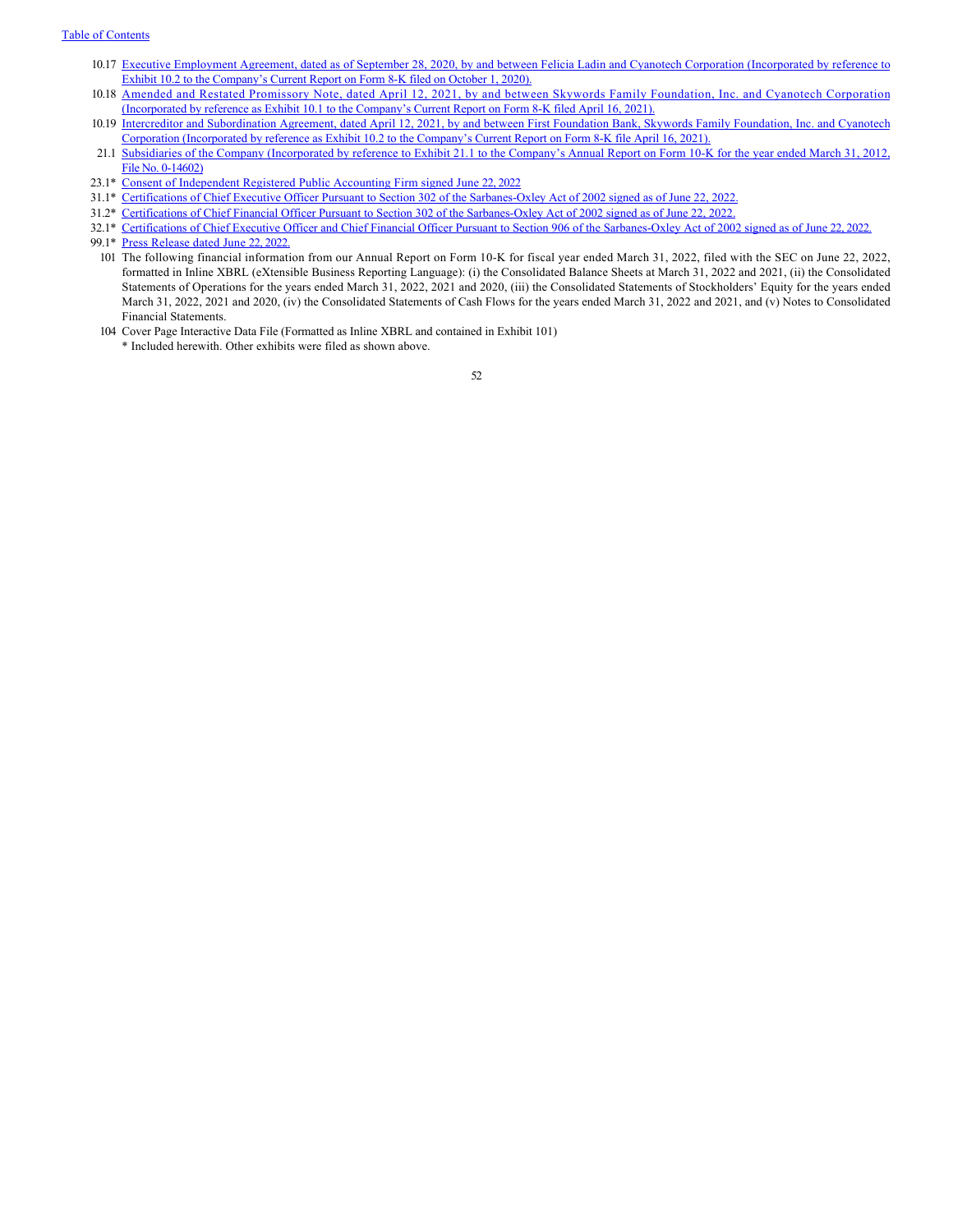#### **Cyanotech Corporation Valuation and Qualifying Accounts**

# **Years Ended March 31, 2022, 2021 and 2020 (in thousands)**

<span id="page-52-0"></span>

|                                  |                                       |                                       | <b>Additions</b>         |                                      |                             |
|----------------------------------|---------------------------------------|---------------------------------------|--------------------------|--------------------------------------|-----------------------------|
|                                  | <b>Balance at</b><br><b>Beginning</b> | <b>Charged to</b><br><b>Costs and</b> | Charged to<br>Other      |                                      | <b>Balance</b> at<br>End of |
| <b>Description</b>               | of Year                               | <b>Expense</b>                        |                          | <b>Deductions</b><br><b>Accounts</b> |                             |
| Allowance for Doubtful Accounts: |                                       |                                       |                          |                                      |                             |
| 2022                             | 32                                    | 40                                    | $\overline{\phantom{a}}$ |                                      | 67                          |
| 2021                             |                                       | -46                                   | $\overline{\phantom{a}}$ |                                      | 32                          |
| 2020                             | $\sim$                                | $\overline{\phantom{a}}$              | $\overline{\phantom{a}}$ |                                      | 13                          |
|                                  |                                       |                                       |                          |                                      |                             |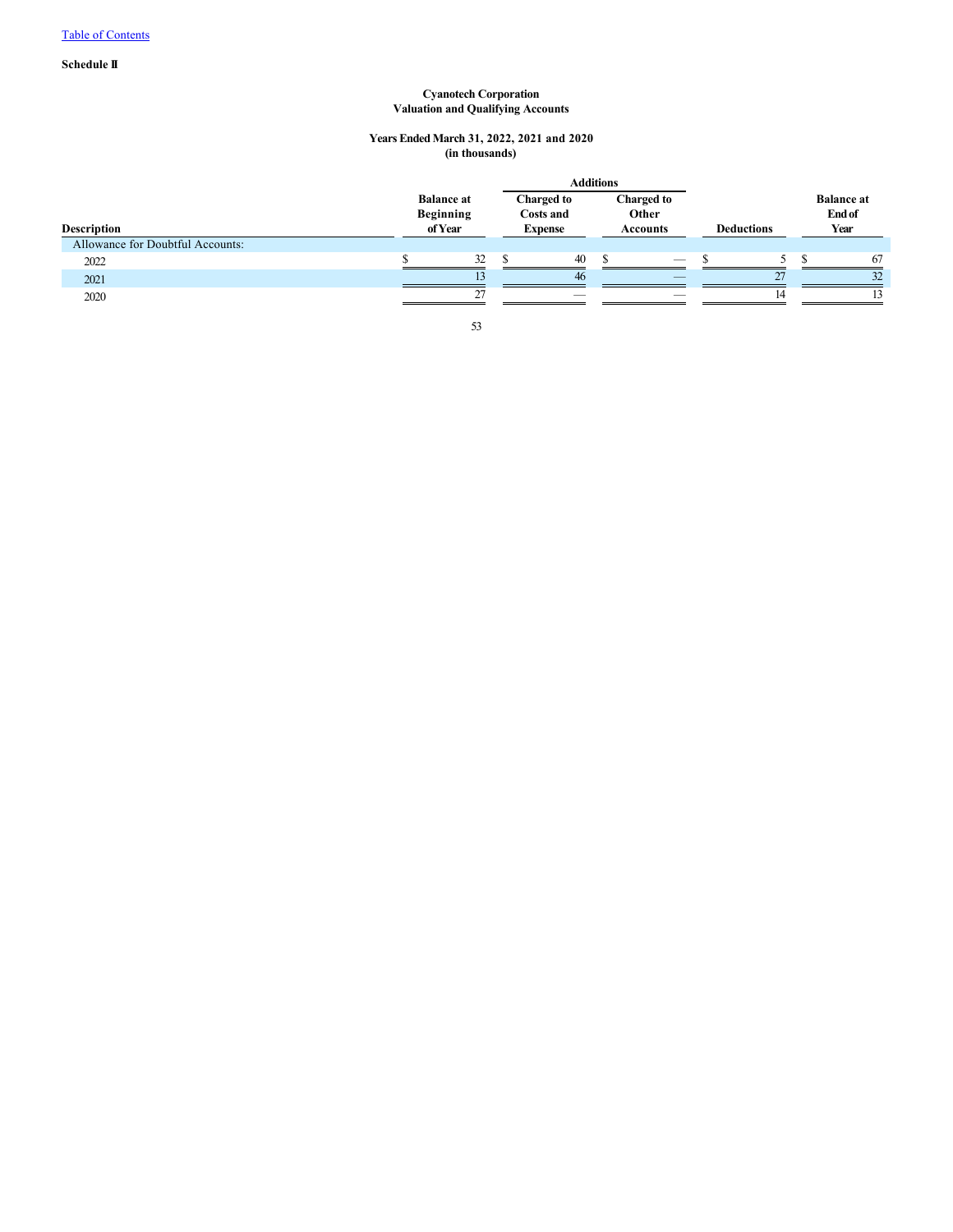#### <span id="page-53-0"></span>**SIGNATURES**

Pursuant to the requirements of Section 13 or 15(d) of the Securities Exchange Act of 1934, the registrant has duly caused this report to be signed on its behalf by the undersigned, thereunto duly authorized, on the 22 day of June, 2022.

# **CYANOTECH CORPORATION**

By:  $\frac{1}{s}$  Matthew K. Custer Matthew K. Custer

*President and Chief Executive Officer*

Pursuant to the requirements of the Securities Exchange Act of 1934, this report has been signed below by the following persons on behalf of the registrant and in the capacities and on the dates indicated.

| Title<br><b>Signatures</b>                 |                                                                                                                    | Date          |  |
|--------------------------------------------|--------------------------------------------------------------------------------------------------------------------|---------------|--|
| /s/ Matthew K. Custer<br>Matthew K. Custer | President and Chief Executive Officer<br>(Principal Executive Officer)                                             | June 22, 2022 |  |
| /s/ Felicia Ladin<br>Felicia Ladin         | Chief Financial Officer, Vice President-Finance and<br>Administration, and Treasurer (Principal Financial Officer) | June 22, 2022 |  |
| /s/ Michael A. Davis<br>Michael A. Davis   | Chairman of the Board                                                                                              | June 22, 2022 |  |
| /s/ Nancy E. Katz<br>Nancy Katz            | Director                                                                                                           | June 22, 2022 |  |
| /s/ Angela M. McElwee<br>Angela M. McElwee | Director                                                                                                           | June 22, 2022 |  |
| /s/ Walter B. Menzel<br>Walter B. Menzel   | Director                                                                                                           | June 22, 2022 |  |
| /s/ David M. Mulder<br>David M. Mulder     | Director                                                                                                           | June 22, 2022 |  |
| /s/ David L. Vied<br>David L. Vied         | Director                                                                                                           | June 22, 2022 |  |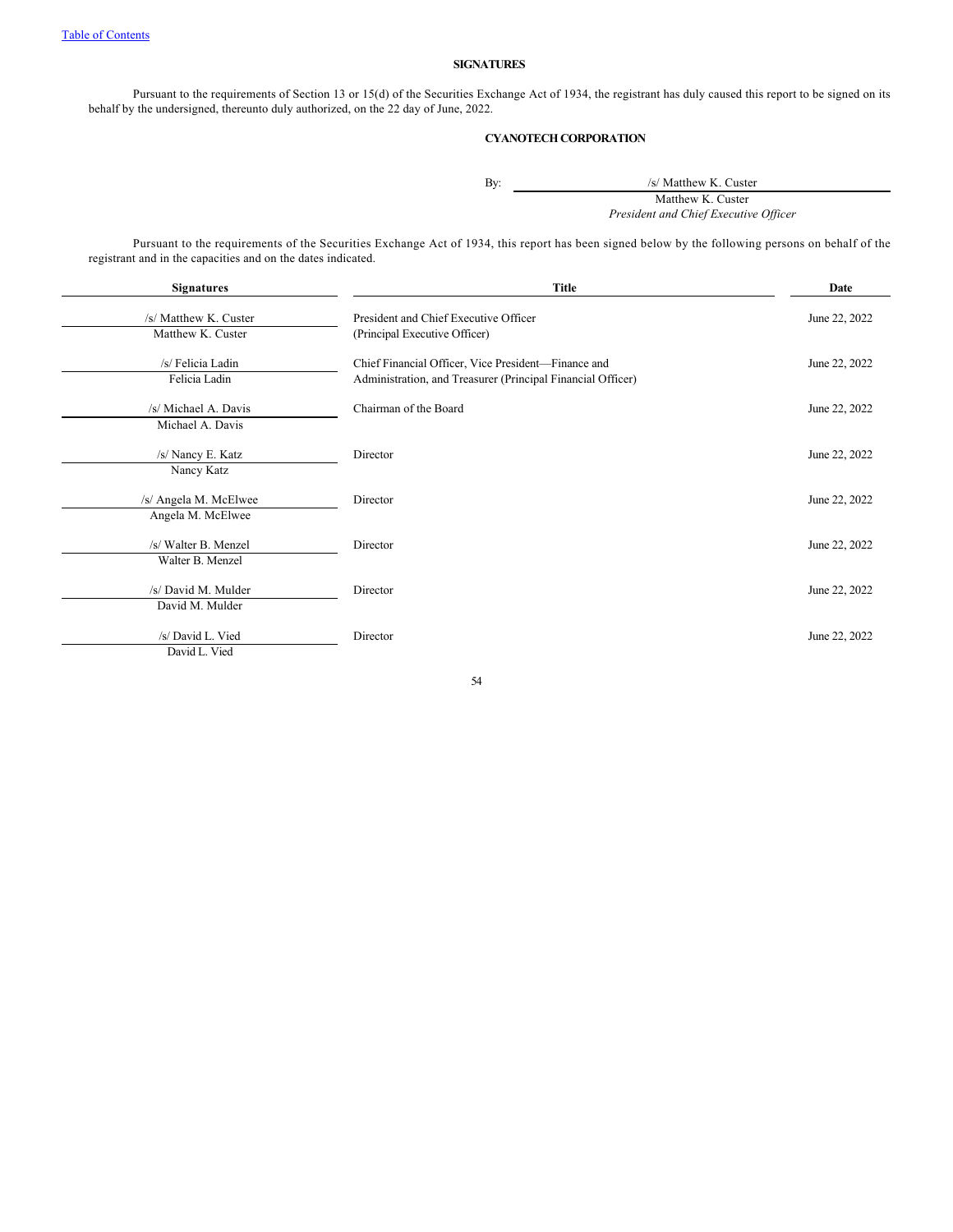# **Exhibit**

#### **Number Document Description**

- 3.1 Restated Articles of Incorporation (Incorporated by reference to Exhibit 3.1 to the Company's Quarterly Report on Form 10-Q, filed November 9, 2012, File No. 0-14602)
- 3.2 Amended and Restated Bylaws (Incorporated by reference to Exhibit 3.2 to the Company's Report on Form 8-K filed January 13, 2010, File No. 0-14602)
- 4.1 Specimen Common Stock (Incorporated by reference to Exhibit 4.1 to the Company's Annual Report on Form 10-K for the year ended March 31, 2007, File No. 0-14602)
- 10.1 Sub-Lease Agreement between the Company and Natural Energy Laboratory of Hawaii Authority dated December 29, 1995 (Incorporated by reference to Exhibit 10.1 to the Company's Quarterly Report on Form 10-QSB for the quarter ended December 31, 1995)
- 10.2 Supplemental Agreement effective February 1, 2012 to amend the Sub-Lease Agreement described in Exhibit 10.1 herein, (Incorporated by reference to Exhibit 10. 1 to the Company's Current Report on Form 8-K dated March 9, 2012).
- 10.3 2004 Independent Director Stock Option and Restricted Stock Grant Plan, amended and restated November 8, 2011 (Incorporated by reference to Exhibit 10.1 to the Company's Quarterly Report on Form 10-Q dated November 14, 2011 for the quarter ended September 30, 2011)
- 10.4 2005 Stock Option Plan, amended August 29, 2011 (Incorporated by reference to Exhibit 10.2 to the Company's Quarterly Report on Form 10-Q for the quarter ended September 30, 2011).
- 10.5 Term Loan Agreement between Pacific Rim Bank ("Pacific Rim") and both the Company and Nutrex Hawaii, Inc. ("Nutrex"); Promissory Notes in favor of Pacific Rim in the amounts of \$2,250,000 and \$3,250,000, issued by the Company and Nutrex, dated September 7, 2012; Mortgage, Security Agreement and Financing Statement between the Company and Pacific Rim; Assignment of Lessor's Interest in Leases and Rents between the Company and Pacific Rim; Security Agreement and UCC Financing Statement between the Company and Pacific Rim; United States Department of Agriculture Rural Development ("USDA") Conditional Commitments; Hazardous Substances Certificate and Indemnity Agreement; Assignment of Construction Contract between the Company and No'Eau Construction LLC; Sublessor's Consent to Mortgage of Sublease K-4; Estoppel Certificate and Subordination Agreement, given by the Natural Energy Laboratory of Hawaii Authority, State of Hawaii, as Sublessor; Security Agreement and UCC Financing Statement between Nutrex and Pacific Rim. (Incorporated by reference as Exhibit 4.1 to the Company's Report on Form 10-Q filed on November 9, 2012)
- 10.6 Term Loan Agreement between First Foundation Bank ("First Foundation") and both the Company and Nutrex; Promissory Note in favor of First Foundation in the amount of \$2,500,000, issued by the Company and Nutrex, dated July 30, 2015; Mortgage, Security Agreement and Financing Statement between the Company and First Foundation; Assignment of Lessor's Interest in Leases and Rents between the Company and First Foundation; Security Agreement and UCC Financing Statement between the Company and First Foundation; Security Agreement and UCC Financing Statement between Nutrex and First Foundation; USDA Conditional Commitments; Hazardous Substances Certificate and Indemnity Agreement; Sublessor's Consent to Mortgage of Sublease K-4; Estoppel Certificate and Subordination Agreement. (Incorporated by reference as Exhibits 4.1, 4.2, 4.3, 4.4, 4.5, 4.6, 4.7, 4.8, 4.9 to the Company's Report on Form 10-Q filed on November 12, 2015)
- 10.7 2014 Independent Director Stock Option and Restricted Stock Grant Plan (Incorporated by reference to the Company's Definitive Proxy Statement filed July 18, 2014)
- 10.8 2016 Equity Incentive Plan (Incorporated by reference to the Company's Definitive Proxy Statement filed July 15, 2016)
- 10.9 Revolving Credit Agreement, by and between First Foundation Bank and the Company, dated June 3, 2016. (Incorporated by reference as Exhibit 10.1 to the Company's Current Report on Form 8-K filed September 1, 2016).
- 10.10 Supplemental Agreement No. 1 to Modify Sublease No. K-26, by and among Cellana LLC, the Natural Energy Laboratory of Hawaii Authority, and the Company, effective as of October 1, 2018 (Incorporated by reference as Exhibit 10.1 to the Company's Current Report on Form 8-K filed December 7, 2018)
- 10.11 Sublease No. K-26, by and between the Natural Energy Laboratory of Hawaii Authority and Cellana LLC (assigned to the Company), effective as of October 1, 2018 (Incorporated by reference as Exhibit 10.2 to the Company's Current Report on Form 8-K filed December 7, 2018)
- 10.12 Executive Employment Agreement, by and between Brian Orlopp and the Company, dated November 28, 2018 (Incorporated by reference as Exhibit 10.2 to the Company's Current Report on Form 8-K filed January 9, 2019)
- 10.13 Promissory Note by and between Skywords Family Foundation, Inc. and Cyanotech Corporation, dated April 12, 2019 (Incorporated by reference as Exhibit 10.1 to the Company's Current Report on Form 8-K filed April 12, 2019)
- 10.14 Separation Agreement by and between Mawae Morton and Cyanotech Corporation, dated June 3, 2019 (Incorporated by reference as Exhibit 10.1 to the Company's Current Report on Form 8-K filed June 7, 2019)
- 10.15 Promissory note by and between First Hawaiian Bank and Cyanotech Corporation, dated April 30, 2020 (Incorporated by reference as Exhibit 10.1 to the Company's Current Report on Form 8-K filed May 11, 2020)
- 10.16 Separation Agreement, dated as of September 25, 2020, by and between Brian Orlopp and Cyanotech Corporation (Incorporated by reference to Exhibit 10.1 to the Company's Current Report on Form 8-K filed on October 1, 2020).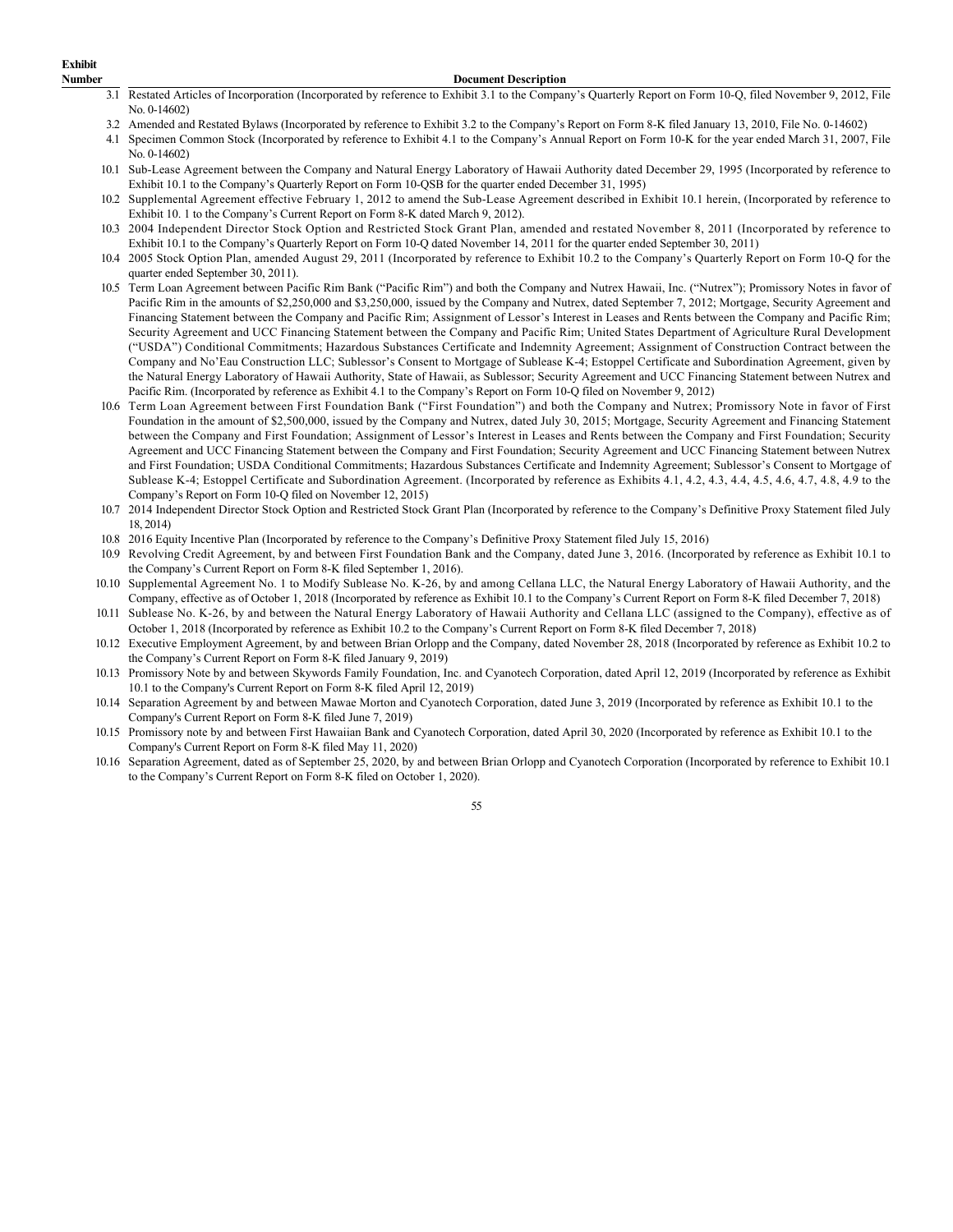- 10.17 Executive Employment Agreement, dated as of September 28, 2020, by and between Felicia Ladin and Cyanotech Corporation (Incorporated by reference to Exhibit 10.2 to the Company's Current Report on Form 8-K filed on October 1, 2020).
- 10.18 Amended and Restated Promissory Note, dated April 12, 2021, by and between Skywords Family Foundation, Inc. and Cyanotech Corporation (Incorporated by reference as Exhibit 10.1 to the Company's Current Report on Form 8-K filed April 16, 2021).
- 10.19 Intercreditor and Subordination Agreement, dated April 12, 2021, by and between First Foundation Bank, Skywords Family Foundation, Inc. and Cyanotech Corporation (Incorporated by reference as Exhibit 10.2 to the Company's Current Report on Form 8-K file April 16, 2021).
- 21.1 Subsidiaries of the Company (Incorporated by reference to Exhibit 21.1 to the Company's Annual Report on Form 10-K for the year ended March 31, 2012) 23.1\* Consent of Independent Registered Public Accounting Firm signed June 22, 2022
- 31.1\* Certifications of Chief Executive Officer Pursuant to Section 302 of the Sarbanes-Oxley Act of 2002 signed as of June 22, 2022
- 31.2\* Certifications of Chief Financial Officer Pursuant to Section 302 of the Sarbanes-Oxley Act of 2002 signed as of June 22, 2022
- 32.1\* Certifications of Chief Executive Officer and Chief Financial Officer Pursuant to Section 906 of the Sarbanes-Oxley Act of 2002 signed as of June 22, 2022

99.1\* Press Release dated June 22, 2022

101 The following financial information from our Annual Report on Form 10-K for fiscal year ended March 31, 2021, filed with the SEC on June 22, 2022, formatted in XBRL (eXtensible Business Reporting Language): (i) the Consolidated Balance Sheets at March 31, 2022 and 2021, (ii) the Consolidated Statements of Operations for the years ended March 31, 2022, 2021 and 2020, (iii) the Consolidated Statements of Stockholders' Equity for the years ended March 31, 2022, 2021 and 2020, (iv) the Consolidated Statements of Cash Flows for the years ended March 31, 2022 and 2021, and (v) Notes to Consolidated Financial Statements.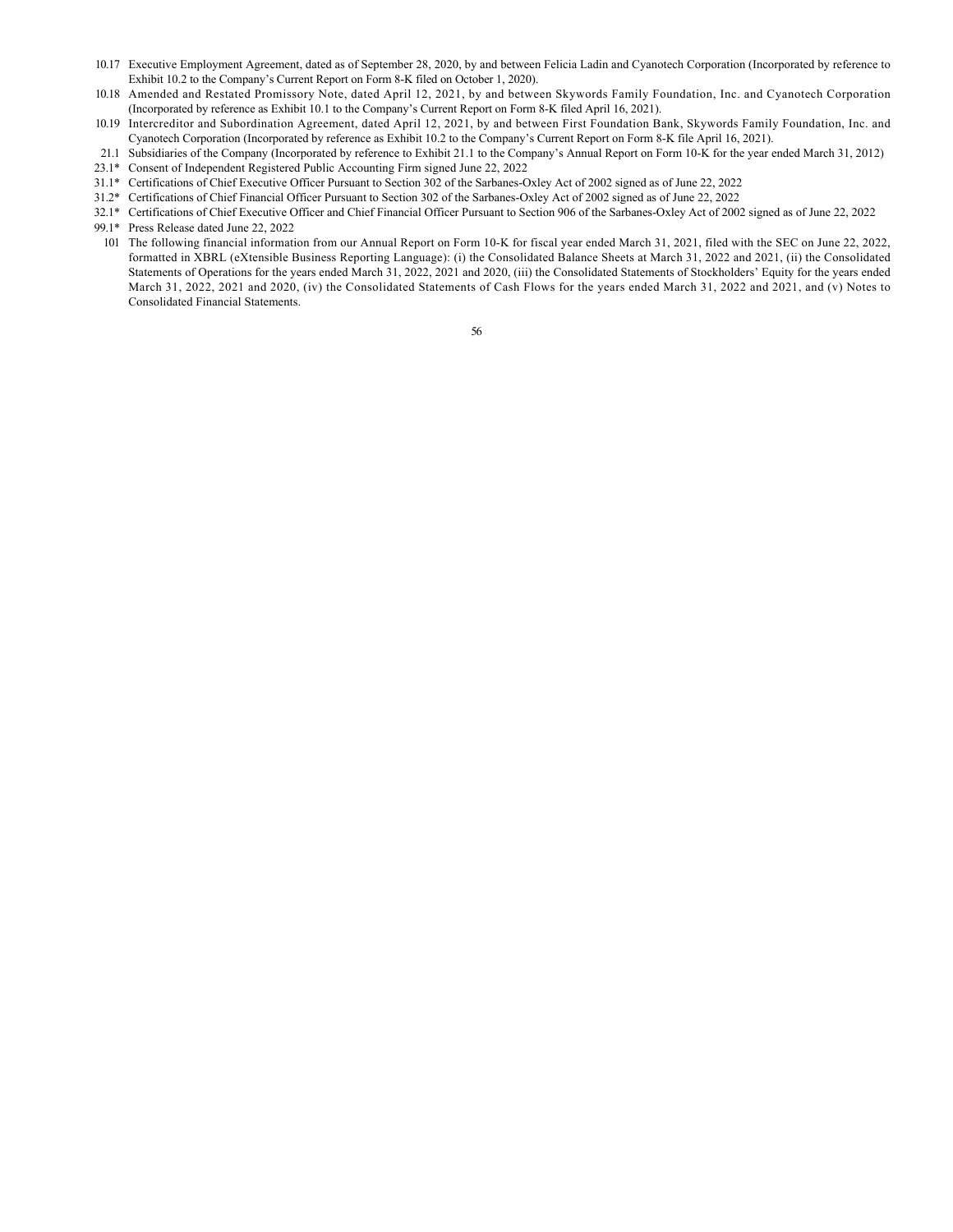#### **CONSENT OF INDEPENDENT REGISTERED PUBLIC ACCOUNTING FIRM**

We have issued our report dated June 22, 2022, with respect to the consolidated financial statements and schedule included in the Annual Report of Cyanotech Corporation on Form 10-K for the year ended March 31, 2022. We consent to the incorporation by reference of said report in the Registration Statements of Cyanotech Corporation on Form S-3 (File No. 333-42486 effective July 28, 2000, File No. 333-97755 effective August 7, 2002, and File No. 333-101401 effective November 22, 2002), and on Form S-8 (File No. 333-63789 effective October 27, 1995, File No. 333-42484 effective July 28, 2000, File No. 333-1419111 effective April 5, 2007, File No. 333-141912 effective April 5, 2007, File No. 333-154165 effective October 10, 2008, File No. 333-179605 effective February 21, 2012, File No. 333-198790 effective September 17, 2014, and File No. 333-214572 effective November 10, 2016).

/s/ GRANT THORNTON LLP

Newport Beach, California June 22, 2022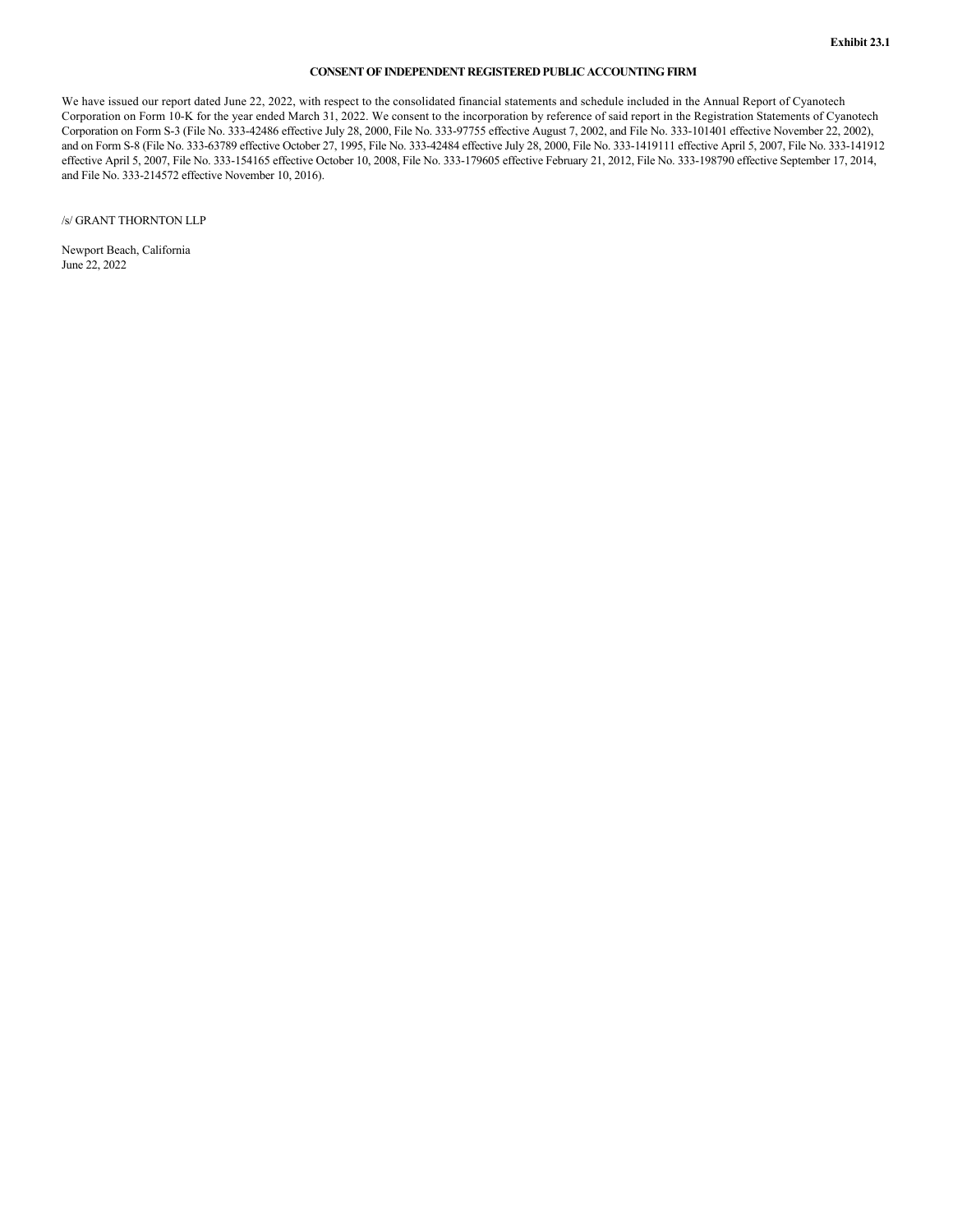#### **Certification Pursuant To 18 U. S. C. Section 1350, As Adopted Pursuant To Section 302 of the Sarbanes-Oxley Act of 2002**

I, Matthew K. Custer, Chief Executive Officer certify that:

- 1. I have reviewed this annual report on Form 10-K of Cyanotech Corporation;
- 2. Based on my knowledge, this report does not contain any untrue statement of a material fact or omit to state a material fact necessary to make the statements made, in light of the circumstances under which such statements were made, not misleading with respect to the period covered by this report;
- 3. Based on my knowledge, the financial statements, and other financial information included in this report, fairly present in all material respects the financial condition, results of operations and cash flows of the registrant as of, and for, the periods presented in this report;
- 4. The registrant's other certifying officer and I am responsible for establishing and maintaining disclosure controls and procedures (as defined in Exchange Act Rules 13a-15 (e) and 15d-15 (e)) and internal control over financial reporting (as defined in Exchange Act Rules 13a-15(f) and 15d-15(f)) for the registrant and we have:
	- a) Designed such disclosure controls and procedures, or caused such disclosure controls and procedures to be designed under our supervision, to ensure that material information relating to the registrant, including its consolidated subsidiary, is made known to us by others within those entities, particularly during the period in which this report is being prepared;
	- b) Designed such internal control over financial reporting, or caused such internal control over financial reporting to be designed under our supervision, to provide reasonable assurance regarding the reliability of financial reporting and the preparation of financial statements for external purposes in accordance with generally accepted accounting principles.
	- c) Evaluated the effectiveness of the registrant's disclosure controls and procedures and presented in this report our conclusions about the effectiveness of the disclosure controls and procedures, as of the end of the period covered by this report based on such evaluation; and
	- d) Disclosed in this report any change in the registrant's internal control over financial reporting that occurred during the registrant's most recent fiscal quarter (the registrant's fourth quarter in the case of an annual report) that has materially affected, or is reasonably likely to materially affect, the registrant's internal control over financial reporting; and
- 5. The registrant's other certifying officer and I have disclosed, based on our most recent evaluation of internal control over financial reporting, to the registrant's auditors and the audit committee of registrant's board of directors (or persons performing the equivalent function):
	- a) All significant deficiencies and material weaknesses in the design or operation of internal controls over financial reporting which are reasonably likely to adversely affect the registrant's ability to record, process, summarize and report financial information; and
	- b) Any fraud, whether or not material, that involves management or other employees who have a significant role in the registrant's internal controls over financial reporting.

Date: June 22, 2022 /s/ Matthew K. Custer

Matthew K. Custer *President and Chief Executive Officer*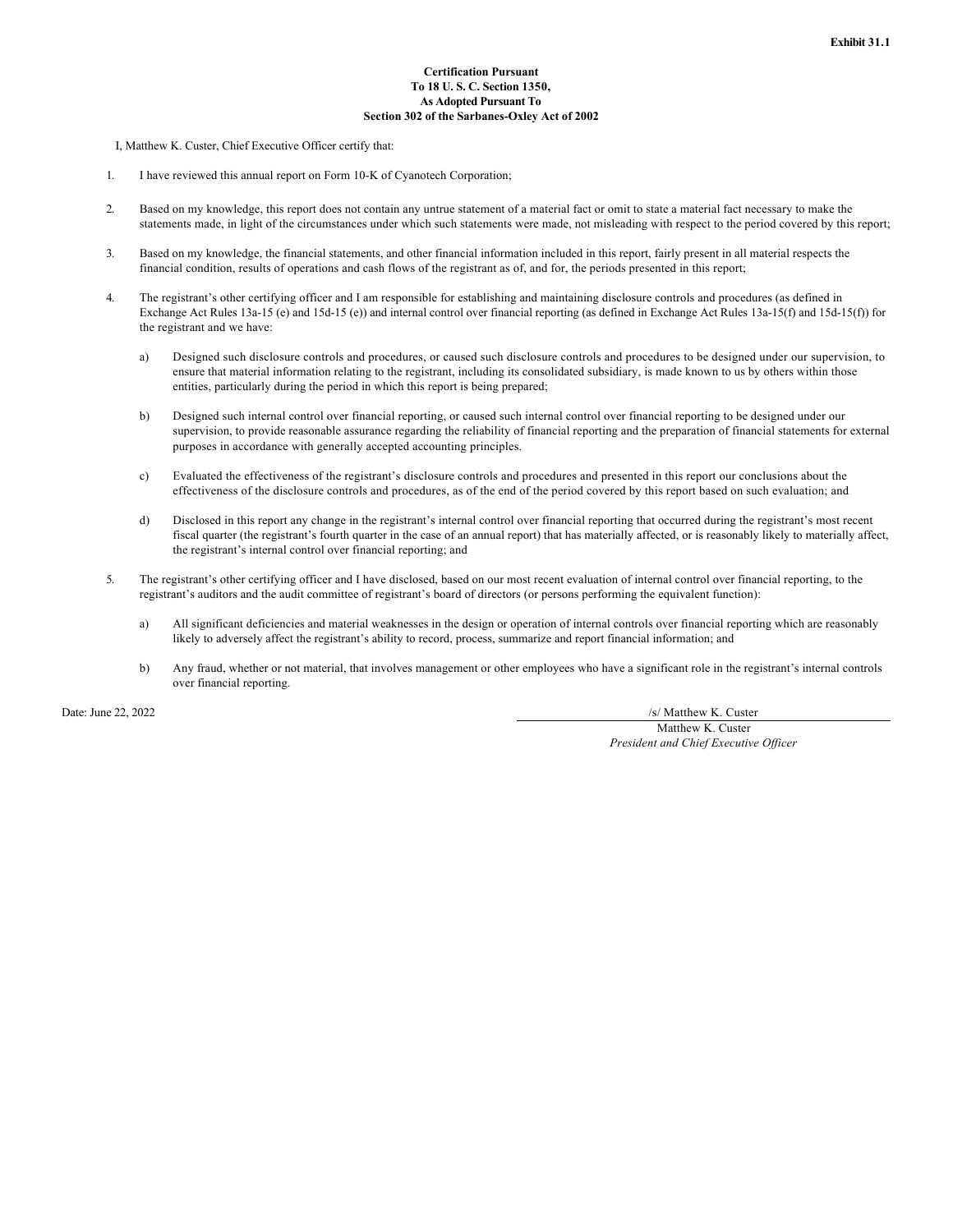### **Certification Pursuant To 18 U. S. C. Section 1350, As Adopted Pursuant To Section 302 of the Sarbanes-Oxley Act of 2002**

I, Felicia Ladin, Chief Financial Officer certify that:

- 1. I have reviewed this annual report on Form 10-K of Cyanotech Corporation;
- 2. Based on my knowledge, this report does not contain any untrue statement of a material fact or omit to state a material fact necessary to make the statements made, in light of the circumstances under which such statements were made, not misleading with respect to the period covered by this report;
- 3. Based on my knowledge, the financial statements, and other financial information included in this report, fairly present in all material respects the financial condition, results of operations and cash flows of the registrant as of, and for, the periods presented in this report;
- 4. The registrant's other certifying officer and I am responsible for establishing and maintaining disclosure controls and procedures (as defined in Exchange Act Rules 13a-15 (e) and 15d-15 (e)) and internal control over financial reporting (as defined in Exchange Act Rules 13a-15(f) and 15d-15(f)) for the registrant and we have:
	- a) Designed such disclosure controls and procedures, or caused such disclosure controls and procedures to be designed under our supervision, to ensure that material information relating to the registrant, including its consolidated subsidiary, is made known to us by others within those entities, particularly during the period in which this report is being prepared;
	- b) Designed such internal control over financial reporting, or caused such internal control over financial reporting to be designed under our supervision, to provide reasonable assurance regarding the reliability of financial reporting and the preparation of financial statements for external purposes in accordance with generally accepted accounting principles.
	- c) Evaluated the effectiveness of the registrant's disclosure controls and procedures and presented in this report our conclusions about the effectiveness of the disclosure controls and procedures, as of the end of the period covered by this report based on such evaluation; and
	- d) Disclosed in this report any change in the registrant's internal control over financial reporting that occurred during the registrant's most recent fiscal quarter (the registrant's fourth quarter in the case of an annual report) that has materially affected, or is reasonably likely to materially affect, the registrant's internal control over financial reporting; and
- 5. The registrant's other certifying officer and I have disclosed, based on our most recent evaluation of internal control over financial reporting, to the registrant's auditors and the audit committee of registrant's board of directors (or persons performing the equivalent function):
	- a) All significant deficiencies and material weaknesses in the design or operation of internal controls over financial reporting which are reasonably likely to adversely affect the registrant's ability to record, process, summarize and report financial information; and
	- b) Any fraud, whether or not material, that involves management or other employees who have a significant role in the registrant's internal controls over financial reporting.

Date: June 22, 2022 /s/ Felicia Ladin Felicia Ladin Chief Financial Officer; Vice President—Finance & Administration, and Treasurer *(Principal Financial Officer)*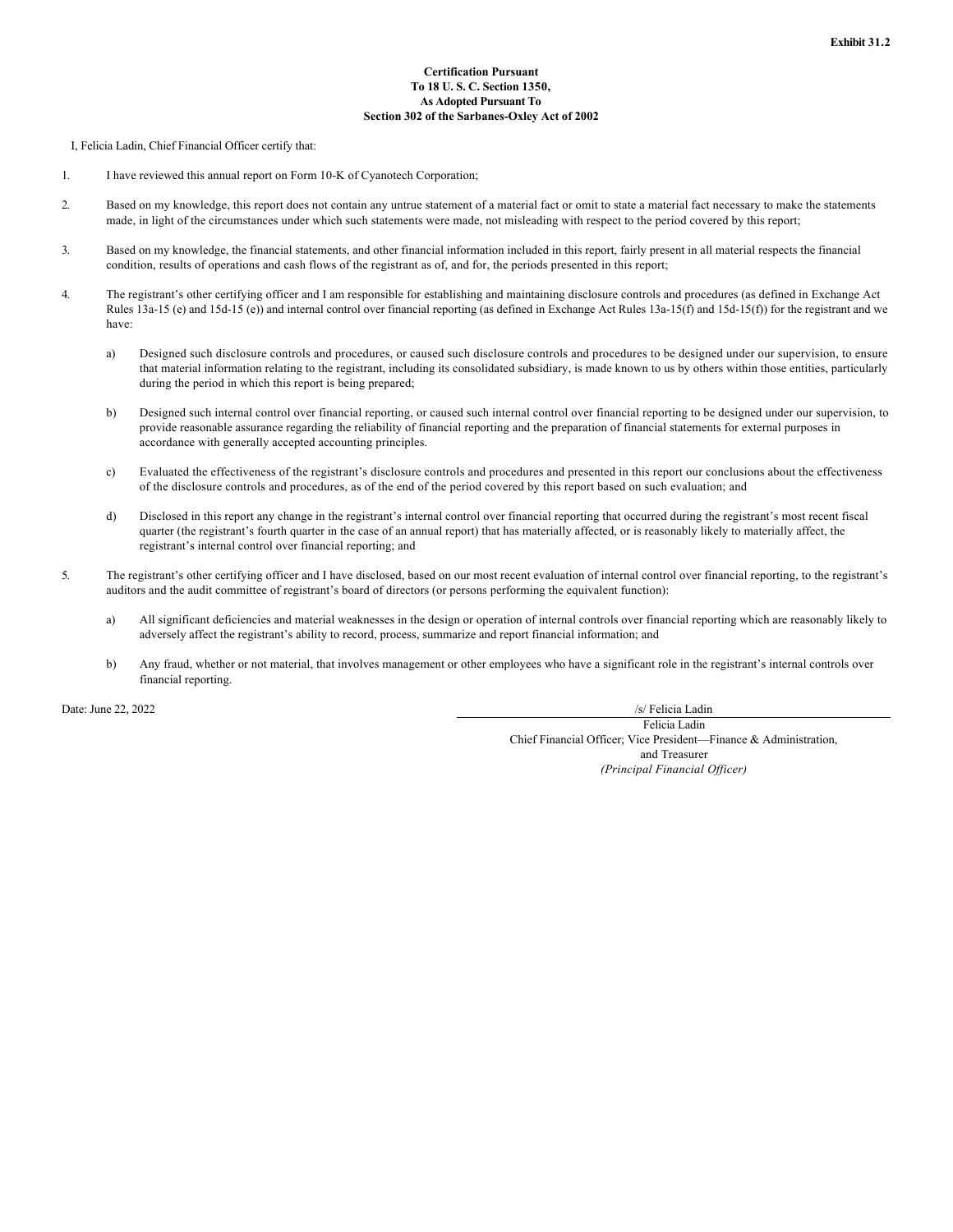#### **Certification of CEO and CFO Pursuant to 18 U.S.C. Section 1350, As Adopted Pursuant to Section 906 of the Sarbanes-Oxley Act of 2002**

In connection with the Annual Report of Cyanotech Corporation (the "Company") on Form 10-K for the period ended March 31, 2022 (the "Report") as filed with the Securities and Exchange Commission on the date hereof, each of the undersigned certifies that:

1) The Report fully complies with the requirements of Section 13(a) or 15(d) of the Securities Exchange Act (15 U.S.C. 78m or 78o (d)); and

2) The information contained in the Report fairly presents, in all material aspects, the financial condition and results of operations of the Company.

Date: June 22, 2022 /s/ Matthew K. Custer Matthew K. Custer *President and Chief Executive Officer*

Date: June 22, 2022 /s/ Felicia Ladin

Felicia Ladin *Chief Financial Officer; Vice President*—*Finance & Administration, and Treasurer (Principal Financial Officer)*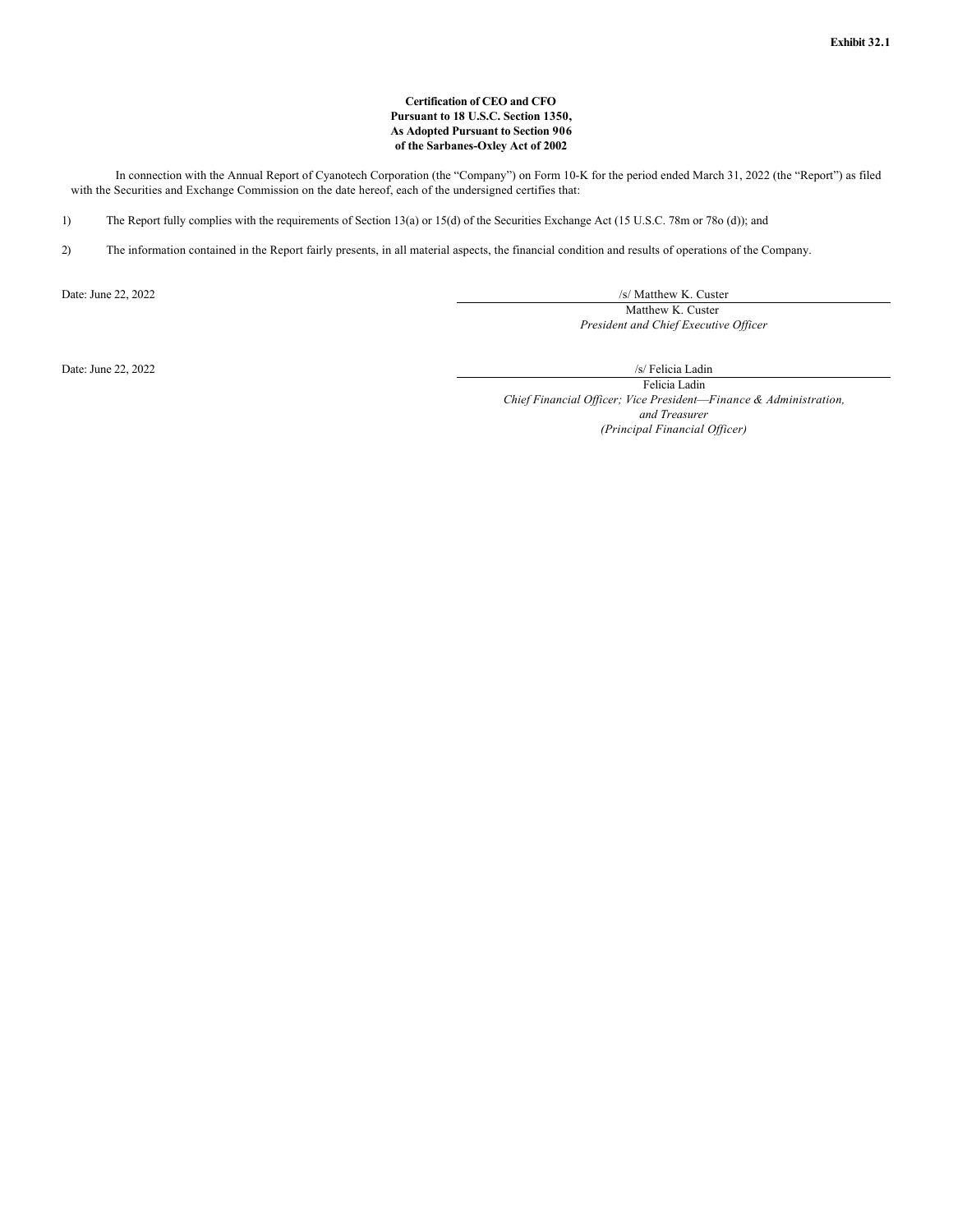**News Release Contact:** Bruce Russell (310) 346-6131 brussell@cyanotech.com

#### **Cyanotech Reports Financial Results for the Fourth Quarter and Fiscal Year 2022**

**KAILUA KONA, Hawaii** (June 22, 2022) — Cyanotech Corporation (Nasdaq Capital Market: CYAN), a world leader in microalgae-based, high-value nutrition and health dietary supplement products, announced financial results for the fourth quarter and fiscal year 2022, ended March 31, 2022.

Commenting on the fiscal year results (changes shown vs. fiscal 2021), Cyanotech's Chief Executive Officer Emeritus and Chief Scientific Officer, Gerald R. Cysewski, Ph.D., said:

"Net sales increased to \$36.0 million in the fiscal year, 11.2% over the prior year, with an improved gross profit as a result of lower cost of spirulina due to higher production volumes and astaxanthin as a result of production efficiencies. We generated \$2.4 million in cash from operations, deleveraged the Balance Sheet by \$1.7 million and invested over \$1.0 million in capital expenditures."

"Two new solar power systems were installed in our facility continuing Cyanotech's commitment to renewable energy. In addition to the 791 metric tons of carbon dioxide (CO2) emissions we currently offset annually with our existing solar power system, the two new systems further reduce CO2 emissions by 163 metric tons per year."

"Two new solar power systems were installed in our facility continuing Cyanotech's commitment to renewable energy. In addition to the 791 metric tons of carbon dioxide (CO2) emissions we currently offset annually with our existing solar power system, the two new systems further reduce CO2 emissions by 163 metric tons per year."

"After 39 years with Cyanotech, I have stepped down from my position at Cyanotech as Chief Executive Officer and as a member of the Board of Directors ("Board") effective June 16, 2022, to have more personal time in my latter years. My time at Cyanotech has been both challenging and very rewarding. I will assume the position of CEO Emeritus and remain as Chief Scientific Officer. I will be available for consultation on business strategy on an as needed basis. I want to sincerely thank shareholders and employees for their support throughout the years."

"Matt Custer has been appointed as President and Chief Executive Officer and as a member of the Board effective June 16, 2022. Matt has been the President of the Company since May 2021. He is a very talented and insightful leader, and I am confident the company is in good hands."

"I am honored and humbled to lead the organization and thank Gerry for creating a legacy for all of us to continue to uphold" commented Matt Custer, President and Chief Executive Officer.

#### **Fiscal Year 2022**

Cyanotech reported net sales of \$35,968,000 for fiscal 2022 compared to \$32,345,000 in fiscal 2021, an increase of 11.2%. Gross profit was \$13,566,000, with gross profit margin of 37.7%, compared to gross profit of \$11,117,000 and gross profit margin of 34.4%. Operating income was \$2,574,000 compared to operating income of \$84,000.

Net income was \$2,154,000 or \$0.35 per diluted share, compared to net income of \$920,000 or \$0.15 per diluted share. Net income in fiscal 2021 includes \$1,389,000, including accrued interest of \$8,000 for the forgiveness of the loan under the Paycheck Protection Program.

#### **Fourth Quarter Fiscal 2022**

Cyanotech reported net sales of \$8,126,000 for the fourth quarter of fiscal year 2022 compared to \$9,438,000 in the fourth quarter of fiscal 2021, a decrease of 13.9%. Gross profit was \$2,894,000 with gross profit margin of 35.6%, compared to gross profit of \$2,771,000 and gross profit margin of 29.4% in the fourth quarter of fiscal 2021. Operating income was \$364,000 compared to operating loss of \$24,000 in the fourth quarter of fiscal 2021. Net income was \$277,000, or \$0.04 per diluted share, compared to net loss of \$200,000, or (\$0.03) per diluted share in the fourth quarter of fiscal 2021.

Please review the Company's Form 10-K for the period ended March 31, 2022 for more detailed information.

— Cyanotech will host a Skype broadcast at 8:00 PM EDT on Thursday, June 23, 2022 to respond to questions about its operating results and other topics of interest. Interested parties are asked to submit questions to questions@cyanotech.com before 12 p.m. EDT on Thursday, June 23, 2022. The Company will respond only to relevant questions relating to the Company's fourth quarter and fiscal 2022 financial performance and will not be accepting any questions or comments during the broadcast.

To join the broadcast, please browse http://cyanotech.com/meet approximately five minutes prior to the start time.

73-4460 Queen Kaahumanu Highway, #102 ~ Kailua-Kona, Hawaii 96740 (808) 326-1353 fax (808) 329-3597 ~ www.cyanotech.com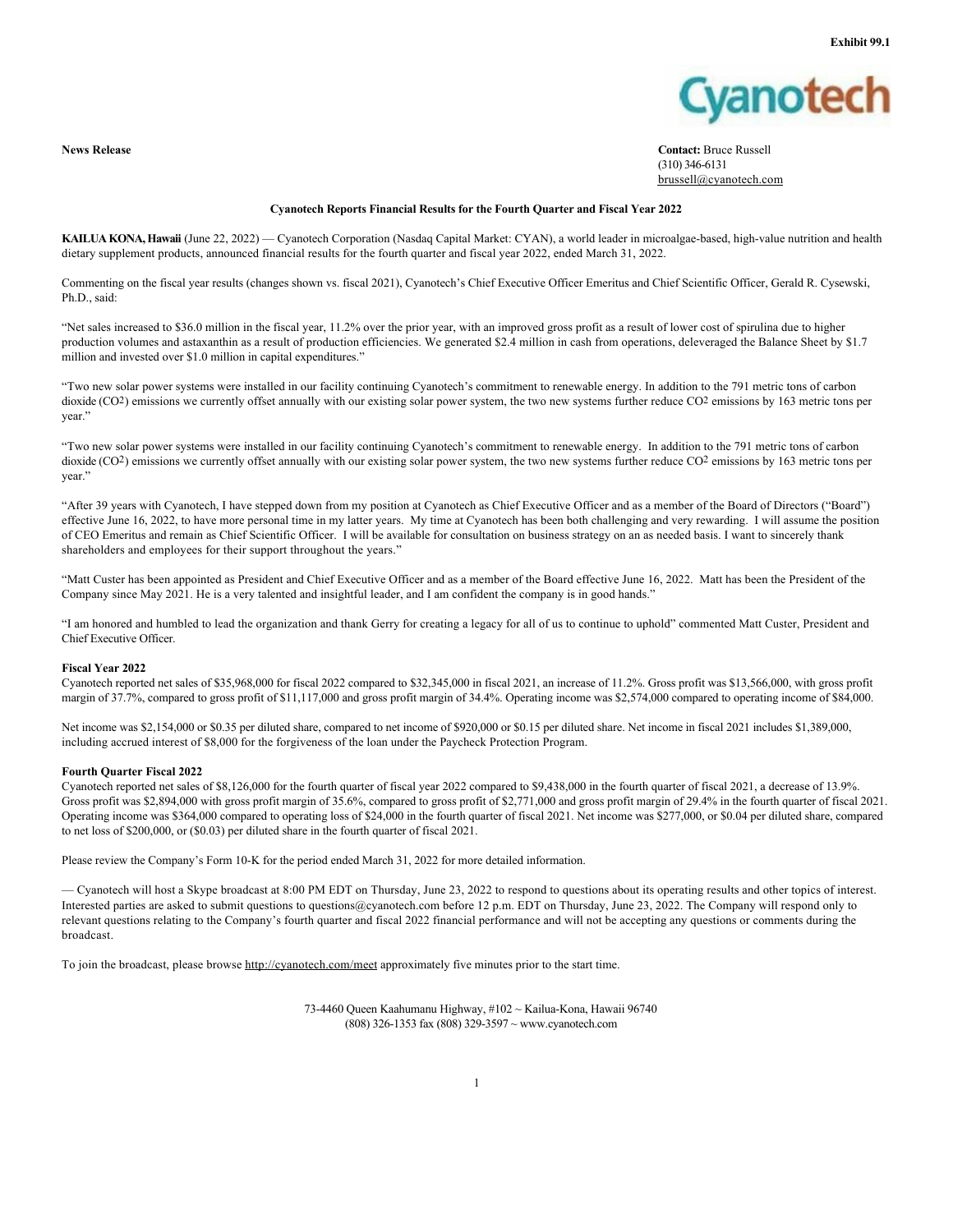**About Cyanotech** — Cyanotech Corporation, a world leader in microalgae technology for more than 30 years, produces *BioAstin*® *Hawaiian Astaxanthin*® and *Hawaiian Spirulina Pacifica*®. These all-natural, dietary ingredients and supplements leverage our experience and reputation for quality, building nutritional brands which promote health and well-being. The Company's mission is to fulfill the promise of whole health through Hawaiian microalgae. Cyanotech's *BioAstin*® offers superior antioxidant activity which supports skin, eye and joint health, as well as recovery from exercise\*. Cyanotech's Spirulina products offer nutrition that supports cardiovascular health and immunity\*. All Cyanotech products are produced from microalgae grown at our 96-acre facility in Kona, Hawaii using patented and proprietary technology and are Generally Recognized as Safe ("GRAS") for use in food products. Cyanotech sells its products direct to consumers at retail locations in the United States and online at www.nutrex-hawaii.com and also distributes to dietary supplement, nutraceutical and cosmeceutical manufacturers and marketers. The Company is regulated by the Food and Drug Administration. Visit www.cyanotech.com for more information.

\*These statements have not been evaluated by the Food and Drug Administration. This product is not intended to diagnose, treat, cure or prevent any disease.

**"Safe Harbor**" **Statement under the U.S. Private Securities Litigation Reform Act of 1995** Besides statements of present fact and historical fact, this press release may contain forward-looking statements. Forward-looking statements relate to the future and are subject to inherent uncertainties, risks and changes in circumstances that are difficult to predict. Our actual results may differ materially from those contemplated by forward-looking statements. We caution against relying on forward-looking statements. Important factors that could change actual, future results include: changes in sales levels to our largest customers, weather patterns in Hawaii, production problems, risks associated with new products, foreign exchange fluctuations, and availability of financing, as well as national and global political, economic, business, competitive, market and regulatory conditions. Other factors are more fully detailed in the Company's annual Form 10-K filings with the Securities and Exchange Commission.

**Financial Tables Follow**: The following tables do not contain footnotes or other information contained in the Company's Form 10-K for the fiscal year ended March 31, 2022, which can be found on the Cyanotech website (www.cyanotech.com) under Investors>Investor Filings upon filing. As such the following Financial Tables are provided only as a guide and other factors are more fully detailed in the Company's annual Form 10-K filings with the Securities and Exchange Commission.

> 73-4460 Queen Kaahumanu Highway, #102 ~ Kailua-Kona, Hawaii 96740 (808) 326-1353 fax (808) 329-3597 ~ www.cyanotech.com

#### $\mathfrak{D}$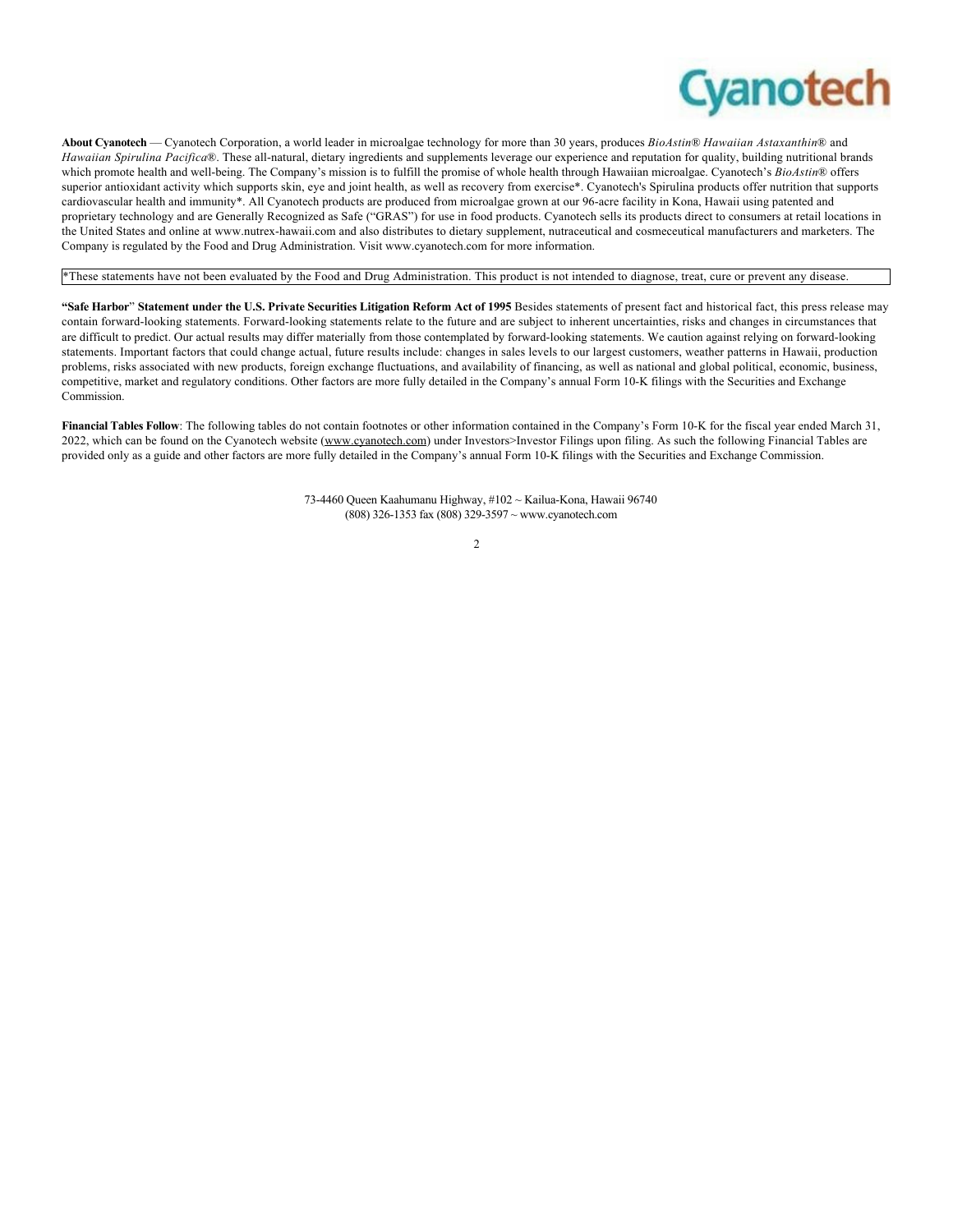# **CYANOTECH CORPORATION CONSOLIDATED BALANCE SHEETS**

# **March 31,**

| (in thousands, except<br>share data)<br>Current assets:<br>$\mathbb{S}$<br>Cash<br>2,589<br>$\mathbb{S}$<br>3,767<br>Accounts receivable, net of allowance for doubtful accounts of \$67 in 2022 and \$32 in 2021<br>3,664<br>2,436<br>9,466<br>Inventories<br>8,415<br>488<br>545<br>Prepaid expenses and other current assets<br>Total current assets<br>16,264<br>15,106<br>Equipment and leasehold improvements, net<br>11,885<br>12,136<br>3,787<br>3,517<br>109<br>120<br>$\mathbb{S}$<br>32,045<br><sup>\$</sup><br>30.879<br>Total assets<br>LIABILITIES AND STOCKHOLDERS' EQUITY<br>$\mathbb{S}$<br>Accounts payable<br>\$<br>2,362<br>2,287<br>Accrued expenses<br>844<br>1,412<br>Customer deposits<br>124<br>164<br>Operating lease obligations, current portion<br>343<br>393<br>Line of credit<br>1,000<br>Current maturities of long-term debt<br>490<br>1,210<br>4,821<br>5,808<br>Total current liabilities<br>Long-term debt, less current maturities<br>4,336<br>4,823<br>Long-term operating lease obligations<br>3,386<br>3,175<br>15<br>32<br>Other long-term liabilities<br>12,558<br>13,838<br><b>Total liabilities</b><br>Stockholders' equity:<br>Preferred stock of \$0.01 par value, authorized 10,000,000 shares; no shares issued and outstanding<br>Common stock of \$0.02 par value, authorized 50,000,000 shares; issued and outstanding 6,202,223 shares at<br>March 31, 2022 and 6,116,073 shares at March 31, 2021<br>124<br>122<br>Additional paid-in capital<br>33,557<br>33,267<br>(14, 194)<br>(16,348)<br>Accumulated deficit<br>19,487<br>17,041<br>Total stockholders' equity<br>\$<br>30,879<br>32,045<br>\$ |                                            | 2022<br>2021 |  |  |  |
|----------------------------------------------------------------------------------------------------------------------------------------------------------------------------------------------------------------------------------------------------------------------------------------------------------------------------------------------------------------------------------------------------------------------------------------------------------------------------------------------------------------------------------------------------------------------------------------------------------------------------------------------------------------------------------------------------------------------------------------------------------------------------------------------------------------------------------------------------------------------------------------------------------------------------------------------------------------------------------------------------------------------------------------------------------------------------------------------------------------------------------------------------------------------------------------------------------------------------------------------------------------------------------------------------------------------------------------------------------------------------------------------------------------------------------------------------------------------------------------------------------------------------------------------------------------------------------------------------------------------------------------------------------|--------------------------------------------|--------------|--|--|--|
|                                                                                                                                                                                                                                                                                                                                                                                                                                                                                                                                                                                                                                                                                                                                                                                                                                                                                                                                                                                                                                                                                                                                                                                                                                                                                                                                                                                                                                                                                                                                                                                                                                                          |                                            |              |  |  |  |
|                                                                                                                                                                                                                                                                                                                                                                                                                                                                                                                                                                                                                                                                                                                                                                                                                                                                                                                                                                                                                                                                                                                                                                                                                                                                                                                                                                                                                                                                                                                                                                                                                                                          |                                            |              |  |  |  |
|                                                                                                                                                                                                                                                                                                                                                                                                                                                                                                                                                                                                                                                                                                                                                                                                                                                                                                                                                                                                                                                                                                                                                                                                                                                                                                                                                                                                                                                                                                                                                                                                                                                          | <b>ASSETS</b>                              |              |  |  |  |
|                                                                                                                                                                                                                                                                                                                                                                                                                                                                                                                                                                                                                                                                                                                                                                                                                                                                                                                                                                                                                                                                                                                                                                                                                                                                                                                                                                                                                                                                                                                                                                                                                                                          |                                            |              |  |  |  |
|                                                                                                                                                                                                                                                                                                                                                                                                                                                                                                                                                                                                                                                                                                                                                                                                                                                                                                                                                                                                                                                                                                                                                                                                                                                                                                                                                                                                                                                                                                                                                                                                                                                          |                                            |              |  |  |  |
|                                                                                                                                                                                                                                                                                                                                                                                                                                                                                                                                                                                                                                                                                                                                                                                                                                                                                                                                                                                                                                                                                                                                                                                                                                                                                                                                                                                                                                                                                                                                                                                                                                                          |                                            |              |  |  |  |
|                                                                                                                                                                                                                                                                                                                                                                                                                                                                                                                                                                                                                                                                                                                                                                                                                                                                                                                                                                                                                                                                                                                                                                                                                                                                                                                                                                                                                                                                                                                                                                                                                                                          |                                            |              |  |  |  |
|                                                                                                                                                                                                                                                                                                                                                                                                                                                                                                                                                                                                                                                                                                                                                                                                                                                                                                                                                                                                                                                                                                                                                                                                                                                                                                                                                                                                                                                                                                                                                                                                                                                          |                                            |              |  |  |  |
|                                                                                                                                                                                                                                                                                                                                                                                                                                                                                                                                                                                                                                                                                                                                                                                                                                                                                                                                                                                                                                                                                                                                                                                                                                                                                                                                                                                                                                                                                                                                                                                                                                                          |                                            |              |  |  |  |
|                                                                                                                                                                                                                                                                                                                                                                                                                                                                                                                                                                                                                                                                                                                                                                                                                                                                                                                                                                                                                                                                                                                                                                                                                                                                                                                                                                                                                                                                                                                                                                                                                                                          |                                            |              |  |  |  |
|                                                                                                                                                                                                                                                                                                                                                                                                                                                                                                                                                                                                                                                                                                                                                                                                                                                                                                                                                                                                                                                                                                                                                                                                                                                                                                                                                                                                                                                                                                                                                                                                                                                          | Operating lease right-of-use assets, net   |              |  |  |  |
|                                                                                                                                                                                                                                                                                                                                                                                                                                                                                                                                                                                                                                                                                                                                                                                                                                                                                                                                                                                                                                                                                                                                                                                                                                                                                                                                                                                                                                                                                                                                                                                                                                                          | Other assets                               |              |  |  |  |
|                                                                                                                                                                                                                                                                                                                                                                                                                                                                                                                                                                                                                                                                                                                                                                                                                                                                                                                                                                                                                                                                                                                                                                                                                                                                                                                                                                                                                                                                                                                                                                                                                                                          |                                            |              |  |  |  |
|                                                                                                                                                                                                                                                                                                                                                                                                                                                                                                                                                                                                                                                                                                                                                                                                                                                                                                                                                                                                                                                                                                                                                                                                                                                                                                                                                                                                                                                                                                                                                                                                                                                          |                                            |              |  |  |  |
|                                                                                                                                                                                                                                                                                                                                                                                                                                                                                                                                                                                                                                                                                                                                                                                                                                                                                                                                                                                                                                                                                                                                                                                                                                                                                                                                                                                                                                                                                                                                                                                                                                                          | Current liabilities:                       |              |  |  |  |
|                                                                                                                                                                                                                                                                                                                                                                                                                                                                                                                                                                                                                                                                                                                                                                                                                                                                                                                                                                                                                                                                                                                                                                                                                                                                                                                                                                                                                                                                                                                                                                                                                                                          |                                            |              |  |  |  |
|                                                                                                                                                                                                                                                                                                                                                                                                                                                                                                                                                                                                                                                                                                                                                                                                                                                                                                                                                                                                                                                                                                                                                                                                                                                                                                                                                                                                                                                                                                                                                                                                                                                          |                                            |              |  |  |  |
|                                                                                                                                                                                                                                                                                                                                                                                                                                                                                                                                                                                                                                                                                                                                                                                                                                                                                                                                                                                                                                                                                                                                                                                                                                                                                                                                                                                                                                                                                                                                                                                                                                                          |                                            |              |  |  |  |
|                                                                                                                                                                                                                                                                                                                                                                                                                                                                                                                                                                                                                                                                                                                                                                                                                                                                                                                                                                                                                                                                                                                                                                                                                                                                                                                                                                                                                                                                                                                                                                                                                                                          |                                            |              |  |  |  |
|                                                                                                                                                                                                                                                                                                                                                                                                                                                                                                                                                                                                                                                                                                                                                                                                                                                                                                                                                                                                                                                                                                                                                                                                                                                                                                                                                                                                                                                                                                                                                                                                                                                          |                                            |              |  |  |  |
|                                                                                                                                                                                                                                                                                                                                                                                                                                                                                                                                                                                                                                                                                                                                                                                                                                                                                                                                                                                                                                                                                                                                                                                                                                                                                                                                                                                                                                                                                                                                                                                                                                                          |                                            |              |  |  |  |
|                                                                                                                                                                                                                                                                                                                                                                                                                                                                                                                                                                                                                                                                                                                                                                                                                                                                                                                                                                                                                                                                                                                                                                                                                                                                                                                                                                                                                                                                                                                                                                                                                                                          |                                            |              |  |  |  |
|                                                                                                                                                                                                                                                                                                                                                                                                                                                                                                                                                                                                                                                                                                                                                                                                                                                                                                                                                                                                                                                                                                                                                                                                                                                                                                                                                                                                                                                                                                                                                                                                                                                          |                                            |              |  |  |  |
|                                                                                                                                                                                                                                                                                                                                                                                                                                                                                                                                                                                                                                                                                                                                                                                                                                                                                                                                                                                                                                                                                                                                                                                                                                                                                                                                                                                                                                                                                                                                                                                                                                                          |                                            |              |  |  |  |
|                                                                                                                                                                                                                                                                                                                                                                                                                                                                                                                                                                                                                                                                                                                                                                                                                                                                                                                                                                                                                                                                                                                                                                                                                                                                                                                                                                                                                                                                                                                                                                                                                                                          |                                            |              |  |  |  |
|                                                                                                                                                                                                                                                                                                                                                                                                                                                                                                                                                                                                                                                                                                                                                                                                                                                                                                                                                                                                                                                                                                                                                                                                                                                                                                                                                                                                                                                                                                                                                                                                                                                          |                                            |              |  |  |  |
|                                                                                                                                                                                                                                                                                                                                                                                                                                                                                                                                                                                                                                                                                                                                                                                                                                                                                                                                                                                                                                                                                                                                                                                                                                                                                                                                                                                                                                                                                                                                                                                                                                                          |                                            |              |  |  |  |
|                                                                                                                                                                                                                                                                                                                                                                                                                                                                                                                                                                                                                                                                                                                                                                                                                                                                                                                                                                                                                                                                                                                                                                                                                                                                                                                                                                                                                                                                                                                                                                                                                                                          | Commitments and contingencies              |              |  |  |  |
|                                                                                                                                                                                                                                                                                                                                                                                                                                                                                                                                                                                                                                                                                                                                                                                                                                                                                                                                                                                                                                                                                                                                                                                                                                                                                                                                                                                                                                                                                                                                                                                                                                                          |                                            |              |  |  |  |
|                                                                                                                                                                                                                                                                                                                                                                                                                                                                                                                                                                                                                                                                                                                                                                                                                                                                                                                                                                                                                                                                                                                                                                                                                                                                                                                                                                                                                                                                                                                                                                                                                                                          |                                            |              |  |  |  |
|                                                                                                                                                                                                                                                                                                                                                                                                                                                                                                                                                                                                                                                                                                                                                                                                                                                                                                                                                                                                                                                                                                                                                                                                                                                                                                                                                                                                                                                                                                                                                                                                                                                          |                                            |              |  |  |  |
|                                                                                                                                                                                                                                                                                                                                                                                                                                                                                                                                                                                                                                                                                                                                                                                                                                                                                                                                                                                                                                                                                                                                                                                                                                                                                                                                                                                                                                                                                                                                                                                                                                                          |                                            |              |  |  |  |
|                                                                                                                                                                                                                                                                                                                                                                                                                                                                                                                                                                                                                                                                                                                                                                                                                                                                                                                                                                                                                                                                                                                                                                                                                                                                                                                                                                                                                                                                                                                                                                                                                                                          |                                            |              |  |  |  |
|                                                                                                                                                                                                                                                                                                                                                                                                                                                                                                                                                                                                                                                                                                                                                                                                                                                                                                                                                                                                                                                                                                                                                                                                                                                                                                                                                                                                                                                                                                                                                                                                                                                          |                                            |              |  |  |  |
|                                                                                                                                                                                                                                                                                                                                                                                                                                                                                                                                                                                                                                                                                                                                                                                                                                                                                                                                                                                                                                                                                                                                                                                                                                                                                                                                                                                                                                                                                                                                                                                                                                                          |                                            |              |  |  |  |
|                                                                                                                                                                                                                                                                                                                                                                                                                                                                                                                                                                                                                                                                                                                                                                                                                                                                                                                                                                                                                                                                                                                                                                                                                                                                                                                                                                                                                                                                                                                                                                                                                                                          | Total liabilities and stockholders' equity |              |  |  |  |

73-4460 Queen Kaahumanu Highway, #102 ~ Kailua-Kona, Hawaii 96740 (808) 326-1353 fax (808) 329-3597 ~ www.cyanotech.com